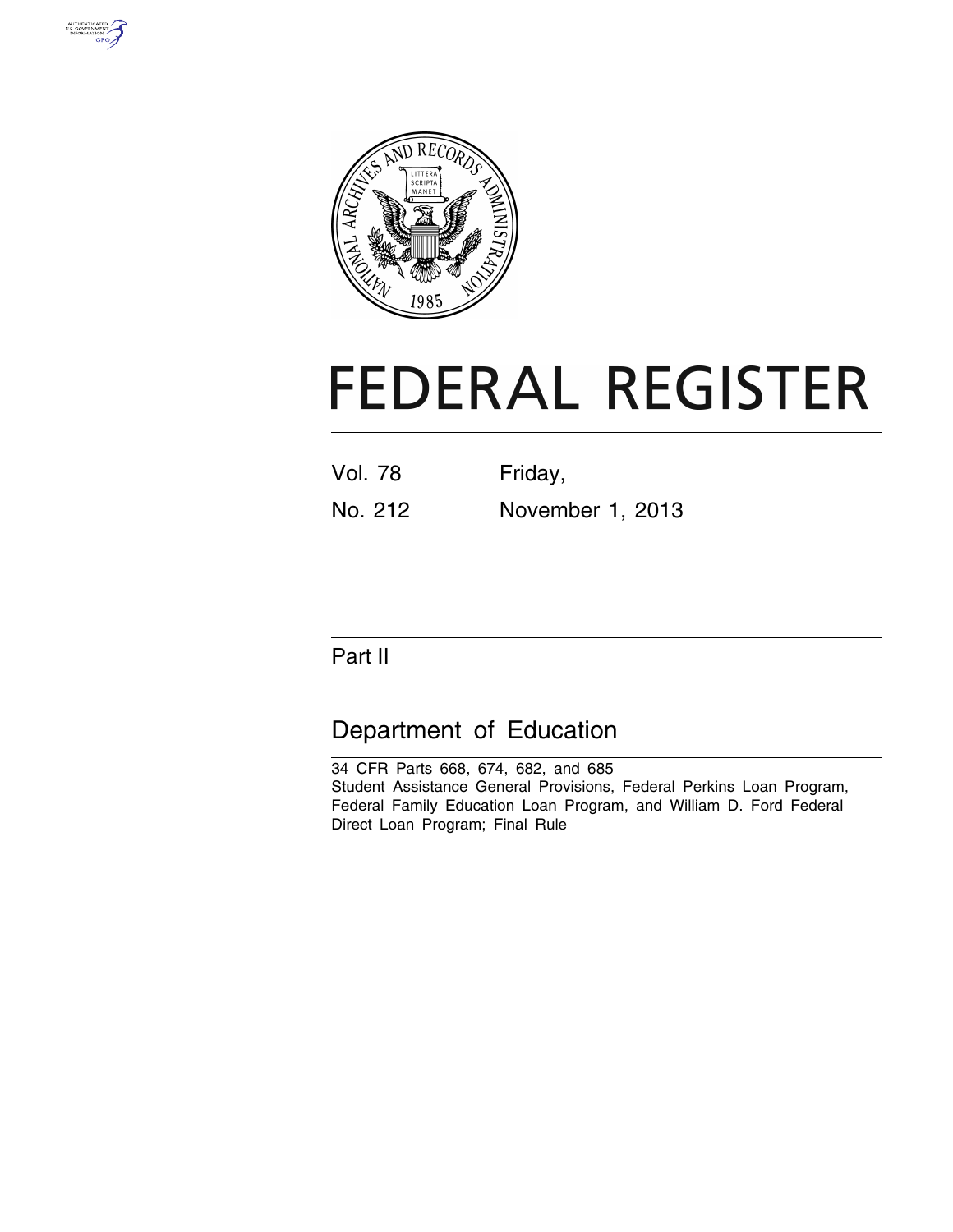#### **DEPARTMENT OF EDUCATION**

## **34 CFR Parts 668, 674, 682, and 685 RIN 1840–AD12**

#### **[Docket ID ED–2013–OPE–0063]**

#### **Student Assistance General Provisions, Federal Perkins Loan Program, Federal Family Education Loan Program, and William D. Ford Federal Direct Loan Program**

**AGENCY:** Office of Postsecondary Education, Department of Education. **ACTION:** Final regulations.

**SUMMARY:** The Secretary amends the Student Assistance General Provisions, Federal Perkins Loan (Perkins Loan) Program, Federal Family Education Loan (FFEL) Program, and William D. Ford Federal Direct Loan (Direct Loan) Program regulations. These final regulations will: Amend the FFEL and Direct Loan program regulations to reflect changes made to the Higher Education Act of 1965, as amended (HEA), by the SAFRA Act included in the Health Care and Education Reconciliation Act of 2010; incorporate statutory changes to interest rates and other recent statutory changes in the Direct Loan Program regulations; update, strengthen, and clarify various areas of the Student Assistance General Provisions, Perkins Loan, FFEL, and Direct Loan program regulations; and provide for greater consistency in the regulations governing the title IV, HEA student loan programs. These final regulations will ensure that the title IV, HEA Federal student aid programs operate as efficiently as possible. **DATES:** *Effective date:* These regulations are effective July 1, 2014.

*Implementation dates:* For implementation dates, see the *Implementation Date of These Regulations* section of the

# **SUPPLEMENTARY INFORMATION** section.

**FOR FURTHER INFORMATION CONTACT:** For further information related to loan rehabilitation reasonable and affordable payments, contact Brian Smith or Pamela Moran at (202)–502–7551 or (202)–502–7732 or by email at: *[Brian.Smith@ed.gov](mailto:Brian.Smith@ed.gov)* or *[Pamela.Moran@](mailto:Pamela.Moran@ed.gov) [ed.gov.](mailto:Pamela.Moran@ed.gov)* For further information related to administrative wage garnishment, contact Nathan Arnold or Pamela Moran at (202)–219–7134 or (202)–502–7732 or by email at: *[Nathan.Arnold@ed.gov](mailto:Nathan.Arnold@ed.gov)* or *[Pamela.Moran@ed.gov.](mailto:Pamela.Moran@ed.gov)* For further information related to Federal Perkins Loan program changes, contact Gail McLarnon or Brian Smith at (202)–219– 7048 or (202)–502–7551 or by email at: *[Gail.McLarnon@ed.gov](mailto:Gail.McLarnon@ed.gov)* or *[Brian.Smith@](mailto:Brian.Smith@ed.gov)*

*[ed.gov.](mailto:Brian.Smith@ed.gov)* For further information related to Direct Loan program changes, contact Gail McLarnon, Jon Utz, or Pamela Moran at (202)–219–7048, (202)–377– 4040, or (202)–502–7732 or by email at: *[Gail.McLarnon@ed.gov,](mailto:Gail.McLarnon@ed.gov) [Jon.Utz@ed.gov,](mailto:Jon.Utz@ed.gov)*  or *[Pamela.Moran@ed.gov.](mailto:Pamela.Moran@ed.gov)* For further information on FFEL program changes, contact Pamela Moran or Nathan Arnold at (202)–502–7732 or 202–219–7134 or by email at: *[Pamela.Moran@ed.gov](mailto:Pamela.Moran@ed.gov)* or *[Nathan.Arnold@ed.gov.](mailto:Nathan.Arnold@ed.gov)* 

If you use a telecommunications device for the deaf (TDD) or a text telephone (TTY), call the Federal Relay Service (FRS), toll free, at 1–800–877– 8339.

#### **SUPPLEMENTARY INFORMATION:**

*Executive Summary:* 

Purpose of This Regulatory Action: These final regulations address issues arising from the changes made to the HEA by the SAFRA Act, included in the Health Care and Education Reconciliation Act of 2010 (Pub. L. 111– 152). The SAFRA Act ended the origination of new loans under the FFEL Program after June 30, 2010. With this change, all new Stafford, PLUS, and Consolidation loans with a first disbursement on or after July 1, 2010, are now made under the Direct Loan Program. Because all new loans are being made under the Direct Loan Program, these final regulations amend the FFEL Program regulations in 34 CFR part 682 by removing provisions related to the making of new loans. The final regulations also reflect changes made to interest rates in the Direct Loan program by the Bipartisan Student Loan Certainty Act of 2013 (Pub. L. 113–28). In addition, the regulations amend the Direct Loan Program regulations in 34 CFR part 685 by adding detailed regulations in areas where the Direct Loan Program regulations crossreference the FFEL Program regulations.

The regulations also strengthen and clarify provisions of the Perkins Loan, FFEL, and Direct Loan program regulations including, but not limited to, regulations governing: deferments, forbearances, loan cancellation, rehabilitation of defaulted loans, administrative wage garnishment, and satisfactory repayment arrangements. The regulations also make the rules governing the various title IV, HEA loan programs more consistent.

*Summary of the Major Provisions of This Regulatory Action:* The final regulations—

• Raise the participation rate index ceiling applicable to institutions that have a single three-year cohort default rate of over 40 percent for purposes of challenges to, and appeals from,

sanctions based on that default rate. (34 CFR 668.204(c) and 668.214(a) and (d))

• Clarify the Perkins Loan, FFEL, and Direct Loan program regulations to provide that a borrower who makes six payments in the course of rehabilitating a defaulted loan, but who does not seek additional title IV aid, will not be considered to have used the one-timeonly opportunity to regain title IV eligibility by making satisfactory repayment arrangements. The regulations also define the term ''satisfactory repayment arrangement'' more consistently across the title IV, HEA loan programs. (34 CFR 674.2(b), 674.9(k), 682.200(b), 685.102(b), and 685.200(d))

• Amend the closed school discharge provisions in the Perkins Loan, FFEL, and Direct Loan program regulations to specify that a borrower may qualify for a loan discharge if the borrower withdrew from school not more than 120 days before the school closed, instead of the current 90-day standard. The regulations also add examples of the types of exceptional circumstances under which the Department may extend the 120-day window. (34 CFR 674.33(g), 682.402(d), and 685.214)

• Update the FFEL and Direct Loan program enrollment status reporting requirements for institutions to reflect current processes and eliminate obsolete terms and procedures. The regulations also add comparable enrollment status reporting provisions to the Perkins Loan Program regulations. (34 CFR 674.19(f), 682.605, 682.610(c), and 685.309(b))

• Revise the terms under which a guaranty agency in the FFEL Program may authorize a lender to grant forbearance to permit a borrower or endorser to resume honoring the agreement to repay a debt after default but prior to claim payment to require either a signed written agreement to repay or an oral affirmation of the borrower's or endorser's obligation to repay the debt. The regulations provide that if a forbearance is granted based on the borrower's or endorser's oral request and affirmation of the obligation, the forbearance is limited to 120 days and cannot be granted for consecutive periods. In addition, the lender must orally review with the borrower the terms and conditions of the forbearance and send a notice to the borrower or endorser that confirms the terms of the forbearance. The regulations also define the term ''affirmation.'' Finally, the regulations also add comparable provisions to the Direct Loan Program regulations. (34 CFR 682.211(d) and 685.205(a)(8))

• Require that lenders grant forbearance to FFEL borrowers who are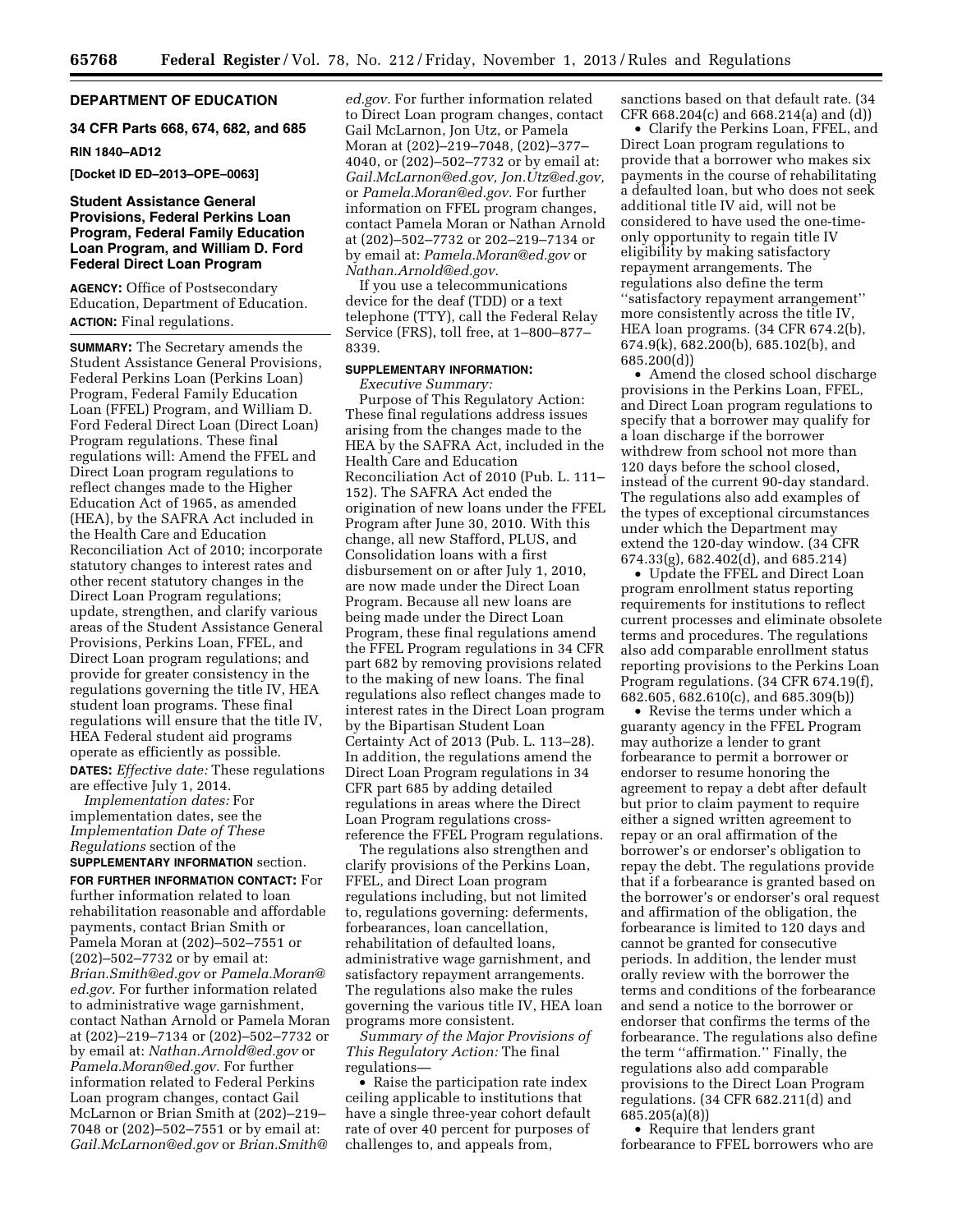performing service that qualifies them for loan repayment under the Department of Defense student loan repayment programs in addition to the program authorized by 10 U.S.C. 2171 (which is currently referenced in the regulations). A comparable forbearance provision is added to the Direct Loan Program regulations. (34 CFR 682.211(h) and 685.205(a)(9))

• Authorize a lender to grant an administrative forbearance to a FFEL borrower who is delinquent at the beginning of an authorized period of forbearance and add a corresponding provision to the Direct Loan Program regulations. (34 CFR 682.211(f) and 685.205(b)(2))

• Provide that the Secretary, in both the FFEL and Direct Loan programs, and the guaranty agency, in the FFEL Program, once the rehabilitation discussion has begun, initially considers a borrower's reasonable and affordable loan rehabilitation payment amount to equal 15 percent of the amount by which the borrower's Adjusted Gross Income (AGI) exceeds 150 percent of the poverty guideline amount applicable to the borrower's family size and State, divided by 12. If the amount determined using this calculation is less than \$5, the borrower's monthly rehabilitation payment is \$5. (34 CFR 682.405(b) and 685.211(f))

• Specify in the FFEL and Direct Loan program regulations that a reasonable and affordable loan rehabilitation payment amount must not be a required minimum payment (except that a payment amount calculated as described in the immediately preceding paragraph may not be less than \$5), a percentage of the borrower's total loan balance, or an amount based on other criteria unrelated to the borrower's total financial circumstances. (Note that these changes to the loan rehabilitation reasonable and affordable payment amount calculation do not prohibit the Secretary, his designee, or a guaranty agency from discussing other payment arrangements with the borrower, including payment of the full defaulted loan balance or payment of the defaulted loan through consolidation, outside of the context of the loan rehabilitation program and its associated requirements.) (34 CFR 682.405(b) and 685.211(f))

• Require that the Secretary, in the FFEL and Direct Loan programs, or the guaranty agency, in the FFEL Program, provide the borrower with a written rehabilitation agreement within 15 business days of the determination of the borrower's reasonable and affordable payment amount along with a

comprehensive description of the borrower's rights, the terms and conditions of the payments, the effects of loan rehabilitation, and, for a FFEL borrower, the treatment of unpaid collection costs. (34 CFR 682.405(b) and 685.211(f))

• Provide that, if the borrower objects to the initial payment amount determined by the Secretary or the guaranty agency, the Secretary or the guaranty agency will recalculate the amount of the borrower's rehabilitation payment based on the borrower's and, if applicable, the borrower's spouse's current disposable income, family size, and reasonable and necessary expenses. The information about income and expenses needed to determine the alternative reasonable and affordable payment amount will be provided by the borrower to the Secretary or the guaranty agency on a form approved by the Secretary and, if requested, with supporting documentation from the borrower or other sources. (34 CFR 682.405(b) and 685.211(f))

• Provide that, while the borrower is making payments under a rehabilitation agreement, the Secretary and the guaranty agency will limit contact with the borrower to collection activities required by law or regulation and communications that support the rehabilitation. (34 CFR 682.405(b) and 685.211(f))

• Amend the Direct Loan and FFEL program regulations to provide that, when a loan is being collected by administrative wage garnishment (AWG), the Secretary or the guaranty agency, respectively, will suspend AWG after the borrower makes five qualifying monthly payments under a loan rehabilitation agreement, unless the borrower requests that AWG continue. (34 CFR 682.405(a) and 685.211(f))

• Incorporate into the Perkins Loan Program the same eligibility criteria used in the Direct Loan and FFEL programs to define an ''eligible graduate fellowship program'' and to establish the eligibility of a Perkins Loan borrower for a graduate fellowship deferment. (34 CFR 674.34(f))

• Eliminate the debt-to-income economic hardship deferment category in the Perkins Loan Program. (34 CFR 674.34(e))

• Modify the rehabilitation provisions in the Perkins Loan Program regulations to define the term ''on-time'' as it relates to the series of payments required to successfully rehabilitate a defaulted loan. (34 CFR 674.39(a)(2))

• Allow assignment of a Perkins Loan to the Secretary without the borrower's Social Security Number if the loan was

made before September 13, 1982. (34 CFR 674.50(e)(1))

• Permit a Perkins Loan borrower who is unable to complete the second half of an academic year of teaching due to a condition covered under the Family and Medical Leave Act (FMLA) to still count that year as eligible teaching service for loan cancellation purposes, if the borrower's employer considers the borrower to have fulfilled the teacher contract requirements for that academic year. (34 CFR 674.52(c)(1))

• Permit a Perkins Loan borrower who is unable to complete a full year of eligible public service due to a condition that is covered under the FMLA to count that year as a full year of public service for loan cancellation purposes if the borrower completes at least six months of consecutive eligible service. (34 CFR 674.52(c)(2))

• Specify that, if a Perkins Loan borrower who is performing service that qualifies the borrower for loan cancellation at a cancellation rate progression of 15 percent for the first and second years of qualifying service, 20 percent for the third and fourth years of qualifying service, and 30 percent for the fifth year of qualifying service, takes a job in a different field that qualifies the borrower under a different cancellation category that provides loan cancellation at the same cancellation rate progression as the prior category, the borrower's cancellation rate under the new cancellation category will continue from the last year the borrower received a cancellation under the former cancellation category, rather than starting over at the first-year cancellation rate. (34 CFR 674.52(g))

• Change the timeframe for FFEL lenders to send the required repayment disclosure for borrowers who are 60 days delinquent from five calendar days to five business days after the date the borrower becomes 60 days delinquent. (34 CFR 682.205(a)(5))

• Amend the FFEL Program regulations to provide that a lender does not have to send a repayment disclosure to a borrower who is having difficulty making payments if the borrower's difficulty has been resolved through contact resulting from an earlier disclosure or from other contact between the lender and the borrower. (34 CFR 682.205(a)(4))

• Amend the regulations governing AWG to reflect the borrower's right to request a hearing on the enforceability of the debt and to allow the borrower to object to the amount or rate of AWG withholding if such withholding would cause financial hardship to the borrower. (34 CFR 682.410(b)(9))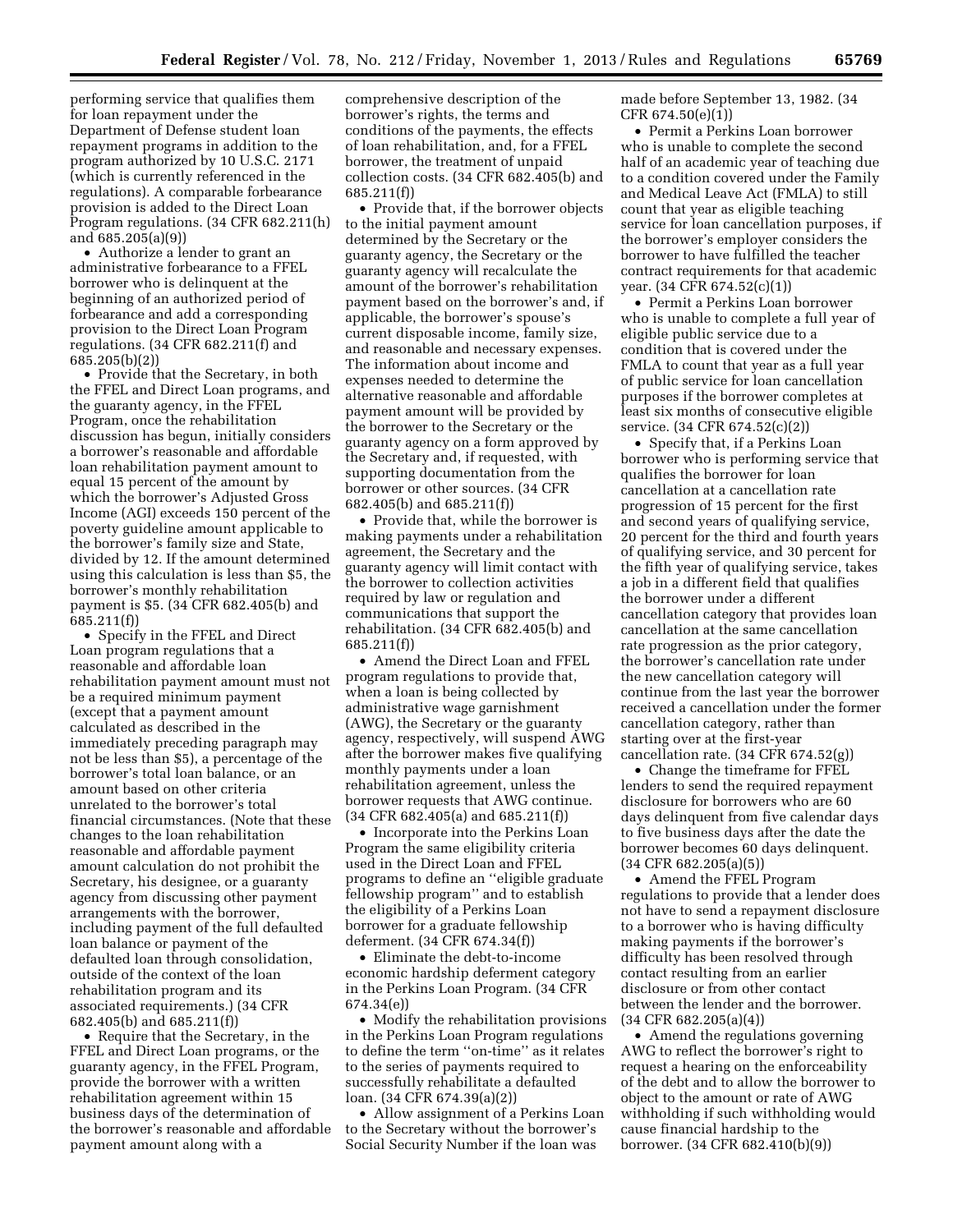• Revise the regulations governing AWG to conform the requirements for borrowers whose defaulted loans are held by a guaranty agency to the rules and procedures used by the Secretary. (34 CFR 682.410(b)(9))

• Amend the regulations governing AWG to incorporate existing policy guidance related to third-party servicers or collection contractors retained by guaranty agencies. (34 CFR 682.410(b)(9))

• Amend the regulations governing AWG to more clearly describe the process, from the initial garnishment notice to withholding. (34 CFR 682.410(b)(9))

• Amend the regulations governing AWG to better reflect due process requirements and to specify the functions, delegations of authority, recordkeeping requirements, and permissible activities of guaranty agencies and third-party servicers or collection contractors. (34 CFR 682.410(b)(9))

• Clarify the limitations on the amount that may be subject to AWG if a guaranty agency is garnishing pay from a borrower who is not already subject to a withholding order or from a borrower who is already subject to one or more withholding orders. The regulations will also permit a greater amount or percentage to be withheld with the borrower's consent. (34 CFR 682.410(b)(9))

• Require that for a borrower to receive a hearing before AWG begins, the borrower's written request for a hearing must be received on or before the 30th day following the date the garnishment notice was sent, and remove a rule providing that a borrower is considered to have received a garnishment notice five days following the date of the notice. (34 CFR 682.410(b)(9))

• Provide that if a borrower's written request for a hearing is received by the guaranty agency after the 30th day following the date of the garnishment notice, the agency must provide the borrower a hearing and issue a decision within 60 days following receipt of the request. If a decision is not rendered within 60 days, the guaranty agency

must suspend the order beginning on the 61st day after the hearing request was received until a hearing is provided and a decision is rendered. (34 CFR 682.410(b)(9))

• Amend the FFEL Program regulations to: specify the contents of an AWG notice; describe how an AWG hearing is administered, including provisions for the submission of additional evidence and the granting of continuances; provide for the withholding order to end by either rescission or full recovery of amounts owed by the borrower; and clarify that a borrower who wishes to object that he or she is not subject to garnishment because of involuntary separation bears the burden of raising and proving that claim. (34 CFR 682.410(b)(9))

• Eliminate provisions in the FFEL Program regulations governing loan origination and disbursement and related requirements and activities except for certain school-based requirements and related activities. (34 CFR Part 682)

• Eliminate obsolete provisions that do not reflect the current procedures in the FFEL Program. (34 CFR Part 682)

• Make necessary conforming changes in various FFEL Program provisions to update the regulations. (34 CFR Part 682)

• In the Direct Loan Program regulations, modify the exception to the minimum loan period requirement for clock-hour and certain non-standard term programs that allows a school, in certain transfer student situations, to originate a loan for a period shorter than the lesser of the academic year or program length only if the school accepts credit or clock hours from the school that the student was previously attending. The regulations remove the provision that limits this exception to situations in which the school into which the student transfers accepts credit or clock hours from the prior school. (34 CFR 685.301(a)(10))

• Add detailed regulations to 34 CFR part 685 in areas where the Direct Loan Program regulations cross-reference the FFEL Program regulations. (34 CFR Part 685)

• Remove obsolete provisions that do not reflect current procedures used in administering the Direct Loan Program. (34 CFR Part 685)

• Revise the Direct Loan Program regulations to reflect the impact of the SAFRA Act, the Bipartisan Student Loan Certainty Act of 2013, and other recent statutory changes. (34 CFR Part 685)

Chart 1 summarizes the final regulations and related benefits, costs, and transfers that are discussed in more detail in the *Regulatory Impact Analysis*  section of this preamble. Significant benefits of these final regulations include a clearer process for determining a reasonable and affordable payment for loan rehabilitation that should result in more consistent treatment of borrowers, the elimination of FFEL Program regulations that are no longer needed, the expansion of the period during which a borrower who withdraws from a school prior to its closure may qualify for a closed school discharge, and additional changes to promote transparency and efficiency in the administration of the Federal student loan programs. The estimated net budget impact of the regulations is \$2.8 to \$3.4 million over ten years from 2013–2022, driven by the expansion of the time period for eligibility for a closed school discharge. As shown in the Accounting Statement within the Regulatory Impact Analysis of these final regulations, the annualized estimated transfer from the Federal government to borrowers associated with the statutory changes to Direct Loan interest rates is \$1.2 billion at a 7 percent discount rate and \$467 million at a 3 percent discount rate. For some future cohorts, depending on the cost of funds of the Federal government, the transfer may be reversed and the students would have higher interest rates than if the PB2014 baseline assumed rates of 6.8 percent for Direct Subsidized Loans and Direct Unsubsidized Loans and 7.9 percent for Direct PLUS Loans had continued in effect.

#### CHART 1—SUMMARY OF THE FINAL REGULATIONS

| Issue and key features                                                                                                                                                                                                                                                                                                           | <b>Benefits</b>                                                                                                                                                                                                                                                                                                                                                                                 | Cost/transfers |
|----------------------------------------------------------------------------------------------------------------------------------------------------------------------------------------------------------------------------------------------------------------------------------------------------------------------------------|-------------------------------------------------------------------------------------------------------------------------------------------------------------------------------------------------------------------------------------------------------------------------------------------------------------------------------------------------------------------------------------------------|----------------|
| Three-Year Cohort Default Rate Participation<br>Rate Index Challenges and Appeals (34 CFR)<br>668.204 and 668.214).<br>Raises the Participation Rate Index ceiling for<br>purposes of challenges to and appeals from<br>sanctions based on one three-year cohort de-<br>fault rate of over 40 percent from 0.06015 to<br>0.0832. | More schools with low Title IV participation $\vert$ No significant costs projected.<br>but high default rates (above 40%) will be<br>able to appeal their loss of Title IV eligi-<br>bility. This is important as the change from<br>a 2-year to a 3-year cohort default rate is<br>predicted to leave many schools ineligible<br>to appeal their sanctions under the previous<br>regulations. |                |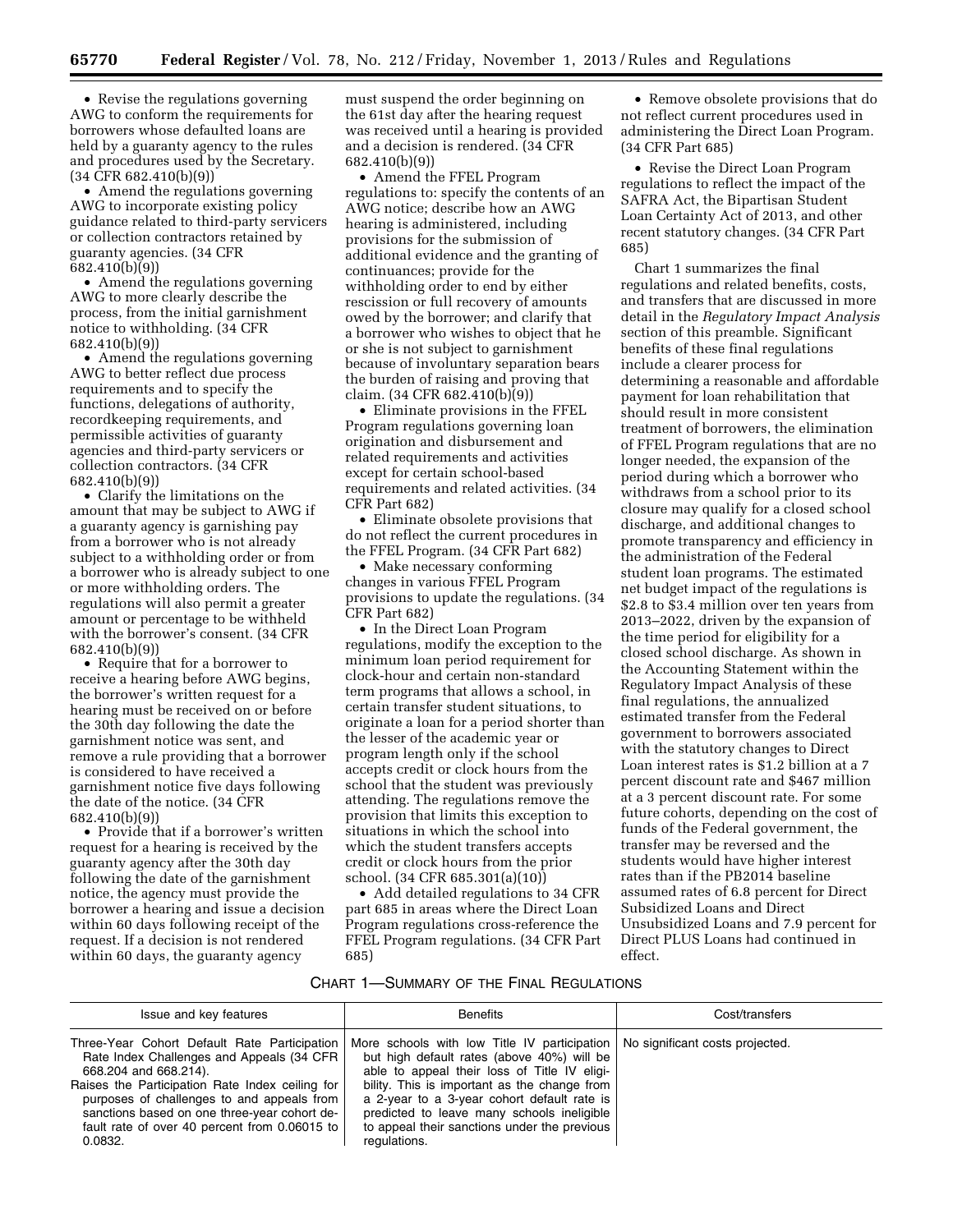| Issue and key features                                                                                                                                                                                                                                                                                                                                                                                                                                                                                           | <b>Benefits</b>                                                                                                                                                                                                                                                                                                                                                | Cost/transfers                                                                                                                                                |
|------------------------------------------------------------------------------------------------------------------------------------------------------------------------------------------------------------------------------------------------------------------------------------------------------------------------------------------------------------------------------------------------------------------------------------------------------------------------------------------------------------------|----------------------------------------------------------------------------------------------------------------------------------------------------------------------------------------------------------------------------------------------------------------------------------------------------------------------------------------------------------------|---------------------------------------------------------------------------------------------------------------------------------------------------------------|
| Perkins Loan, FFEL, and Direct Loan Pro-<br>grams: Satisfactory Repayment Arrange-<br>(34<br>CFR<br>$674.2(b)$ ,<br>ments<br>674.9(k),<br>682.200(b), 685.102(b), and 685.200).<br>Makes the definitions of "satisfactory repay-<br>ment arrangement" more consistent across<br>the three title IV student loan programs.                                                                                                                                                                                        | Creates a consistent standard across the<br>three loan programs and adds clarity to the<br>regulations regarding defaulted loan reha-<br>bilitation.                                                                                                                                                                                                           | No significant costs projected.                                                                                                                               |
| Closed School Discharge (34 CFR 674.33(g),<br>682.402(d), and 685.214).<br>Extends the current 90-day window for students<br>who leave before a school closes to 120<br>days and adds examples of the types of ex-<br>ceptional circumstances under which the De-<br>partment may extend the 120-day window.                                                                                                                                                                                                     | Expanding the window an extra 30 days will<br>provide discharges to students who failed to<br>meet the 90-day criteria but withdrew from<br>a program as it was preparing to close. Cit-<br>ing clear examples of exceptional cir-<br>cumstances adds clarity to the loan regula-<br>tions and gives borrowers a basis on which<br>to make educated decisions. | We estimate these changes to have a cost of<br>approximately \$3.1 million over 10 years as<br>the pool of borrowers eligible for discharge<br>will increase. |
| School Enrollment Status Reporting Require-<br>ments (34 CFR 674.19, 682.605, 682.610,<br>and 685.309).<br>Revises the regulations to reflect the current<br>processes by which schools receive and re-<br>port student enrollment status information<br>and provides the Secretary with greater flexi-<br>bility to modify enrollment reporting proce-<br>dures in the future.                                                                                                                                  | Improves the Department's information collec-<br>tion process and supports a more efficient<br>loan servicing process.                                                                                                                                                                                                                                         | No significant costs projected.                                                                                                                               |
| Forbearance for Borrowers Who are 270 or<br>More Days Delinquent Prior to Guaranty<br>Agency Default Claim Payment or Transfer<br>by the Department to Collection Status (34<br>CFR 682.211(d) and 685.205).<br>Requires lenders to send a notice within 30<br>days of a forbearance agreement to the bor-<br>rower if the agreement is based on an oral                                                                                                                                                         | Creates a consistent standard across the loan<br>programs and ensures that borrowers are<br>fully informed of the details of their forbear-<br>ance agreement. Borrowers will have to af-<br>firm their commitment to repay and ac-<br>knowledge their debt, which may improve<br>the probability of full repayment.                                           | No significant costs projected.                                                                                                                               |
| request or agreement.<br>Forbearance Provisions for Borrowers Receiv-<br>ing Department of Defense Student Loan Re-<br>payment Benefits (34 CFR 682.211(h) and<br>685.205).<br>Requires that lenders grant forbearance to bor-<br>rowers who are performing service that quali-<br>fies them for loan repayment under the De-<br>partment of Defense student loan repayment<br>programs authorized by 10 U.S.C. 2171,<br>2173, or 2174, or under any other student<br>loan repayment program administered by the | Creates consistency across loan programs                                                                                                                                                                                                                                                                                                                       | No significant costs projected.                                                                                                                               |
| Department of Defense.<br>Borrowers Who Are Delinguent When an Au-<br>thorized Forbearance Is Granted (34 CFR<br>682.211(f) and 685.205).<br>Authorizes lenders to grant an administrative<br>forbearance to a borrower who is delinquent<br>at the beginning of an authorized period of<br>forbearance.                                                                                                                                                                                                         | Borrowers who opt to use forbearance will not   No significant costs projected.<br>have to worry about having a delinquent re-<br>payment status upon exiting forbearance.                                                                                                                                                                                     |                                                                                                                                                               |
| Loan Rehabilitation Agreement: Reasonable<br>and Affordable Payment Standard (34 CFR<br>682.405(b) and $685.211(f)$ ).<br>Establishes standards for determining a "rea-<br>sonable and affordable" loan repayment for<br>rehabilitation purposes.                                                                                                                                                                                                                                                                | Reduces the burden on defaulted borrowers<br>who are attempting to rehabilitate their<br>loans and adds transparency to the proc-<br>ess. This will possibly increase the percent-<br>age of defaulted borrowers that complete<br>the rehabilitation process and fully repay<br>their loans.                                                                   | No significant costs projected.                                                                                                                               |
| Loan Rehabilitation Agreement: Treatment of<br>Borrowers Subject to Administrative Wage<br>Garnishment (34 CFR 682.405(a) and<br>$685.211(f)$ ).<br>Suspends AWG after a borrower has made five<br>qualifying payments under a loan rehabilita-<br>tion agreement.                                                                                                                                                                                                                                               | Provides financial relief to borrowers whose<br>loans are being collected through AWG but<br>who are taking positive steps to repay their<br>loans.                                                                                                                                                                                                            | No significant costs projected.                                                                                                                               |

# CHART 1—SUMMARY OF THE FINAL REGULATIONS—Continued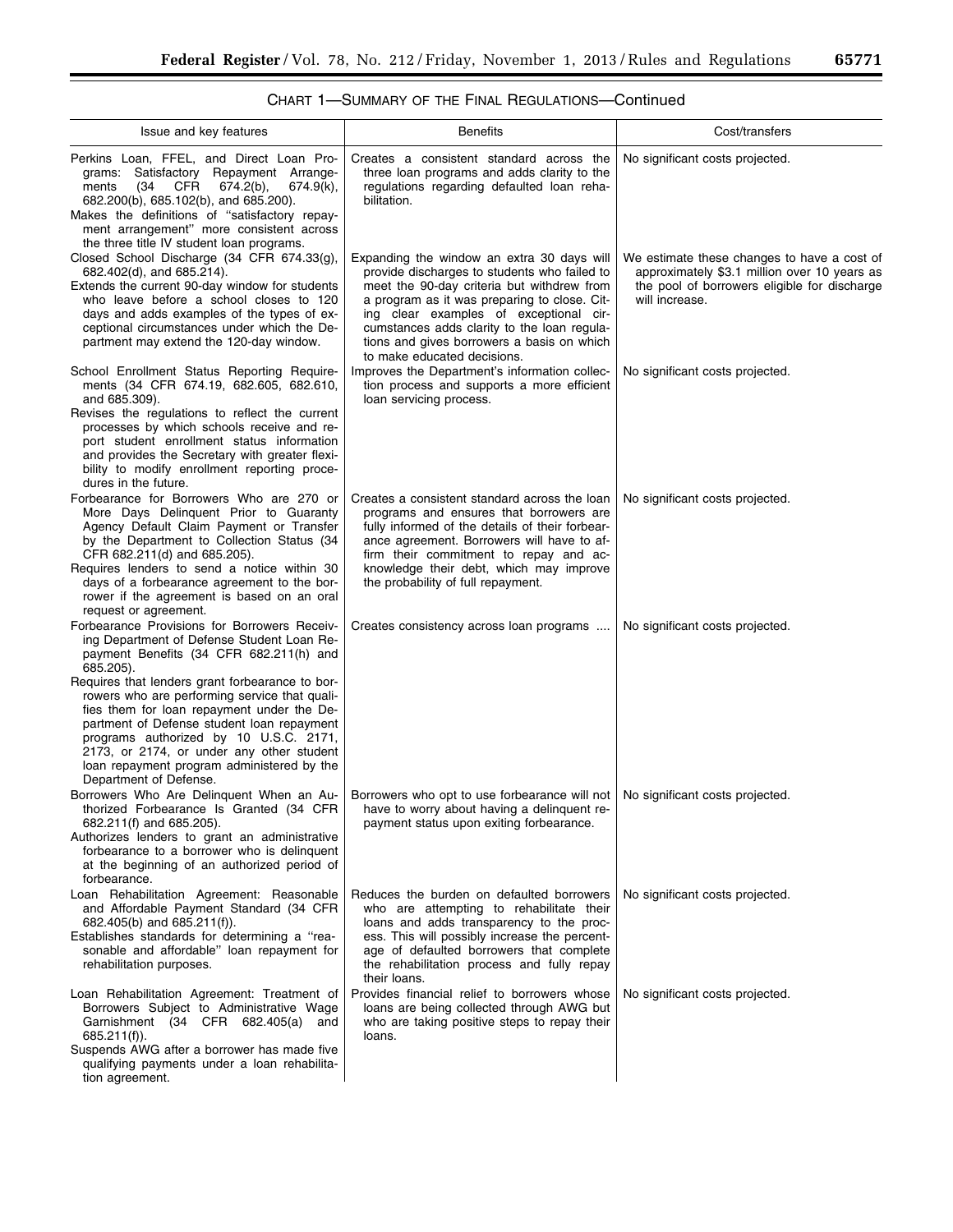$\equiv$ 

| Issue and key features                                                                                                                                                                                                                                                                                                                                                                                                                                                                                                                               | <b>Benefits</b>                                                                                                                                                                                                                                        | Cost/transfers                  |
|------------------------------------------------------------------------------------------------------------------------------------------------------------------------------------------------------------------------------------------------------------------------------------------------------------------------------------------------------------------------------------------------------------------------------------------------------------------------------------------------------------------------------------------------------|--------------------------------------------------------------------------------------------------------------------------------------------------------------------------------------------------------------------------------------------------------|---------------------------------|
| Federal Perkins Loan Graduate Fellowship<br>Deferment Eligibility (34 CFR 674.34(b)(1)<br>and $(f)$ ).                                                                                                                                                                                                                                                                                                                                                                                                                                               | Creates consistency across loan programs                                                                                                                                                                                                               | No significant costs projected. |
| Requires schools that participate in the Perkins<br>Loan Program to use the same eligibility cri-<br>teria that are used in the FFEL Program<br>(under $\S 682.210(d)$ ) to define an eligible<br>graduate fellowship program and to establish<br>the eligibility of a Perkins Loan borrower for a<br>graduate fellowship deferment.<br>Federal Perkins Loan Economic Hardship<br>Deferment Debt-to-Income Ratio Provision<br>(34 CFR 674.34(e)(4)).<br>Eliminates an inconsistency between the eco-                                                 | Creates consistency across loan programs                                                                                                                                                                                                               | No significant costs projected. |
| nomic hardship deferment eligibility criteria in<br>the Perkins Loan program and the eligibility<br>criteria in the Direct Loan and FFEL pro-<br>grams.                                                                                                                                                                                                                                                                                                                                                                                              |                                                                                                                                                                                                                                                        |                                 |
| Federal Perkins Loan Standard for On-time<br>Loan Rehabilitation Payment (34 CFR<br>674.39(a)(2)).<br>Identifies what is considered an "on-time" loan                                                                                                                                                                                                                                                                                                                                                                                                | Creates consistency across loan programs                                                                                                                                                                                                               | No significant costs projected. |
| payment for rehabilitation purposes within the<br>Perkins Loan program.                                                                                                                                                                                                                                                                                                                                                                                                                                                                              |                                                                                                                                                                                                                                                        |                                 |
| Social Security Number Requirement (SSN) for<br>Assignment of Defaulted Federal Perkins<br>Loans to the United States (34 CFR<br>$674.50(e)(1)$ ).<br>Allows assignment of a Perkins Loan without                                                                                                                                                                                                                                                                                                                                                    | Makes the administration of Perkins Loans<br>less burdensome by bringing the regula-<br>tions more in line with past practices.                                                                                                                        | No significant costs projected. |
| the borrower's SSN if the loan was made be-<br>fore September 13, 1982.                                                                                                                                                                                                                                                                                                                                                                                                                                                                              |                                                                                                                                                                                                                                                        |                                 |
| Federal Perkins Loan Break in Cancellation<br>Service Due to a Condition Covered under<br>the Family and Medical Leave Act (34 CFR<br>$674.52(c)(1)$ ).<br>Allows a Perkins Loan borrower who is unable<br>to complete a second half of an academic<br>year of teaching or a full year of public serv-<br>ice due to a condition covered under the<br>Family Medical and Leave Act to still count<br>that year as a full year of service if the bor-<br>rower's employer considers the borrower to<br>have fulfilled the requirements for that year. | Adds consistency across the loan programs. It<br>also provides leniency for eligible borrowers<br>who are unable to complete their service<br>requirements because of injury or illness.                                                               | No significant costs projected. |
| Federal Perkins Loan Cancellation Rate Pro-<br>gression (34 CFR 674.52(g), 674.53(d),<br>$674.56(h)$ , $674.57(c)(2)$ , and $674.59(c)(2)$ ).<br>Allows borrowers to continue their progression<br>toward full loan cancellation when they<br>change jobs to a position with the same can-<br>cellation eligibility requirements.                                                                                                                                                                                                                    | Borrowers who are progressing toward loan<br>cancellation based on employment in a par-<br>ticular field who switch jobs will no longer<br>lose credit for their time served as along as<br>the new job has the same loan cancellation<br>eligibility. | No significant costs projected. |
| FFEL Lender Repayment Disclosures for Bor-<br>rowers Who Are 60 Days Delinquent (34<br>CFR 682.205(a)(5)).<br>Changes the requirement that FFEL Lenders<br>have to provide a repayment disclosure to a<br>borrower from five calendar days after the<br>date the borrower becomes 60 days delin-<br>quent to five business days after that date.                                                                                                                                                                                                     | Reduces the burden on FFEL lenders by ac-<br>counting for holidays and weekends.                                                                                                                                                                       | No significant costs projected. |
| FFEL Lender Repayment Disclosures to Bor-<br>rowers Who Are Having Difficulty Making<br>Payments (34 CFR 682.205(a)(4)).<br>Removes requirement that a FFEL lender pro-<br>vide a borrower with a disclosure upon notifi-<br>cation from the borrower that he or she is<br>having trouble making payments, if the bor-<br>rower's difficulty has been previously re-<br>solved.                                                                                                                                                                      | Reduces the paperwork burden on FFEL<br>lenders.                                                                                                                                                                                                       | No significant costs projected. |

# CHART 1—SUMMARY OF THE FINAL REGULATIONS—Continued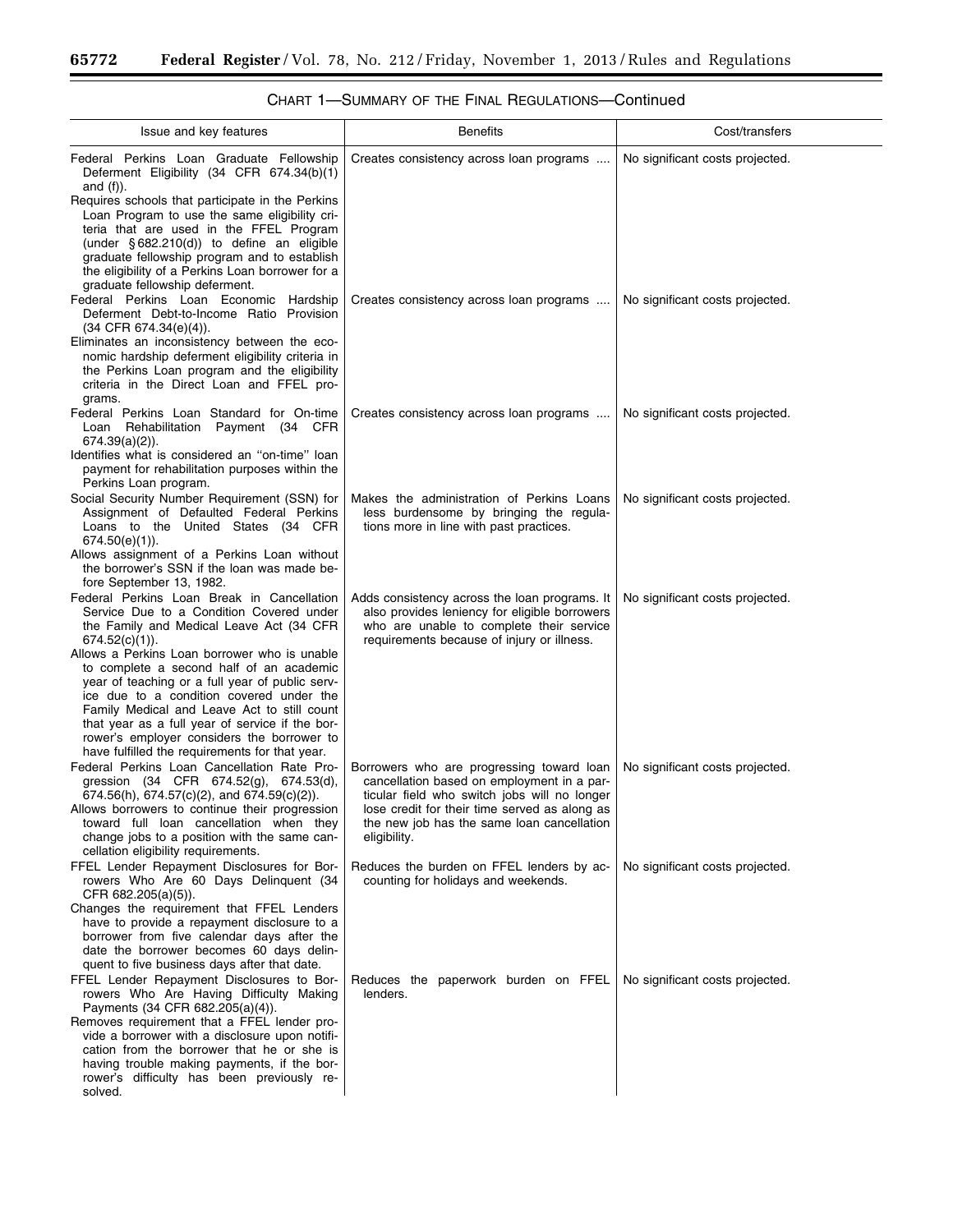|  |  |  | CHART 1—SUMMARY OF THE FINAL REGULATIONS—Continued |  |
|--|--|--|----------------------------------------------------|--|
|--|--|--|----------------------------------------------------|--|

| Issue and key features                                                                                                                                                                                                                                                                                                                                                                                                                                               | <b>Benefits</b>                                                                                                                                                                                                                 | Cost/transfers                  |
|----------------------------------------------------------------------------------------------------------------------------------------------------------------------------------------------------------------------------------------------------------------------------------------------------------------------------------------------------------------------------------------------------------------------------------------------------------------------|---------------------------------------------------------------------------------------------------------------------------------------------------------------------------------------------------------------------------------|---------------------------------|
| Administrative Wage Garnishment of the Dis-<br>posable Pay of Defaulted FFEL Program Bor-<br>rowers (34 CFR 682.410(b)).<br>Borrower Hearing Opportunities on the Enforce-<br>ability of the Debt and a Borrower's Claim of<br>Financial Hardship (34 CFR 682.410(b)(9)(i)).<br>Changes the regulations regarding Administra-<br>tive Wage Garnishments (AWG) for FFEL<br>borrowers to align with the rules governing<br>AWG for Department-held loans.              | Ensures that borrowers who object to the pro-<br>posed AWG have an appropriate oppor-<br>tunity to challenge the existence or amount<br>of the debt or to demonstrate that the with-<br>holding would cause financial hardship. | No significant costs projected. |
| Use of Third-Party Contractors in AWG Hear-<br>ings (34 CFR 682.410(b)(9)).<br>Adds language to clarify that an AWG hearing<br>official may not be under the supervision or<br>control of the guaranty agency or of a third-<br>party servicer or contractor employed by the<br>agency.                                                                                                                                                                              | Ensures borrowers receive impartial hearings                                                                                                                                                                                    | No significant costs projected. |
| Amount or Rate of Wage Withholding (34 CFR<br>682.410(b)(9)).<br>Adds language to clarify the maximum amount<br>that may be withheld during AWG.                                                                                                                                                                                                                                                                                                                     | Provides clarity to loan program                                                                                                                                                                                                | No significant costs projected. |
| Borrower<br>Hearing<br>Requests<br>(34<br>CFR.<br>$682.410(b)(9)$ ).<br>Changes the notification timelines regarding<br>AWG hearing requests.                                                                                                                                                                                                                                                                                                                        | Provides borrowers with more time to request<br>hearings.                                                                                                                                                                       | No significant costs projected. |
| Modification of the FFEL Program Regulations<br>(34 CFR part 682).<br>Modifies the FFEL Program regulations to re-<br>move provisions that are obsolete because of<br>the implementation of the SAFRA Act.                                                                                                                                                                                                                                                           | Provides clarity to lenders, guaranty agencies,<br>financial aid administrators and borrowers.                                                                                                                                  | No significant costs projected. |
| Minimum Loan Period for Transfer Students in<br>Non-Term and Certain Non-Standard Term<br>Programs (34 CFR 685.301).<br>Allows students who transfer into non-term and<br>certain non-standard term programs during<br>the middle of an academic year, to be eligible<br>for a Direct Loan to cover the remainder of<br>the academic year (within annual loan limits)<br>regardless of whether the new academic pro-<br>gram accepts credits from the prior program. | Borrowers will no longer have to worry about<br>the ramifications of transferring to a school<br>that does not accept credit or clock hours<br>from the previous school.                                                        | No significant costs projected. |
| Modification of the Direct Loan Program Regu-<br>lations (34 CFR part 685).<br>Modifies the Direct Loan Program regulations to<br>remove provisions that are obsolete because<br>of the implementation of the SAFRA Act and<br>to add necessary language to replace cross-<br>references and reflect program requirements.                                                                                                                                           | Adding consistency to regulations and remov-<br>ing inapplicable regulations dealing with Di-<br>rect Loans will provide clarity to program<br>participants.                                                                    | No significant costs projected. |

On July 29, 2013 the Secretary published a notice of proposed rulemaking (NPRM) for these regulations in the **Federal Register** (78 FR 45618). The final regulations contain several changes from the NPRM. We fully explain the changes in the *Analysis of Comments and Changes*  section of the preamble that follows.

#### **Implementation Date of These Regulations**

Section 482(c) of the HEA requires that regulations affecting programs under title IV of the HEA be published in final form by November 1, prior to the start of the award year (July 1) to which they apply. However, that section also permits the Secretary to designate any regulation as one that an entity

subject to the regulations may choose to implement earlier and the conditions for early implementation.

Consistent with the Department's objective to improve servicing processes for title IV borrowers, the Secretary is exercising his authority under section 482(c) to designate the following new and amended regulations included in this document for early implementation beginning on November 1, 2013, at the discretion of each loan holder, guaranty agency, or institution, as applicable:

- (1) Section 674.2(b).
- (2) Section 674.9(k).
- (3) Section 674.39(a)(2).
- (4) Section 674.52(c) and (g).
- (5) Section 682.205(a)(4).
- (6) Section 682.205(a)(5).
- (7) Section 682.211(d).
- (8) Section 682.211(f).
- (9) Section 682.211(h).
- (10) Section 682.410(b)(9).
- (11) Section 685.301(a)(10).

The Secretary also intends to implement early provisions in 34 CFR 685.205 comparable to the provisions in 34 CFR 682.205(a)(4) and (5).

#### **Analysis of Comments and Changes**

In response to the Secretary's invitation in the NPRM, 25 parties submitted comments on the proposed regulations. An analysis of the comments and of the changes in the regulations since publication of the NPRM follows.

We group major issues according to subject, with appropriate sections of the regulations referenced in parentheses.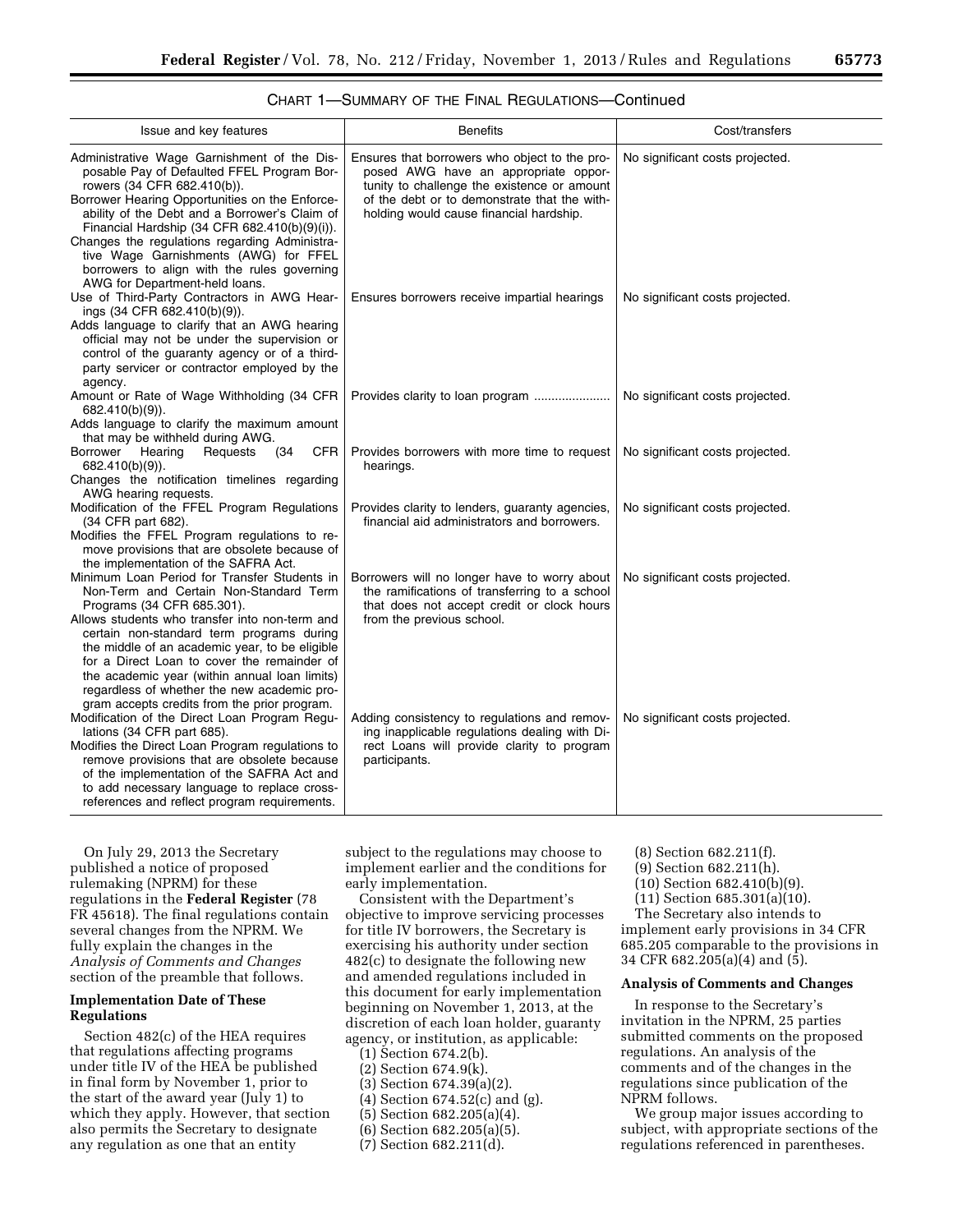We discuss other substantive issues under the sections of the proposed regulations to which they pertain. Generally, we do not address technical or other minor changes.

We received recommendations from some commenters to make numerous technical changes, including changes that would provide for greater consistency in the regulations of the Perkins Loan, FFEL, and Direct Loan programs. We will consider these changes for inclusion in future technical corrections.

Finally, we note that although the amendatory language in the NPRM included a series of individual revisions to certain parts of 34 CFR 685.220 and 34 CFR 685.301 as part of the overall modification of the Direct Loan Program regulations, these final regulations restate §§ 685.220 and 685.301 in their entirety for greater clarity. However, we have made no changes to these sections other than those that were proposed in the NPRM.

#### **Student Assistance General Provisions Issue**

#### *Three-Year Cohort Default Rate Participation Rate Index Challenges and Appeals (34 CFR 668.204 and 668.214)*

*Comments:* Several commenters agreed with the proposed change to raise the participation rate index (PRI) ceiling applicable to institutions that have a single three-year cohort default rate (CDR) of over 40 percent. One commenter stated that continuity and consistency among and between various portions of the regulations, as evidenced by this change, were important and also commended the Department for clarifying that all types of institutions were eligible to challenge and appeal their respective rates using the criteria.

Another commenter requested that the Department change the PRI appeal requirements to allow a PRI appeal to be made annually for each published rate. The commenter believed this would dissuade community colleges from discontinuing participation in the Direct Loan program for the purpose of preventing the loss of eligibility for the Pell Grant Program based on high CDRs.

*Discussion:* We appreciate the commenters' support of this change. However, we do not agree with the proposal that we allow institutions to file a PRI appeal annually, whether or not the institution would be subject to a sanction. This proposal would impose an unmanageable workload on the Department and is not necessary to protect institutions. Evaluating a PRI appeal is a time-consuming, laborintensive process. The recommended

change would require the Department to consider a significantly higher number of PRI appeals than under the current process, which would delay decisions for institutions that are potentially subject to sanctions. Moreover, the Department believes institutions have ample opportunity to demonstrate in a timely manner that they qualify for relief from sanctions based on their PRI. Current regulations permit institutions to bring a PRI appeal not only when an official rate leading to sanctions is published, but also seven months earlier, at the draft rate stage, when the loss of eligibility is not imminent. At the draft rate stage, just as at the official rate stage, the institution may challenge the draft CDR and file a PRI challenge with respect to any or all of the official rates that would support a loss of eligibility.

A successful PRI challenge to an official rate at the draft rate stage has the same impact as a successful challenge later in the process. Thus, institutions already have sufficient opportunity to file a meaningful appeal. *Changes:* None.

#### **Perkins Loan, FFEL, and Direct Loan Program Issues**

#### *Satisfactory Repayment Arrangements (34 CFR 674.2(b), 674.9(k), 682.200(b), 685.102(b) and 685.200(d))*

*Comments:* Two commenters expressed support for the effort to make the ''satisfactory repayment arrangements'' definitions more consistent across the Perkins Loan, FFEL, and Direct Loan programs. These commenters believed that a consistent definition of an ''on-time'' payment as a payment made within 20 days of the due date would be helpful to borrowers. However, these commenters also expressed a concern with the requirement that the payments be ''full'' payments. These commenters believe that the term ''full'' is too vague and open to interpretation. These commenters recommended replacing the term ''full'' with the term ''approved'' in the ''satisfactory repayment arrangement'' definitions. These commenters also suggested aligning the number of payments needed to regain title IV eligibility under satisfactory repayment arrangements with the number of payments needed to rehabilitate a loan. These commenters felt that allowing a borrower to obtain new title IV loans after six qualifying payments made under satisfactory repayment arrangements is not in the borrower's best interests.

*Discussion:* We thank the commenters for their support of the proposed

changes to the Perkins Loan, FFEL, and Direct Loan program definitions of ''satisfactory repayment arrangements.'' However, we do not agree with their recommendation to require that payments made under satisfactory repayment arrangements be ''approved'' payments rather than ''full'' payments. We believe that the term "full" is selfexplanatory when referring to a payment made on a loan. In addition, replacing the long-standing term ''full'' with the term ''approved'' might be interpreted as a change in the requirement, rather than just a change in terminology.

The number of payments required under satisfactory repayment arrangements and the number of payments required under a rehabilitation agreement are established by statute. Section 428F(a)(1)(A) of the HEA requires nine payments under a rehabilitation agreement. Section 428F(b) requires six payments to meet the requirements for satisfactory repayment arrangements. The Department does not have the authority to change these requirements. *Changes:* None.

#### *Closed School Discharge (34 CFR 674.33(g), 682.402(d), and 685.214)*

*Comments:* One commenter commended the Department for proposing changes to the closed school discharge provisions. The commenter noted that extending the 90-day window for students who cease enrollment before a school closes to 120 days will help students avoid hardships, such as repaying loans received for programs they are unable to complete through no fault of their own. This same commenter also expressed support and thanked the Department for adding examples of exceptional circumstances under which the Department may extend the 120-day window for affected borrowers. However, this commenter also recommended that the Department provide the benefit of a closed school discharge to borrowers enrolled in a program that is discontinued at a school that continues to operate, especially in the case of a school that offers many of its programs online or through distance education.

Lastly, another commenter commended the Department for proposing changes to the closed school discharge provisions and supported the Department's position to limit the discharge to closed schools only and not to discontinued programs.

*Discussion:* The Department appreciates the commenters' support for its proposed changes to the closed school discharge provisions. In response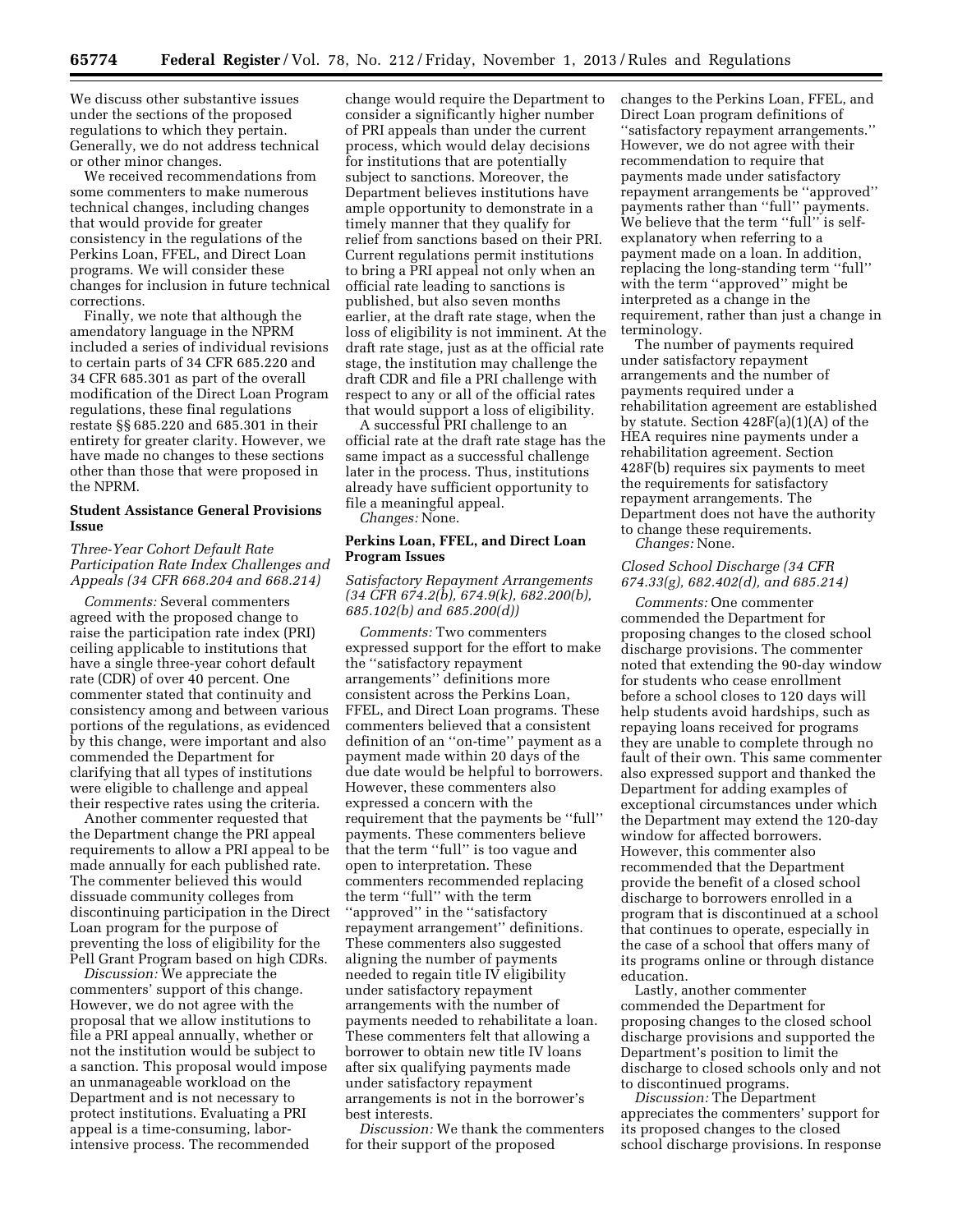to the request that the Department provide the benefit of a closed school discharge to borrowers enrolled in a discontinued program at a school that continues to operate, we note that sections  $437(c)(1)$  and  $464(g)$  of the HEA require that the school must close in order for a borrower to be eligible for the discharge. The statute does not provide for a loan discharge when only a program, either traditional or distance, is discontinued. We also note that the Department does not consider a distance education program to be a separate location of a school for title IV eligibility purposes. A location is a physical site where a student can receive instruction in 50 percent or more of an eligible program. If a school offers online programs, the online programs are considered to be associated with the main campus of the school. Thus, a borrower enrolled in an online course would be eligible for a closed school discharge if the main campus of the school closes.

*Changes:* None.

#### **FFEL and Direct Loan Program Issues**

*Forbearance for Borrowers Who Are 270 or More Days Delinquent Prior to Guaranty Agency Default Claim Payment or Transfer by the Department to Collections Status (34 CFR 682.211(d) and 685.205(a)(8))* 

*Comments:* Several commenters supported the proposed requirement that a lender that grants a forbearance based on an oral request and affirmation by a borrower who is 270 or more days delinquent must review with the borrower the terms and conditions and consequences of the forbearance and must provide the borrower with written confirmation of the terms of the forbearance agreement within 30 days of the agreement. However, the commenters expressed concern about limiting the forbearance for such borrowers to one 120-day period. The commenters believed that the current economy and pending healthcare reform could leave many borrowers underemployed or with other temporary situations that cannot be resolved within 120 days. The commenters recommended that the forbearance period be extended from 120 to 180 days.

One commenter urged the Department to revise these proposed regulations to prohibit a borrower from receiving additional forbearances unless the borrower can demonstrate a reasonable prospect of increased income in the foreseeable future. The commenter also recommended that the written notice sent to the borrower to confirm the

terms of the 120-day forbearance agreement include information on other repayment options and on how the borrower can exit forbearance.

*Discussion:* The Department disagrees with the commenters' recommendation that the 120-day, non-serial forbearance that may be granted based on a defaulted borrower's oral request and affirmation be expanded to 180 days. We believe that the 120-day forbearance period provides sufficient time for the borrower to avoid the negative consequences of default by submitting a written forbearance request and affirmation that would result in a forbearance period of up to 12 months, documenting deferment eligibility, or changing to a different repayment plan, so the borrower can successfully manage and repay the loan.

The Department recognizes that schools are required to conduct entrance and exit counseling with their borrowers, and through that process, to educate their borrowers on the terms and conditions of the loans and the program benefits available to assist them in repaying their loans. We are aware that many schools are working to enhance and expand loan-based counseling with their students over the period of their enrollment at the school and support those efforts. The Department has also seen evidence, however, both during and following the negotiated rulemaking sessions, that some institutions are aggressively pursuing their former students to compel them to request forbearance on their loans, primarily during the cohort period when the institution is accountable for student loan defaults. As stated in the preamble to the NPRM, the limits on the 120-day forbearance based on an oral request for a borrower who is 270 days or more delinquent are intended to address potential abuse in this area and to prevent the use of serial forbearances based on oral requests.

We disagree with the commenter who suggested that a borrower receiving the 120-day, non-serial forbearance should be denied access to subsequent discretionary or mandatory forbearances unless the borrower can demonstrate increased income in the foreseeable future. Section 428(c)(3) of the HEA, which contains the eligibility criteria for discretionary and mandatory forbearances in the Direct Loan and FFEL programs, does not support the use of the borrower's demonstrated future earnings as a basis for granting forbearance. However, we agree with the commenter that the other repayment options orally reviewed with the borrower at the time the forbearance is

granted should be included in the confirming notice sent to the borrower.

*Changes:* Sections 682.211(d)(2)(iii) and 685.205(a)(8)(ii)(B) of the FFEL and Direct Loan program regulations, respectively, have been revised to require that information on all other repayment options be included in the notice sent to the borrower to confirm the terms of the forbearance.

#### *Forbearance Provisions for Borrowers Receiving Department of Defense Student Loan Repayment Benefits (34 CFR 682.211(h) and 685.205(a)(9))*

*Comments:* Commenters supported the proposed change to ensure that lenders grant appropriate forbearances to borrowers who are performing eligible service to qualify for student loan repayment under authorized Department of Defense loan repayment programs.

*Discussion:* We appreciate the commenters' support for this regulatory change.

*Changes:* None.

#### *Borrowers Who Are Delinquent When an Authorized Forbearance Is Granted (34 CFR 682.211(f) and 682.205(b)(2))*

*Comments:* Several commenters supported the proposed change to the regulations to authorize FFEL lenders to grant administrative forbearance to a borrower who is delinquent at the beginning of an authorized period of forbearance and the corresponding change to the Direct Loan regulations. The commenters expressed concern, however, that this authority would provide the Department's loan servicers an opportunity to use forbearances to increase the percentage of Federal loans that they service. The commenters urged the Department to ensure that all delinquent borrowers are treated similarly by requiring the servicer to discuss the terms and conditions and consequences of the forbearance with the borrower and subsequently provide written confirmation of the terms and other pertinent information, as was proposed in the NPRM for borrowers who are 270 or more days delinquent.

*Discussion:* The additional authority for FFEL lenders and the Department in the Direct Loan Program to grant administrative forbearance to eliminate a period of delinquency that pre-dates the start of an authorized forbearance period is used only in conjunction with an authorized period of forbearance for which the borrower qualifies. The use of forbearance in this circumstance prevents a borrower from reentering repayment up to 12 months later in a delinquent status, at the end of the authorized forbearance period.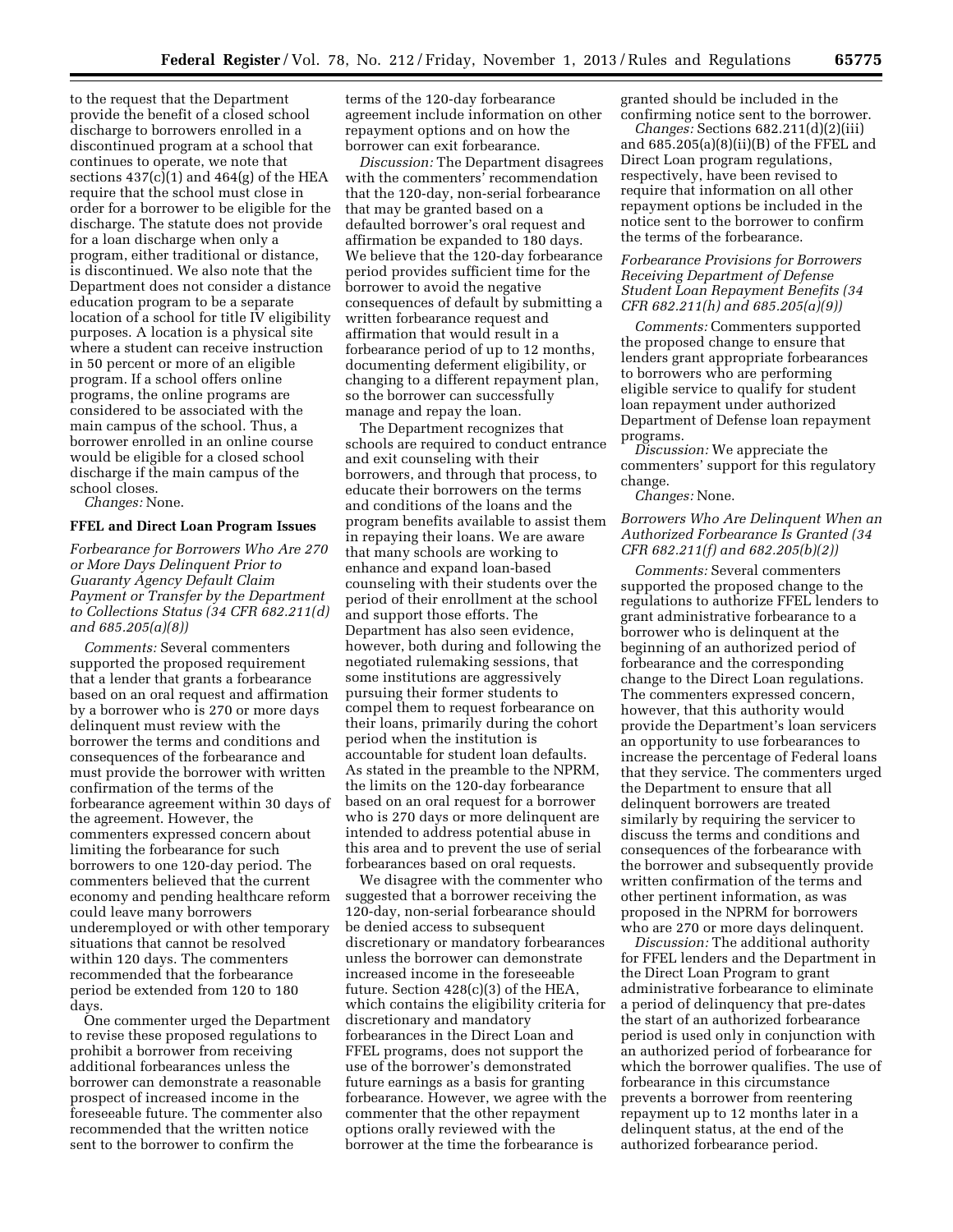Borrowers granted authorized forbearances are provided with pertinent disclosures that also apply to the period of administrative forbearance. Therefore, we do not agree with the commenters' suggestion that we specifically require additional disclosures.

*Changes:* None.

#### *Loan Rehabilitation Agreement: Reasonable and Affordable Payment Standard (34 CFR 682.405(b) and 685.211(f))*

*Comments:* Several commenters expressed support for the proposed regulations in §§ 682.405(b)(1) and 685.211(f)(1) that would require a guaranty agency and the Department to determine a FFEL or Direct Loan program borrower's rehabilitation payment amount based on the borrower's, and if applicable the borrower's spouse's, current disposable income, family size, and reasonable and necessary expenses.

As discussed below, several commenters raised a number of objections to the process that a guaranty agency and the Department would follow to determine a borrower's reasonable and affordable rehabilitation payment.

Several commenters were critical of the proposed regulations. These commenters believed that the requirements in the proposed regulations would delay and hinder the rehabilitation process. These commenters expressed concern that requesting financial documents and information from borrowers would burden the process, create confusion, and invade the privacy of the borrower. They stated that often borrowers default because they do not complete paperwork and meet deadlines. In the view of these commenters, the proposed regulatory requirements would impede the ability of collection agencies to get borrowers to participate in the loan rehabilitation program. One of these commenters recommended that the proposed regulations not be implemented at all due to the amount of paperwork a borrower would be required to complete to enter into a loan rehabilitation agreement.

Several commenters stated that the determination of a ''reasonable and affordable'' payment amount can often be accomplished in a telephone conversation in which a borrower's overall financial circumstances are evaluated to establish an acceptable payment amount. In these discussions, the commenters asserted, the borrower's own assessment of his or her total financial circumstances and ability to

pay the requested amount serves as the basis for the guaranty agency or Department's determination that the payment amount is reasonable and affordable. These commenters believed that this would be a fair conclusion, since the borrower understands his or her financial resources and constraints better than others. According to the commenters, guaranty agencies find that nearly half of borrowers seeking rehabilitation are able to obtain what the guaranty agencies term reasonable and affordable payment amounts in this manner.

Another commenter, however, argued that, since debt collectors are paid based on a share of revenue collected, Federal student loan servicers have little incentive to offer reasonable and affordable rehabilitation payments that are based on an objective analysis of the borrower's financial circumstances. Instead, the incentive is to push borrowers to make as large a payment as possible, regardless of whether the payment is either reasonable or affordable. Another commenter reiterated this point, stating that private collection agencies—including the Department's own collection contractors—use a balance-sensitive repayment approach for making an initial determination of a borrower's rehabilitation payment amount. Under a balance-sensitive repayment approach, the payment amount offered to the borrower is based on the outstanding balance of the loan, and does not take into consideration the borrower's financial circumstances. In such cases, the commenter asserted, the borrower may feel pressured to agree to a loan rehabilitation payment amount that is unaffordable, and the rehabilitation will ultimately be unsuccessful.

Several commenters raised concerns with regard to use of the Department's proposed Financial Disclosure for Reasonable and Affordable Rehabilitation Payments form for collecting financial and other information from borrowers seeking to rehabilitate their loans. These concerns can be summarized as follows:

• The commenters asserted that use of the form in all cases would be inconsistent with the Department's goal of providing an improved and more consistent loan rehabilitation process for FFEL and Direct Loan borrowers. The commenters believed that the Department can achieve the same goal by emphasizing to its own staff and collection agencies, as well as to guaranty agencies and their collection agencies, the importance of complying with all applicable statutory and regulatory requirements. In the view of

these commenters, requiring the use of the form only in the absence of an agreement between the borrower and the loan holder on a reasonable and affordable repayment amount would provide targeted help to such borrowers. The commenters stated that collecting personal and financial information from every borrower who requests loan rehabilitation would be unreasonable and unwarranted.

• The commenters believed that the use of the form would work against the Department's goal of increasing borrower participation in the loan rehabilitation program. The commenters stated that many borrowers would not complete the form, and that the proposed regulations would actually decrease the percentage of borrowers attempting to rehabilitate their loans.

• The commenters expressed concerns that use of the form would infringe on the privacy of the borrowers, requiring them to provide highly sensitive information either to a guaranty agency or to the Department, even if the borrower has already agreed to a repayment amount.

• The commenters believed that the requirements in the proposed regulations would impose an additional impediment to borrowers seeking to regain Title IV eligibility while rehabilitating defaulted loans.

• The commenters were also concerned that use of the form would impose an enormous administrative burden on all parties.

Several commenters stated that they believed that the regulatory requirements that were negotiated and agreed to during the negotiated rulemaking session should only be triggered if the borrower objected to the repayment amount offered by the collection agency or the guaranty agency. They stated that this type of borrower feedback has always been a trigger event for collecting additional financial information to determine reasonable and affordable payments, and asserted that no change to this trigger event was discussed during negotiations. These commenters claimed that the process for determining reasonable and affordable rehabilitation payment amounts provided for in the consensus regulatory language and described in the NPRM was not consistent with their understanding of what was agreed to during the negotiated rulemaking sessions.

Another commenter had a different understanding of the proposed rules that had been agreed to by the negotiated rulemaking committee. This commenter stated that the consensus regulatory language would require loan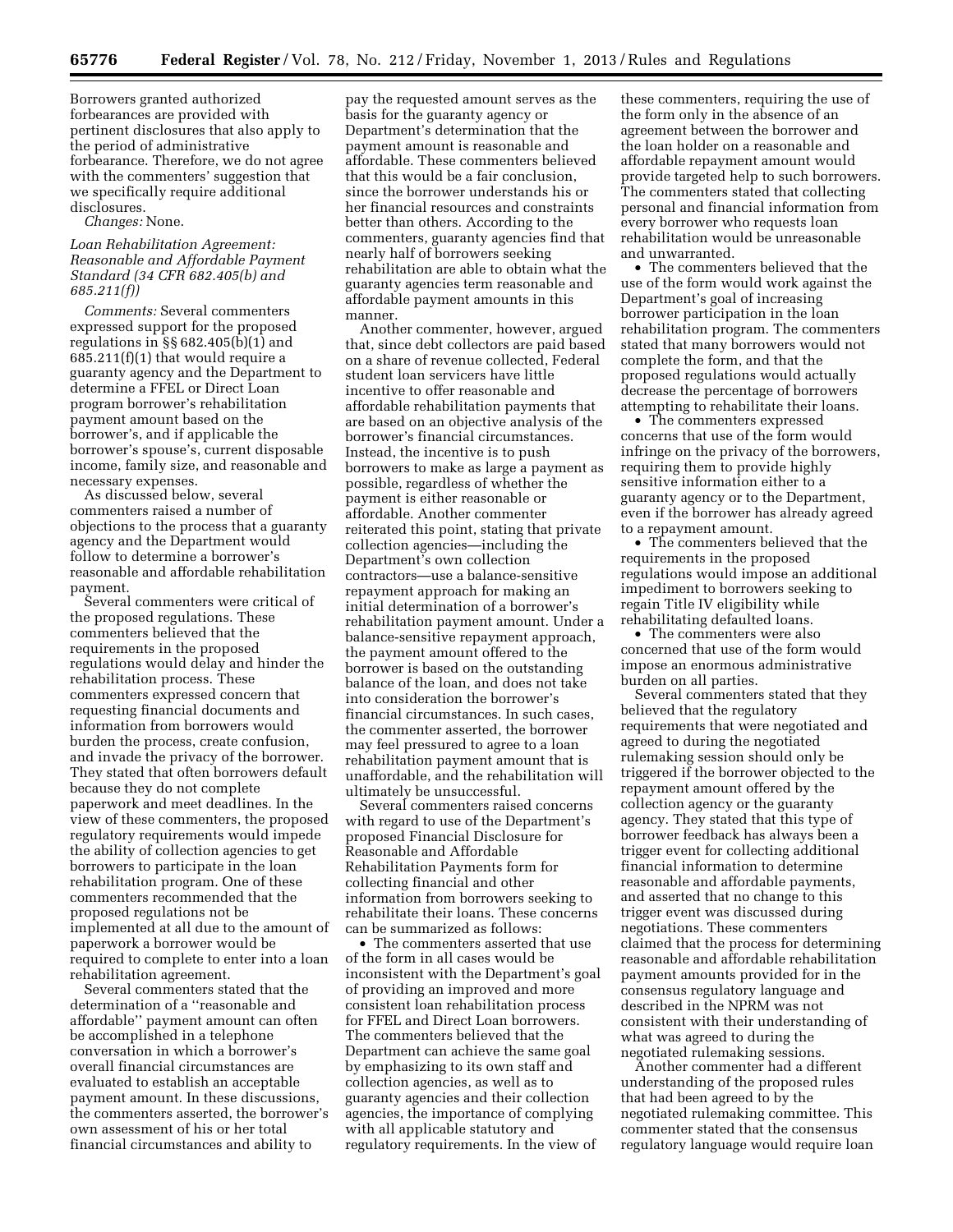servicers, loan holders, and debt collectors to use the form collecting financial disclosure information from the borrower for every borrower who seeks to rehabilitate a loan. This commenter pointed out that the proposed regulatory language agreed to by the negotiating committee states that a borrower's reasonable and affordable repayment amount must be based ''solely'' on information provided on the form and, if requested, supporting documentation. The proposed regulations describe a process in which a borrower who objects to the payment amount determined through use of the form is then offered a rehabilitation payment amount that is calculated using the same formula used for determining payments under IBR. This commenter stated that during the rulemaking negotiations, the commenter supported the consensus regulatory language because the proposed regulations would provide a standardized process to ensure that rehabilitation amounts are determined solely by looking at a borrower's financial circumstances. This commenter recommended that the Department issue guidance to clarify that an offer of a rehabilitation payment amount must be based solely on information provided by the borrower. This commenter also noted that some negotiators had proposed during the negotiations that the initial rehabilitation payment amount offered should be determined using the IBR formula. This commenter recommended that, if the borrower is unable to complete the form, the loan holder should continue the rehabilitation process by determining the payment amount using this approach.

Another commenter expressed concerns about the complexity of the proposed form, and suggested that if the payment calculated using the IBR formula was the initial offer to a borrower, the form would only be needed for borrowers who object to that initial payment amount. The commenter stated that a payment amount calculated using this approach would be acceptable to most borrowers, and would therefore significantly reduce the number of borrowers who would need to use the financial disclosure form.

*Discussion:* In response to the numerous comments we received expressing concerns about the amount of personal financial information a borrower requesting loan rehabilitation would have to provide under the proposed regulations, we have modified the final regulations to provide that as the first step in the loan rehabilitation process, the lender, loan servicer or the Department will calculate a loan

rehabilitation payment amount by using the IBR payment formula that provides for a monthly payment equal to 15 percent of the amount by which the borrower's AGI exceeds 150 percent of the poverty guideline amount applicable to the borrower's State and family size, divided by 12. Throughout the remainder of this preamble, we refer to this as the ''15 percent formula.'' To ensure consistent treatment of all defaulted borrowers, the initial loan rehabilitation payment amount will be calculated in all cases using the 15 percent formula, as described earlier. For new borrowers on or after July 1, 2014, who are repaying non-defaulted Direct Loans under the IBR plan, the IBR plan payment amount is equal to 10 percent of the amount by which the borrower's AGI exceeds 150 percent of the poverty guideline amount applicable to the borrower's State and family size. However, this 10 percent IBR formula will not be used in the initial determination of a reasonable and affordable loan rehabilitation payment amount on a defaulted loan.

It is important to note that loan rehabilitation payments calculated by using the 15 percent formula are not payments that are made under the IBR plan. This means, for example, that such payments do not count toward IBR plan loan forgiveness, nor do they count as qualifying payments for purposes of public service loan forgiveness in the Direct Loan Program.

Under these final regulations, a loan rehabilitation payment amount based on the information collected on the Financial Disclosure for Reasonable and Affordable Payments form will only be calculated if the borrower objects to the payment amount based on the 15 percent formula. If the borrower does object to the payment amount calculated based on this formula and requests that a rehabilitation payment amount be calculated based on information on the form, the borrower can choose which payment amount to accept. We expect that the payment amount based on the 15 percent formula will in most cases be less than the payment amount under a standard 10-year repayment plan, and will be acceptable to most borrowers. Therefore, this approach should significantly reduce the number of borrowers who will be required to complete the financial disclosure form. We believe that this change will address concerns raised by consumer advocates, student groups, guaranty agencies, and collection agencies alike that the financial disclosure information required under the proposed regulations would be overly burdensome for

borrowers requesting loan rehabilitation.

Specifically, with regard to commenters' concerns that the proposed regulations would create confusion, add burden to the process, or invade the privacy of the borrower, we believe the revised process in the final regulations is clear and understandable. The revised process significantly reduces burden by limiting the use of the form, and appropriately balances the borrower's privacy with the need to verify information. The final regulations assist with privacy concerns by limiting the information borrowers are required to provide—only requiring the use of the Financial Disclosure for Reasonable and Affordable Payments for those borrowers who object to the monthly payment amount determined based on the 15 percent formula.

Commenters were concerned that the paperwork burden associated with the use of the financial disclosure form would impede the ability of collection agencies to get borrowers to participate in the loan rehabilitation program. Our revisions to the proposed regulations significantly reduce the paperwork burden on borrowers because, again, they will only need to provide the Financial Disclosure for Reasonable and Affordable Payments form if they object to the payment amount based on the 15 percent formula.

Some commenters stated that reliance on the oral statements of the borrower should be sufficient to determine the ''reasonable and affordable'' payment amount, and that there should be no need for further documentation or verification. Other commenters had the opposite opinion, sharing concern that loan servicers may push borrowers to agree to payments that are not reasonable and affordable. We believe our approach balances applicable equities, burden, verification that payment is reasonable and affordable, and privacy concerns.

With regard to the comments about the agreements reached at the negotiated rulemaking sessions, we believe the NPRM was consistent with the consensus reached through negotiated rulemaking. Commenters did seem to have different understandings of what the NPRM language meant; we believe our revised regulations provide a clear, understandable process.

With regard to comments about a ''trigger event,'' we believe that it would defeat the purpose of the proposed regulations if the regulations only applied in cases when a borrower and loan holder are unable to agree to a loan rehabilitation payment amount. The intent of the regulations is to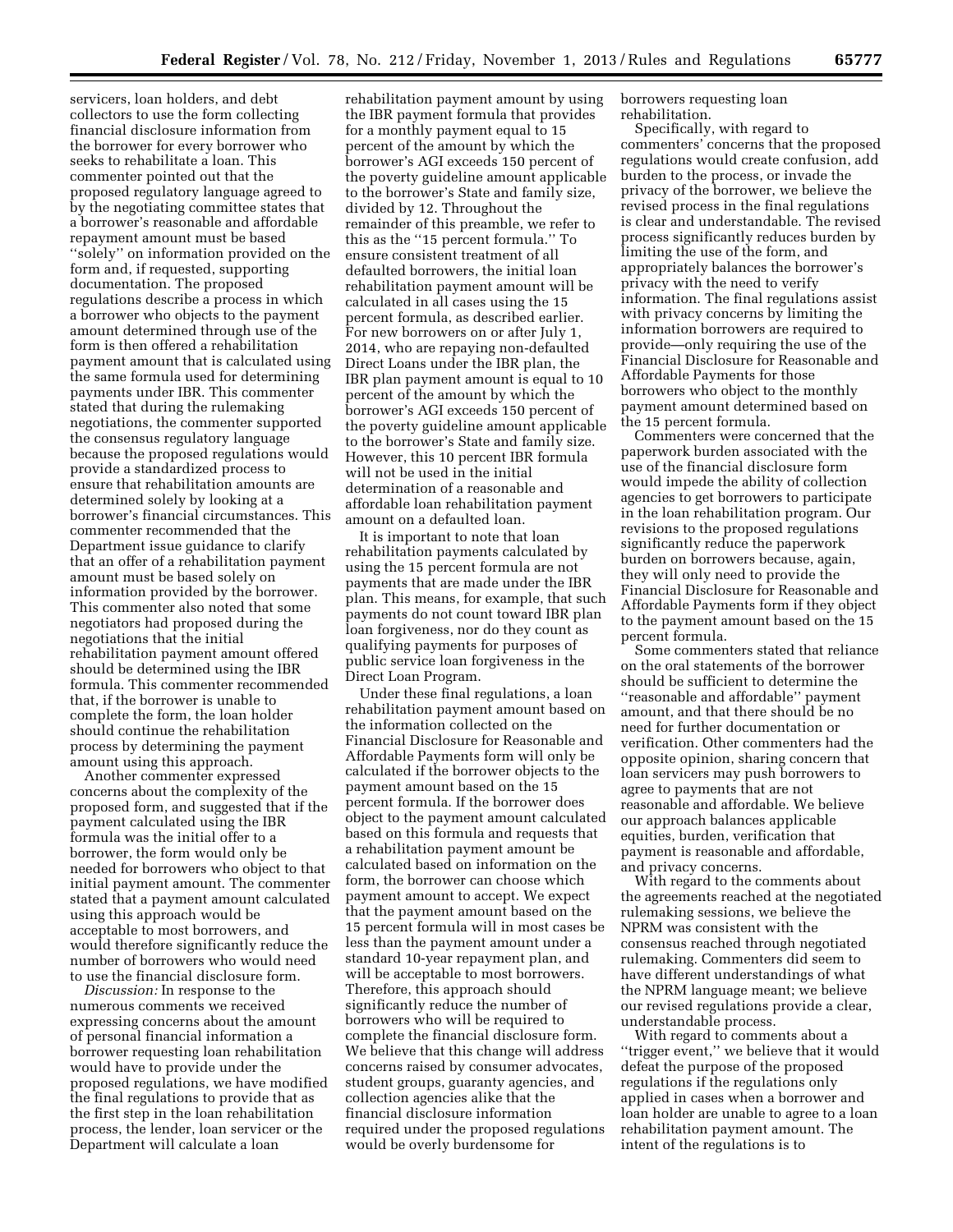standardize the process for determining rehabilitation payment amounts. The commenter states that loan holders and borrowers are able to agree to loan rehabilitation payment amounts 50 percent of the time. If this figure is accurate, and the trigger for the rehabilitation payment amount regulations was the failure of the borrower and loan holder to come to an agreement, the loan rehabilitation regulations would only apply to half of the borrowers who apply for rehabilitation.

We note that nothing in these regulations precludes a defaulted borrower from resolving the default by repaying the loan in full. A qualified defaulted borrower may also, under certain conditions, repay a defaulted loan through a new Direct Consolidation Loan. Some defaulted borrowers may also qualify for a loan discharge. The regulations do not prohibit the Secretary, his designee, or a guaranty agency from discussing these other payment arrangements with the borrower outside of the context of the loan rehabilitation program and its associated requirements.

*Changes:* We have revised §§ 682.405(b)(1)(iii) and 685.211(f)(1)(i) to specify that the initial loan rehabilitation payment amount determined by a guaranty agency or the Secretary equals 15 percent of the amount by which the borrower's Adjusted Gross Income (AGI) exceeds 150 percent of the poverty guideline amount applicable to the borrower's family size and State, divided by 12, except that if this amount is less than \$5, the borrower's monthly rehabilitation payment is \$5.

We have revised §§ 682.405(b)(1)(vii) and 685.211(f)(3) to specify that if the borrower objects to the initial payment amount, a second loan rehabilitation payment amount is determined by recalculating the payment amount based solely on the information provided on the *Financial Disclosure for Reasonable and Affordable Payments* form and, if requested, supporting documentation from the borrower and other sources.

*Comments:* In the NPRM, the Department identified several categories of expenses in proposed §§ 682.405(b)(1)(i)(C) and  $685.211(f)(1)(i)(C)$  that the guaranty agencies and the Department would use to evaluate a borrower's monthly ''reasonable and necessary expenses.'' Although the proposed regulations did not stipulate standardized amounts that a borrower might claim in each of these categories, the Secretary invited comment on whether the regulations should specify standardized amounts,

such as those used in the IRS National Standards. Commenters representing both guaranty agencies and consumer groups opposed this idea.

Several commenters noted that the topic of standardization was discussed at length during the negotiations, and noted that an overly rigid framework for making these determinations would likely eliminate the rehabilitation opportunity for those whose financial circumstances do not exactly fit within the framework. They pointed out that, as the Secretary noted in the preamble to the NPRM, preserving appropriate flexibility in the methodology is important to enable guaranty agencies and the Department to ensure that a reasonable and affordable payment is available to all borrowers. These commenters contended that allowing flexibility in this regard strengthens the effectiveness of the regulations in determining reasonable and affordable payment amounts. These commenters stated that the negotiated rulemaking committee decided not to propose a standardized methodology. These commenters reiterated that position in response to the Secretary's invitation to comment.

In a separate comment, another commenter recommended that the Department not use standardized national standards for expense amounts. This commenter stated that, to the extent that the consensus regulatory language reflected an agreement that a combination of standardized and tailored payment options would best meet the needs of borrowers, standardizing the more tailored approach would be a step in the wrong direction.

*Discussion:* We thank the commenters for responding to the invitation to comment on this proposal in the NPRM. We agree with their view that the final regulations should preserve the flexibility to determine reasonable and affordable rehabilitation payment amounts based on the borrower's financial information, which the proposed regulations provided.

*Changes:* None.

*Comments:* One commenter expressed concern about proposed  $§ 682.405(b)(1)(v)$  and § 685.211(f)(1)(iii), which would provide borrowers with an opportunity to object to an offer of a reasonable and affordable payment amount that is presented to the borrower in a written rehabilitation agreement. The commenter stated that many borrowers will be offered payment amounts orally, and believed that these borrowers should be able to object to the offered payment amount at that point. This

commenter noted that requiring borrowers to wait until they receive a written offer will only delay or deter the borrowers from rehabilitating their loans.

*Discussion:* We agree that a loan servicer may make a first offer of the rehabilitation payment amount based on the 15 percent IBR formula to a borrower orally. If the borrower agrees to the payment amount, the borrower would have to follow up on the conversation by providing the loan holder with the documentation required to calculate a payment amount under that formula. Consistent with §§ 682.405(b)(1)(iii) and 685.211(f)(3), the borrower may object to the initial offer at the time it is made.

*Changes:* We have revised § 682.405(b)(1)(iv) and § 685.211(f)(1)(ii) to specify that a guaranty agency or the Department may calculate a payment amount based on information provided orally by the borrower, and may provide the borrower with a rehabilitation agreement using that amount. We have also specified in revised §§ 682.405(b)(1)(iv) and 685.211(f)(1)(ii) that if the borrower does not provide the guaranty agency or the Department with the documentation required to calculate the payment amount using the 15 percent formula or to confirm the information provided orally on which the Secretary or the guaranty agency calculated the payment amount, the rehabilitation agreement entered into for that amount is null and void.

*Comments:* We received several comments on  $\S$ § 682.405(b)(1)(v) and 685.211(f)(1)(iii). Section  $682.405(b)(1)(v)$  of the proposed regulations stated that a guaranty agency ''may not impose any other conditions unrelated to the amount or timing of the rehabilitation payments'' in a rehabilitation agreement. Section 685.211(f)(1)(iii) of the proposed regulations provided that the Secretary would not impose such conditions in rehabilitation agreements for Direct Loans. Several commenters stated that some guaranty agencies currently require a borrower's written acknowledgement of the borrower's understanding of the terms and conditions of rehabilitation, which these commenters stated is a prudent practice when establishing a new repayment agreement with a borrower. In such cases, the borrower may be required to sign and return the agreement or provide a separate, signed authorization statement acknowledging, at a minimum, that collection costs will be added to the loan balance at the time the rehabilitated loan is purchased by an eligible lender. These commenters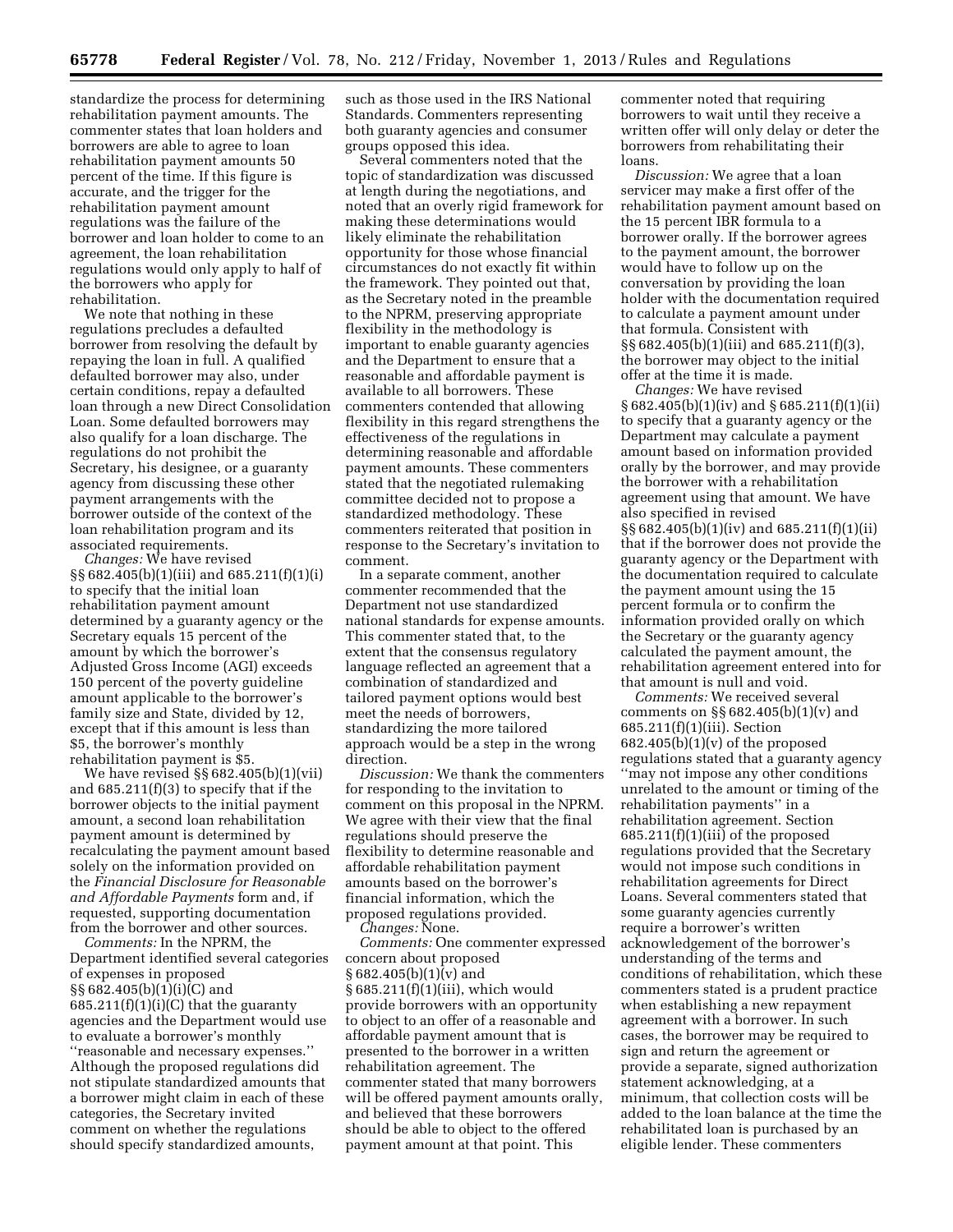believed that this requirement for the borrower to review and acknowledge the information provided in the rehabilitation agreement underscores the importance of rehabilitation as a one-time opportunity to remove loans from default status. It also reduces the possibility of misunderstandings about the terms of the loan rehabilitation and related risks for guaranty agencies in the event of a dispute concerning the applicable repayment terms and conditions, costs, and benefits of loan rehabilitation.

Commenters noted that guaranty agencies may also currently require a borrower to provide updated references and contact information to facilitate the loan rehabilitation process. The commenters stated that this provides a purchasing lender with important default prevention information, if needed, since the borrower's contact information may be incomplete or outdated and the references provided in the promissory note may no longer be valid. This enhances a guaranty agency's ability to sell the borrower's rehabilitation-eligible loans. These commenters requested confirmation from the Department that the proposed regulations would not preclude guaranty agencies from continuing these practices.

*Discussion:* The limitation in the proposed rule that would preclude a guaranty agency from imposing any additional conditions on loan rehabilitation unrelated to the amount or timing of rehabilitation payments was not intended to prohibit the agency from requiring borrowers to acknowledge the terms and conditions of the rehabilitation in writing, or from requiring borrowers to provide updated contact information when the loan rehabilitation agreement is signed. Requiring the borrower to acknowledge such disclosure information, or to provide such contact information, would be helpful to the borrower. It would help to ensure that the borrower understands the rehabilitation agreement, and, where necessary, facilitate the sale of the loan to a FFEL loan holder.

*Changes:* None.

*Comments:* There were several comments on proposed §§ 682.405(b)(1)(vi) and 685.211(f)(3) in the proposed regulations. These commenters stated that the terms ''IBR formula'' or ''IBR calculation'' should not be used in connection with describing the method used to determine a reasonable and affordable rehabilitation payment amount. These commenters believed that using these terms would cause significant confusion

for borrowers, since payments made towards loan rehabilitation do not count as IBR payments. These commenters recommended using the term ''alternative payment amount'' or "APA" to refer to this formula.

These commenters also noted that proposed §§ 682.405(b)(1)(vi) and 685.211(f)(5) include a cross-reference to the IBR regulations at § 682.215(b)(1), § 685.221(b)(1), and § 685.221(b)(2). Those regulations include other requirements in addition to the IBR payment amount formula. These commenters believed that using the broad cross reference could be interpreted as incorporating these other provisions not specifically related to the formula as applying to the rehabilitation requirements as well.

These commenters recommended that the Department include the ''alternative payment amount'' formula directly in the loan rehabilitation regulations, rather than cross-referencing the IBR regulations.

*Discussion:* As discussed earlier in this preamble, in the final regulations we have switched the order in which the rehabilitation payment amounts are determined and offered to borrowers. Under the final regulations, the payment amount based on the 15 percent formula will be the first offer to the borrower, and the payment amount based on information provided on the financial disclosure form will be the second offer. The borrower may choose which payment amount to accept. Since the 15 percent formula payment will be the first payment amount offered during rehabilitation discussions, it would not be accurate to refer to it as the ''alternative payment amount.''

We agree with the commenters that we do not intend the extensive and detailed requirements in §§ 682.215(b)(1), 685.221(b)(1), and 685.221(b)(2) of the IBR regulations to apply to determining a loan rehabilitation payment amount. Replacing the cross-references with the 15 percent formula will make the loan rehabilitation regulations simpler and clearer. In addition, eliminating the cross-references may reduce the potential for borrowers to confuse rehabilitation payments based on the 15 percent formula with payments made by a non-defaulted borrower under the IBR plan. Eliminating the cross-references also clarifies that the initial rehabilitation payment amount for a "new borrower" as defined in § 685.221(a)(4) of the IBR plan regulations would not be calculated using the 10 percent IBR formula as described in § 685.221(b)(1) of the IBR plan regulations. Regardless of how a

loan rehabilitation payment amount is determined, a rehabilitation payment does not qualify as an IBR plan payment and does not count toward IBR plan loan forgiveness or for any other purposes for which a qualifying payment made under the IBR plan on a non-defaulted loan might count, such as for public service loan forgiveness in the Direct Loan Program.

*Changes:* We have replaced the crossreferences in §§ 682.405(b)(1)(iii) and 685.211(f)(1)(i) with the 15 percent formula.

*Comments:* In the NPRM, the Secretary invited comment on proposed §§ 682.405(b)(1)(vii) and 685.211(f)(5), which would provide that a loan rehabilitation does not go forward if the borrower fails to provide the documentation required for the payment amount to be calculated. The Secretary asked if it would be appropriate to make a change in the final regulations to require a borrower to submit information needed to recalculate the borrower's reasonable and affordable rehabilitation payment amount only if new information is required beyond what the borrower provided when he or she initially requested loan rehabilitation. Several commenters responded to this invitation for comment, and all supported making this change in the final regulations. One commenter requested that the Department's final regulations be flexible enough to cover the following scenarios:

• Some information or documentation originally submitted by the borrower is illegible or difficult to understand, and needs to be requested again or explained.

• Significant time passes between the borrower's initial request for rehabilitation and the borrower's subsequent request for a recalculated payment amount, so a verification of critical information may be needed to determine an appropriate payment amount.

• The borrower realizes after submitting the original information/ documentation that the submission was incomplete or inaccurate, and that additional information or documentation is needed by the loan holder to determine an appropriate payment amount.

*Discussion:* As discussed earlier in this preamble, we have switched the order in which rehabilitation payment amounts are offered to borrowers. Under the final regulations, a payment amount calculated using the 15 percent formula will be the basis for the first offer. If the borrower objects to that amount, the guaranty agency or the Department will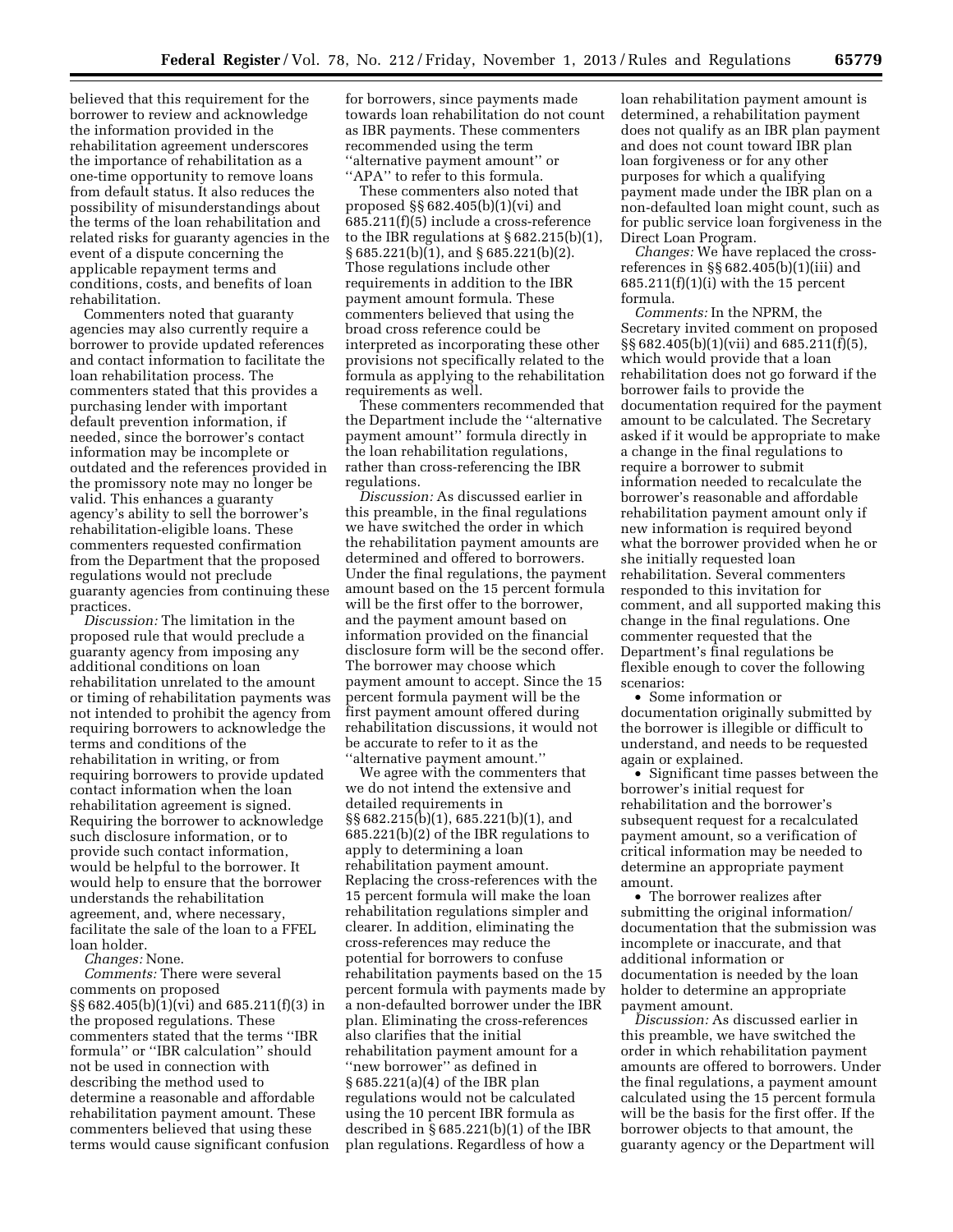calculate a payment amount based on detailed financial information provided by the borrower, and the borrower may then choose between the two payment amounts. Except when the loan is being collected by AWG, it is extremely unlikely that the loan holder will already have the detailed financial information requested on the form. Therefore, there is no need to make the requested change.

*Changes:* None.

*Comments:* One commenter expressed support for the provision in proposed  $§ 682.405(b)(1)(x)$  that would limit guaranty agency contact with a borrower during the rehabilitation period to collection activities required by law and communications with the borrower that support the rehabilitation.

*Discussion:* We appreciate the commenter's support. We also note that this provision, in  $\S$ § 682.405(b)(1)(xi) and  $§ 685.211(f)(7)$ , does not prohibit guaranty agencies or the Secretary from contacting borrowers to remind them when the next payment is due or, in appropriate circumstances, to inquire about any missed payments. The intent of such calls is to ensure that the borrower maintains the consecutive monthly payment stream required to successfully rehabilitate a loan. Contacts of this type between a guaranty agency or the Secretary and a borrower are ''communications that support the rehabilitation.''

*Changes:* None.

#### *Loan Rehabilitation Agreement: Treatment of Borrowers Subject to Administrative Wage Garnishment (34 CFR 682.405(a) and 685.211(f))*

*Comments:* Three commenters expressed support for the proposed regulations in §§ 682.405(a)(3) and 685.211(f)(12)(i) that would suspend payments made through administrative wage garnishment (AWG) for borrowers who make five qualifying payments under a loan rehabilitation agreement. These commenters felt that this step would be a reward and an incentive for borrowers and would encourage defaulted borrowers to rehabilitate their loans.

Several commenters stated that proposed § 682.405(a)(3) appears to assume that a guaranty agency would not be required to suspend the borrower's current garnishment order for another reason prior to receipt of the borrower's fifth loan rehabilitation payment. However, these commenters noted that this may not always be the case under the current and proposed AWG regulations in § 682.410(b)(9). For instance, if a borrower does not request a hearing prior to the initiation of AWG,

but does so shortly after AWG commences, the AWG hearing process would occur during the period of the borrower's first five payments under a loan rehabilitation agreement and could result in a required suspension of the garnishment order during that time. These commenters recommended that § 682.405(a)(3) be modified to include a reference to  $\S 682.410(b)(9)$  to clarify that a guaranty agency may suspend a garnishment order for a borrower pursuing loan rehabilitation prior to receipt of the borrower's fifth rehabilitation payment, if required to do so for another reason in accordance with § 682.410(b)(9).

*Discussion:* We agree with the commenters. The proposed regulations governing suspension of AWG payments after a borrower makes five qualifying rehabilitation payments were not intended to preclude guaranty agencies or the Department from suspending AWG collection for reasons unrelated to the loan rehabilitation before the borrower makes a fifth qualifying loan rehabilitation payment. As the commenters noted, a guaranty agency may receive a notice to suspend AWG due to other reasons, as specified in § 682.410(b)(9) of the AWG regulations.

*Changes:* We have revised § 682.405(a)(3)(i) to specify that the requirement that a guaranty agency continue collecting a loan by AWG until the borrower makes five qualifying monthly rehabilitation payments does not apply if the guaranty agency is precluded from collecting through AWG under § 682.410(b)(9)(i), and have made a comparable change in § 685.211(f)(11)(i) of the Direct Loan regulations.

#### *Modification of the FFEL Program and Direct Loan Program Regulations: Counseling Borrowers (34 CFR 682.604(a) and 685.304(b))*

*Comments:* One commenter expressed support for the proposed changes to the exit counseling regulations that would allow a school to send written counseling materials to a student borrower by email when the student has withdrawn without notice to the school or failed to complete required exit counseling. However, the commenter believed that the wording of proposed §§ 682.604(a)(1) and 685.304(b)(3) could be misinterpreted, as it could be read to mean either that a student must provide an email address to the school within 30 days after the school learns that the student has withdrawn, or that the school must provide the written counseling materials to the student by email within 30 days after learning of the student's withdrawal. The

commenter assumed that the second interpretation is what was intended, and recommended that the regulatory language be revised to make this clear.

The same commenter also noted that in the preamble to the NPRM, the Department indicated that the proposed changes in §§ 682.604(a)(1) and 685.304(b)(3) allowing schools to send written counseling materials to an email address provided by the student borrower in certain cases reflected existing guidance included in the Department's Federal Student Aid Handbook. The commenter pointed out that the guidance in the Federal Student Loan Handbook clarifies that if a school sends exit counseling materials to a student by email, the school must use the student's ''home (not school) email address,'' if the school has that address. The commenter recommended that the Department include in the regulations this prohibition on sending the counseling materials to the student borrower's school email address, but stated that there should be no reason to limit schools to sending exit counseling materials only to a student's ''home'' email address. The commenter stated that as long as the school does not send the counseling materials to an email address associated with its own institution, it should be able to send the materials to the student's home or work email address, or even to an email address for the student at another institution where the student is in attendance.

*Discussion:* The Department appreciates the commenter's support of the changes to the exit counseling regulations. With regard to the intent of the wording of proposed §§ 682.604(a)(1) and 685.304(b)(3), the commenter's understanding is correct. The school must send the counseling materials within 30 days after learning that the student borrower has withdrawn or failed to complete the required exit counseling.

The Department agrees with the recommendation to incorporate into the regulations the statement in the Federal Student Aid Handbook clarifying that written counseling materials may not be sent to a student borrower's email address at the same school that is sending the materials. We also agree that schools should not be limited to sending the counseling materials to the student's ''home'' email address. However, we note that the proposed regulations did not include this limitation. The proposed regulations stated that the written counseling materials could be sent to ''an email address provided by the borrower.''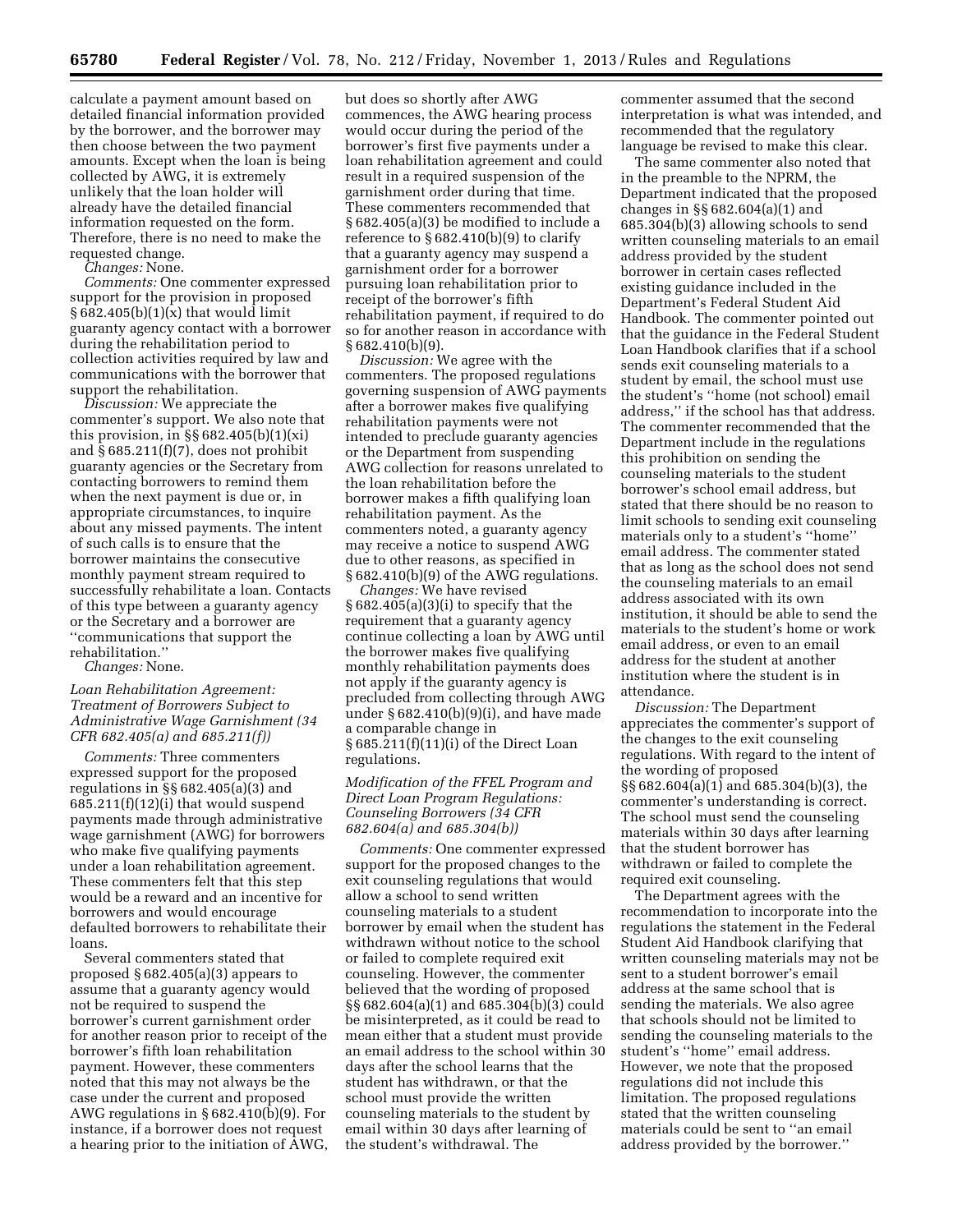*Changes:* We have revised §§ 682.604(a)(1) and 685.304(b)(3) to clarify that the school must send the counseling materials within 30 days after learning that the student borrower has withdrawn or failed to complete the required exit counseling, and that the counseling materials may not be sent to a student's email address at the same school that is sending the materials.

#### **FFEL Program Issues**

*FFEL Lender Repayment Disclosures to Borrowers Who Are 60 Days Delinquent or Who Are Having Difficulty Making Payments (34 CFR 682.205(a)(4))* 

*Comments:* One commenter agreed with the proposed change to provide lenders with five business days rather than the five calendar days specified in current regulations to send the required disclosure to a borrower who is 60 days delinquent. The commenter also supported the proposed change to provide that a lender does not have to send the required disclosure when a borrower is having difficulty making payments if the borrower's difficulty had already been resolved based on an earlier communication between the lender and the borrower. The commenter agreed that multiple disclosures would confuse the borrower. *Discussion:* The Secretary appreciates

the commenter's support.

*Changes:* None.

*Administrative Wage Garnishment of the Disposable Pay of Defaulted FFEL Program Borrowers (34 CFR 682.410(b)) Borrower Hearing Opportunities on the Enforceability of the Debt and a Borrower's Claim of Financial Hardship (34 CFR 682.410(b)(9)(i))* 

*Comments:* One commenter noted support for the changes made to the FFEL administrative wage garnishment regulations in the NPRM.

*Discussion:* The Department appreciates the commenter's support for the revised regulatory language.

*Changes:* None.

*Comments:* Under proposed § 682.410(b)(9)(i)(F)(*2*)(*iv*), if a hearing official upholds a borrower's objection to the amount or rate of withholding, a guaranty agency ''may'' order a lesser rate or amount that would allow the borrower to meet basic living expenses. On pages 45641 and 45642 of the NPRM, we pointed out that this provision differs from the rules governing AWG for Department-held loans at 34 CFR part 34, and that, in the latter regulations, the word ''must'' is used instead. We invited comments on whether it was preferable to use ''must'' rather than ''may''. One commenter

supported the consensus language in the NPRM without further explanation. Another commenter agreed with the Department's suggestion that ''must'' was a preferable term because a hearing official's financial hardship determination and decision regarding the amount or rate of withholding should be binding on the guaranty agency issuing a withholding order, and because the regulatory language for guaranty agencies and the Department should be consistent.

*Discussion:* We agree with the commenter who expressed support for changing the term ''may'' to ''must.'' Not only is it important to ensure that substantive provisions of the FFEL Program AWG regulations are consistent, to the extent practicable, with the rules governing AWG for Department-held loans, use of the term ''must'' would provide more equitable treatment for borrowers who are subject to AWG. Furthermore, use of the term ''must'' would ensure that borrowers who receive an opportunity for an independent determination of a financial hardship objection will have that determination followed by the guaranty agency issuing a withholding order. The decision of the hearing official binds the guaranty agency or the Secretary as to the maximum amount that may be ordered withheld from the borrower's wages and neither has discretion to order that a greater amount be withheld.

*Changes:* We have changed ''may'' to ''must'' in § 682.410(b)(9)(i)(F)(*2*)(*iv*).

*Comments:* On page 45641 of the NPRM, when discussing the determination of whether a withholding amount would cause a financial hardship to a borrower, we invited comments on whether the term ''National Standards'' used in the proposed rules should be changed to ''Collection Financial Standards'' in the final rules to conform to the term used by the IRS to refer to such standards. One commenter expressed support for making this change in the final rule, stating that the term ''Collection Financial Standards'' more accurately reflects all living expense category standards used in determining whether a withholding amount would cause a financial hardship for the borrower.

*Discussion:* We agree with the commenter's reasons for changing the term to ''Collection Financial Standards.'' The IRS, which promulgates the standards, uses the term to include both what the IRS calls the ''National Standards'' (food, etc.) as well as the regionalized Housing and Utilities Standards and Transportation Standards. The latter include average

amounts spent for housing, utilities, and transportation, which represent a significant portion of borrowers' living expenses. The term ''Collection Financial Standards'' is the correct title of the IRS Standards that hearing officials must use when determining the financial hardship for borrowers.

*Changes:* We have changed the three uses of the term ''National Standards'' to ''Collection Financial Standards'' in § 682.410(b)(9)(i)(F)(*2*)(*ii*) and (*iii*).

*Comments:* A commenter noted that proposed  $§ 682.410(b)(9)(i)$  does not address a situation in which a guaranty agency may be required to suspend a withholding order. Under proposed § 682.405(a)(3), a borrower who makes five qualifying payments under a rehabilitation agreement can request that the agency suspend a withholding order. The commenter suggested including a cross-reference in the AWG regulations to § 682.405(a)(3) and a brief description of a borrower's right to request suspension under that provision.

*Discussion:* We agree with the commenter's suggestion and believe that including such a reference in § 682.410(b)(9)(i) would be beneficial. All AWG regulatory provisions are located or referenced in § 682.410(b)(9) to minimize confusion.

*Changes:* We have added a new  $§ 682.410(b)(9)(i)(V)$  to include a crossreference to § 682.405(a)(3) and describe the possible suspension of the withholding order.

*Comments:* A commenter noted that in proposed § 682.410(b)(9)(ii)(G), the Department defines a withholding order as the order a guaranty agency sends to an employer directing the employer to withhold the pay of the employed borrower. However, the commenter also noted that the Department states that such an order may also be referred to as a ''wage garnishment order'' or ''garnishment order.'' The commenter suggested that only one of these terms be used to avoid confusion with other communications sent by the agency.

*Discussion:* In the proposed regulations, the Department distinguished between an ''order,'' which is the term for the mandate issued to the employer requiring the employer to withhold from the borrower's wages, and a ''notice,'' which refers to the warning sent to the borrower to alert the borrower that the agency is preparing to enforce the loan by garnishment of the borrower's wages. Because these two communications are readily distinguished by the use of the term ''order'' to refer to the legallybinding mandate and ''notice'' to refer to correspondence sent to the borrower,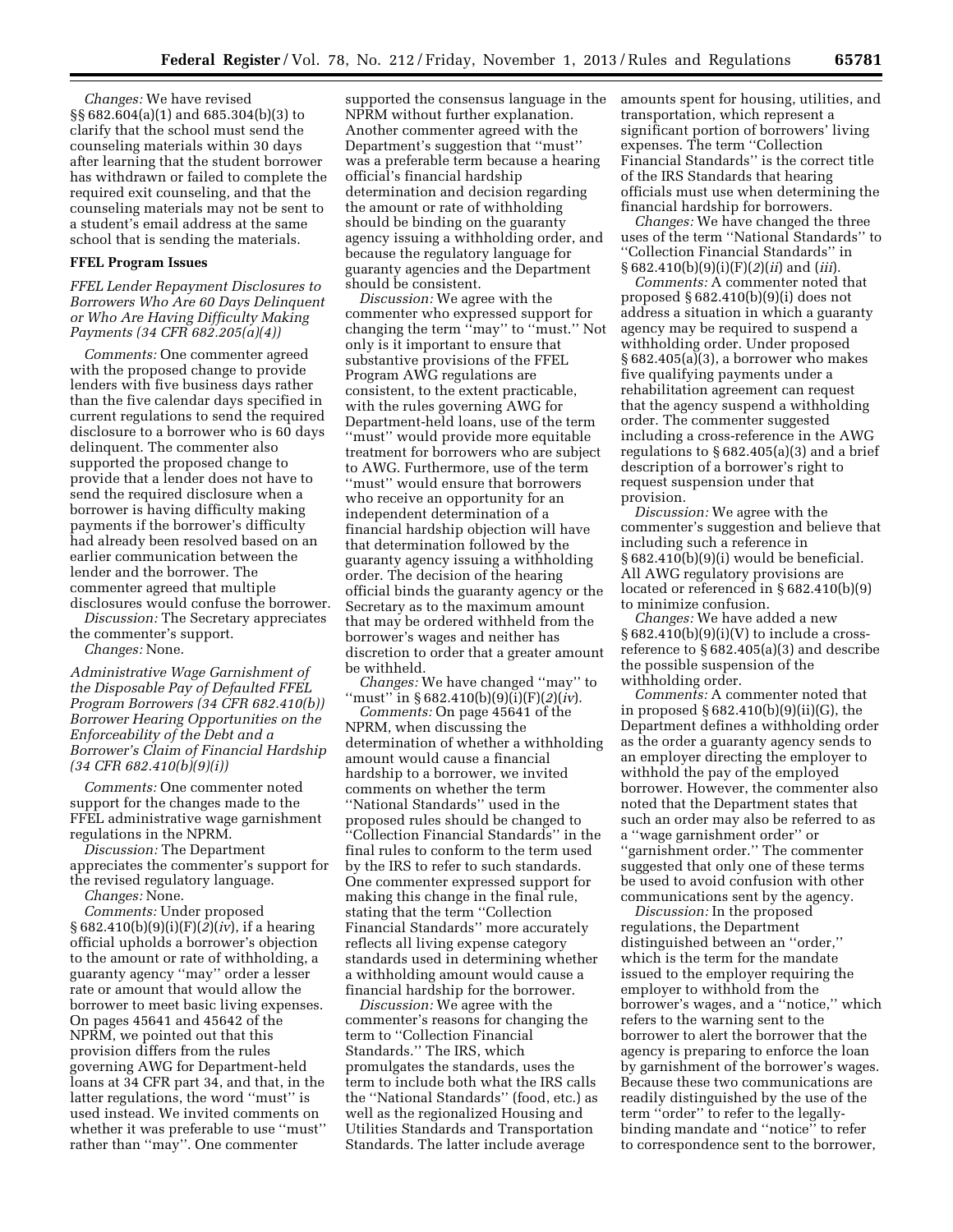we do not believe that alternative use of the term ''garnishment'' or ''withholding'' prior to ''order'' will cause any confusion.

*Changes:* None.

*Comments:* A commenter stated that the proposed rule would allow borrowers two new bases on which they may object to AWG in the FFEL program: Enforceability of the debt and financial hardship. The commenter further asserted that the HEA does not specifically name these as permissible objections, but acknowledges that borrowers have been permitted to use these objections. The commenter further expressed concern that AWG hearing officials are unqualified to make legal determinations of loan enforceability. The commenter therefore requested a standardized appeal process if a hearing official makes an enforceability determination that the guaranty agency believes is erroneous.

*Discussion:* First, we note that the commenter is incorrect in asserting that section 488A of the HEA does not provide borrowers with the right to object to AWG on the basis of claims that the debt is not enforceable or on the basis of financial hardship. We address these issues in turn.

Second, Section 488A(a)(5) provides borrowers the opportunity for a hearing concerning ''the existence or the amount of the debt.'' 20 U.S.C. 1095a(a)(5). It is not clear which objections the commenter considers the HEA to permit the borrower to raise in the hearing, but the statute is clear that if the borrower objects to the existence or amount of the debt claimed by the loan holder, the hearing official must determine whether the debt in question is enforceable, and if so, what amount is enforceable. In the context of section 488A of the HEA, determining whether a debt ''exists'' entails more than a bookkeeping test of assuring that all amounts disbursed and payments received have been correctly totaled. To reduce the hearing process to a bookkeeping exercise is to suggest that section 488A of the HEA empowers a guarantor to issue a legally-binding order that an individual's wages be withheld to collect a claim that applicable law would bar the guarantor from enforcing in any other proceeding, such as a suit on the debt. Section 488A of the HEA authorizes collection by non-judicial wage garnishment ''notwithstanding any provision of State law.'' 20 U.S.C. 1095a. That provision does no more than preempt those State laws that would require a creditor to obtain a judicial writ in order to garnish wages. Nothing in the language of section 488A of the HEA suggests that the statute preempts other applicable,

non-preempted State law (e.g., forgery or prior compromise) or Federal law (e.g., discharge in bankruptcy) that would bar enforcement of the claim against the individual.

For this reason, it is the responsibility of guaranty agencies to ensure that AWG hearing officials are qualified to make reasoned determinations regarding the enforceability of Federal student loan debts. Furthermore, prior to an AWG hearing, a guaranty agency should have already made a determination on the enforceability of the debt. Section 682.406(a) requires an agency to carefully evaluate that all due diligence requirements were met and that the debt is legally enforceable before requesting a reinsurance payment on a loan.

In addition, promptly after paying the default claim, the guarantor must give the borrower notice of its intent to collect the loan and report the default to credit bureaus, and to provide ''an opportunity for an administrative review of the legal enforceability or past-due status of the loan.'' 34 CFR  $682.410(b)(5)(ii)(D)$  and  $(b)(5)(vi)(I)$ . Prior to an AWG hearing, the agency should have therefore made its own reasoned determination of the enforceability of the debt and have sufficient evidence supporting that determination. The new language added to the wage garnishment provisions is not a new consideration not already existing explicitly in these provisions and implicitly in the mandate to provide a hearing on the ''existence'' of the debt.

Third, section 488A(a)(5) of the HEA provides borrowers with an opportunity for a hearing ''on the terms of the repayment schedule'' if that schedule is set by order and not by an agreement with the borrower, as provided in section 488A(a)(4) of the HEA. The only interpretation of this provision that implements the objective of the statute is that the basis for such objection must be a claim that withholding the full 15 percent would cause financial hardship. The Department has consistently interpreted that phrase, and the identical language in 5 U.S.C. 5514, which authorizes Federal Salary Offset and from which this provision appears to have originated, to so provide. See, e.g., 68 FR 8142, 8151 (Feb. 19, 2003) and 67 FR 18072, 18073 (April 12, 2002). In establishing the terms of the repayment schedule, a determination must be made as to whether the proposed withholding order would be excessive in light of the borrower's reasonable and necessary living expenses.

Finally, with regard to the comment that the Department should establish an administrative appeal procedure to be available for review of hearing official decisions that the guarantor believes to be erroneous, the Department notes first that in some instances, State law applicable to the administrative proceedings of State agencies may provide such an appellate review procedure, and those laws may provide an opportunity for borrowers or guarantors to challenge decisions of hearing officials. Those guarantors that are not State agencies subject to this kind of administrative appeal regime are in no different posture than the Department itself, which has no opportunity to appeal adverse rulings by independent hearing officials with regard to proposed salary offsets to collect from Federal employees under 5 U.S.C. 5415. Federal employees who dispute the hearing official's ruling may sue the Department under the Federal Administrative Procedure Act to challenge that ruling. See, e.g., *Sibley* v. *U.S. Department of Education,* 913 F. Supp. 1181 (N.D. Ill. 1995), aff'd, 111 F.3d 133 (7th Cir. 1997). Applicable law gives the Department no corresponding right to challenge and obtain a judicial review of an adverse ruling by a hearing official. The Department has not established any administrative appeal procedure for challenges to AWG hearing decisions made by Department staff, and has no resources sufficient to establish a Federal review process for AWG hearing decisions for loans held by guarantors. Moreover, regardless of the party that might decide such an appeal, fundamental fairness dictates that any administrative appeal process be available for borrowers as well as guarantors.

Therefore, the proposed regulations at § 682.410(b)(9) do not create new borrower objections; instead, the proposed changes would make the FFEL Program regulations consistent with existing Departmental regulations.

*Changes:* None.

*Comments:* A commenter noted that proposed  $§ 682.410(b)(9)(i)(I)$  includes rules governing ex parte communications (communications where one or more parties to the hearing are not present) in AWG hearings and that the provision precludes ex parte communications on non-procedural matters. The commenter expressed concern that, as drafted, the proposed rule would unnecessarily impede the administration of the hearing process. The commenter also requested clarification that substantive ex parte communications during a hearing are permissible if the absent party has been given proper notice of the hearing.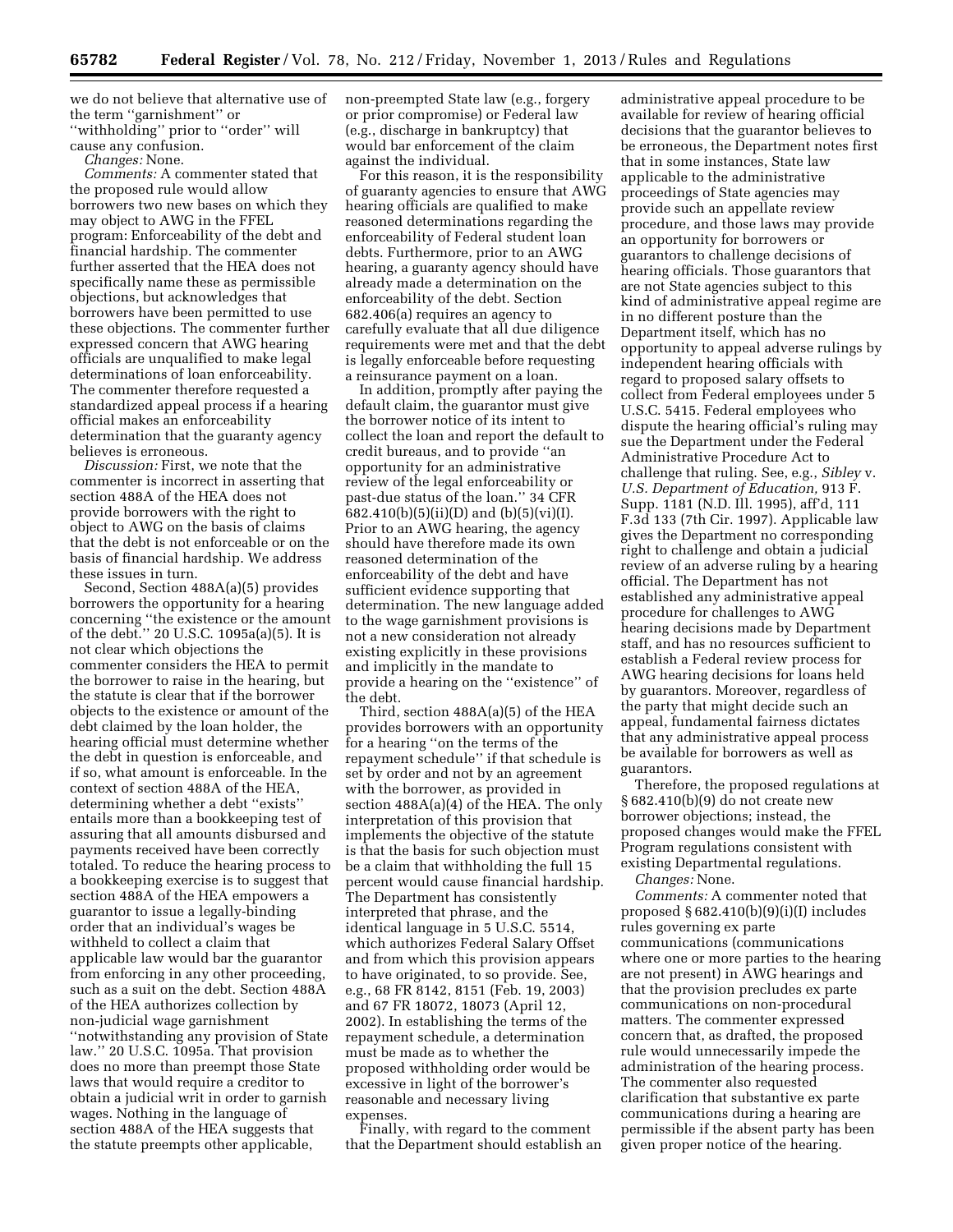*Discussion:* We agree with the commenter's suggestions. The intention of the proposed provision was to ensure that both parties to the hearing are present and able to participate. However, we recognize that borrowers would not be disadvantaged by allowing certain administrative matters to be handled ex parte in addition to matters involving the time, place, and manner of the hearing as would be permitted under the proposed rule.

We also agree that the hearing process should not be unnecessarily delayed due to the unexcused absence of one of the parties when proper notice of the hearing has been given to the absent party. Under the proposed rules, a guaranty agency is required to suspend a withholding order on the 61st day after a hearing request was received. Therefore, without allowing an ex parte hearing to proceed in such contexts, it would be possible for a party to effectively enforce the suspension of an AWG order by failing to appear for properly scheduled and noticed hearings, because such hearings could not proceed in the absence of one of the parties.

*Changes:* We have revised  $§ 682.410(b)(9)(i)(I)$  to more generally convey the intent that communications on administrative matters not related to the substance of the AWG hearings may be conducted on an ex parte basis. We have also revised this section to allow an ex parte hearing to proceed if the parties have agreed on the time, place, and manner of the hearing and the borrower has been given proper notice of the same but does not appear for the hearing.

*Comments:* A commenter stated that proposed § 682.410(b)(9)(i)(F)(*1*)(*ii*) and  $(b)(9)(i)(J)$  permit a borrower to raise new objections and provide additional evidence before the hearing is completed. The commenter further noted that while the hearing official may grant an extension of the 60-day decision deadline so the borrower may present additional evidence, the regulations do not allow extension of the deadline to raise objections. The commenter requested a clarification on whether the 60 day decision deadline could be extended for the latter purpose.

*Discussion:* We agree with the commenter's suggestion. If a borrower has not raised an objection to the AWG order but wishes to do so, the hearing official may grant an extension of the 60-day deadline at his or her discretion.

*Changes:* We have revised § 682.410(b)(9)(i)(J)(*1*) to state that the borrower may request an extension of the 60-day deadline for purposes of

raising an objection not previously raised.

*Comments:* A commenter noted that proposed  $\S 682.410(b)(9)(i)(J)$  permits a hearing official to grant extensions of the 60-day deadline for a decision to be rendered. The commenter further noted that while this deadline may be extended by the hearing official, there is no associated extension of the requirement under proposed  $§ 682.410(b)(9)(i)(H)$  that suspension of the withholding order occur if a decision is not rendered by the 61st day. The commenter requested that the regulations be modified to require that the suspension of the withholding order be delayed past the 61st day for a period equal to the number of days that the hearing deadline is delayed.

*Discussion:* The purpose of suspending the withholding order beginning on the 61st day is to create an incentive for ensuring that the AWG hearing is completed and a decision issued on a timely basis. While the commenter is correct that § 682.410(b)(9)(i)(J)(*1*) *permits* the hearing official to grant extensions of the 60-day deadline at the request of the borrower, § 682.410(b)(9)(i)(J)(*2*) *requires* the hearing official to grant an extension made at the request of a guaranty agency. Changing the regulations to be consistent with the commenter's suggestion would create a scenario where a guaranty agency could request extensions that a hearing official would be compelled to grant, resulting in failure to suspend a withholding order long past the 61-day deadline required under the proposed regulations. Such a regulatory framework would eliminate the guaranty agency's incentive to ensure a timely hearing.

*Changes:* None.

*Comments:* A commenter requested that the AWG regulations be modified to allow a borrower to request that AWG continue during the hearing process. The commenter noted that the proposed regulations governing loan rehabilitation provide for suspension of a garnishment order for a borrower pursuing loan rehabilitation, but allow the borrower to affirmatively request to remain in AWG while completing the loan rehabilitation process. The commenter stated that these two situations are comparable and that rather than automatically suspending a withholding order on the 61st day after the borrower's hearing request, a borrower should be able to request that the order not be suspended.

*Discussion:* We believe there are significant distinctions between the two situations the commenter describes. In

many cases, the borrower seeking loan rehabilitation intends to pay the balance of his or her loan, and continuation of AWG in that context is one plausible mechanism by which a borrower would seek a reduced principal balance upon successful rehabilitation of the loan. However, a borrower objecting to the amount or existence of the debt or the rate of withholding would not, by definition, be interested in the continuation of AWG at the existing rate. In addition, we are concerned that providing the borrower the option to continue AWG may make the borrower feel pressured to accept the offer, or cause the borrower to fail to understand he or she has the option to decline it. *Changes:* None.

**Executive Orders 12866 and 13563** 

## *Regulatory Impact Analysis*

Under Executive Order 12866, the Secretary must determine whether this regulatory action is ''significant'' and, therefore, subject to the requirements of the Executive order and subject to review by the Office of Management and Budget (OMB). Section 3(f) of Executive Order 12866 defines a ''significant regulatory action'' as an action likely to result in a rule that may—

(1) Have an annual effect on the economy of \$100 million or more, or adversely affect a sector of the economy, productivity, competition, jobs, the environment, public health or safety, or State, local, or tribal governments or communities in a material way (also referred to as an ''economically significant'' rule);

(2) Create serious inconsistency or otherwise interfere with an action taken or planned by another agency;

(3) Materially alter the budgetary impacts of entitlement grants, user fees, or loan programs or the rights and obligations of recipients thereof; or

(4) Raise novel legal or policy issues arising out of legal mandates, the President's priorities, or the principles stated in the Executive order.

This regulatory action will have an annual effect on the economy of more than \$100 million. It is estimated to reduce annual paperwork burden on entities participating in the Federal student loan programs by approximately \$109 million. Therefore, this final regulatory action is economically significant and subject to review by OMB under section 3(f)(1) of Executive Order 12866.

We have also reviewed these regulations pursuant to Executive Order 13563, which supplements and explicitly reaffirms the principles, structures, and definitions governing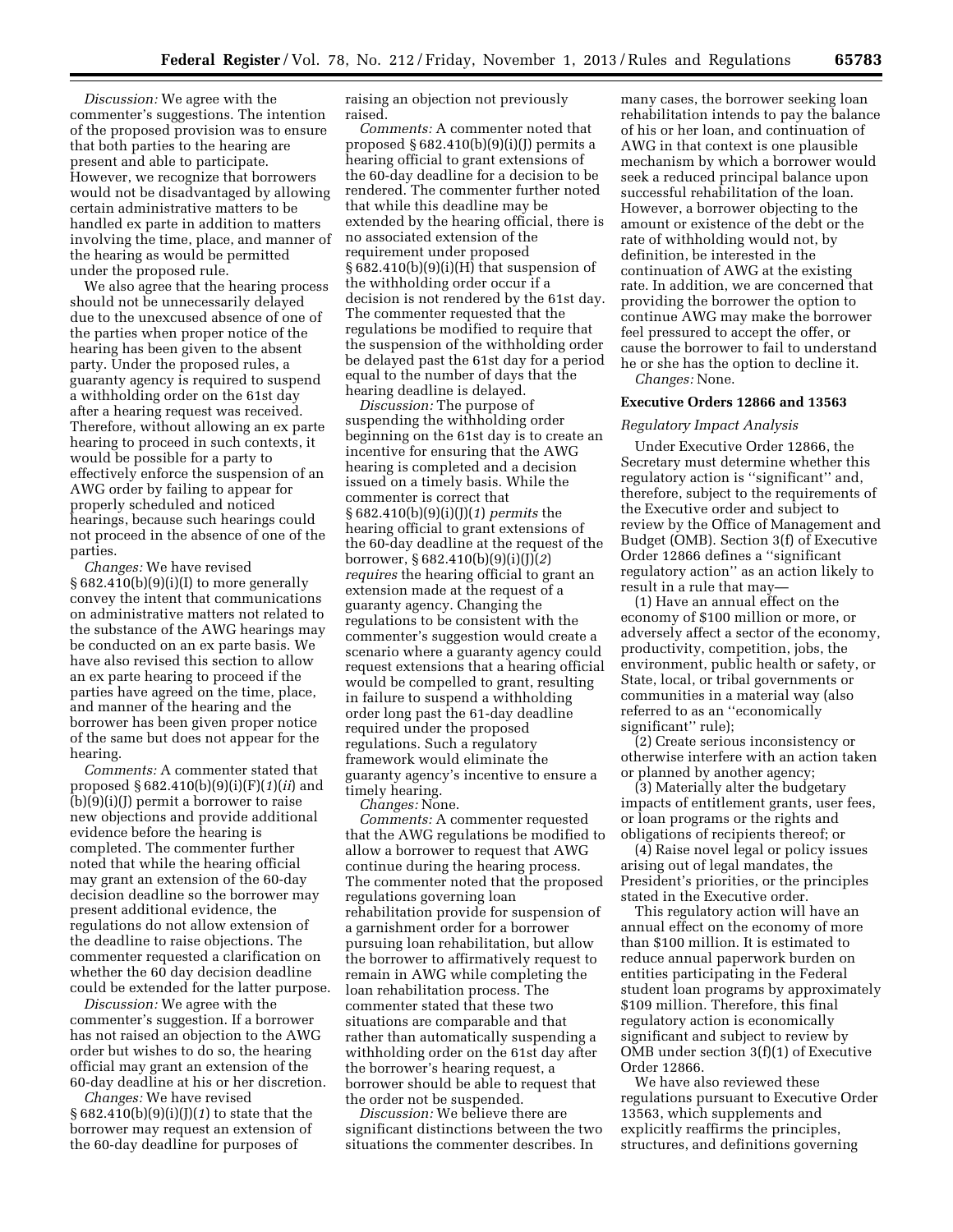regulatory review established in Executive Order 12866. To the extent permitted by law, Executive Order 13563 requires that an agency—

(1) Propose or adopt regulations only upon a reasoned determination that their benefits justify their costs (recognizing that some benefits and costs are difficult to quantify);

(2) Tailor its regulations to impose the least burden on society, consistent with attaining regulatory objectives, taking into account, among other things, and to the extent practicable, the costs of cumulative regulations;

(3) In choosing among alternative regulatory approaches, select those approaches that maximize net benefits (including potential economic, environmental, public health and safety, and other advantages; distributive impacts; and equity);

(4) To the extent feasible, specify performance objectives, rather than specifying the behavior or manner of compliance that regulated entities must adopt; and

(5) Identify and assess available alternatives to direct regulation, including providing economic incentives to encourage the desired behavior, such as user fees or marketable permits, or providing information upon which choices can be made by the public.

Executive Order 13563 requires agencies ''to use the best available techniques to quantify anticipated present and future benefits and costs as accurately as possible.'' The Office of Information and Regulatory Affairs within OMB emphasized that these techniques may include ''identifying changing future compliance costs that might result from technological innovation or anticipated behavioral changes.''

We are issuing these final regulations only upon a reasoned determination that their benefits justify their costs. In choosing among alternative regulatory approaches, we selected those approaches that maximize net benefits. Based on the analysis below, the Department believes that these final regulations are consistent with the principles in Executive Order 13563.

We also have determined that this regulatory action will not unduly interfere with State, local, and tribal governments in the exercise of their governmental functions.

In this regulatory impact analysis we discuss the need for regulatory action, the potential costs and benefits, net budget impacts, assumptions, limitations, and data sources, as well as regulatory alternatives we considered. Elsewhere in this section under

*Paperwork Reduction Act of 1995,* we identify and explain burdens specifically associated with information collection requirements.

#### *The Need for Regulatory Action*

As detailed in the Notice of Proposed Rulemaking (NPRM) published July 29, 2013, the Department is issuing these final regulations to clarify a number of issues related to the administration of the Federal student loan programs, to make the Direct Loan regulations comprehensive, to eliminate regulations in the FFEL Program that are no longer needed because origination of new FFEL loans ceased with the passage of the SAFRA Act, to reflect changes made to interest rates in the Direct Loan Program by the Bipartisan Student Loan Certainty Act of 2013, and to clarify the loan rehabilitation process for borrowers with defaulted student loans.

The Secretary is revising the Direct Loan regulations to incorporate provisions from the FFEL regulations that were only cross-referenced. By incorporating the substantive provisions in the Direct Loan regulations instead of simply cross-referencing to the FFEL regulations, the Direct Loan regulations will be comprehensive. This is appropriate since the Direct Loan Program is now the primary Federal student loan program. The elimination of new loan originations in the FFEL Program means that many of the current FFEL Program regulations are no longer necessary. In addition, the final regulations improve consistency across the FFEL, Direct Loan and Perkins Loan programs. Previously, the different title IV loan programs were regulated and administered differently in areas where they could be consistent. The final regulations eliminate these differences where appropriate.

The final regulations provide clarity and transparency to the administration of the loans programs. Over the years there have been consistent concerns that borrowers are unable to properly manage their Federal student loans because of confusion over their rights and options. This is particularly true for borrowers who are delinquent on their loans and borrowers who experience personal hardship. The final regulations clarify the rules for borrowers and help them gain a better understanding of their rights and responsibilities. Also, the final regulations provide better guidance to lenders and guaranty agencies about their roles and responsibilities in servicing Federal student loans.

One area in which concerns have been raised about the consistent and appropriate treatment of borrowers is in

the rehabilitation of defaulted loans. The Department wants to ensure that borrowers who wish to rehabilitate their defaulted loans are properly informed about their rights to ''reasonable and affordable'' payments and how a reasonable and affordable payment is determined.

Prior regulations allowed a borrower with defaulted student loans to rehabilitate those loans by making nine full, on-time payments (within 20 days of the due date) over a 10-month period in an amount agreed to by the borrower and the loan holder (the Department for a defaulted Direct Loan, a guaranty agency or the Department for a defaulted FFEL Program loan). These regulations provided that the payment amount required by the guaranty agency or the Secretary must be reasonable and affordable. However, as described in the NPRM published July 29, 2013, there have been complaints that guaranty agencies, the Department, and the debt collection agencies that collect Federal student loans require payments that exceed this standard.

The Secretary believes that providing borrowers with an improved process to rehabilitate a defaulted loan is in the best interests of the taxpayers and the borrower. Defaulted borrowers continue to accrue interest on the debt and are charged collection costs. In addition, the default harms their credit scores, and the borrowers may have trouble purchasing homes or obtaining auto loans or other types of consumer credit. By improving the opportunities for defaulted borrowers to rehabilitate their student loans, the Department will not only improve the chances for collection of the full amount of the debt but also help some defaulted borrowers return to full economic participation.

Some defaulted borrowers who may be interested in rehabilitating their defaulted loans are also subject to administrative wage garnishment (AWG). Those borrowers may be discouraged from trying to fully rehabilitate their loans because they fear that they will not be able to make loan payments in addition to the amount garnished. Through these final regulations, the Department aims to add clarity to the AWG process so that affected borrowers will understand what is required for AWG to be suspended.

#### *Discussion of Costs, Benefits, and Transfers*

Adding clarity to the loan rehabilitation process offers many benefits. The Department believes that rehabilitation offers benefits for students, the Department, and the Nation. Defaulted borrowers may be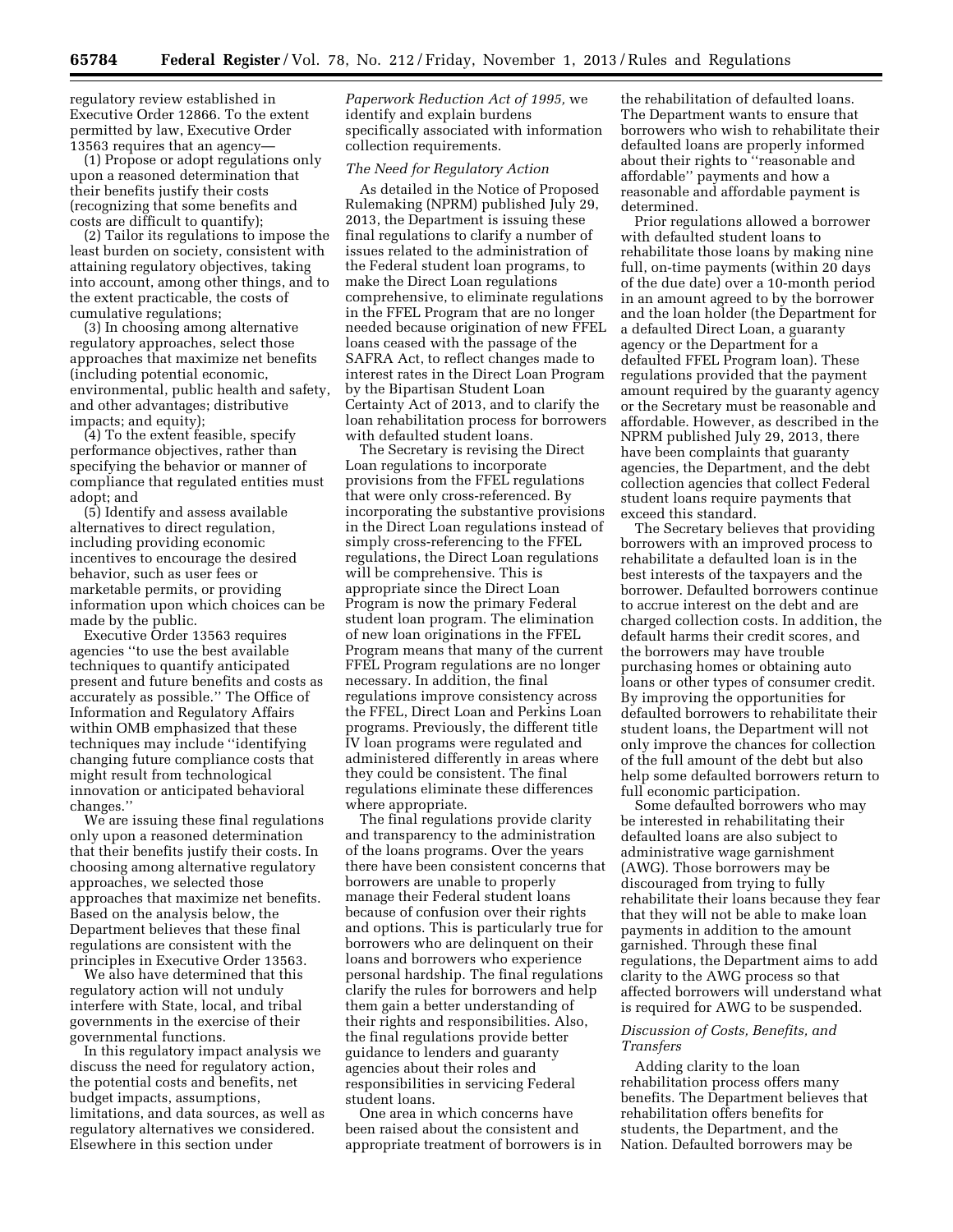more willing to complete the rehabilitation process. Defaulted borrowers may see significant improvements in their credit scores and purchasing power. As these borrowers become bigger participants in the economy, an improved loan rehabilitation process should support positive growth.

Improved loan rehabilitation rates will also allow the Department and collection agencies to concentrate their collection efforts on non-paying borrowers. In general, the more student loan accounts that are active and current, the better for the programs. The Department believes these regulatory changes will help ensure that the Federal student loan programs remain strong and support maximum access to higher education for American students.

As detailed in the NPRM, loan rehabilitations have steadily increased over the past decade, from just over \$223 million in defaulted Federal student loan debt in FY 2001 to \$5 billion in FY 2011. Loan rehabilitations as a share of collections rose from approximately 4.4 percent in FY 2001 to 43.0 percent in FY 2011. Part of the increase in loan rehabilitation can be linked to growing enrollment, rising tuition, and two economic slowdowns, all of which led to more student loan borrowing. However, the higher percentage of total collections that comes from loan rehabilitation shows that the Department and guaranty agencies are working with borrowers to help them take advantage of the opportunity for loan rehabilitation.

Even though these final regulations could possibly result in lower payment amounts for borrowers while they are rehabilitating their defaulted loans, the borrowers would still be responsible for paying their entire debt. Furthermore, even if loan rehabilitation payments are lowered on average across the board, the Department believes that the overall benefits of having more borrowers current in their debt payments will outweigh any short-term cost of reduced payments.

Overall, the true monetary effect of these final regulations will depend heavily on various factors. The Department has implemented changes to its income-driven repayment options and expects these changes to help slow a rising default rate by offering improved payment management options to borrowers. Also, as the economy continues to improve, the default rate may drop as more borrowers find employment.

Outside of loan rehabilitation, the regulations would provide many additional benefits to borrowers and promote a more efficient and transparent Federal student loan program.

By expanding from 90 to 120 days the window during which a borrower may qualify for a closed school loan discharge after withdrawing from a school that eventually closes, the number of borrowers who qualify for the discharge may increase. However, school closures are a relatively rare occurrence. In 2007, 43 schools participating in the title IV programs closed. This number dropped to 30 in 2008 and to 18 in 2011. While the extended window may mean that more borrowers qualify for a closed school discharge, we do not believe the extension will result in a significant increased cost. In 2011, 214 borrowers received closed school loan discharges for loans valued at approximately \$870,000. This was an increase from the 2010 numbers of 50 borrowers with a loan value of \$467,000, but still represents a very small portion of outstanding federal student loans.

The expansion of circumstances in which lenders may grant administrative forbearance gives the Department and FFEL lenders more flexibility in dealing with defaulted borrowers. These revisions also clarify the eligibility criteria for forbearances and promote a more transparent loan program.

Borrowers will see other benefits under these final regulations as well. The changes to the AWG hearing process will help borrowers gain a better understanding of their rights and responsibilities in that process and ensure that borrowers are treated consistently by guaranty agencies and the Department. Additionally, the revisions to § 685.301 will allow students who transfer from one school into non-term or certain standard nonterm programs at a different school during the middle of an academic year to initially be eligible for a Direct Loan to cover the remainder of the academic year that began at the prior school (up to their remaining eligibility under the annual loan limits), regardless of whether the new school accepts credits from the prior school.

The final regulations also reflect changes made to interest rates in the Direct Loan Program by the Bipartisan Student Loan Certainty Act of 2013 (Pub. L. 113–28). As detailed in § 685.202, under this Act interest rates will be determined each June for new loans being made for the upcoming award year, which runs from July 1 to the following June 30. Each loan will have a fixed interest rate for the life of the loan based on rates for specific Treasury bills or bonds, an add-on

determined by a combination of loan type and undergraduate or graduate student status, and an interest rate cap. For example, the interest rate for Direct Subsidized and Unsubsidized Loans made to undergraduates with a first disbursement date on or after July 1, 2013, and before July 1, 2014, is 3.86 percent, based on the bond equivalent rate of 91-day Treasury bills auctioned at the final auction held prior to that June 1 plus 2.05 percentage points. The interest rate for Direct Subsidized Loans and Direct Unsubsidized Loans made to undergraduate students is capped at 8.25 percent. Under this policy, borrowers can benefit from lower interest rates while having the certainty of a fixed rate and a cap on the maximum interest rate as Federal borrowing costs vary in the future. If Federal borrowing costs rise in the future, borrowers with loans in later cohorts may have interest rates greater than would have been the case if the interest rates prior to the enactment of the Bipartisan Student Loan Certainty Act of 2013, had remained in effect, so the inclusion of the caps for various loan types limits future borrowers' exposure to interest rate increases.

Overall, these final regulations strengthen the Federal student loan programs and help support the American postsecondary education system. As more and more students now depend on student loans to pay for their college education, it is essential that borrowers fully understand the rights and responsibilities that are a part of their student loan obligations. It is also essential that the student loan programs operate as efficiently as possible. These revisions are part of the Department's commitment to running efficient loan programs that support more than ten million students per year. This number will grow as the country pursues the President's 2020 goal of leading the world in college degree attainment. Keeping a strong higher education system will be essential to America maintaining its economic advantage in the world.

#### *Regulatory Alternatives Considered and Analysis of Significant Comments*

We discussed the regulatory alternatives we considered in the NPRM (78 FR 45668). Further, as discussed in the Analysis of Comments and Changes section of this preamble, 25 comments were received in the comment period following publication of the NPRM that ended August 28, 2013. These comments covered a range of issues, including suggestions for technical changes to the FFEL and Direct Loan regulations. The process for determining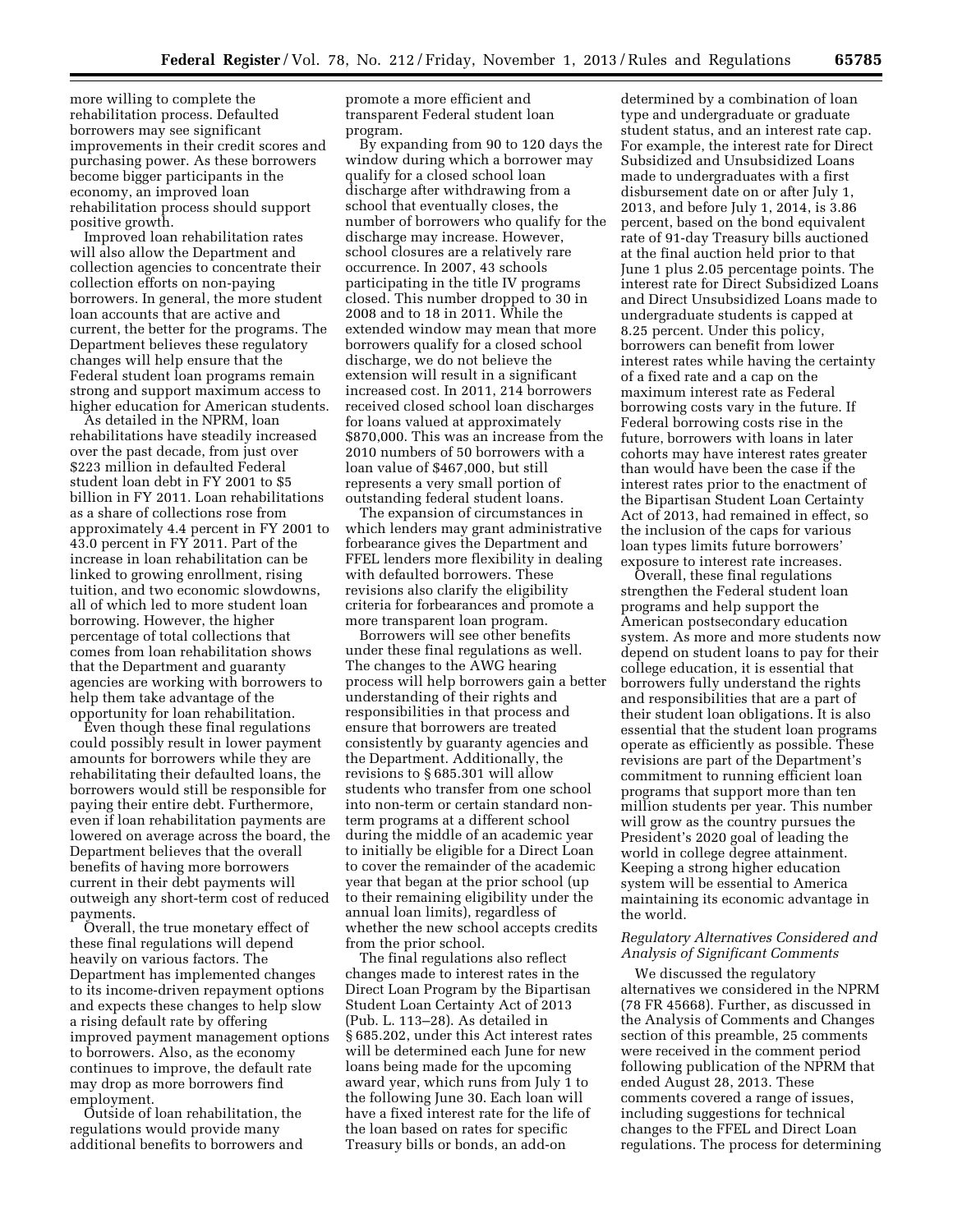a reasonable and affordable payment amount in loan rehabilitation received the most comment.

In particular, several commenters suggested switching the order of the two methods for determining the reasonable and affordable payment amount for loan rehabilitation so that the 15 percent formula would be used first, and only borrowers who object to the amount calculated under this formula would need to provide detailed financial information. Consumer advocates and commenters representing collection agencies agreed that the amount of information required by the proposed financial information form could deter borrowers from pursuing loan rehabilitation. The primary use of the 15 percent formula will allow the borrower and the collection agency to determine a reasonable and affordable payment over the phone based on the borrower's income and family size, subject to later confirmation once the borrower provides required documentation. We agreed with these comments and adopted this approach in the final rule.

In addition to the comments proposing using the 15 percent formula first, we considered the suggestion that an agency should be able to negotiate a reasonable and affordable payment with the borrower on the phone so that the loan rehabilitation process could be initiated when they have the first discussion about rehabilitation with a borrower. The Department agrees that it is important to be able to offer a borrower a reasonable and affordable payment amount during the initial discussion of loan rehabilitation but believes that use of the 15 percent formula, with documentation to follow, as the first option allows this possibility while ensuring consistent treatment of borrowers seeking loan rehabilitation.

#### *Net Budget Impacts*

As detailed in the NPRM, the final regulations are estimated to have a net budget impact of \$2.8 to \$3.4 million over ten years from 2013–2022 driven by the expansion of the time period for eligibility for a closed school discharge. Consistent with the requirements of the Credit Reform Act of 1990, budget cost estimates for the student loan programs reflect the estimated net present value of all future non-administrative Federal costs associated with a cohort of loans. A cohort reflects all loans originated in a given fiscal year.

In general, these estimates were developed using the Office of Management and Budget's (OMB's) credit subsidy calculator. The calculator takes projected future cash flows from the Department's student loan cost

estimation model and produces discounted subsidy rates reflecting the net present value of all future Federal costs associated with awards made in a given fiscal year. Values are calculated using a ''basket of zeros'' methodology under which each cash flow is discounted using the interest rate of a zero-coupon Treasury bond with the same maturity as that cash flow. To ensure comparability across programs, this methodology is incorporated into the calculator and used Government wide to develop estimates of the Federal cost of credit programs. Accordingly, the Department believes it is the appropriate methodology to use in developing estimates for these regulations. That said, in developing the following Accounting Statement, the Department consulted with OMB on how to integrate our discounting methodology with the discounting methodology traditionally used in developing regulatory impact analyses.

Absent evidence of the effect of these regulations on student behavior, budget cost estimates were based on behavior as reflected in various Department data sets and longitudinal surveys listed under *Assumptions, Limitations, and Data Sources.* Student loan cost estimates are developed across five risk categories: Students at less than fouryear for-profit institutions, students at less than four-year public and non-profit institutions, freshmen/sophomores at four-year institutions, juniors/seniors at four-year institutions, and graduate students. Risk categories have separate assumptions based on the historical pattern of behavior—for example, the likelihood of default or the likelihood to use statutory deferment or discharge benefits—of borrowers in each category.

#### *Closed School Discharge*

The primary budget impact of the final regulations relates to the extension of the time period for a closed school discharge. The final regulations extend the previous 90-day period for a closed school discharge to a 120-day period and provide examples of what qualifies as an exceptional circumstance under which the Secretary may provide a further extension. We estimate these changes to have a cost of approximately \$3.1 million over 10 years as the pool of borrowers eligible for discharge will increase. The costs are limited by the small number of closed schools, the availability of teach-outs, and the assignment of recoveries to the Department. In the NPRM, the Department estimated that extending the window to 120 days would result in an additional 100 students receiving closed school discharges totaling

approximately \$400,000 annually. The Department requested comments about the assumptions and estimates for this provision. We did not receive any comments and did not make any changes to the closed school discharge regulations.

#### *Loan Rehabilitation*

Two areas related to loan rehabilitation affected by the final regulations are the determination of the reasonable and affordable payment for loan rehabilitation and the limitations on the use of AWG while a borrower is attempting to rehabilitate a defaulted loan. While the regulatory changes in both areas would change the period of time and sources of payments the Department receives, the Department does not estimate that the regulations would have any significant budget impact.

The final regulations refine the process for determining the reasonable and affordable payment for loan rehabilitation to improve consistency across the title IV loan programs. The prior regulations for the FFEL Program require guaranty agencies to negotiate a reasonable and affordable payment for loan rehabilitation with the borrower that takes into account all of the borrower's financial circumstances. The Direct Loan Program did not have similar provisions, but the program does have a similar process for receiving income and expense information and negotiating a payment with the borrower. Over the past months, the Department developed a tool incorporating the 15 percent formula in determining reasonable and affordable payments that has helped increase loan rehabilitations. As discussed in the *Regulatory Alternatives Considered and Analysis of Comments and Changes*  sections of this preamble, the Department has agreed to reverse the order of the methods for determining a reasonable and affordable payment so that the 15 percent formula comes first.

With approximately \$1.72 billion in defaulted loan balances rehabilitated by the Department in FY 2012, loan rehabilitation is a valuable collections tool that also allows borrowers to improve their credit history and regain eligibility for title IV, HEA Federal student aid. The Department and guaranty agencies have emphasized keeping the loan rehabilitation payment amount close to the payment the borrower will have to make following rehabilitation to avoid significant increases in the required payment. The availability of income-driven repayment plans after rehabilitation of the loan expands the range of payments possible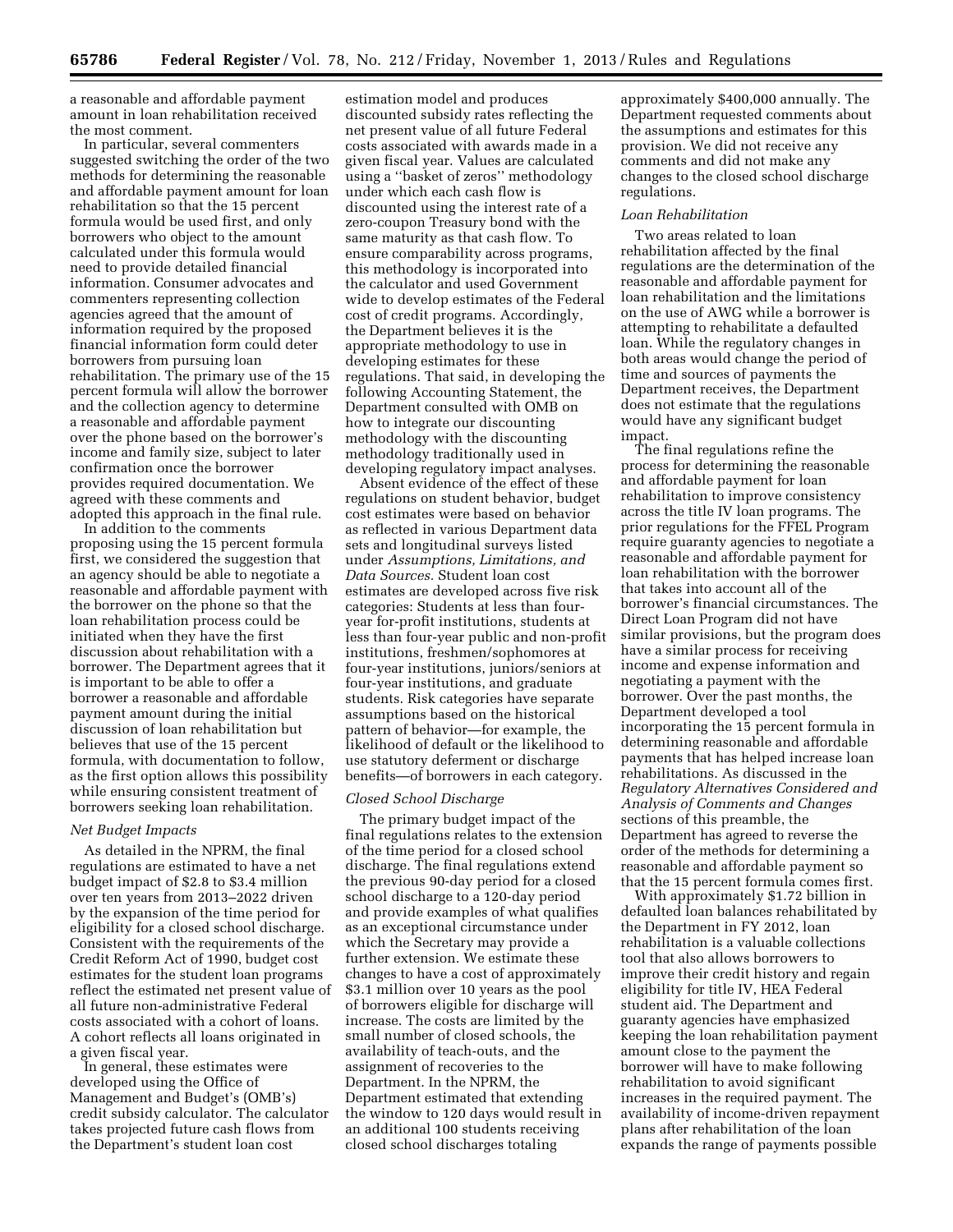during rehabilitation that would be in line with post-rehabilitation payments (although payments made under a loan rehabilitation agreement that are based on the 15 percent formula do not count toward IBR plan loan forgiveness if a borrower who has successfully rehabilitated a defaulted loan chooses to repay under the IBR plan postrehabilitation). This new standard may also help decrease the number of borrowers who re-default, as the required loan rehabilitation plan payment amount should be very similar to the payment amount they make when they return to regular repayment. The final regulations use the 15 percent formula for initial determination of a reasonable and affordable loan rehabilitation payment, and allow borrowers to object to that payment through use of a standardized form that accounts for the borrower's income and expenses to obtain an alternative amount. A borrower may choose between the two proposed payment amounts.

For individual borrowers, the payment offered as a rehabilitation amount calculated using the 15 percent formula might be less than what the Department would determine to be appropriate based on an assessment of the borrower's income and expenses or through negotiation with the borrower without use of a formula. If this is the case, the Department would collect less money during the months the borrower attempts loan rehabilitation, but the borrower would still owe the remaining balance after rehabilitation. In addition, to the extent lower payments encourage borrowers to complete loan rehabilitation and continue payments they otherwise would not make, the final regulations may increase total payments over the life of the loan for some borrowers. The likelihood of borrowers paying less, the same, or more over the life of a loan over time as a result of the changes in defining a reasonable and affordable payment is uncertain, but the Department does not expect it to have an appreciable budget impact.

#### *Perkins Loans Provisions*

The final regulations also address a few areas related to the Perkins Loan Program including: Revising cancellation progression rates; modifying the treatment of healthrelated breaks in service for certain loan cancellations; making the eligibility for a graduate fellowship deferment consistent with FFEL and Direct Loan program criteria; making a technical correction to eliminate the debt-toincome economic hardship deferment

category for borrowers working less than full-time; defining ''on-time'' for rehabilitation payments; and allowing assignment to the Department of Perkins Loans made before September 13, 1982, without the borrower's Social Security Number (SSN). No changes were made to these provisions as a result of comments on the NPRM. The Department does not estimate a significant budget impact from these provisions. No appropriations have been made to support the Perkins Loan Program since 2008, and institutions make loans from payments made on their portfolios of existing loans. The effect on the Federal budget of increased costs in the Perkins Loan Program is a possible reduction of Federal Perkins Loan assets available to be recalled in future years.

The slight changes in timing associated with defining the on-time payment standard at 20 days is not expected to change the number of borrowers successfully rehabilitating their Perkins loans or the ultimate amount collected from those borrowers, so no budget impact is expected. The ability to assign loans to the Department without the borrower's SSN may facilitate some institutions leaving the program and, if the Department is able to collect on those loans, result in some small additional revenues.

These final regulations change the Department's longstanding policy that a borrower who switches jobs which qualify for loan cancellation under the Perkins Loan Program results in the borrower returning to the first-year cancellation rate. Instead, the final regulations allow borrowers who switch between cancellation categories with the same rate of progression to continue the progression from the last year under the prior category; however, the borrower returns to the first-year cancellation rate if the borrower switches to a category with a different progression rate. While some borrowers may be able to accelerate cancellation of their loans or achieve full cancellation, the nature of the categories affected by the policy change limits the likelihood of borrowers switching between them. To the extent a small number of borrowers do switch and maintain their progression rate instead of falling back to year one, the primary effect is on the timing of cancellation received, not the amount.

Additionally, the final regulations change the current Perkins Loan treatment of a break in teaching service for pregnancy or illness. Previously, to receive credit for a year of teaching service the borrower had to complete the first half of the academic year, begin the second half, and have the employer agree that the teacher fulfilled that year of the contract. In the FFEL and Direct Loan programs, the regulations provide that if a borrower was unable to complete the second half of the year of teaching for reasons covered by the FMLA, the service could count towards cancellation if the employer agreed the contract has been fulfilled for the year.

The final regulations apply the FMLA-related break-in-service exception to all Perkins Loan cancellation categories, not just teachers. As Perkins loan cancellation does not require consecutive service, the Department expects this provision may allow some borrowers to receive credit for a year that would not otherwise have counted as service and speed up the ultimate cancellation of the loan, but it will not significantly expand the number of borrowers who achieve loan cancellation as their next year of service could qualify instead. These cancellation provisions may affect the timing of when borrowers achieve cancellation, but the Department does not estimate that they will significantly increase the overall amount cancelled.

#### *Additional Provisions*

Many of the final regulations have no impact on the Federal budget as they reflect statutory changes already incorporated into the budget baseline or clarify existing practices. These final regulations reflect changes made to interest rates in the Direct Loan Program by the Bipartisan Student Loan Certainty Act of 2013. These final regulations eliminate many regulations relating to the origination and administration of FFEL Program loans. Those regulations became irrelevant when new FFEL Program loan originations ended as of July 1, 2010. Any costs or savings resulting from the end of FFEL Program loan originations were attributed to the SAFRA Act, so there is no estimated budget impact from these provisions. The budget impact of these changes was already incorporated into the budget baseline.

Updates were also made to the Direct Loan regulations to incorporate specific provisions that previously were included in the Direct Loan regulations by cross-reference to the FFEL regulations. The restructuring of the Direct Loan regulations to remove references to the FFEL Program regulations or to reflect current practices is not estimated to have a budget impact.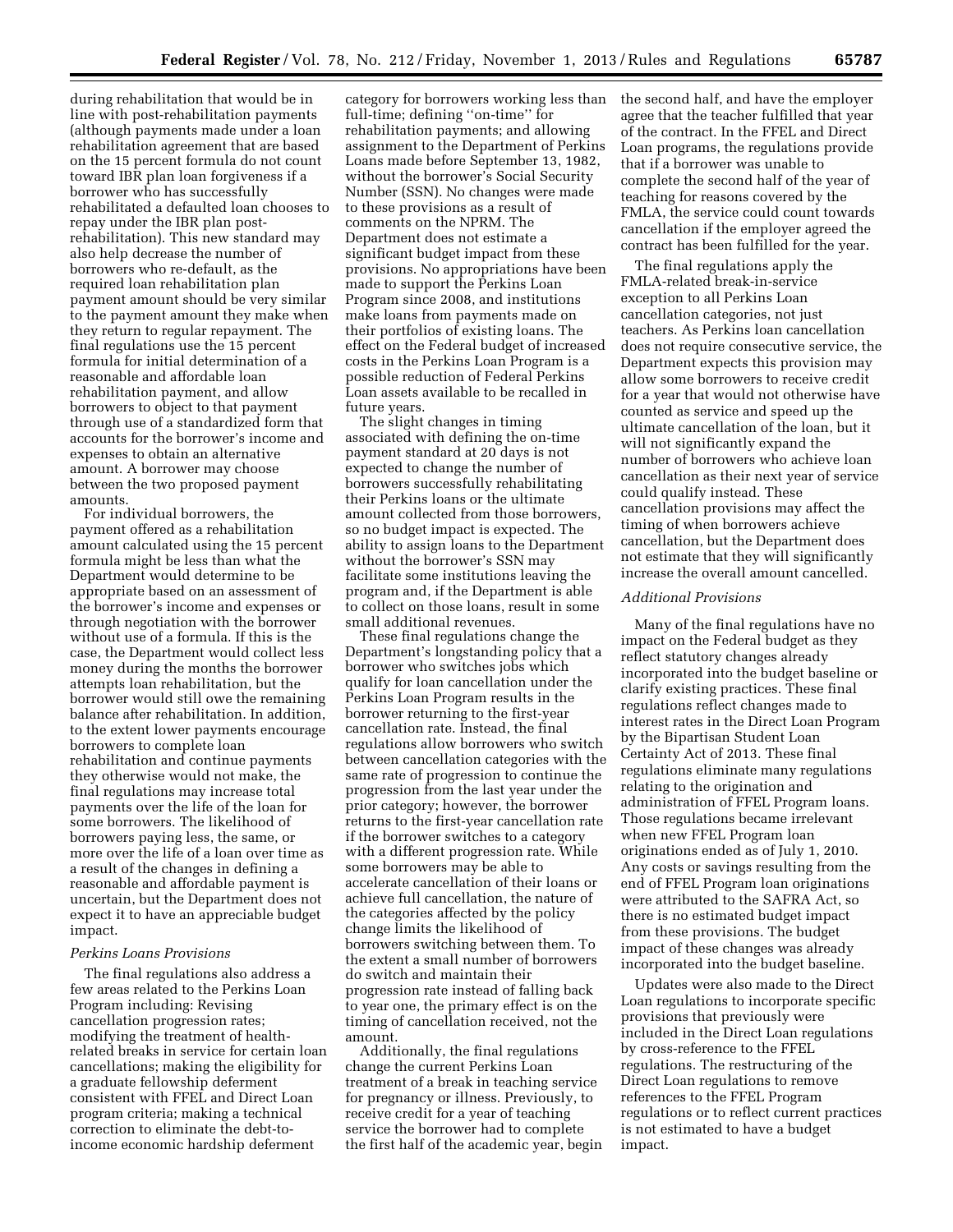#### *Assumptions, Limitations, and Data Sources*

In developing these estimates, a wide range of data sources was used, including data from the National Student Loan Data System; operational and financial data from Department of Education systems, including especially the Fiscal Operations Report and Application to Participate (FISAP); and data from a range of surveys conducted by the National Center for Education Statistics, such as the 2008 National Postsecondary Student Aid Survey and the 2004 Beginning Postsecondary

Student Survey. Data from other sources, such as the U.S. Census Bureau, were also used.

#### *Accounting Statement*

As required by OMB Circular A–4 (available at *[http://](http://www.whitehouse.gov/sites/default/files/omb/assets/omb/circulars/a004/a-4.pdf) [www.whitehouse.gov/sites/default/files/](http://www.whitehouse.gov/sites/default/files/omb/assets/omb/circulars/a004/a-4.pdf) [omb/assets/omb/circulars/a004/a-](http://www.whitehouse.gov/sites/default/files/omb/assets/omb/circulars/a004/a-4.pdf)[4.pdf](http://www.whitehouse.gov/sites/default/files/omb/assets/omb/circulars/a004/a-4.pdf)*), in Table 1, we have prepared an accounting statement showing the classification of the expenditures associated with the provisions of these regulations. This table provides our best estimate of the changes in Federal student aid payments as a result of these

regulations. Expenditures are classified as transfers from the Federal Government to student loan borrowers. The transfers with respect to the change in interest rate policy use the annualized outlays as estimated by the Congressional Budget Office (CBO) and discounted to 2013 at 7 percent and 3 percent. While the Department generally does not use estimated outlays from CBO in evaluating regulations, the interest rate policy changes included in these final regulations are statutory and the Department determined that this approach would be appropriate in this instance.

#### TABLE 1—ACCOUNTING STATEMENT: CLASSIFICATION OF ESTIMATED EXPENDITURES

[In millions]

|                                                                                                                                                                                                                                                                                                                                |                       | <b>Benefits</b> |  |
|--------------------------------------------------------------------------------------------------------------------------------------------------------------------------------------------------------------------------------------------------------------------------------------------------------------------------------|-----------------------|-----------------|--|
| Category                                                                                                                                                                                                                                                                                                                       | 7%                    | 3%              |  |
|                                                                                                                                                                                                                                                                                                                                | <b>Not Quantified</b> |                 |  |
| Category                                                                                                                                                                                                                                                                                                                       |                       | Costs           |  |
|                                                                                                                                                                                                                                                                                                                                | 7%                    | 3%              |  |
|                                                                                                                                                                                                                                                                                                                                | $-$ \$109.1           | $-$ \$109.8     |  |
| Category                                                                                                                                                                                                                                                                                                                       |                       | Transfers       |  |
|                                                                                                                                                                                                                                                                                                                                | 7%                    | 3%              |  |
| Reduced payments to Federal Government from additional borrowers receiving closed school discharges<br>Statutory changes to the Direct Loan interest rates: Difference in transfer payments from borrowers to the<br>Federal government against a baseline prior to the enactment of the Bipartisan Student Loan Certainty Act | \$0.40                | \$0.40          |  |
| of 2013                                                                                                                                                                                                                                                                                                                        | \$1,168               | \$467           |  |

See the Paperwork Reduction Act of 1995 section of this document for further information on the \$109.1 million reduction in costs of compliance with paperwork requirements.

#### *Final Regulatory Flexibility Analysis*

These regulations affect institutions that participate in the title IV, HEA programs, including alternative certification programs not housed at institutions, and individual borrowers. The U.S. Small Business Administration (SBA) Size Standards define for-profit institutions as ''small businesses'' if they are independently owned and operated and not dominant in their field of operation with total annual revenue below \$7,000,000. The SBA Size Standards define nonprofit institutions as small organizations if they are independently owned and operated and not dominant in their field of operation, or as small entities if they are institutions controlled by governmental entities with populations below 50,000. The revenues involved in the sector affected by these regulations, and the

concentration of ownership of institutions by private owners or public systems means that the number of title IV, HEA eligible institutions that are small entities would be limited but for the fact that the nonprofit entities fit within the definition of a small organization regardless of revenue. Given the definitions above, several of the entities subject to the proposed regulations are small, leading to the preparation of this analysis.

#### *Description of the Reasons That Action by the Agency Is Being Considered*

With these regulations, the Department removes certain regulations governing the FFEL Program that are no longer needed and revises Direct Loan Program regulations to ensure that they are comprehensive and to add consistency and clarity to all regulations governing student loans by revising where applicable. Through these regulations, the Department also provides clarity to the loan rehabilitation process for borrowers with defaulted student loans.

*Succinct Statement of the Objectives of, and Legal Basis for, the Regulations* 

The final regulations amend the FFEL and Direct Loan program regulations to: reflect changes made to the HEA by the SAFRA Act; incorporate other statutory changes in the Direct Loan Program regulations; update, strengthen, and clarify various areas of the Student Assistance General Provisions, Perkins Loan, FFEL, and Direct Loan program regulations; and provide for greater consistency in the regulations governing title IV, HEA student loan programs.

In addition, on January 21, 2011, President Obama issued Executive Order 13563, ''Improving Regulation and Regulatory Review'' (76 FR 3821). The order requires all Federal agencies to ''consider how best to promote retrospective analysis of rules that may be outmoded, ineffective, insufficient, or excessively burdensome, and to modify, streamline, expand, or repeal them in accordance with what has been learned.'' Accordingly, on August 22, 2011, the Department issued its Plan for Retrospective Analysis of Existing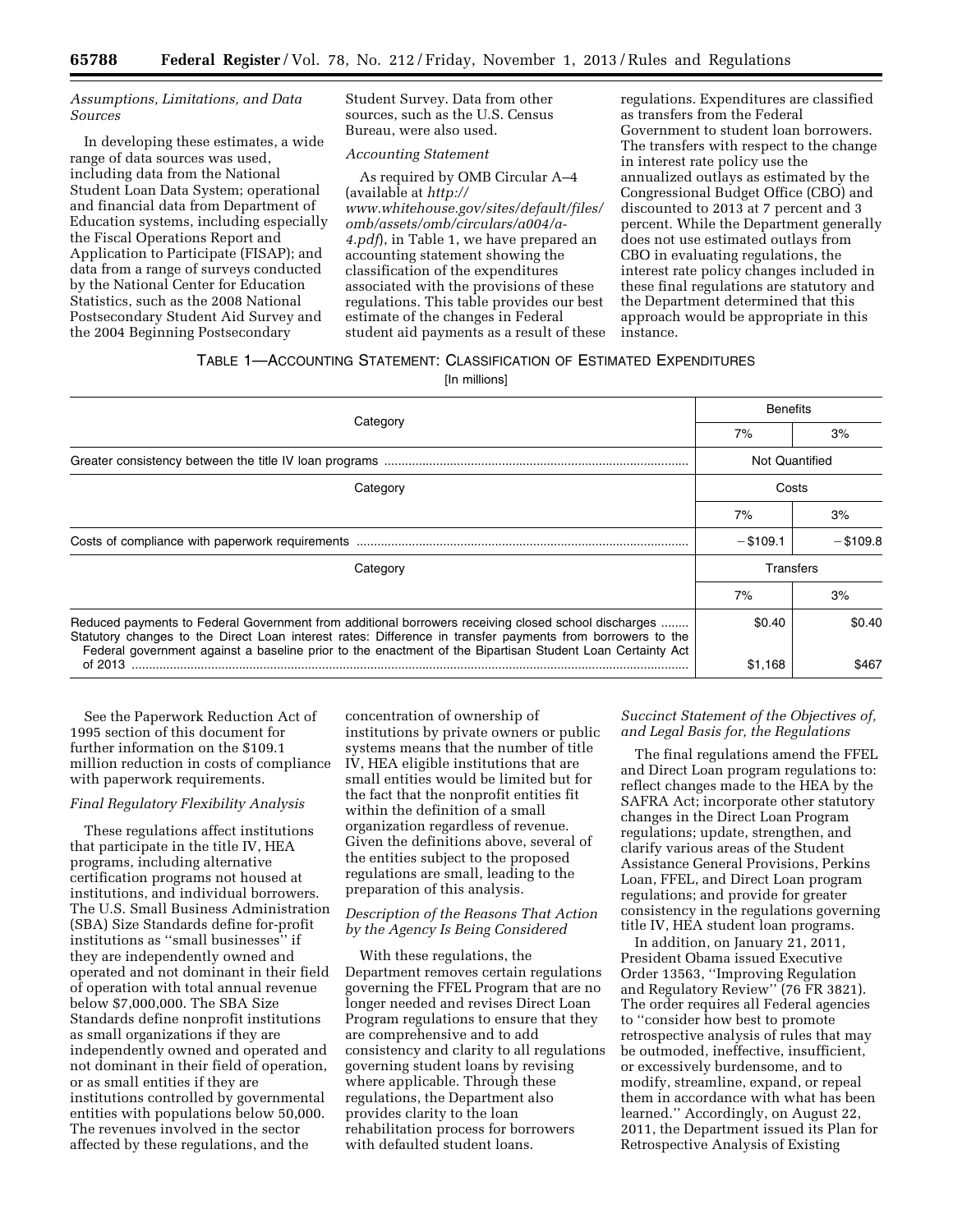#### Regulations. (See *ed.gov/policy/gen/reg/ retrospective-analysis/index.html*).

Our plan identified a number of regulatory initiatives for retrospective review and analysis. One of those initiatives was transitioning from the FFEL Program, under which new loans ceased on July 1, 2010, to the Direct Loan Program. These final regulations remove obsolete FFEL Program regulations.

*Description of and, Where Feasible, an Estimate of the Number of Small Entities to Which the Regulations Will Apply* 

The final regulations affect several categories of entities involved in the administration and servicing of Federal student loans. Many of the regulations relate to notifications, servicing, or collection activities done by loan servicers or entities acting for the Federal government. The Department does not expect these entities to meet the applicable definition of ''small entity.'' The final regulations related to Perkins Loans will affect the institutions

that participate in the program, some of which would be classified as small entities. As discussed above, private non-profit institutions that do not dominate in their field are defined as small entities and a few other institutions that participate in the Perkins Loan Program do not have revenues above \$7 million and are also categorized as small entities. Table 2 summarizes AY 2010–11 Perkins loan disbursements by institutions that qualify as small entities. Based on the definition of non-profit institutions as small entities, approximately 59 percent of institutions that disbursed Perkins loans in AY2010–11 were small entities.

| TABLE 2-AY2010-11 PERKINS LOAN DISBURSEMENT SUMMARY |  |
|-----------------------------------------------------|--|
|-----------------------------------------------------|--|

| AY2010-11 | Public                                         | Non-profit                                                   | For-profit                                             | Total                                                    |
|-----------|------------------------------------------------|--------------------------------------------------------------|--------------------------------------------------------|----------------------------------------------------------|
|           | 545<br>0.4%<br>387,694,908<br>45.26%<br>53.467 | 874<br>874<br>100.0%<br>448.589.990<br>52.37%<br>448.589.990 | 107<br>25<br>23.4%<br>20.332.961<br>2.37%<br>1.012.596 | 1526<br>901<br>59.0%<br>856.617.859<br>100%<br>2.808.851 |

In the NPRM, the Secretary invited comments from small entities as to whether they believe the proposed changes would have a significant economic impact on them. We did not receive any comments.

*Description of the Projected Reporting, Recordkeeping and Other Compliance Requirements of the Regulations, Including an Estimate of the Classes of Small Entities That Will Be Subject to the Requirement and the Type of Professional Skills Necessary for Preparation of the Report or Record* 

The various provisions in the final regulations will modify or increase the paperwork burden on entities participating in the FFEL, Direct Loan, or Perkins Loan programs, as described in the *Paperwork Reduction Act* section. Much of this burden is associated with

borrowers or the Department and its agents and therefore does not affect small entities. Table 3 summarizes the estimated burden on small entities, primarily institutions and guaranty agencies, from the paperwork requirements associated with the final regulations. As discussed in the Paperwork Reduction Act section of this preamble, several of the provisions reduce the estimated burden on institutions, lenders, and guaranty agencies from the elimination of regulatory provisions or changes to requirements and this is reflected by the negative numbers in the table.

TABLE 3—SUMMARY OF PAPERWORK REQUIREMENTS FOR SMALL ENTITIES

| Description                                                             | <b>OMB Control</b><br>No. | Small entity<br>hours | Cost<br>(S) | Cost per<br>small entity |
|-------------------------------------------------------------------------|---------------------------|-----------------------|-------------|--------------------------|
|                                                                         | 1845-0020                 | 264                   | 6.497       | 650                      |
|                                                                         | 1845-0020                 | 69.161                | 1,702,052   | 154,732                  |
|                                                                         | 1845-0020                 | 1.257                 | 30,935      | 2,812                    |
|                                                                         | 1845-0019                 | 24,342                | 599.068     | 54.461                   |
| Deferment of repayment—Federal Perkins Loans—definition of eligible     |                           |                       |             |                          |
|                                                                         | 1845-0019                 | 175                   | 4,316       | 22                       |
| AWG 3rd party contractors; hearing requests, and hearing administration | 1845-0020                 | 57,568                | 1,416,748   | 128,795                  |
|                                                                         | 1845-0020                 | (20.461)              | (503, 556)  | (50, 356)                |
|                                                                         | 1845-0020                 | (40, 923)             | (1,007,112) | (100,711)                |
|                                                                         | 1845-0020                 | (40, 923)             | (1,007,112) | (100,711)                |
|                                                                         | 1845-0020                 | (40, 923)             | (1,007,112) | (100,711)                |
|                                                                         | 1845-0020                 | (11, 174)             | (274, 982)  | (27, 498)                |
|                                                                         | 1845-0020                 | (5,587)               | (137, 495)  | (12,500)                 |
| Prohibited use of Operating Fund when it contains Federal Fund assets—  |                           |                       |             |                          |
|                                                                         | 1845-0020                 | (111, 739)            | (2,749,889) | (249,990)                |
| Funds transferred to Operating Fund by a GA—removal of provision        | 1845-0020                 | (111, 739)            | (2,749,889) | (249,990)                |
|                                                                         | 1845-0020                 | (163, 692)            | (4,028,450) | (884.40)                 |
|                                                                         | 1845-0020                 | (206, 534)            | (5,082,791) | (1, 115.87)              |
|                                                                         | 1845-0020                 | (134, 247)            | (3,303,819) | (725.32)                 |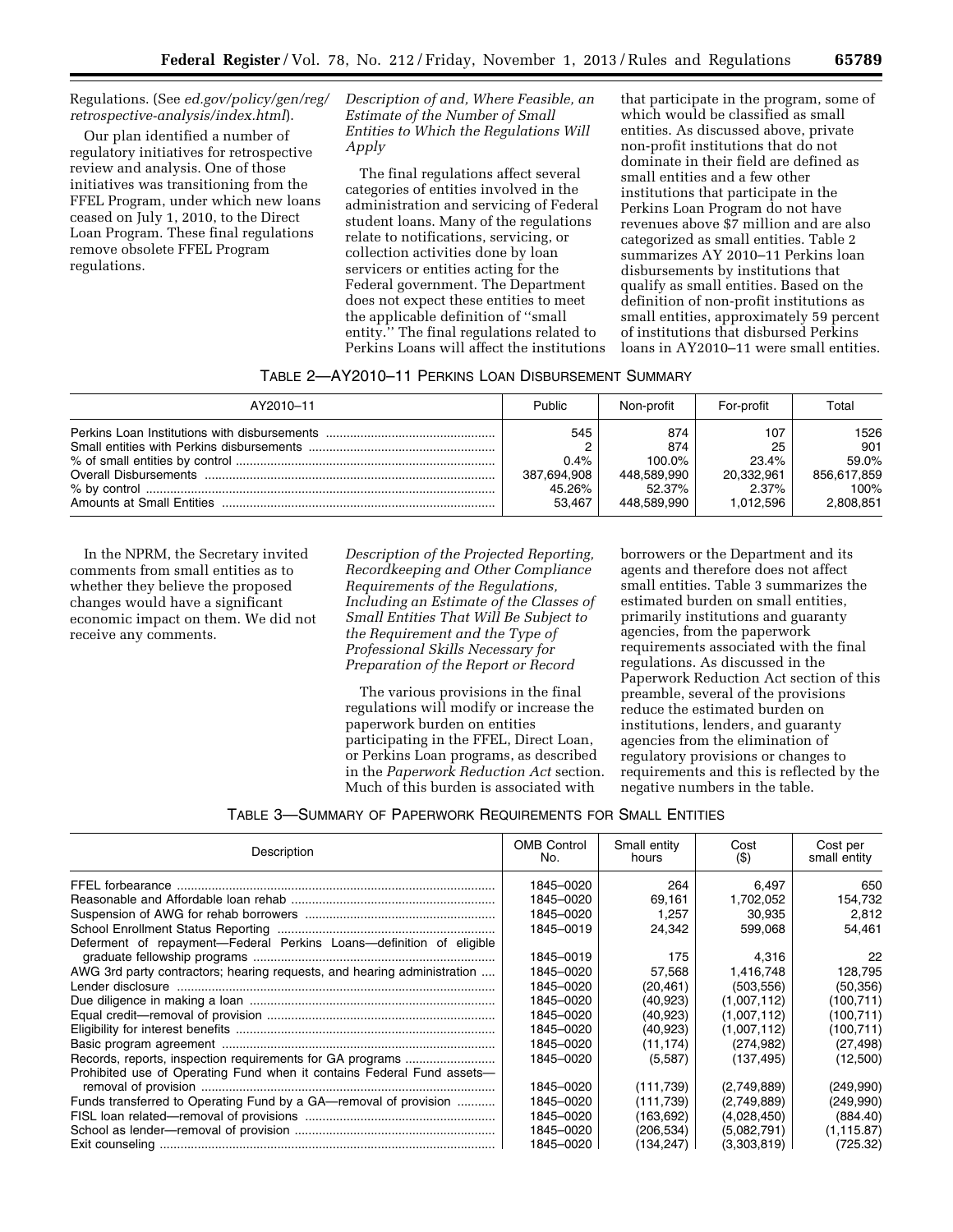| Description                                                                | <b>OMB Control</b> | Small entity | Cost        | Cost per     |
|----------------------------------------------------------------------------|--------------------|--------------|-------------|--------------|
|                                                                            | No.                | hours        | (3)         | small entity |
| Disqualification review of limitation, suspension, and termination actions | 1845-0020          | (111.739)    | (2,749,889) | (249.990)    |

| TABLE 3—SUMMARY OF PAPERWORK REQUIREMENTS FOR SMALL ENTITIES—Continued |
|------------------------------------------------------------------------|
|------------------------------------------------------------------------|

#### *Identification, to the Extent Practicable, of All Relevant Federal Regulations That May Duplicate, Overlap or Conflict With the Proposed Regulation*

The proposed regulations are unlikely to conflict with or duplicate existing Federal regulations.

#### *Alternatives Considered*

As described above, the Department participated in negotiated rulemaking in developing the proposed regulations, reviewed comments received in response to the NPRM published July 29, 2013, and considered a number of options for some of the provisions. In particular, the Department reversed the order of the use of the 15 percent formula and the standard form in determining a reasonable and affordable payment for loan rehabilitation, but that is not expected to affect small entities. No alternatives were aimed specifically at small entities.

#### *Paperwork Reduction Act of 1995*

Sections 674.19, 674.33, 674.34, 682.102, 682.200, 682.205, 682.206, 682.208, 682.209, 682.210, 682.211, 682.212, 682.214, 682.216, 682.301, 682.305, 682.401, 682.402, 682.404, 682.405, 682.406, 682.409, 682.410, 682.411, 682.412, 682.414, 682.417, 682.418, 682.421, 682.507, 682.508, 682.511, 682.515, 682.602, 682.603, 682.604, 682.605, 682.610, 682.711, 682.712, 682.713, 685.205, 685.211, 685.214, contain information collection requirements. Under the Paperwork Reduction Act of 1995 (PRA) (44 U.S.C. 3507(d)), the Department of Education has submitted a copy of these sections, related forms, and Information Collection Requests (ICRs) to the Office of Management and Budget (OMB) for its review.

The OMB Control numbers associated with the final regulations and related forms are 1845–0015, 1845–0019, 1845– 0020, and 1845–0119 (identified as 1845—NEW2 in the NPRM).

In the NPRM, the Department included a draft version of the Financial Disclosure for Reasonable and Affordable Payments form (1845–0120, identified as 1845—NEW1 in the NPRM) and calculated estimated burden for the completion and review of that version. The Department received extensive and detailed comments from

the public on the draft form, including all aspects of the form and its intended use. We will require significant time to properly analyze these comments and, if appropriate, rework the form to address them. To allow the time to carefully consider public comment and take necessary action, we will address comments and burden relating to the Financial Disclosure for Reasonable and Affordable Payments form in a separate **Federal Register** notice that will be published after these final regulations.

A Federal agency may not conduct or sponsor a collection of information unless OMB approves the collection under the PRA and the corresponding information collection instrument displays a currently valid OMB control number. Notwithstanding any other provision of law, no person is required to comply with, or is subject to penalty for failure to comply with, a collection of information if the collection instrument does not display a currently valid OMB control number.

#### *Sections 682.211 and 685.205— Forbearance*

The final regulations amend the current FFEL Program regulations to authorize a lender, prior to resolving a default claim payment, to grant forbearance to a borrower or endorser who is in default on a loan based on the borrower's or endorser's oral request. The current regulations require borrowers to submit a written request for forbearance. The burden calculations address only the added burden created by accepting oral requests for forbearance. These final regulations provide that a forbearance agreement in this situation must include a new agreement to repay the debt signed by the borrower or endorser (as required under the current regulations), or a written or oral affirmation of the borrower's or endorser's obligation to repay the debt. The final regulations define ''affirmation'' for this purpose to be an acknowledgment of the loan by the borrower or endorser in a legally binding manner that can take the form of: (1) A new signed repayment agreement or schedule, or another form of signed agreement to repay the debt (as under current regulations); (2) an oral acknowledgment and agreement to repay the debt that is documented by

the lender in the borrower's or endorser's file and confirmed by the lender in a notice to the borrower; or (3) a payment made on the loan by the borrower or endorser. The final regulations also specify that if a forbearance in this situation is based on the borrower's or endorser's oral request and affirmation, the lender must orally review with the borrower the terms and conditions of the forbearance. The lender must also send the borrower or endorser a notice that confirms the terms of the forbearance and the borrower's or endorser's affirmation of the obligation to make the first payment under the forbearance agreement within 30 days after entering into that agreement. The final regulations require the lender to retain a record of the terms and conditions of the forbearance and affirmation in the borrower's or endorser's file.

For the 2011 calendar year, the last year for which data are available, we estimate that 172,915 FFEL borrowers requested forbearance after defaulting on a loan. Of that number, 49,350 borrowers have FFEL program loans held by lenders. Of those borrowers, we estimate that 25 percent (12,338 borrowers) will exercise the option in these final regulations to orally acknowledge the debt and agree to repay the debt. The remaining 123,565 loans for which we estimate borrowers will request forbearance after defaulting will be held by the Department. We estimate that 25 percent of those borrowers (30,891 borrowers) who request forbearance from the Department will exercise the option to orally acknowledge the debt and agree to repay the debt, as would be authorized under these final regulations. Because OMB requires Federal agencies to account for burden imposed on non-Federal entities separately by type, i.e. public, not-forprofit, and for-profit, the following analysis of the burden imposed on lenders other than the Department is broken down by the types of entities. Note that State guaranty agencies are covered under the ''public'' type of entities.

Of the FFEL Program loans held by lenders, we estimate that public holders (State guaranty agencies) will have two FFEL borrowers who seek to orally acknowledge a defaulted FFEL Program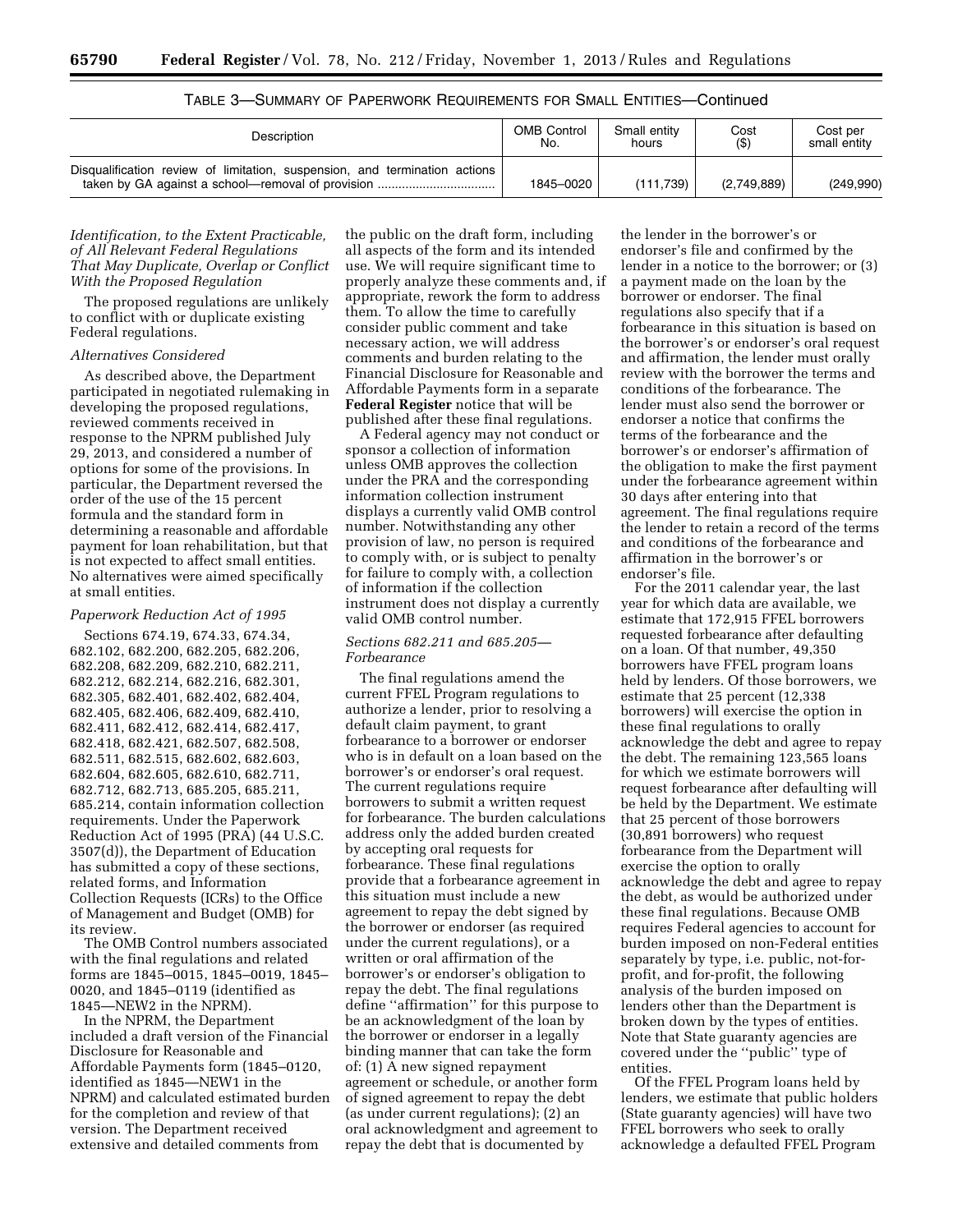loan. On average, we estimate that it will take the lender 0.17 hours (10 minutes) per oral acknowledgment to orally review with the borrower the terms and conditions of the forbearance and document the conversation and place that documentation in the borrower's or endorser's file. For public holders, we estimate that burden will increase by 0.34 hours (two borrowers multiplied by 0.17 hours per oral forbearance request).

Of the FFEL Program loans, we estimate that not-for-profit holders will have 1,551 FFEL borrowers who seek an oral forbearance on a defaulted FFEL program loan. On average, we estimate that it will take the lender 0.17 hours (10 minutes) per oral acknowledgment to orally review with the borrower the terms and conditions of the forbearance and document the conversation and place that documentation in the borrower's or endorser's file. For notfor-profit holders, we estimate that burden will increase by 264 hours (1,551 borrowers multiplied by 0.17 hours per oral forbearance request).

Of the FFEL Program loans, we estimate that for-profit holders will have 10,785 FFEL borrowers who seek an oral forbearance on a defaulted FFEL Program loan. On average, we estimate that it will take the lender 0.17 hours (10 minutes) per oral acknowledgment to orally review with the borrower the terms and conditions of the forbearance and document the conversation and place that documentation in the borrower's or endorser's file. We estimate that burden will increase by 1,833 hours (10,785 borrowers multiplied by 0.17 hours per oral forbearance request) at for-profit holders.

We estimate there will be an equal amount of burden on the borrower engaged in the oral acknowledgement and agreement to repay the debt request with the lender. The oral acknowledgment process will increase burden by 7,349 hours for all FFEL borrowers (12,338 held by lenders and 30,891 Department-held = 43,229 borrowers multiplied by 0.17 hours per oral forbearance request). Since there is no FFEL general forbearance form approved by OMB, the final regulations will impose new burden.

Collectively, we estimate that these final FFEL forbearance regulations will increase burden by 9,446 hours under OMB Control Number 1845–0020.

The final regulations will amend the current Direct Loan Program regulations to authorize the Secretary, prior to the loan being transferred to the Department's default collections office, to grant forbearance to a borrower or

endorser who is in default on a loan based on the borrower's or endorser's oral request. The final regulations provide that a forbearance agreement in this situation must include a new agreement to repay the debt signed by the borrower or endorser (as required under the current regulations), or a written or oral affirmation of the borrower's or endorser's obligation to repay the debt. The final regulations define ''affirmation'' for this purpose to be an acknowledgment of the loan by the borrower or endorser in a legally binding manner that can take the form of: (1) A new signed repayment agreement or schedule, or another form of signed agreement to repay the debt (as under current regulations); (2) an oral acknowledgment and agreement to repay the debt that is documented by the Secretary in the borrower's or endorser's file and confirmed by the Secretary in a notice to the borrower; or (3) a payment made on the loan by the borrower or endorser. The final regulations also specify that if a forbearance in this situation is based on the borrower's or endorser's oral request and affirmation, the Secretary must orally review with the borrower the terms and conditions of the forbearance, and that the Secretary must send the borrower or endorser a notice that confirms the terms of the forbearance and the borrower's or endorser's affirmation of the obligation to make the first payment under the agreement within 30 days after entering into that agreement. The final regulations require the Secretary to retain a record of the terms and conditions of the forbearance and affirmation in the borrower's or endorser's file.

For the 2011 calendar year, 62,905 Direct Loan borrowers requested forbearance after defaulting on a loan. Of that number, we estimate that 25 percent (15,726 borrowers) will have exercised an option to orally acknowledge the debt and agree to repay the debt. On average, we estimate that it would take a borrower 0.17 hours (10 minutes) per oral acknowledgment to listen to the list of terms and conditions of the forbearance as they are reviewed with the borrower. The burden associated with the completion of the General Forbearance Request form, OMB 1845–0031, is estimated to average 0.2 hours (12 minutes). Therefore, the net reduction in burden to provide an oral acknowledgement rather than complete the form is the difference of the two or 0.03 hours (0.20 hours minus 0.17 hours or 2 minutes) per oral forbearance.

We estimate that burden will decrease by 472 hours (15,726 borrowers

multiplied by 0.03 hours per oral forbearance) under OMB Control Number 1845–0119.

#### *Sections 682.405(b) and 685.211(f)— Reasonable and Affordable Loan Rehabilitation Agreement*

The final regulations will add new §§ 682.405(b)(1)(iii) and 685.211(f)(1)(i), requiring a guaranty agency and the Secretary, respectively, to first offer a reasonable and affordable loan rehabilitation payment amount on a defaulted loan as determined using the 15 percent formula (i.e., the amount equal to 15 percent of the amount by which the borrower's Adjusted Gross Income (AGI) exceeds 150 percent of the poverty guideline amount applicable to the borrower's family size and State, divided by 12), except that if this amount is less than \$5, the borrower's monthly rehabilitation payment is \$5. If the borrower does not provide the documentation required to confirm the calculated monthly payment under this formula to the guaranty agency or the Secretary, the rehabilitation agreement would be null and void.

In calendar year 2011, there were approximately 299,159 FFEL borrowers (192,029 borrowers whose FFEL program loans are held by lenders and 107,130 FFEL program borrowers whose loans are held by the Department) who requested and received a loan rehabilitation agreement for their defaulted loans. We estimate that of the 192,029 FFEL loans held by lenders, 66,283 loans are held by state guaranty agencies and 125,746 loans are held by not-for-profit guaranty agencies, with the remaining 107,130 loans (299,159 minus 192,029) held by the Department. In calendar year 2011, there were approximately 92,870 Direct Loan borrowers that requested and received a loan rehabilitation agreement for their defaulted loans.

Under these final regulations, we estimate that the 66,283 FFEL borrowers whose loans are held by state guaranty agencies will request rehabilitation of their defaulted loans using the 15 percent formula and submit the required documentation. We estimate that on average each borrower will take 0.33 hours (20 minutes) to gather, copy and submit the required documentation. We estimate that burden will increase by 21,873 hours (66,283 borrowers submitting documentation multiplied by 0.33 hours per loan rehabilitation request) under OMB Control Number 1845–0020.

Under these final regulations, we estimate that the 125,746 FFEL borrowers whose loans are held by notfor-profit guaranty agencies will request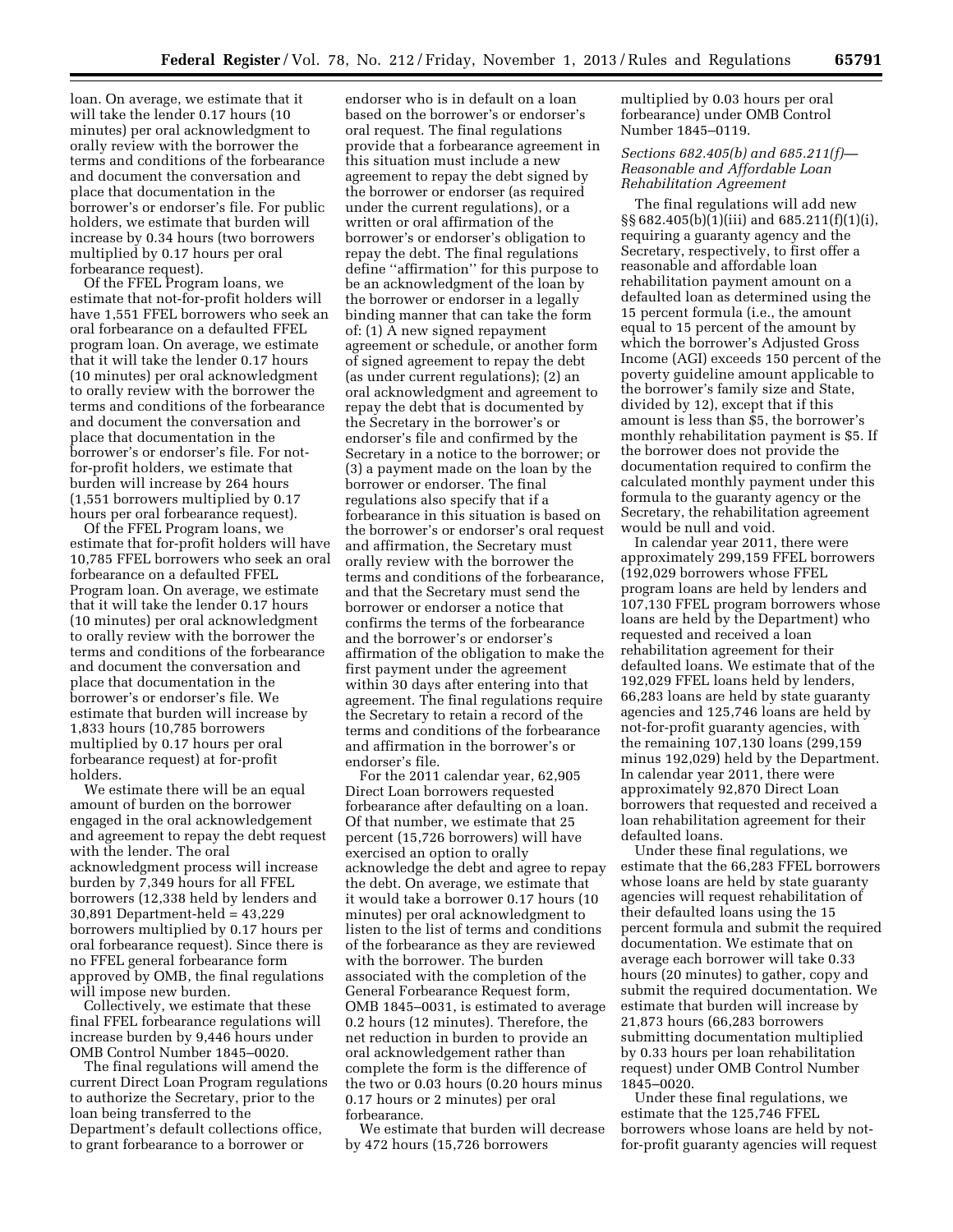rehabilitation of their defaulted loans using the 15 percent formula and submitting the required documentation to confirm the monthly repayment amount. We estimate that on average each borrower will take 0.33 hours (20 minutes) to gather, copy and submit the required documentation. We estimate that burden will increase by 41,496 hours (125,746 borrowers submitting documentation verifying IBR calculation multiplied by 0.33 hours per loan rehabilitation request) under OMB Control Number 1845–0020.

Under these final regulations, we estimate that the 107,130 FFEL borrowers whose loans are held by the Department will request rehabilitation of their defaulted loans using the 15 percent formula and submitting the required documentation to confirm the monthly repayment amount. We estimate that on average each borrower will take 0.33 hours (20 minutes) to gather, copy and submit the required documentation. We estimate that burden will increase by 35,353 hours (107,130 borrowers submitting documentation verifying the calculation multiplied by 0.33 hours per loan rehabilitation request) under OMB Control Number 1845–0020.

Under these final regulations, we estimate that the 92,870 Direct Loan borrowers whose loans are held by the Department will request rehabilitation of their defaulted loans using the 15 percent formula and submitting the required documentation to confirm the monthly repayment amount. We estimate that on average each borrower will take 0.33 hours (20 minutes) to collect, copy and submit the required documentation. We estimate that burden will increase by 30,647 hours (92,870 borrowers submitting documentation verifying the 15 percent formula calculation multiplied by 0.33 hours per loan rehabilitation request) under OMB Control Number 1845–0119.

We estimate that to review the supporting documentation submitted, it would take the guaranty agency on average 0.17 hours (10 minutes) to review the supporting documentation from the borrower. Under these final regulations, we estimate that burden will increase by 23,645 hours (192,029 borrowers requesting loan rehabilitation multiplied by 0.17 hours per document review) under OMB Control Number 1845–0020.

Sections 682.405(b)(1)(vii) and 685.211(f)(3) will require a guaranty agency and the Secretary to recalculate the borrower's rehabilitation payment amount if the borrower objects to the payment amount contained in the written repayment agreement that the

guaranty agency or the Secretary sent to the borrower based on the 15 percent formula calculation.

Of the 299,159 FFEL borrowers in calendar year 2011 who requested rehabilitation of their defaulted loans, we estimate that 12 percent or 35,899 borrowers will raise an objection to the initial determination of the reasonable and affordable monthly payment amount by the guaranty agency or the Secretary. We estimate that each objection will entail a phone conversation or email that would span on average 0.17 hours (10 minutes). This will increase burden to the borrowers for a total of 6,103 hours (35,899 borrowers objecting to the initial determination of the reasonable and affordable payment amount multiplied by 0.17 hours per loan rehabilitation request) under OMB Control Number 1845–0020.

Of the 92,870 Direct Loan borrowers in calendar year 2011 who requested loan rehabilitation of their defaulted loans, we estimate that 11,144 Direct Loan borrowers will raise an objection to the initial determination of the reasonable and affordable monthly payment amount. We estimate that each objection will entail a phone conversation or email that would span on average 0.17 hours (10 minutes). This would increase burden to the borrowers for a total of 1,894 hours (11,144 borrowers objecting to the initial determination of the reasonable and affordable payment amount multiplied by 0.17 hours per loan rehabilitation request) under OMB Control Number 1845–0119.

Sections 682.405(b)(1)(vii) and 685.211(f)(5) will require a borrower who objects to the monthly repayment amount contained in the written repayment agreement based on the 15 percent formula to provide the guaranty agency or the Secretary the information needed to calculate a monthly payment amount by completing the reasonable and affordable rehabilitation payment form. If the borrower does not provide this information to the guaranty agency or the Secretary, no rehabilitation agreement would exist with the borrower, and the guaranty agency or the Secretary will not proceed with the rehabilitation.

Sections 682.405(b)(1)(x) and 685.211(f)(6) will require the Secretary or the guaranty agency, upon the borrower's request, to adjust the borrower's monthly rehabilitation payment due to a change in the borrower's financial circumstances. The borrower will be required to provide documentation supporting the request.

We estimate that 10 percent of the 299,159 FFEL borrowers who requested rehabilitation of their defaulted loans (29,916 FFEL borrowers, 19,203 of whom have FFEL program loans that are held by lenders and 10,713 of whom have FFEL program loans that are held by the Department) will have a change in their financial circumstances in the initial year the proposed regulation is implemented. We estimate that on average each borrower will take 0.33 hours (20 minutes) to collect, copy, and submit the required documentation. We estimate that burden will increase by 9,872 hours (29,916 borrowers with changes in financial circumstances multiplied by 0.33 hours per loan rehabilitation request) under OMB Control Number 1845–0020.

Of the 19,203 borrowers with FFEL loans held by lenders, 6,628 are held by public guaranty agencies and 12,575 are held by not-for-profit guaranty agencies. Under these final regulations, we estimate 6,628 FFEL borrowers whose loans are held by public guaranty agencies will have a change in their financial circumstances in the initial year the proposed regulation is implemented. We estimate that for each request submitted it will take on average 0.5 hours (30 minutes) for the guaranty agency to review and process the request. Under these final regulations, we estimate that burden will increase by 3,314 hours (6,628 borrowers requesting loan rehabilitation multiplied 0.5 hours per loan rehabilitation request equals 3,314 hours) under OMB Control Number 1845–0020.

Under these final regulations, we estimate that 12,575 FFEL borrowers whose loans are held by not-for-profit guaranty agencies will request a change in their reasonable and affordable payment amount due to changed financial circumstances in the initial year the final regulation is implemented. We estimate that for each request submitted it will take on average 0.5 hours (30 minutes) for the guaranty agency to review and process the request for a change in the payment amount. Under these final regulations, we estimate that burden will increase by 6,288 hours (12,575 borrowers requesting a change in the loan rehabilitation payment amount multiplied by 0.5 hours per request) under OMB Control Number 1845–0020.

We estimate that 10 percent of Direct Loan borrowers who are rehabilitating their defaulted loans (9,287 Direct Loan borrowers) will request a change in the reasonable and affordable payment amount due to a change in their financial circumstances in the initial year the final regulation is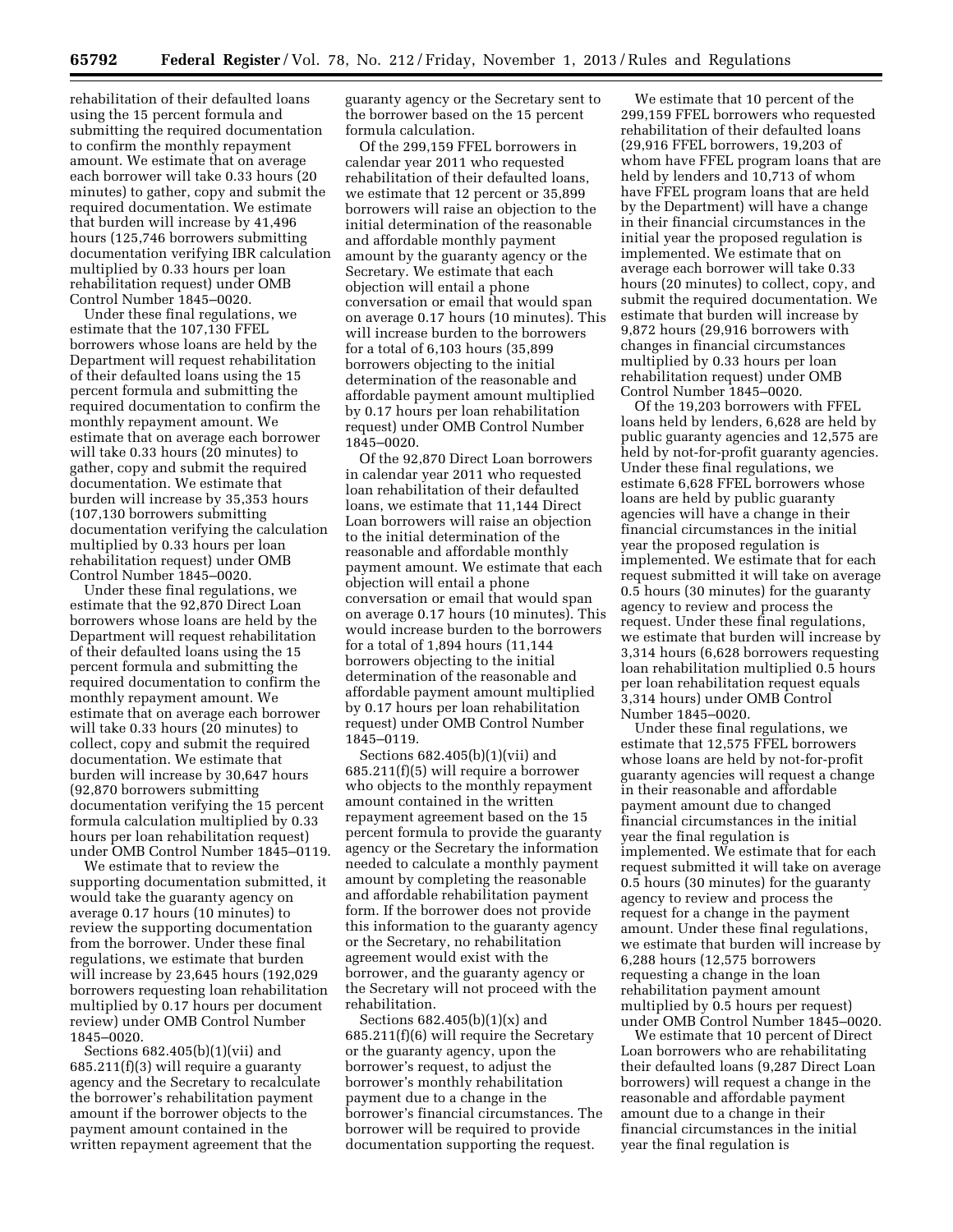implemented. We estimate that on average each borrower will take 0.33 hours (20 minutes) to collect, copy, and submit the required documentation. We estimate that burden will increase by 3,065 hours (9,287 borrowers requesting a change in the reasonable and affordable payment amount multiplied by 0.33 hours per payment change request equals 3,065 hours) under OMB Control Number 1845–0119.

#### *Sections 682.405(a) and 685.211(f)— Suspension of Administrative Wage Garnishment for Borrowers Rehabilitating Defaulted Loans*

The final regulations will add new §§ 682.405(a)(3)(i) and 685.211(f)(12)(i) to the FFEL and Direct Loan program regulations requiring a guaranty agency or the Secretary, respectively, to suspend collecting on a defaulted loan through Administrative Wage Garnishment (AWG) after the borrower makes five qualifying payments under a loan rehabilitation agreement. The guaranty agency or the Secretary will not be permitted to suspend AWG prior to the fifth payment (unless otherwise required to do so), and, after the fifth payment, the borrower will have the option to request that the guaranty agency or the Secretary continue collecting on the loan through AWG while the borrower makes voluntary payments under the rehabilitation agreement.

Under § 682.405(a)(3)(ii), we estimate that state guaranty agencies will have 663 FFEL borrowers from whom they will be collecting payments through AWG while the borrower is also making voluntary repayments to rehabilitate the loan. After the borrower has made five qualifying voluntary loan payments (in addition to the AWG payments) the holder would suspend AWG. We estimate that on average each suspension of AWG would take one hour (60 minutes). We estimate that burden would increase by 663 hours (663 borrower requests multiplied by one hour per AWG suspension equals 663 hours) under OMB Control Number 1845–0020.

Under § 682.405(a)(3)(ii), we estimate that not-for-profit guaranty agencies will have 1,257 FFEL borrowers from whom they will be collecting payments using AWG while the borrower is also making voluntary repayments to rehabilitate the loan. After the borrower has made five qualifying voluntary loan payments (in addition to the AWG payments) the holder would suspend AWG. We estimate that on average each suspension of AWG would take one hour (60 minutes). We estimate that burden would increase by 1,257 hours

(1,257 borrower requests multiplied by one hour per AWG suspension equals 1,257 hours) under OMB Control Number 1845–0020.

Any burden under § 685.211(f)(12)(i) is attributable to the Department and therefore not a part of this burden assessment of affected entities.

Collectively, the changes in § 682.405(a) and (b) will increase burden by 149,864 hours in OMB Control Number 1845–0020.

Collectively, the changes in § 685.211(f) will increase burden by 35,606 hours in OMB Control Number 1845–0119.

#### *Sections 674.33(g), 682.402(d), and 685.214—Closed School Discharge*

The final regulations at §§ 674.33(a)(4)(i)(B), 682.402(d)(1), and  $685.214(c)(1)(iii)$  will extend, for purposes of the closed school discharge, the current 90-day period to 120-days for students who leave before a school closes and add examples of the types of exceptional circumstances under which the Department may extend the 120-day window.

During the 2011 calendar year, no Perkins Loan borrowers received closed school loan discharges. We estimate that 15 Perkins Loan borrowers submitted applications for closed school discharges. We estimate that the average burden per response is 0.5 hours (30 minutes) for each loan discharge application and that by expanding the period from 90 days to 120 days prior to school closure for students who had withdrawn to apply for a closed school loan discharge will increase the number of applicants by 20 percent. As a result there will be an estimated 18 applications under the final regulation for a total increase in burden of 2 hours (18 borrowers applying for loan discharge multiplied by 0.5 hours per application minus 15 borrowers applying for loan discharge under current regulations multiplied by 0.5 hours per application) under OMB Control Number 1845–0015.

During the 2011 calendar year, 163 FFEL borrowers received closed school loan discharges. We estimate that 230 FFEL borrowers submitted applications for discharge. We estimate that the average burden per response is 0.5 hours (30 minutes) for each loan discharge application and that by expanding the period from 90 days to 120 days prior to school closure for students who had withdrawn to apply for a closed school loan discharge will increase the number of applicants by 20 percent. As a result there will be 276 applications under the final regulation for a total increase in burden of 23 hours

(276 borrowers applying for loan discharge multiplied by 0.5 hours per application minus 230 borrowers applying for loan discharge under current regulations multiplied by 0.5 hours per application) under OMB Control Number 1845–0015.

During the 2011 calendar year, 128 Direct Loan borrowers received closed school loan discharges. We estimate that 295 Direct Loan borrowers submitted applications for discharge. We estimate that the average burden per response is 0.5 hours (30 minutes) for each loan discharge application and that by expanding the period from 90 days to 120 days prior to school closure for students who had withdrawn to apply for a closed school loan discharge will increase the number of applicants by 20 percent, thus totaling 354 applications under the final regulation for a total increase in burden of 29 hours (354 borrowers applying for loan discharge multiplied by 0.5 hours per application minus 295 borrowers applying for loan discharge under current regulations multiplied by 0.5 hours per application) under OMB Control Number 1845–0015.

Collectively, the total increase in burden is 54 hours under OMB Control Number 1845–0015. The changes associated with the elongation of the period prior to school closure from 90 days to 120 days for students who had withdrawn to apply for a closed school loan discharge is non-substantive and as such, we will submit a Form 83–C to OMB to make this change.

#### *Sections 674.19, 682.610, and 685.309— School Enrollment Status Reporting Requirements*

For the Federal Perkins Loan program, the final regulations would add a new § 674.19(f) with the heading ''enrollment reporting process.'' Section  $674.19(f)(1)$  will provide that, upon receipt of an enrollment report from the Secretary, an institution must update all information included in the report and return the report to the Secretary in the manner and format prescribed by the Secretary and within the timeframe prescribed by the Secretary. Section 674.19(f)(2) will provide that, unless it expects to submit its subsequent updated enrollment report to the Secretary within the next 60 days, an institution must notify the Secretary within 30 days after: (1) The date the school discovers that a loan under title IV of the HEA was made to a student who was enrolled or accepted for enrollment at the institution, and the student has ceased to be enrolled on at least a half-time basis, or has failed to enroll on at least a half-time basis for the period for which the loan was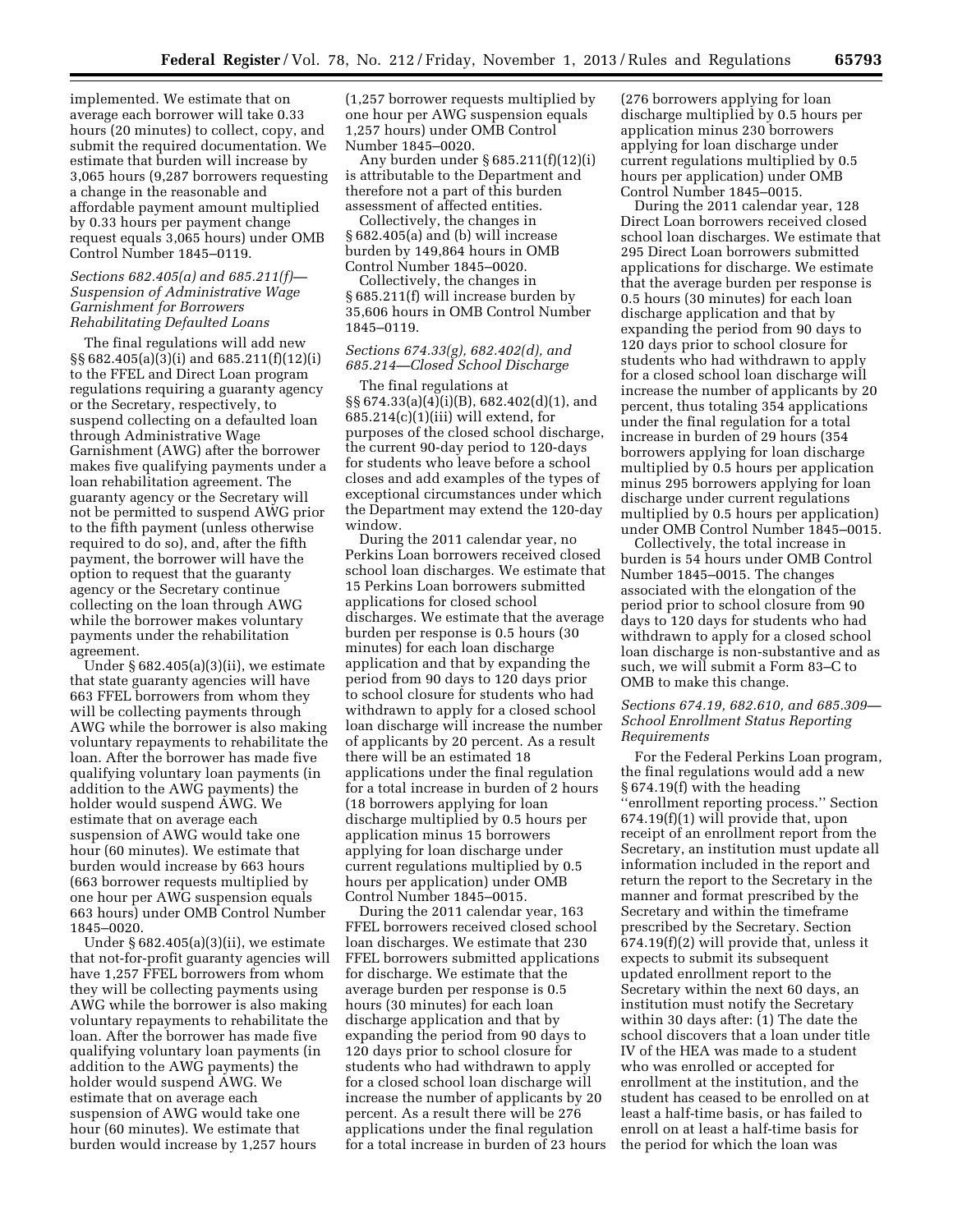intended; or (2) the date the school discovers that a student who is enrolled at the institution and who received a loan under title IV of the HEA has changed his or her permanent address. Because the Secretary already receives enrollment information on Federal Perkins Loan borrowers who also have a FFEL loan or a Direct Loan, the additional burden associated with sending enrollment reports to institutions for the Federal Perkins Loan Program is only associated with those Federal Perkins Loan borrowers whose only loan received under title IV of the HEA is a Federal Perkins Loan and who are enrolled on at least a half-time basis or who had recently changed enrollment status.

In the 2011 calendar year, there were 2,070,514 Federal Perkins Loan borrowers. Of the 2,070,514 Federal Perkins Loan borrowers, 240,959 borrowers have a Federal Perkins Loan as the only loan received under title IV of the HEA. Of the 240,959 borrowers, 53 percent (127,708 borrowers) were enrolled at least half-time or had recently changed enrollment status. The Secretary will be sending enrollment reports to each of the institutions approximately every 60 days or 6 reports per year. We estimate that on average the completion and submission of an enrollment report will take 0.05 hours (3 minutes) per borrower. Burden will increase by 38,312 hours (127,708 borrowers multiplied by 0.05 hours per borrower multiplied by 6 reports per year) under OMB Control Number 1845–0019.

For the 2011 calendar year 51 percent of the Federal Perkins loan borrowers or 65,131 affected borrowers were at public institutions, therefore we estimate that burden will increase for public institutions by 19,539 hours (38,312 hours multiplied by 0.51) under OMB 1845–0019.

For the 2011 calendar year 45 percent of the Federal Perkins loan borrowers or 57,469 affected borrowers were at private not-for-profit institutions, therefore we estimate that burden will increase for private not-for-profit institutions by 17,240 hours (38,312 hours multiplied by 0.45) under OMB 1845–0019.

For the 2011 calendar year 4 percent of the Federal Perkins loan borrowers or 5,108 affected borrowers were at proprietary institutions, therefore we estimate that burden will increase for proprietary institutions by 1,533 hours (38,312 hours multiplied by 0.04) under OMB 1845–0019.

Collectively, the final regulatory changes to § 674.19 will increase burden by 38,312 hours for 127,708 affected borrowers under OMB 1845–0019.

For the FFEL Program, the final regulations will replace the term ''student status confirmation reports'' in § 682.610(c) with the term ''enrollment reporting process,'' and will revise § 682.610(c)(1) to provide that upon receipt of an enrollment report from the Secretary, a school must update all information included in the report and return the report to the Secretary in the manner and format prescribed by the Secretary and within the timeframe specified by the Secretary. Institutions currently participating in the FFEL or Direct Loan programs will continue to report enrollment to the Secretary and the lender. Because the only change regarding the FFEL Program reporting is in the definition of the reporting requirement, there is no change in burden for institutions participating in the FFEL and Direct Loan programs.

#### *Section 674.34—Deferment of Repayment—Federal Perkins Loans*

The final regulations in  $\S 674.34(f)(1)$ will require schools that participate in the Perkins Loan Program to use the same eligibility criteria to define an eligible graduate fellowship program and to establish the eligibility of a borrower for a graduate fellowship deferment that lenders and the Department use in the FFEL and Direct Loan programs, respectively. The final regulations will require that a borrower provide the institution with a statement from an authorized official of the borrower's graduate fellowship program certifying: (1) That the borrower holds at least a bachelor's degree; and (2) the borrower's anticipated completion date of the program. In calendar year 2011 there were 1,104 Perkins borrowers who applied for a graduate fellowship deferment. We estimate that on average it will take the borrower 0.25 hours (15 minutes) to obtain the certification from an authorized official of the graduate fellowship program and to complete and submit the Perkins Loan deferment form multiplied by an estimated 1,104 deferment applications equals 276 hours of increased burden to borrowers under OMB Control Number 1845–0019.

For the 2011 calendar year 51 percent of the Federal Perkins Loan borrowers or 563 affected borrowers were at public institutions, therefore we estimate that burden will increase for authorizing officials at public institutions by 141 hours (1,104 applications multiplied by 0.51 multiplied by 0.25 hours per certification) under OMB 1845–0019.

For the 2011 calendar year 45 percent of the Federal Perkins Loan borrowers or 497 affected borrowers were at

private not-for-profit institutions, therefore we estimate that burden will increase authorizing officials at for private not-for-profit institutions by 124 hours (1,104 applications multiplied by 0.45 multiplied by 0.25 hours per certification) under OMB 1845–0019.

For the 2011 calendar year 4 percent of the Federal Perkins Loan borrowers or 44 affected borrowers were at proprietary institutions, therefore we estimate that burden will increase for private not-for-profit institutions by 11 hours (1,104 applications multiplied by 0.04 multiplied by 0.25 hours per certification) under OMB 1845–0019.

Collectively, the final regulatory changes to § 674.34 will increase burden by 552 hours under OMB 1845–0019.

#### *Section 682.410(b)(9)(i)(T)(2)— Administrative Wage Garnishment (AWG)—Use of Third-Party Contractors*

The final regulations will also add a new § 682.410(b)(9)(i)(T) to the regulations, which specifies the functions that may be performed by a third-party servicer or collection contractor employed by the guaranty agency for services needed in the AWG process. The final regulations make clear that the guaranty agency may not delegate to any third party the decision to order withholding of an individual borrower's wages, and must create and retain records to demonstrate that each order issued has been individually authorized by an appropriate official of the guaranty agency. The final regulations also specify the manner by which a withholding order may be sent to employers and the permissible activities that may be performed by a third-party servicer or collection contractor employed by the guaranty agency with respect to withholding orders. Only an authorized official of the guaranty agency may determine that an individual withholding order is to be issued. The guarantor must record the official's determination for each order it issues by either including the official's signature on the order, or by retaining in the agency's records the identity of the approving official, the date of the approval, the amount or rate of the order, the name and address of the employer to whom the order was issued, and the debt for which the order was issued.

In calendar year 2011, we estimate there were 84,293 FFEL Program borrowers whose loans were held by state guaranty agencies and for which the guaranty agency had initiated AWG. We estimate that on average the guaranty agency will take 0.25 hours (15 minutes) to meet the recordkeeping requirements specified above. Total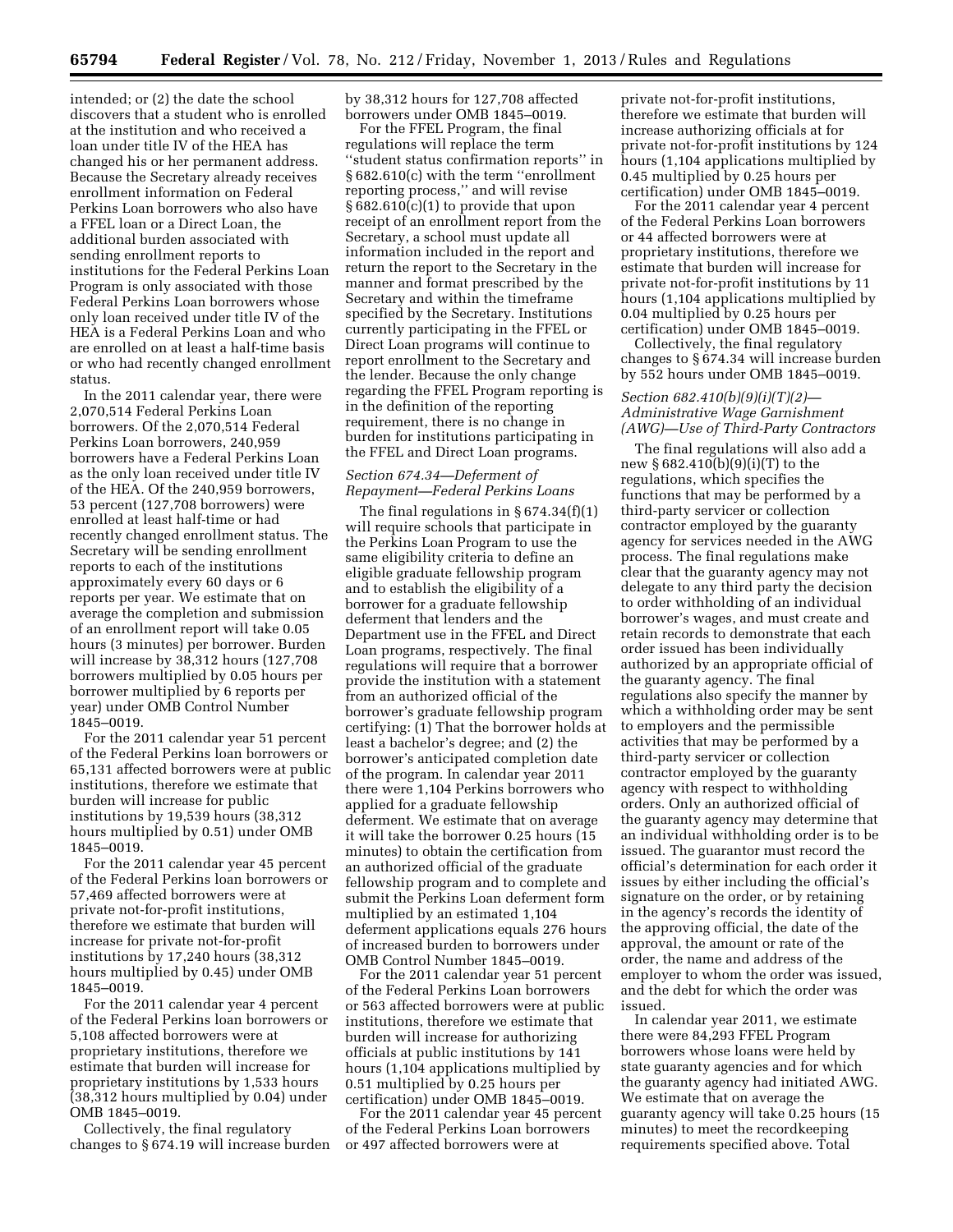burden hours will increase by 21,073 hours (84,293 multiplied by 0.25 hours) under OMB 1845–0020.

In calendar year 2011, we estimate there were 159,912 FFEL borrowers whose loans were held by not-for-profit guaranty agencies and for which the guaranty agency had initiated AWG. We estimate that on average the guaranty agency will take 0.25 hours (15 minutes) to meet the recordkeeping requirements specified above. Total burden hours will increase by 39,978 hours (159,912 multiplied by 0.25 hours) under OMB 1845–0020.

The final changes in § 682.410(b)(9)(i)(T)(*2*) will increase burden by 61,051 hours under OMB Control Number 1845–0020.

#### *Section 682.410(b)(9)(i)(H)— Administrative Wage Garnishment (AWG)—Borrower Hearing Requests*

The final regulations will also replace § 682.410(b)(9)(i)(L) of the FFEL Program regulations with § 682.410(b)(9)(i)(H) to provide that if a borrower's written request for a hearing is received by the guaranty agency after the 30th day following the date of the garnishment notice and a decision is not rendered within 60 days following receipt of the borrower's written request for a hearing, the guaranty agency must suspend the order beginning on the 61st day after the hearing request was received until a hearing is provided and a decision is rendered.

If a borrower does not request a hearing within the 30-day time limit, the guaranty agency must go forward with the AWG. However, if a borrower does eventually request a hearing, a guaranty agency would still be required to provide one in sufficient time to have a decision issued within 60 days of the request. The Department added a provision specifying that if this hearing is not provided and a decision issued within 60 days, then the agency must suspend the AWG order beginning on the 61st day until a decision is issued.

In calendar year 2011, we estimate there were 84,293 FFEL borrowers whose loans were held by state guaranty agencies and for which the agencies had initiated AWG. We estimate that 10 percent of these borrowers (8,429) will request a hearing and that in 10 percent of those cases (843) a decision will not be rendered until after 60 days following the receipt of the borrower's request. On average, we estimate that it will take one hour (60 minutes) to suspend an administrative wage garnishment order. The total increase in burden will be 843 hours (843 FFEL borrowers undergoing AWG who requested a hearing where a decision

was not rendered until after 60 days following the receipt of the borrower's request multiplied by one hour per suspension) under OMB 1845–0020.

In calendar year 2011, we estimate there were 159,912 FFEL borrowers whose loans where held by not-forprofit guaranty agencies and for which the agencies had initiated AWG. We estimate that 10 percent of these borrowers (15,991) will request a hearing and that in 10 percent of those cases (1,599) a decision will not be rendered until after 60 days following the receipt of the borrower's request. On average, we estimate that it will take one hour (60 minutes) to suspend an administrative wage garnishment order. The total increase in burden will be 1,599 hours (1,599 FFEL borrowers undergoing AWG who requested a hearing where a decision was not rendered until after 60 days following the receipt of the borrower's request multiplied by one hour per suspension) under OMB 1845–0020.

Collectively, the final changes in § 682.410(b)(9)(i)(H) will increase burden by 2,442 hours in OMB Control Number 1845–0020.

#### *Section 682.410(b)(9)(i)(J)— Administrative Wage Garnishment (AWG)—Hearing Administration*

The final regulations will add new paragraph (b)(9)(i)(J) and will provide for the manner by which the hearing is administered and certain provisions relating to bringing forth additional evidence and continuances. Specifically, the final regulations will require that the hearing be conducted as an informal proceeding, require witnesses in an oral hearing to testify under oath or affirmation, and require maintenance of a summary record of the hearing. The final regulations will also allow the borrower to request a continuance to submit additional evidence.

In calendar year 2011, we estimate there were 84,293 FFEL borrowers whose loans where held by state guaranty agencies and for which the agencies had initiated AWG. We estimate that 10 percent of these borrowers (8,429) will request a hearing. We estimate that on average each summary record will take one hour (60 minutes). The total burden increase for this recordkeeping will be 8,429 hours (8,429 hearings multiplied by one hour per hearing) under OMB 1845–0020.

In calendar year 2011, we estimate there were 159,912 FFEL borrowers whose loans where held by not-forprofit guaranty agencies and for which the agencies had initiated AWG. We estimate that 10 percent of these

borrowers (15,991) will request a hearing. We estimate that on average each summary record will take one hour (60 minutes). The total burden increase for this recordkeeping will be 15,991 hours (15,991 hearings multiplied by one hour per hearing) under OMB 1845– 0020.

Collectively, the changes in § 682.410(b)(9)(i)(J) will increase burden by 24,420 hours in OMB Control Number 1845–0020.

#### *Section 682.410(b)(9)(i)(Q)— Administrative Wage Garnishment (AWG)—Recent Reemployment After Involuntary Unemployment*

Section  $682.410(b)(9)(i)(Q)$  will clarify that a borrower who wishes to object to AWG on the basis that he or she is not subject to garnishment because of recent reemployment after involuntary separation, bears the burden of raising and proving that claim.

In calendar year 2011, we estimate that there were 84,293 FFEL borrowers whose loans where held by state guaranty agencies and for which the agencies had initiated AWG. Of that number, we estimate that 8 percent (6,743) became unemployed involuntarily. Furthermore, we estimate that a sub-group of those who became unemployed involuntarily, 5 percent (337), gained subsequent reemployment. We estimate that the average amount of time for each borrower subject to AWG in this sub-group to provide documentation that supports their claim to not be subject to AWG due to their recent reemployment to be 0.5 hours. The increased burden to provide documentation that will support the borrower's claim that he not be subject to AWG due to recent reemployment is 169 hours (337 borrowers whose student loans were being collected by AWG, who became unemployed involuntarily, but subsequently gained reemployment multiplied by 0.5 hours per claim) under OMB 1845–0020.

In calendar year 2011, we estimate that there were 159,912 FFEL borrowers whose loans where held by not-forprofit guaranty agencies and for which the agencies had initiated AWG. Of that number, we estimate that 8 percent (12,793) became unemployed involuntarily. Furthermore, we estimate that a sub-group of those who became unemployed involuntarily, 5 percent (640), gained subsequent reemployment. We estimate that the average amount of time for each borrower subject to AWG in this sub-group to provide documentation that supports their claim to not be subject to AWG due to their recent reemployment to be 0.5 hours. The total amount of increased burden to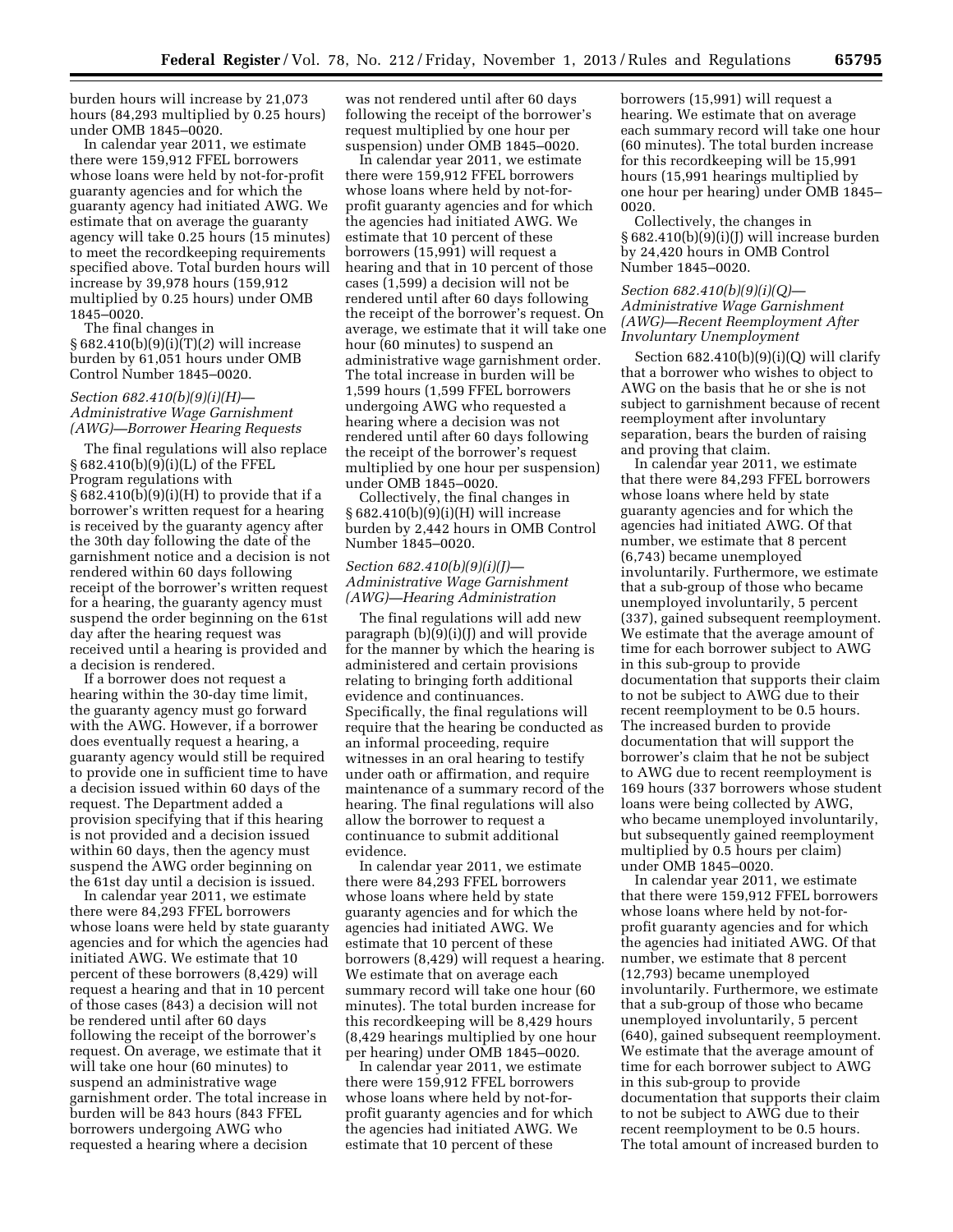provide documentation that will support the borrower's claim that he not be subject to AWG due to recent reemployment is 320 hours (640 borrowers whose loans were being collected by AWG, who became employed involuntarily, but subsequently gained reemployment multiplied by 0.5 hours per claim) under OMB 1845–0020.

The final changes in § 682.410(b)(9)(i)(Q) will collectively increase burden by 489 hours in OMB Control Number 1845–0020.

Collectively, the final changes in all subparagraphs of  $\S 682.410(b)(9)$  will increase burden by 88,402 hours in OMB Control Number 1845–0020.

#### *Repeal of Unnecessary FFEL Program Regulations*

The language in these final regulations removes provisions from 34 CFR part 682 that are no longer required as a result of the SAFRA Act included in the Health Care and Reconciliation Act of 2010. One of the provisions of the SAFRA Act was the termination, as of July 1, 2010, of the authority for lenders to make new loans under the FFEL Program. These final regulations will remove the FFEL provisions that are now unnecessary in light of this change and would also make technical and conforming changes. A number of the final technical and conforming changes in 34 CFR Part 682 are for clarity, others are due to the elimination of crossreferences.

Typically, the results of negotiated rulemaking produce some regulatory changes that correspond to reporting or recordkeeping burden on affected entities such as borrowers, lenders, or guaranty agencies. The primary information collection associated with 34 CFR Part 682 is the currently approved OMB 1845–0020. Unlike other newly proposed regulations where the resultant final regulation would either increase or decrease burden as a result of the change in a regulation, this expansive effort to eliminate unneeded regulations includes more wholesale changes being made to 34 CFR Part 682. As a result, the entire history of burden associated with OMB 1845–0020 was examined. While the burden assessments for OMB 1845–0020 stretch back over 13 years, the necessary level of detail does not exist to disaggregate the amount of the currently approved amount of burden in this collection into its corresponding subsections of 34 CFR Part 682.

Therefore, a new methodology to calculate burden is required. We are able to establish that there are 38 subsections of 34 CFR Part 682 that have burden under OMB 1845–0020. We divided the total of the currently approved burden hours of 12,352,197 hours by the 38 affected subsections which on average yields 325,058 hours per affected subsection.

Each of the subsections listed below will use this number of burden hours as a starting point. The final changes as provided below explain the burden impact.

The specific number of respondents from the affected entities is similarly unavailable, so we have established a percentage based on the number of borrowers per loan type to distribute the number of respondents across the affected entities.

#### *Section 682.102—Repaying a Loan*

The final regulations will amend the section heading, remove § 682.102(a) through (d), which describe the application process for Stafford, PLUS, and Consolidation loans, and redesignate the paragraphs in current § 682.102(e), which describes the loan repayment process, as  $§ 682.102(a)–(g)$ .

These final changes will not alter the prior burden assessment of 325,058 hours under OMB Control Number 1845–0020.

#### *Section 682.200—Definitions—Lender*

The final regulations will remove the provisions of current § 682.601(a)(3),  $(a)(5)$ , and  $(a)(7)$ , and place these provisions into paragraph (8) of the definition of ''Lender'' in § 682.200(b).

These final changes will not alter the prior burden assessment of 325,058 hours under OMB Control Number 1845–0020.

#### *Section 682.205—Disclosure Requirements for Lenders*

The final regulations will remove § 682.205(a) (the initial disclosure statement), (b) (statement of borrower rights and responsibilities), (g) (plain language disclosure), and (i) (separate disclosure for Consolidation loans) from the FFEL Program regulations and renumber the remaining provisions. The remaining provisions include providing repayment information, providing required disclosures during the repayment period, and providing required disclosures for borrowers having difficulty making payments.

The final changes will decrease the required burden by 162,529 hours, and therefore the current burden hours will decrease from 325,058 hours to 162,529 hours under OMB Control Number 1845–0020.

#### *Section 682.206—Due Diligence in Making a Loan*

The final regulations will remove § 682.206 from the FFEL regulations. The SAFRA Act eliminated the authority to make new FFEL Program loans, including FFEL Consolidation loans. As a result, the requirements governing the making of new FFEL Program loans are no longer needed and the previous burden associated with the making of a loan by a lender will be removed.

The final change will remove all of the prior assessment of 325,058 hours of burden associated under OMB Control Number 1845–0020, and therefore burden will decrease by 325,058 hours for a total of 0 hours.

#### *Section 682.208—Due Diligence in Servicing a Loan*

The final regulations will replace the term ''national credit bureau(s)'' with ''nationwide consumer reporting agency(ies)'' to more accurately reflect the reporting requirements.

These final changes will not alter the prior burden assessment of 325,058 hours under OMB Control Number 1845–0020.

#### *Section 682.209—Repayment of a Loan*

The final regulations will amend § 682.209(a)(3)(i) by adding a new paragraph that specifies that borrowers with fixed interest rates on their Stafford loans enter repayment on those loans the day after six months following the date the borrower was no longer enrolled on at least a half-time basis. The final regulations will remove current  $\S 682.209(e)$  through (g) and (j) from the regulations and re-designate the remaining paragraphs as paragraphs (e)-(g). Redesignated § 682.209(e) (current paragraph (h)) will be amended to specify that a FFEL Consolidation loan borrower repaying under the IBR plan may make a scheduled monthly payment of less than the interest that accrues on the loan.

The final changes will decrease the burden by 65,012 hours, and therefore the current burden assessment will decrease from 325,058 to 260,046 hours under OMB Control Number 1845–0020.

#### *Section 682.210—Deferment*

The final regulations will amend § 682.210(a)(4) of the regulations to provide that a borrower's representative may request a military service deferment on behalf of the borrower. In § 682.210(b), the introductory language in paragraphs (b)(1) through (6) of § 682.210 was revised to identify the cohort of borrowers to which each paragraph applies. Throughout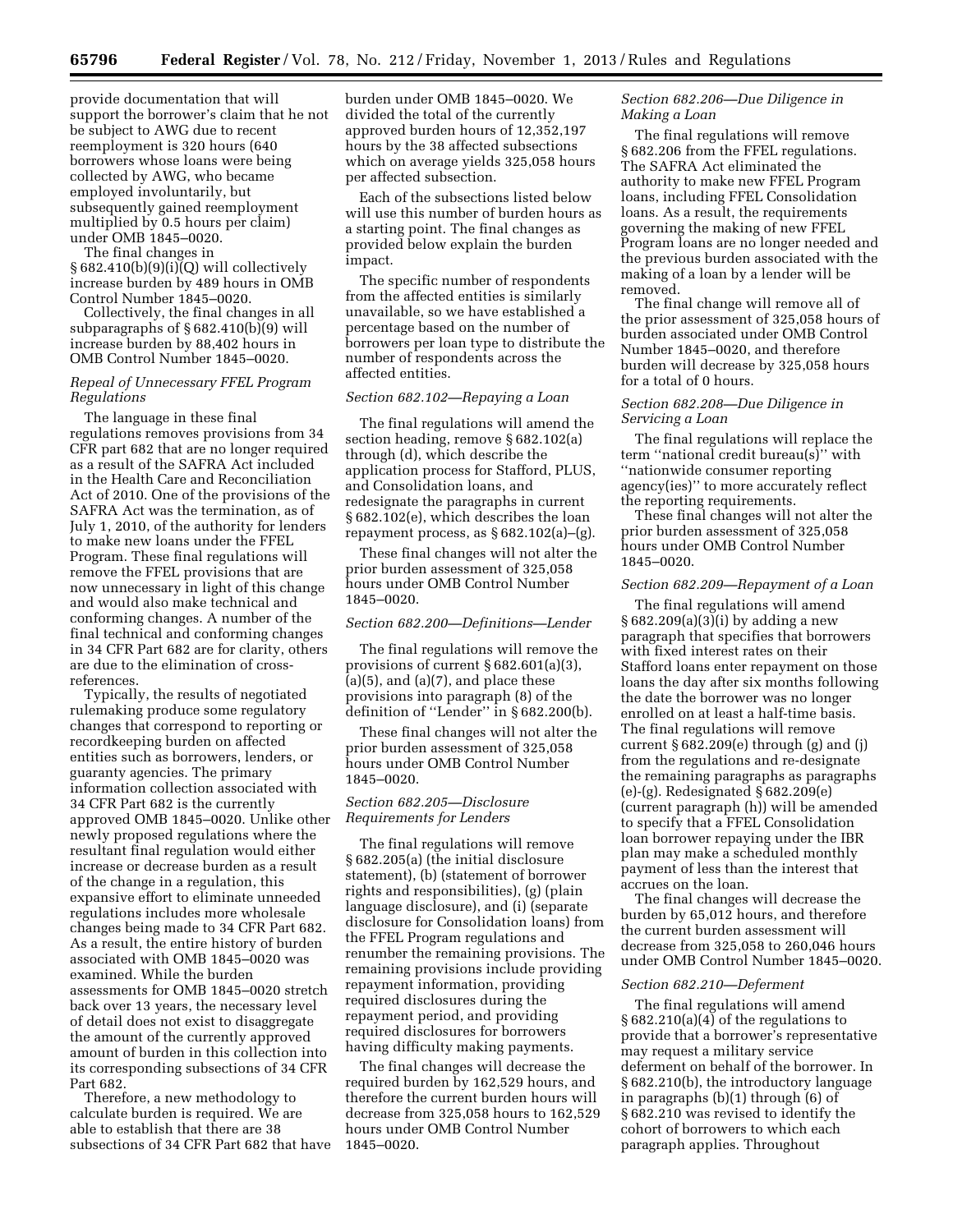§ 682.210(b) cross-references were added to the eligibility criteria that are applicable to deferments available to these borrowers. The final regulations also amend  $\S 682.210(s)(2)$  by removing the exception clause at the end of the provision, and amend § 682.210(u)(5) by replacing the words ''military active'' with ''post-active''.

These final changes will not alter the prior burden assessment of 325,058 hours under OMB Control Number 1845–0020.

#### *Section 682.211—Forbearance*

Substantive changes in this section have been identified earlier which added 9,446 hours of burden to OMB Control Number 1845–0020. There were no further changes to this section that will alter the prior burden assessment of 325,058 hours under OMB Control Number 1845–0020.

Collectively, the final changes will increase the burden assessment from 325,058 by 9,446 hours (as identified earlier) for a total of 334,504 hours under OMB Control Number 1845–0020.

#### *Section 682.212—Prohibited Transactions*

There is no change to the current language in this section of the regulations, however the current burden referenced in OMB Control Number 1845–0020 is incorrectly calculated.

This section primarily defines ''prohibited transactions,'' but does not impose recordkeeping or reporting requirements upon entities and thus does not impose burden. Therefore, these final regulations remove the 325,058 hours of burden that was previously incorrectly attributed to this section of the regulations. While subsection 34 CFR 682.212(h) provides that an institution, at its option, may make available a list of recommended or suggested lenders, the burden associated with that reporting is accounted for in §§ 601.10 and 668.14.

We removed the prior burden assessment of 325,058 hours under OMB Control Number 1845–0020, and therefore burden will decrease by 325,058 hours for a total of 0 hours.

#### *Section 682.214—Compliance With Equal Credit Opportunity Requirements*

The final regulations will remove § 682.214 from the FFEL regulations. The SAFRA Act ended the making of new FFEL loans and therefore these requirements can be eliminated from the FFEL regulations.

The change in the final regulation will remove the prior burden assessment of 325,058 hours under OMB Control Number 1845–0020, and therefore

burden will decrease by 325,058 hours for a total of 0 hours.

#### *Section 682.216—Teacher Loan Forgiveness Program*

The final regulations provide for minor language changes.

These changes in the final regulations will not alter the prior burden assessment of 325,058 hours under OMB Control Number 1845–0020.

#### *Section 682.301—Eligibility of Borrowers for Interest Benefits on Stafford and Consolidation Loans*

The final regulations will remove § 682.301(c) from the regulations. The SAFRA Act ended the making of new FFEL Program loans and this provision related to determining borrower eligibility for the interest subsidy on new loans would be eliminated.

The change in the final regulations will remove the prior burden assessment of 325,058 hours under OMB Control Number 1845–0020, and therefore burden would decrease by 325,058 hours for a total of 0 hours under this section.

#### *Section 682.305—Procedures for Payment of Interest Benefits and Special Allowance and Collection of Origination and Loan Fees*

Section 682.305(c)(1)(ii) specifies that, regardless of the dollar volume of loans originated or held, a school lender or an eligible lender serving as trustee for a school or school-affiliated organization originating FFEL Program loans as a lender must submit an independent compliance audit to the Department each year. The final regulations will remove the reference to FFEL lenders originating loans. The final regulations will also remove the language specifying that a school and lender serving as a trustee for a school must submit an independent compliance audit to the Department each year.

The number of school lenders or lenders serving as a trustee on behalf of a school or a school affiliated organization whose purpose is to originate loans for which the final regulations will provide relief is so small as to not be substantive. As a result, these final changes will not alter the prior burden assessment of 325,058 hours under OMB Control Number 1845–0020.

#### *Section 682.401—Basic Program Agreement*

The final regulations will remove from § 682.401 language that addresses new loan originations, the process supporting loan origination, and a guaranty agency's efforts to secure new

loan volume. These provisions can be eliminated from the FFEL Program regulations because no new FFEL loans are being made. The remaining provisions proposed for elimination relate to school eligibility to participate in a guaranty agency's program and the authority of an agency to limit, suspend, or terminate a school from its program. For purposes of new loans, schools now participate only in the Direct Loan Program. Any future actions to limit, suspend, or terminate a school's participation in the student loan programs would be undertaken by the Department under 34 CFR part 668, subpart G. Therefore, § 682.401(b)(6) can also be eliminated from the FFEL Program regulations.

The final changes will decrease the burden related to FFEL processes by 32,506 hours, and therefore the current burden hours will decrease from 325,058 hours by 32,506 hours to 292,552 hours under OMB Control Number 1845–0020.

#### *Section 682.402—Death, Disability, Closed School, False Certification, Unpaid Refunds, and Bankruptcy Payments*

Substantive changes in this section have been identified earlier under OMB 1845–0015. There were no further changes to this section that impacted the burden under OMB 1845–0020.

As a result, the prior burden assessment of 325,058 hours under OMB Control Number 1845–0020 will not be altered.

#### *Section 682.404—Federal rEinsurance Agreement*

The final regulations will make conforming language changes required due to the elimination of previous crossreferences or obsolete requirements.

These final changes will not alter the prior burden assessment of 325,058 hours under OMB Control Number 1845–0020.

#### *Section 682.405—Loan Rehabilitation Agreement*

Substantive changes in this section have been identified earlier. There were no further changes to this section.

The substantive changes would be in addition to the previous burden assessment of 325,058 hours under OMB Control Number 1845–0020 and the earlier assessment increases burden by 135,359 hours in OMB 1845–0020 for a total burden of 460,417 hours.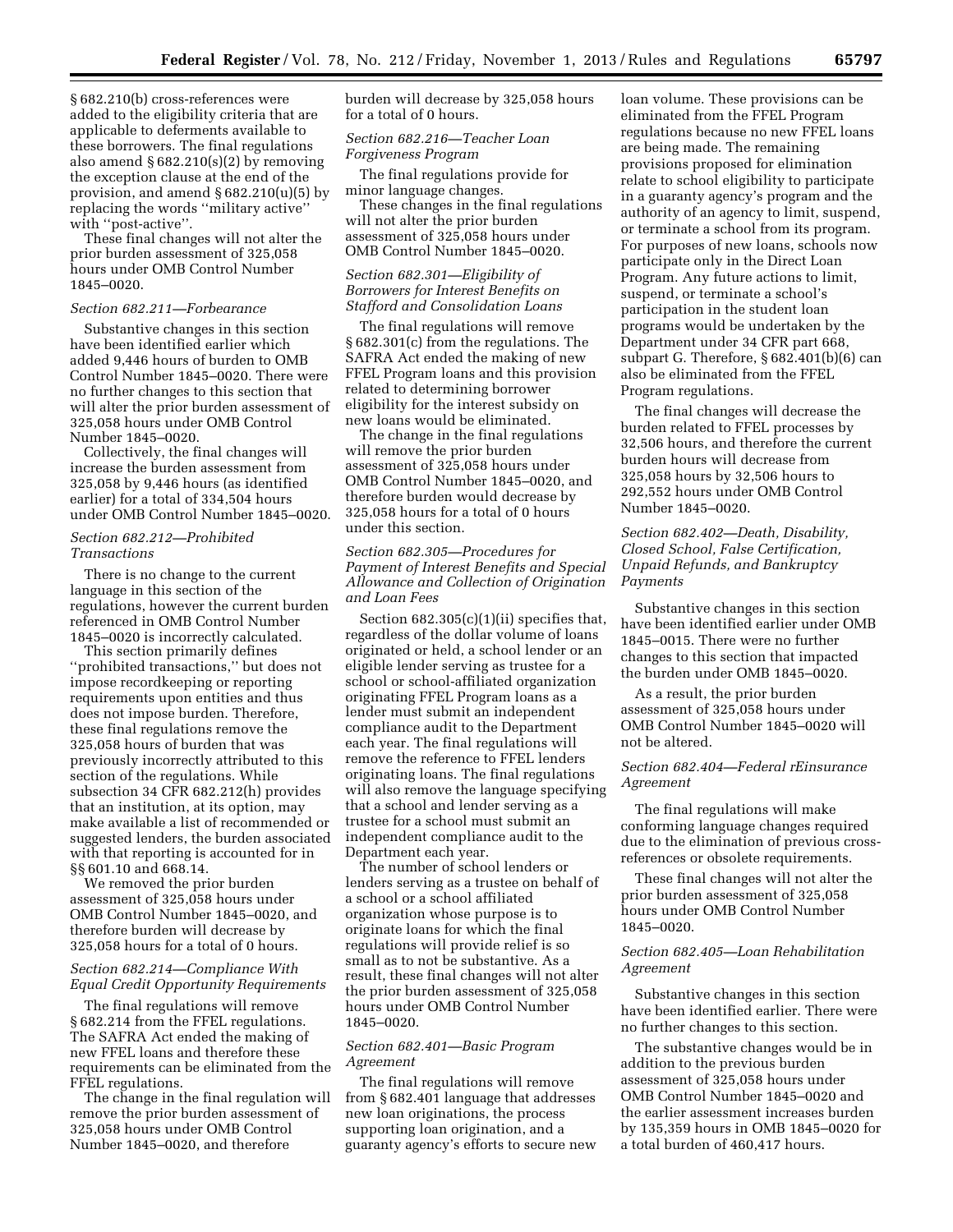#### *Section 682.406—Conditions for Claim Payments From the Federal Fund and for Reinsurance Coverage*

The final regulations will make a minor wording change due to the elimination of previous cross-references and add an ending date coinciding with the implementation of the SAFRA Act, which ended the making of new FFEL Program loans.

These final changes will not alter the prior burden assessment of 325,058 hours under OMB Control Number 1845–0020.

#### *Section 682.409—Mandatory Assignment by Guaranty Agencies of Defaulted Loans to the Secretary*

The final regulations will make no changes to this section of the regulations.

These final regulations will not alter the prior burden assessment of 325,058 hours under OMB Control Number 1845–0020.

#### *Section 682.410—Fiscal, Administrative, and Enforcement Requirements*

Apart from the earlier discussion of the changes made to the administrative wage garnishment provisions in this section of the regulations, the final regulations will only make minor wording changes to correct crossreferences and delete obsolete references.

Substantive changes in this section have been identified earlier. There are no further changes to this section. These final changes will not alter the prior burden assessment of 325,058 hours under OMB Control Number 1845–0020 and the earlier assessment that increased burden by 88,402 hours in OMB 1845–0020 for a total of 413,460 hours.

#### *Section 682.411—Lender Due Diligence in Collecting Guaranty Agency Loans*

The final regulations will make a minor wording change.

These final changes will not alter the prior burden assessment of 325,058 hours under OMB Control Number 1845–0020.

#### *Section 682.412—Consequences of the Failure of a Borrower or Student To Establish Eligibility*

The final regulations will make a minor wording change.

These final changes will not alter the prior burden assessment of 325,058 hours under OMB Control Number 1845–0020.

#### *Section 682.414—Records, Reports, and Inspection Requirements for Guaranty Agency Programs*

The final regulations will make minor wording changes. One of the minor wording changes will eliminate a reporting category from annual guaranty agency reporting requirement. Under § 682.414, annually, for each State in which it operates, a guaranty agency report of the total guaranteed loan volume, default volume, and default rate does not have to be categorized by schools for all loans guaranteed after December 31, 1980. We estimate that this reduction in reporting categories will decrease the previous burden assessment by 16,253 hours, and therefore the current burden of 325,058 would decrease to 308,805 hours under OMB Control Number 1845–0020.

#### *Section 682.417—Determination of Federal Funds or Assets To Be Returned*

The final regulations make no changes to this section of the regulations. These changes in the final regulations will not alter the prior burden assessment of 325,058 hours under OMB Control Number 1845–0020.

*Section 682.418—Prohibited Uses of the Assets of the Operating Fund During Periods in Which the Operating Fund Contains Transferred Funds Owed to the Federal Fund* 

The final regulations will remove § 682.418 from the FFEL regulations. The final change will remove the prior burden assessment of 325,058 hours under OMB Control Number 1845–0020, and therefore burden will be decreased by 325,058 hours for a total of 0 hours based on the elimination of the prior FFEL requirements.

#### *Section 682.421—Funds Transferred From the Federal Fund to the Operating Fund by a Guaranty Agency*

The final regulations will remove § 682.421 from the FFEL regulations. The final change will remove the prior burden assessment of 325,058 hours under OMB Control Number 1845–0020, and therefore burden will decrease by 325,058 hours for a total of 0 hours based on the elimination of the prior FFEL requirements.

*Section 682.507—Due Diligence in Collecting a Loan* 

*Section 682.508—Assignment of a Loan* 

*Section 682.511—Procedures for Filing a Claim* 

*Section 682.515—Records, Reports, and Inspection Requirements for Federal GSL Program Lenders* 

The final regulations will remove all of the regulations under Part 682, subpart E (§§ 682.500 through 682.515) and reserve the subpart. The final regulations will also remove FISLrelated Appendix C to part 682 from the regulations.

The change in the final regulations will remove the prior burden assessment of 1,300,232 hours under OMB Control Number 1845–0020, and therefore burden will decrease by 325,058 hours for each of these four sections and decrease burden by 1,300,232 hours for a total of 0 hours based on the elimination of the prior FFEL requirements.

#### *Section 682.602—Rules for a School or School-Affiliated Organization That Makes or Originates Loans Through an Eligible Lender Trustee*

The final regulations will remove § 682.602 from the FFEL regulations. The final change will remove the prior burden assessment of 325,058 hours under OMB Control Number 1845–0020, and therefore burden will decrease by 325,058 hours for a total of 0 hours based on the elimination of the prior FFEL requirements.

#### *Section 682.603—Certification by a School That Participated in Connection With a Loan Application*

The final regulations will make conforming language changes required due to the elimination of a crossreference and reorganization due to a deletion of previous requirements.

These final changes will not alter the prior burden assessment of 325,058 hours under OMB Control Number 1845–0020.

#### *Section 682.604—Processing the Borrower's Loan Proceeds and Counseling Borrowers (Required Exit Counseling for Borrowers)*

The final regulations will change the heading of § 682.604, remove current paragraph (a), remove and reserve paragraph (b), and remove paragraphs (c) through (f) and (h). The final regulations will also redesignate current paragraph (g) as paragraph (a). Newly redesignated  $§ 682.604(a)(1)$  will be amended to include another option for providing exit counseling to a student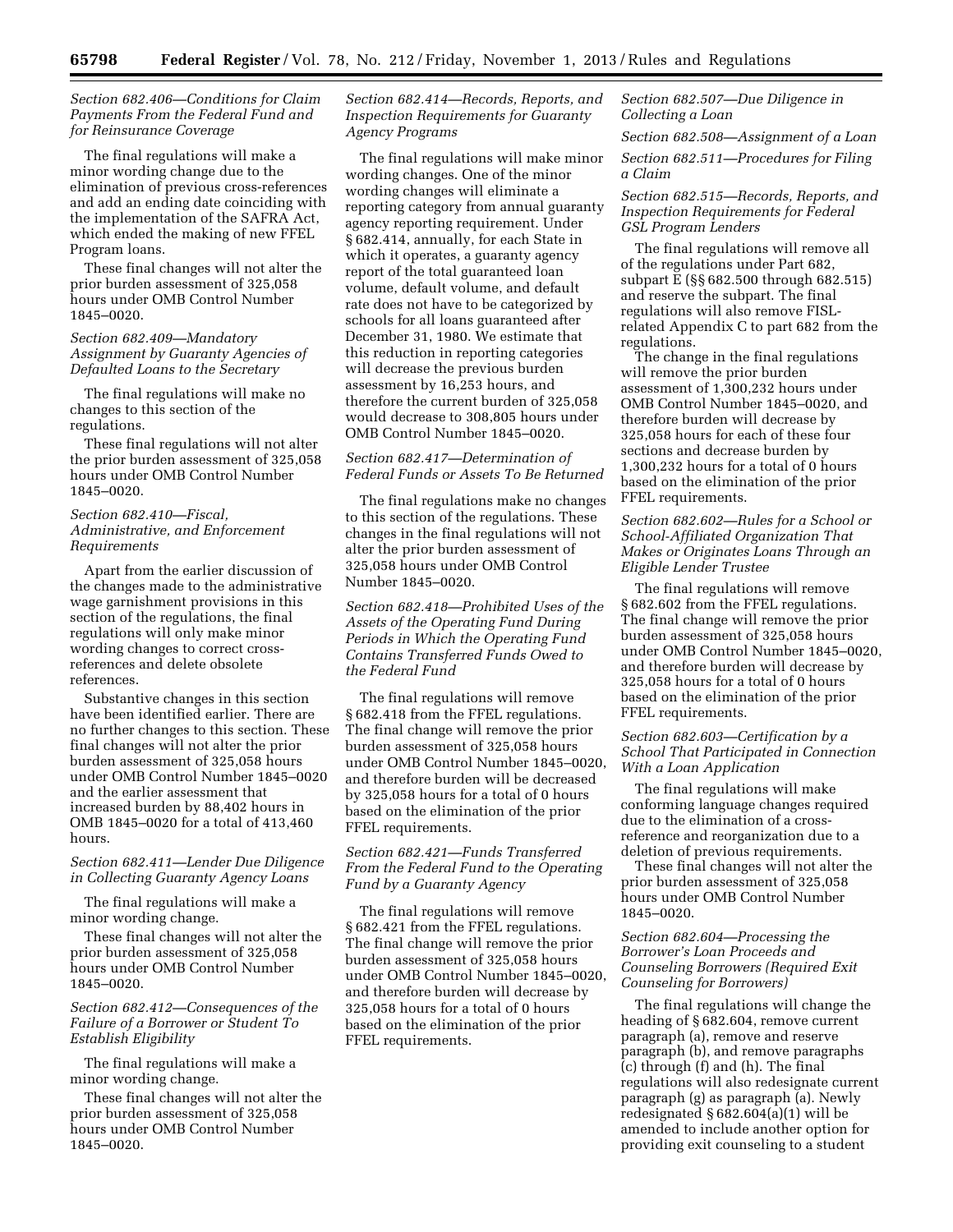borrower who withdraws without the school's knowledge or fails to complete required exit counseling. In addition to the existing options described under ''Current Regulations,'' a school could also send written counseling materials to an email address provided by the student borrower. Newly redesignated § 682.604(a)(2) will be amended by replacing cross-references to current paragraph (a), which we are removing, with the substantive information contained in the cross-referenced provision that must be included in the counseling. A new paragraph (a)(5) will also be added to newly redesignated § 682.604(a) to clarify that: (1) A school's compliance with the Direct Loan Program exit counseling requirements in 34 CFR 685.304(b) satisfies the FFEL exit counseling requirements for student borrowers who received both FFEL and Direct Loan program loans for attendance at the school if the school provides the information required by § 682.604(a)(2)(i) and (a)(2)(ii); and (2) a student's completion of interactive exit counseling offered by the Secretary meets both the FFEL exit counseling requirements and the Direct Loan exit counseling requirements in 34 CFR 685.304(b).

The changes in the final regulations will decrease the previous burden assessment of 325,058 hours by 211,288 hours, and therefore the current burden of 325,058 hours will decrease to 113,770 hours under OMB Control Number 1845–0020 because the burden

associated with new FFEL Program loans will be eliminated.

#### *Section 682.605—Determining the Date of a Student's Withdrawal*

The final regulations will not make any changes to this section. These final regulations will not alter the prior burden assessment of 325,058 hours under OMB Control Number 1845–0020.

#### *Section 682.610—Administrative and Fiscal Requirements for Schools That Participated*

Apart from the earlier discussion of the changes made to this section, the final regulations will only make minor wording changes.

These final changes will not alter the prior burden assessment of 325,058 hours under OMB Control Number 1845–0020.

#### *Section 682.711—Reinstatement After Termination*

The final regulations will remove the language regarding the loss of a school lender's participation upon the loss of the school's eligibility to participate in the Title IV, Federal student financial aid programs.

These final changes will not alter the prior burden assessment of 325,058 hours under OMB Control Number 1845–0020.

*Section 682.712—Disqualification Review of Limitation, Suspension, and Termination Actions Taken by Guarantee Agencies Against Lenders* 

The final regulations will remove a cross-reference to a section proposed for

deletion. These final changes will not alter the prior burden assessment of 325,058 hours under OMB Control Number 1845–0020.

#### *Section 682.713—Disqualification Review of Limitation, Suspension, and Termination Actions Taken by Guaranty Agencies Against a School*

The final regulations will remove § 682.713 from the FFEL Program regulations. The change in the final regulations will remove the prior burden assessment of 325,058 hours under OMB Control Number 1845–0020, therefore burden will decrease by 325,058 hours for a total of 0 hours based upon the elimination of the prior FFEL requirements.

Consistent with the discussion above, the following chart describes the sections of the final regulations involving information collections, the information being collected, and the collections that the Department will submit to the Office of Management and Budget for approval and public comment under the Paperwork Reduction Act, and the estimated costs associated with the information collections. The monetized net savings from of the reduced burden on lender/ guaranty agencies, institutions, and borrowers using wage data developed using BLS data, available at *[http://](http://www.bls.gov/ncs/ect/sp/ecsuphst.pdf) [www.bls.gov/ncs/ect/sp/ecsuphst.pdf,](http://www.bls.gov/ncs/ect/sp/ecsuphst.pdf)* is  $-$ \$108,767,761 as shown in the chart below. This cost was based on an hourly rate of \$24.61.

## COLLECTION OF INFORMATION

| Regulatory section | Information collection                                                                                                                                                                                                                                                                                                                                                                                                                                      | OMB Control No. and estimated change<br>in burden                           | Estimated<br>costs |
|--------------------|-------------------------------------------------------------------------------------------------------------------------------------------------------------------------------------------------------------------------------------------------------------------------------------------------------------------------------------------------------------------------------------------------------------------------------------------------------------|-----------------------------------------------------------------------------|--------------------|
|                    | These final regulations amend the cur-<br>rent FFEL regulations to authorize a<br>lender to grant forbearance to a bor-<br>rower who is in default on a loan, but<br>prior to a default claim payment based<br>on the borrower's oral request. The<br>lender must orally review with the bor-<br>rower the terms and conditions of the<br>forbearance and send a notice con-<br>firming the terms within 30 days of the<br>oral agreement.                  | The Department estimates that the bur-<br>den will increase by 9,446 hours. | \$232,466.         |
|                    | These final regulations amend the cur-<br>rent Direct Loan regulations to author-<br>ize the Secretary to grant forbearance<br>to a borrower who is in default on a<br>loan, but prior to a default claim pay-<br>ment based on the borrower's oral re-<br>quest. The Secretary must orally re-<br>view with the borrower the terms and<br>conditions of the forbearance and send<br>a notice confirming the terms within 30<br>days of the oral agreement. | The Department estimates that the bur-<br>den will decrease by 472 hours.   | $-$ \$11,616.      |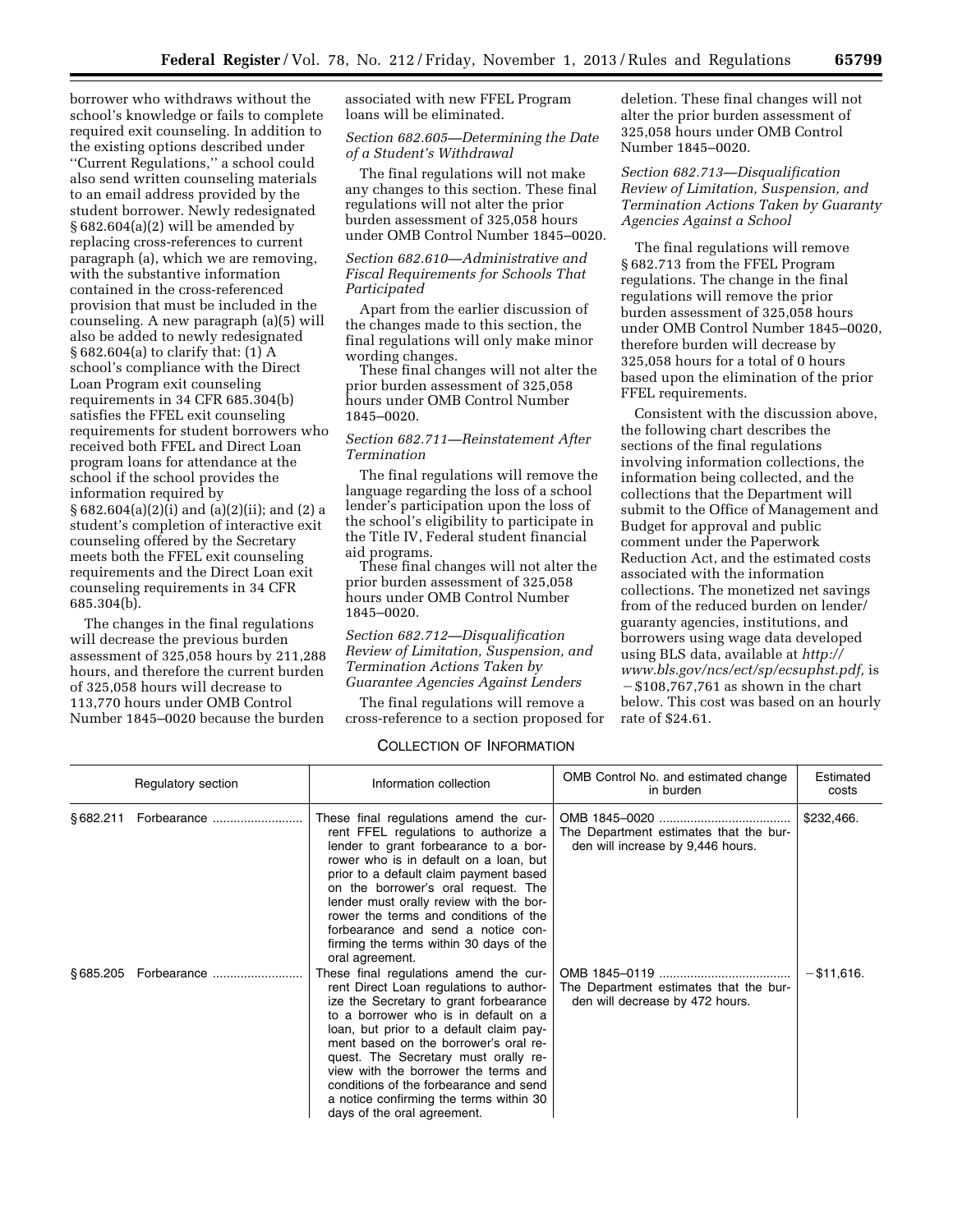$\equiv$ 

| Regulatory section                                                 | Information collection                                                                                                                                                                                                                                                                                                                                                                                                                                                                                                                                                                                                                                                                                                                                                                                                                                                                                                                                                                                                                                                                                                                                                               | OMB Control No. and estimated change<br>in burden                             | Estimated<br>costs |
|--------------------------------------------------------------------|--------------------------------------------------------------------------------------------------------------------------------------------------------------------------------------------------------------------------------------------------------------------------------------------------------------------------------------------------------------------------------------------------------------------------------------------------------------------------------------------------------------------------------------------------------------------------------------------------------------------------------------------------------------------------------------------------------------------------------------------------------------------------------------------------------------------------------------------------------------------------------------------------------------------------------------------------------------------------------------------------------------------------------------------------------------------------------------------------------------------------------------------------------------------------------------|-------------------------------------------------------------------------------|--------------------|
| §682.405(b) Loan rehabilitation agree-<br>ment.                    | The final regulations require the guaranty<br>agency to base determinations of rea-<br>sonable and affordable rehabilitation<br>payment amounts of defaulted loans<br>on information provided on an OMB-<br>approved form, and if requested, sup-<br>porting documentation.                                                                                                                                                                                                                                                                                                                                                                                                                                                                                                                                                                                                                                                                                                                                                                                                                                                                                                          | The Department estimates that the bur-<br>den will increase by 149,864 hours. | \$3,688,153.       |
| §685.211(f) Loan rehabilitation agree-<br>ment.                    | The final regulations require the Sec-<br>retary to base determinations of rea-<br>sonable and affordable rehabilitation<br>payment amounts of defaulted loans<br>on information provided on an OMB-<br>approved form, and if requested, sup-<br>porting documentation.                                                                                                                                                                                                                                                                                                                                                                                                                                                                                                                                                                                                                                                                                                                                                                                                                                                                                                              | The Department estimates that the bur-<br>den will increase by 35,606 hours.  | \$876,264.         |
| §674.33, §682.402, §685.214 Closed<br>school discharge form.       | The final regulations extend the current<br>90-day window to 120-days for stu-<br>dents who leave before a school<br>closes may apply for a discharge of a<br>title IV, HEA loan.                                                                                                                                                                                                                                                                                                                                                                                                                                                                                                                                                                                                                                                                                                                                                                                                                                                                                                                                                                                                    | The Department estimates that the bur-<br>den will increase by 54 hours.      | \$1,329.           |
| §674.19 School enrollment status re-<br>porting.                   | The final regulations add a new section<br>requiring institutions that participate in<br>the Federal Perkins Loan program to,<br>upon receipt of an enrollment report<br>from the Secretary, update all informa-<br>tion included in the report, and return it<br>to the Secretary in the manner and for-<br>mat and within the timeframe pre-<br>scribed by the Secretary.                                                                                                                                                                                                                                                                                                                                                                                                                                                                                                                                                                                                                                                                                                                                                                                                          | The Department estimates that the bur-<br>den will increase by 38,312 hours.  | \$942,858.         |
| §674.34 Deferment of<br>repayment-<br>Federal Perkins Loans.       | The final regulations require schools that<br>participate in the Perkins Loan Pro-<br>gram to use the same eligibility criteria<br>that FFEL lenders and the Department<br>use to define an eligible graduate fel-<br>lowship program and to establish the<br>eligibility of a Perkins Loan borrower<br>for a graduate fellowship deferment.                                                                                                                                                                                                                                                                                                                                                                                                                                                                                                                                                                                                                                                                                                                                                                                                                                         | The Department estimates that the bur-<br>den will increase by 276 hours.     | \$13,585.          |
| §682.410 Fiscal, administrative and en-<br>forcement requirements. | The final regulations:<br>• Add a new section to specify the<br>functions that may be performed<br>by a third-party servicer or collec-<br>tion contractor employed by a<br>guaranty agency (GA) for adminis-<br>trative wage garnishment (AWG)<br>purposes;<br>• Replace a section of the regula-<br>tions with a new section to provide<br>that if a borrower's written request<br>for a hearing is received by the<br>GA after the 30th day following<br>the date of the garnishment notice<br>and a decision is not rendered<br>within 60 days following receipt of<br>a borrower's written request the<br>GA must suspend the AWG order<br>beginning on the 61st day after<br>the request was received until the<br>hearing is provided and a decision<br>rendered;<br>• Provide for the manner by which<br>the hearing is administered and<br>certain provisions relating to bring-<br>ing forth additional evidence and<br>continuances; and<br>• Clarify that a borrower who wish-<br>es to object that they are not sub-<br>ject to garnishment because of re-<br>cent reemployment after involun-<br>tary separation bears the burden<br>of raising and proving the claim. | The Department estimates that the bur-<br>den will increase by 88,402 hours.  | \$2,175,573.       |

# COLLECTION OF INFORMATION—Continued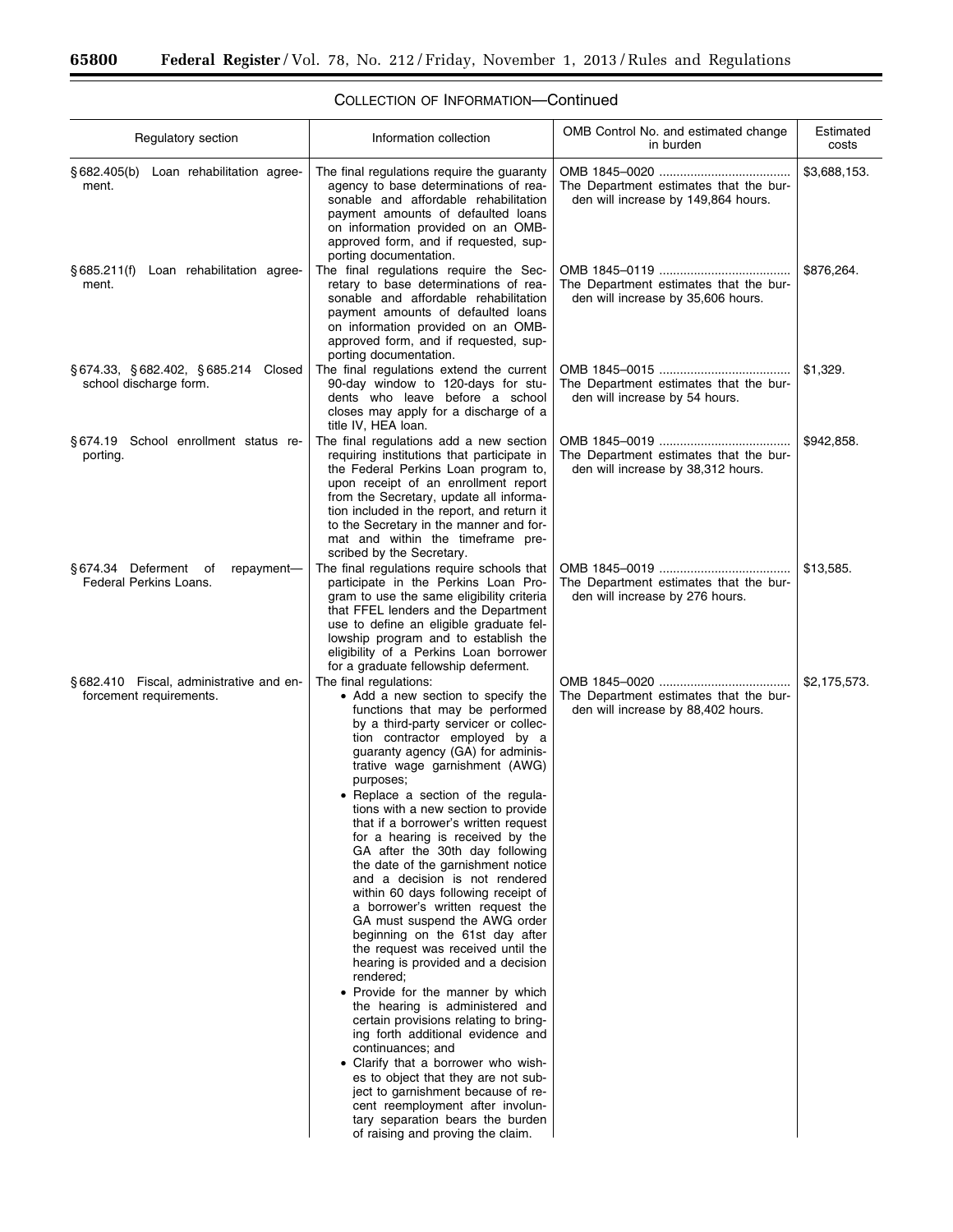|          | Regulatory section                     | Information collection                                                                                                                                                                                                                                                                                                                                                                                                                                                                                                                                                                                                                                                                                                                                                                                                 | OMB Control No. and estimated change<br>in burden                                                             | Estimated<br>costs |
|----------|----------------------------------------|------------------------------------------------------------------------------------------------------------------------------------------------------------------------------------------------------------------------------------------------------------------------------------------------------------------------------------------------------------------------------------------------------------------------------------------------------------------------------------------------------------------------------------------------------------------------------------------------------------------------------------------------------------------------------------------------------------------------------------------------------------------------------------------------------------------------|---------------------------------------------------------------------------------------------------------------|--------------------|
| loan.    | §682.102 Obtaining and repaying a      | The final regulations:<br>• Amend the section heading;<br>• Remove the section of the regula-<br>tions that describes the application<br>process for FFEL loans; and<br>• Re-designates the paragraphs de-<br>scribing the loan repayment proc-<br>ess.                                                                                                                                                                                                                                                                                                                                                                                                                                                                                                                                                                | The Department estimates that the bur-<br>den will remain 325,058 hours.                                      | No Change.         |
|          | §682.200 Definitions—Lender            | The final regulations make a conforming<br>change to the definition of "Lender"<br>due to the elimination of $§ 682.601$ .                                                                                                                                                                                                                                                                                                                                                                                                                                                                                                                                                                                                                                                                                             | The Department estimates that the bur-<br>den will remain 325,058 hours.                                      | No change.         |
| Lenders. | §682.205 Disclosure Requirements for   | The final regulations remove regulations<br>governing required lender disclosures<br>to borrowers that are provided when<br>new loans are made.<br>The remaining provisions include pro-<br>viding repayment information,<br>pro-<br>viding required disclosures during the<br>repayment period, and providing re-<br>quired disclosures for borrowers hav-<br>ing difficulty making payments.                                                                                                                                                                                                                                                                                                                                                                                                                         | The Department estimates that the bur-<br>den will decrease by 162,529 hours to<br>162,529 hours.             | – \$3,999,839.     |
| loan.    | §682.206 Due Diligence in making a     | The final regulations remove $§ 682.206$<br>from the FFEL regulations. The<br>SAFRA Act eliminated the authority to<br>make new FFEL Program loans, in-<br>cluding FFEL consolidation loans.                                                                                                                                                                                                                                                                                                                                                                                                                                                                                                                                                                                                                           | The Department estimates that the bur-<br>den will decrease by 325,058 hours to<br>0 hours of burden.         | $-$ \$7,999,677.   |
| loan.    | § 682.208 Due diligence in servicing a | The final regulations replace the term<br>"national credit bureau(s)" with "na-<br>tionwide consumer reporting agen-<br>cy(ies)" to more accurately reflect the<br>appropriate legal terms.                                                                                                                                                                                                                                                                                                                                                                                                                                                                                                                                                                                                                            | The Department estimates that the bur-<br>den will remain 325,058 hours.                                      | No change.         |
| §682.209 | Repayment of a loan                    | The<br>final<br>regulations<br>amend<br>$\S$ 682.209(a)(3)(i) by adding a new<br>paragraph which specifies that bor-<br>rowers with fixed interest rates on their<br>Stafford loans enter repayment on<br>those loans the day after six months<br>following the date the borrower was no<br>longer enrolled on at least a half-time<br>basis.<br>The final regulations remove current<br>$\S$ § 682.209(e)–(g) and (j) from the reg-<br>ulations and re-designate the remain-<br>ing paragraphs as paragraphs $(e)$ – $(g)$ .<br>Re-designated<br>§682.209(e)<br>(current<br>paragraph (h)) is amended to specify<br>that a FFEL Consolidation loan bor-<br>rower repaying under the income-<br>based repayment plan may make a<br>scheduled monthly payment of less<br>than the interest that accrues on the<br>loan. | The Department estimates that the bur-<br>den will decrease from 325,058 by<br>65,012 hours to 260,046 hours. | - \$1,599,945.     |
|          |                                        | The<br>final<br>regulations amend the<br>deferment regulations to provide that a<br>borrower's representative may request<br>a military service deferment on behalf<br>of the borrower.<br>In $§682.210(b)$ , the introductory lan-<br>guage is revised to identify the cohort<br>of borrowers to which each paragraph<br>applies.<br>Throughout<br>§682.210(b)<br>cross-ref-<br>erences are added to the eligibility cri-<br>teria that are applicable to deferments<br>available to these borrowers. The final<br>regulations remove the exception<br>clause at the end of the provision, and<br>replace the words "military active" with<br>the word "post-active".                                                                                                                                                 | The Department estimates that the bur-<br>den will remain 325,058 hours.                                      | No change.         |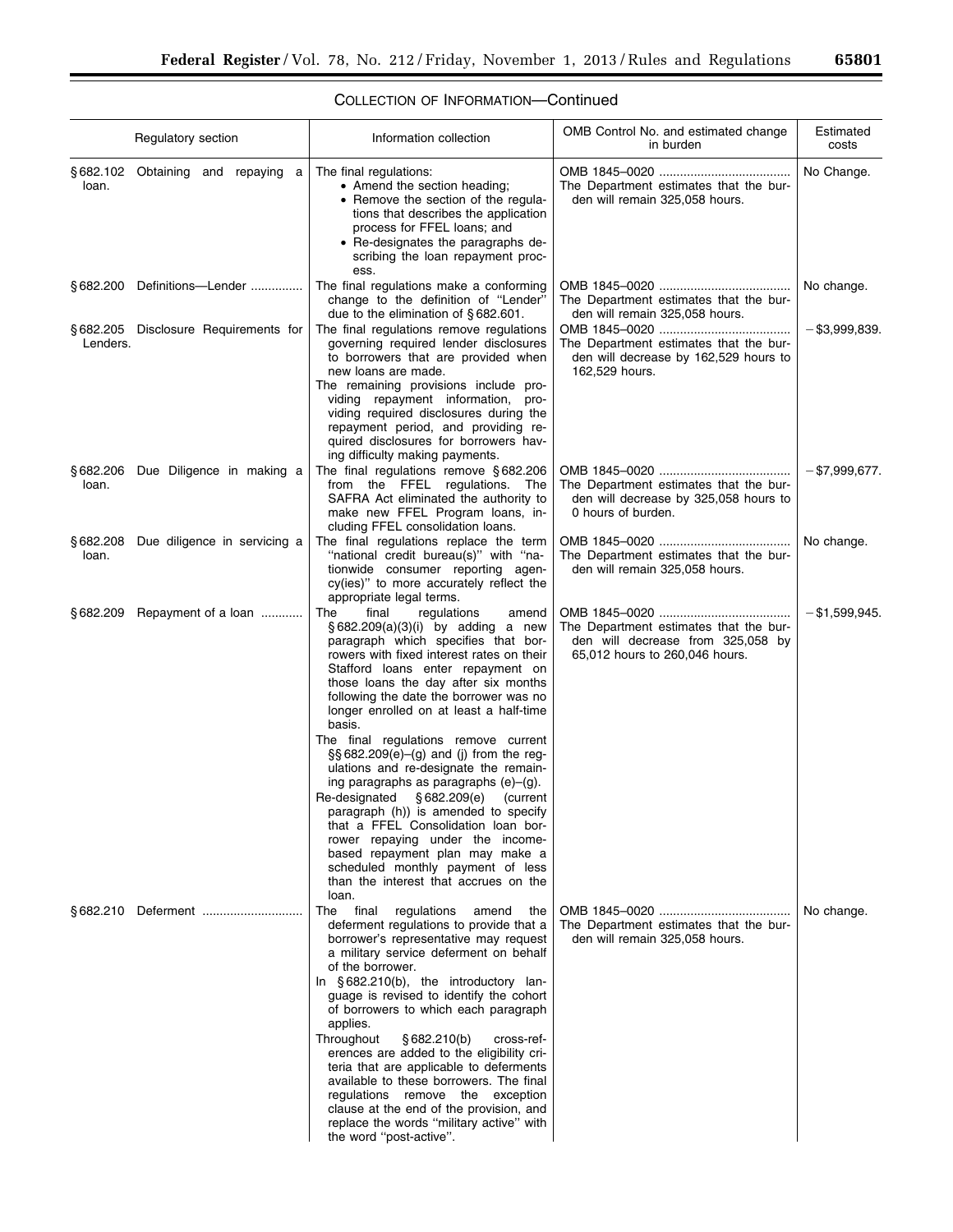$\equiv$ 

|                                   | Regulatory section                                                                                                      | Information collection                                                                                                                                                                                                                                                                                                                                                                                                                                                                                                                                                                                                                                                                                                                                                                                                                            | OMB Control No. and estimated change<br>in burden                                                                                                                             | Estimated<br>costs |
|-----------------------------------|-------------------------------------------------------------------------------------------------------------------------|---------------------------------------------------------------------------------------------------------------------------------------------------------------------------------------------------------------------------------------------------------------------------------------------------------------------------------------------------------------------------------------------------------------------------------------------------------------------------------------------------------------------------------------------------------------------------------------------------------------------------------------------------------------------------------------------------------------------------------------------------------------------------------------------------------------------------------------------------|-------------------------------------------------------------------------------------------------------------------------------------------------------------------------------|--------------------|
|                                   |                                                                                                                         | Substantive changes in this section have<br>been identified earlier.<br>The additional amendments to the regu-<br>lations allow a lender to grant forbear-<br>ance to a borrower who is delinquent<br>at the beginning of a period of non-<br>mandatory authorized forbearance.                                                                                                                                                                                                                                                                                                                                                                                                                                                                                                                                                                   | The Department estimates that the bur-<br>den will remain 325,058 hours.<br>(NOTE: Other earlier changes increased<br>burden by 9,446 hours for a total of<br>334,504 hours.) | No change.         |
|                                   | §682.212 Prohibited transactions                                                                                        | There is no change to the current lan-<br>quage in this section of the regula-<br>tions. However the current burden ref-<br>erenced in OMB Control Number<br>1845-0020 is incorrect.                                                                                                                                                                                                                                                                                                                                                                                                                                                                                                                                                                                                                                                              | The Department estimates that the bur-<br>den will decrease by 325,058 hours to<br>0 hours of burden.                                                                         | $-7,999,677.$      |
|                                   | §682.214 Compliance with equal credit<br>opportunity requirements.                                                      | The final regulations remove $§ 682.214$<br>from the FFEL regulations. The<br>SAFRA Act ended the making of new<br>FFEL loans and therefore these re-<br>quirements can be eliminated from the<br>FFEL regulations.                                                                                                                                                                                                                                                                                                                                                                                                                                                                                                                                                                                                                               | The Department estimates that the bur-<br>den will decrease by 325,058 hours to<br>0 hours of burden.                                                                         | $-7,999,677.$      |
| §682.216 Teacher Ioan<br>program. | forgiveness                                                                                                             | The final regulations provide for minor<br>language changes.                                                                                                                                                                                                                                                                                                                                                                                                                                                                                                                                                                                                                                                                                                                                                                                      | The Department estimates that the bur-<br>den will remain 325,058 hours.                                                                                                      | No change.         |
| dation Loans.                     | § 682.301 Eligibility of borrowers for in-<br>terest benefits on Stafford and Consoli-                                  | The<br>final<br>regulations<br>remove<br>§682.301(c) from the regulations. The<br>SAFRA Act ended the making of new<br>FFEL loans and this provision related<br>to determining borrower eligibility for<br>the interest subsidy on new loans will<br>be eliminated.                                                                                                                                                                                                                                                                                                                                                                                                                                                                                                                                                                               | The Department estimates that the bur-<br>den will decrease by 325,058 hours to<br>0 hours of burden.                                                                         | $-7,999,677.$      |
| fees.                             | §682.305 Procedures for payment of<br>interest benefits and special allowance<br>and collection of origination and loan | Section 682.305(c)(1)(ii) specifies that,<br>regardless of the dollar volume of<br>loans originated or held, a school lend-<br>er or an eligible lender serving as<br>trustee for a school or school-affiliated<br>organization originating FFEL loans as<br>a lender must submit an independent<br>compliance audit to the Department<br>each year. The final regulations will re-<br>move the reference to FFEL lenders<br>originating loans.                                                                                                                                                                                                                                                                                                                                                                                                   | The Department estimates that the bur-<br>den will remain 325,058 hours.                                                                                                      | No change.         |
|                                   | § 682.401 Basic Program Agreement                                                                                       | The final regulations remove from<br>§682.401 language addressing new<br>loan originations, the process for loan<br>origination, and a guaranty agency's<br>efforts to secure new loan volume.<br>These provisions can be eliminated<br>from the FFEL regulations because no<br>new FFEL loans are being made.<br>The remaining provisions that are elimi-<br>nated relate to school eligibility to par-<br>ticipate in a guaranty agency's pro-<br>gram and the authority of an agency to<br>limit, suspend, or terminate a school<br>from its program. For purposes of new<br>loans, schools now participate only in<br>the Direct Loan Program. Any future<br>actions to limit, suspend, or terminate<br>a school's participation in the student<br>loan programs will be undertaken by<br>the Department under 34 CFR part<br>668, subpart G. | The Department estimates that the bur-<br>den of 325,058 hours will decrease by<br>32,506 to 292,552 hours.                                                                   | $-799,973.$        |
| §682.402 Death,                   | disability,<br>closed<br>school, false certification, unpaid re-<br>funds, and bankruptcy payments.                     | Substantive changes in this section have<br>been identified earlier. There are no<br>further changes to this section.                                                                                                                                                                                                                                                                                                                                                                                                                                                                                                                                                                                                                                                                                                                             | The Department estimates that the bur-<br>den will remain 325,058 hours.                                                                                                      | No change.         |
| ment.                             | §682.404 Federal reinsurance agree-                                                                                     | The final regulations make conforming<br>language changes required due to the<br>elimination of previous cross ref-<br>erences or obsolete requirements.                                                                                                                                                                                                                                                                                                                                                                                                                                                                                                                                                                                                                                                                                          | The Department estimates that the bur-<br>den will remain 325,058 hours.                                                                                                      | No change.         |
| §682.405<br>Loan<br>ment.         | rehabilitation<br>agree-                                                                                                | Substantive changes in this section have<br>been identified earlier. There were no<br>further changes to this section.                                                                                                                                                                                                                                                                                                                                                                                                                                                                                                                                                                                                                                                                                                                            | The Department estimates that the bur-<br>den will remain 325,058 hours.                                                                                                      | No change.         |

# COLLECTION OF INFORMATION—Continued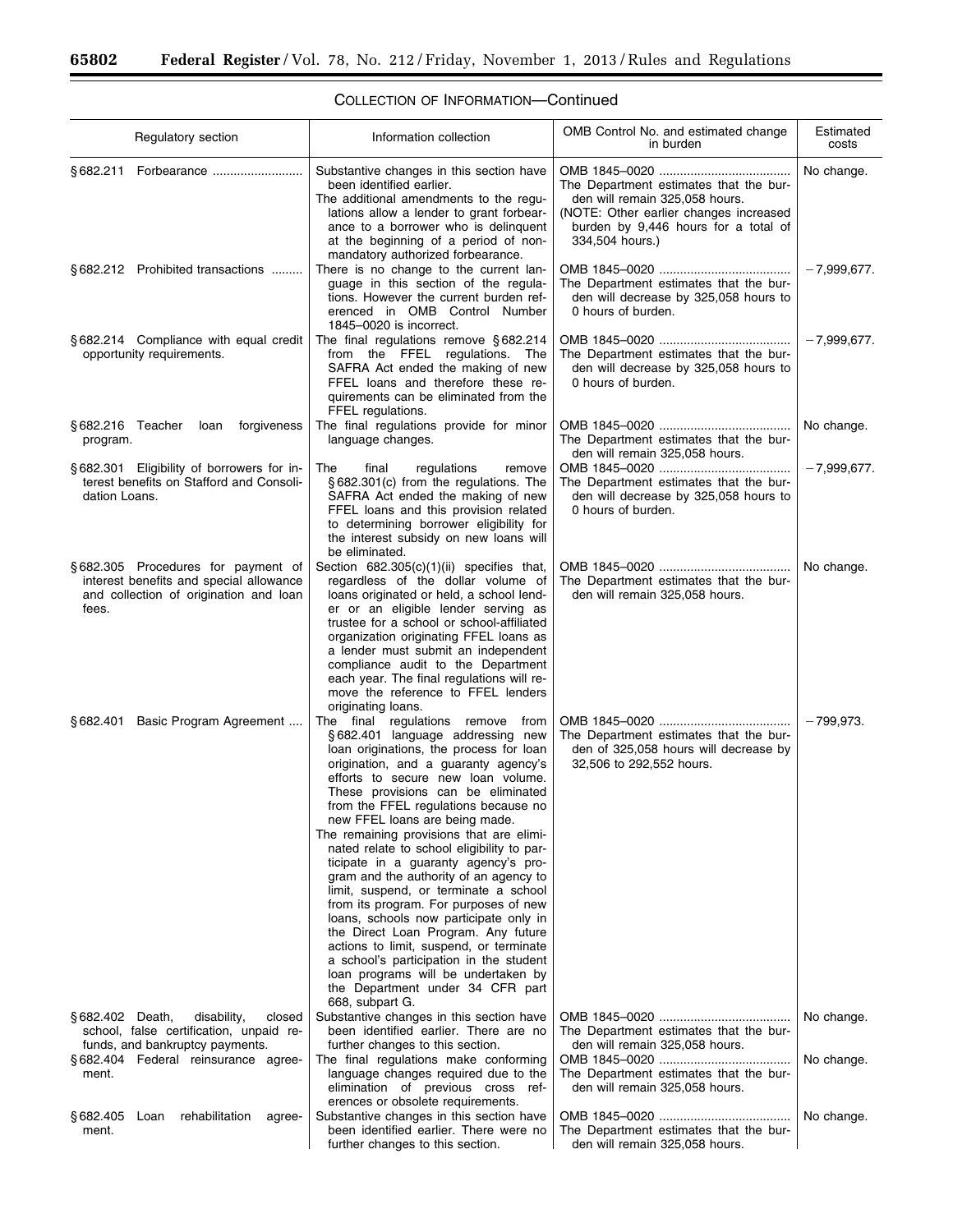## COLLECTION OF INFORMATION—Continued

| Regulatory section                                                                                                                                                       | Information collection                                                                                                                                                                                                                                                                                   | OMB Control No. and estimated change<br>in burden                                                                                                                                                                                       | Estimated<br>costs |
|--------------------------------------------------------------------------------------------------------------------------------------------------------------------------|----------------------------------------------------------------------------------------------------------------------------------------------------------------------------------------------------------------------------------------------------------------------------------------------------------|-----------------------------------------------------------------------------------------------------------------------------------------------------------------------------------------------------------------------------------------|--------------------|
| §682.406 Conditions for claim pay-<br>ments from the Federal Fund and for<br>reinsurance coverage.                                                                       | The final regulations make a minor word-<br>ing change due to the elimination of<br>previous cross-references and add an<br>ending date coinciding with the imple-<br>mentation of the SAFRA Act, which<br>ended the making of new FFEL loans.                                                           | The Department estimates that the bur-<br>den will remain 325,058 hours.                                                                                                                                                                | No change.         |
| §682.409 Mandatory assignment<br>by<br>guaranty agencies of defaulted loans<br>to the Secretary.                                                                         | The final regulations make no changes<br>to this section of the regulations.                                                                                                                                                                                                                             | The Department estimates that the bur-<br>den will remain 325,058 hours.                                                                                                                                                                | No change.         |
| §682.410 Fiscal,<br>administrative,<br>and<br>enforcement requirements.                                                                                                  | Apart from the earlier discussion of the<br>changes made to the administrative<br>wage garnishment provisions of this<br>section of the regulations, the final reg-<br>ulations would only make minor word-<br>ing changes to conform to cross ref-<br>erence changes and delete obsolete<br>references. | The Department estimates that the bur-<br>den will remain 325,058 hours.<br>(NOTE: Other earlier changes to the Ad-<br>ministrative Wage Garnishment regula-<br>tions increase burden by 88,402 hours<br>for a total of 413,460 hours.) | No change.         |
| §682.411 Lender due diligence in col-<br>lecting guaranty agency loans.                                                                                                  | The final regulations make a minor word-<br>ing change.                                                                                                                                                                                                                                                  | The Department estimates that the bur-<br>den will remain 325,058 hours.                                                                                                                                                                | No change.         |
| §682.412 Consequences of the failure<br>of a borrower or student to establish<br>eligibility.                                                                            | The final regulations make a minor word-<br>ing change.                                                                                                                                                                                                                                                  | The Department estimates that the bur-<br>den will remain 325,058 hours.                                                                                                                                                                | No change.         |
| §682.414 Records, reports, and inspec-<br>tion requirements for guaranty agency<br>programs.                                                                             | The final regulations make a minor word-<br>ing change.                                                                                                                                                                                                                                                  | The Department estimates that the bur-<br>den will decrease from 325,058 hours<br>by 16,253 hours for a total of 308,805<br>hours.                                                                                                      | $-$ \$399,986.     |
| §682.417 Determination of Federal<br>funds or assets to be returned.                                                                                                     | The final regulations make a minor word-<br>ing change.                                                                                                                                                                                                                                                  | The Department estimates that the bur-<br>den will remain 325,058 hours.                                                                                                                                                                | No change.         |
| §682.418 Prohibited uses of the assets<br>of the Operating Fund during periods<br>in which the Operating Fund contains<br>transferred funds owed to the Federal<br>Fund. | The final regulations remove $§ 682.418$<br>from the FFEL regulations.                                                                                                                                                                                                                                   | The Department estimates that the bur-<br>den will decrease by 325,058 hours to<br>0 hours of burden                                                                                                                                    | $-$ \$7,999,677.   |
| §682.421 Funds transferred from the<br>Federal Fund to the Operating Fund by<br>a guaranty agency.                                                                       | The final regulations remove $§ 682.421$<br>from the FFEL regulations.                                                                                                                                                                                                                                   | The Department estimates that the bur-<br>den will decrease by 325,058 hours to<br>0 hours of burden.                                                                                                                                   | $-7,999,677.$      |
| §682.507 Due diligence in collecting a<br>loan.                                                                                                                          | The final regulations remove all of the<br>regulations<br>under<br>subpart<br>Е<br>(§§682.500 through 682.515) and re-<br>serve the subpart.                                                                                                                                                             | The Department estimates that the bur-<br>den will decrease by 325,058 hours to<br>0 hours of burden.                                                                                                                                   | $-7,999,677.$      |
| $§682.508$ Assignment of a loan                                                                                                                                          | The final regulations remove all of the<br>regulations under subpart<br>(§§682.500 through 682.515) and re-<br>serve the subpart.                                                                                                                                                                        | E   The Department estimates that the bur-<br>den will decrease by 325,058 hours to<br>0 hours of burden.                                                                                                                               | $-7,999,677.$      |
| § 682.511 Procedures for filing a claim                                                                                                                                  | The final regulations remove all of the<br>regulations<br>under<br>subpart<br>Е<br>(§§ 682.500 through 682.515) and re-<br>serve the subpart.                                                                                                                                                            | The Department estimates that the bur-<br>den will decrease by 325,058 hours to<br>0 hours of burden.                                                                                                                                   | $-7,999,677.$      |
| §682.515 Records, reports, and inspec-<br>tion requirements for Federal GSL pro-<br>gram lenders.                                                                        | The final regulations remove all of the<br>regulations<br>under<br>subpart<br>Е<br>(§§682.500 through 682.515) and re-<br>serve the subpart.                                                                                                                                                             | The Department estimates that the bur-<br>den will decrease by 325,058 hours to<br>0 hours of burden.                                                                                                                                   | $-7,999,677.$      |
| §682.602 Rules for a school or school-<br>affiliated organization that makes or<br>originates loans through an eligible<br>lender trustee.                               | The final regulations remove $§ 682.602$<br>from the FFEL regulations.                                                                                                                                                                                                                                   | The Department estimates that the bur-<br>den will decrease by 325,058 hours to<br>0 hours of burden.                                                                                                                                   | $-7,999,677.$      |
| §682.603 Certification by a school that<br>participated in connection with a loan<br>application.                                                                        | The final regulations make conforming<br>language changes required due to the<br>elimination of a cross reference and<br>reorganization due to a deletion of pre-<br>vious requirements.                                                                                                                 | The Department estimates that the bur-<br>den will remain 325,058 hours.                                                                                                                                                                | No change.         |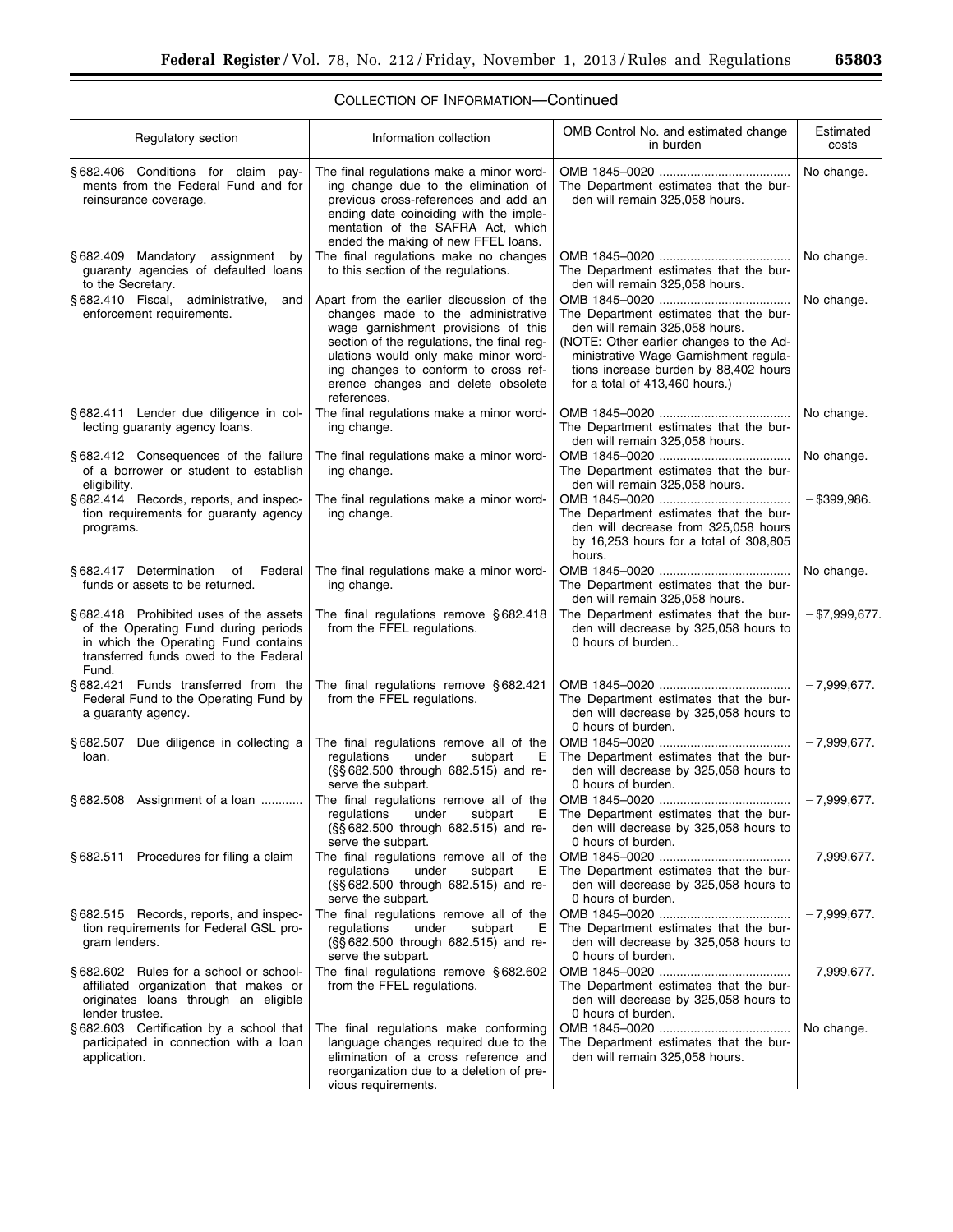| Regulatory section                                                                                                                            | Information collection                                                                                                                                                                                                                    | OMB Control No. and estimated change<br>in burden                                                                                              | Estimated<br>costs |
|-----------------------------------------------------------------------------------------------------------------------------------------------|-------------------------------------------------------------------------------------------------------------------------------------------------------------------------------------------------------------------------------------------|------------------------------------------------------------------------------------------------------------------------------------------------|--------------------|
| §682.604 Processing the borrower's<br>loan proceeds and counseling bor-<br>rowers (Required exit counseling for<br>borrowers).                | The final regulations remove, reserve,<br>and redesignate paragraphs to illus-<br>trate the counseling requirements, spe-<br>cifically the exit counseling require-<br>ments.                                                             | OMB 1845-0020<br>The Department estimates that the bur-<br>den will decrease from 325,058 by<br>211,288 hours for a total of 113,770<br>hours. | $-$ \$5,199,798.   |
| §682.605 Determining the date of a<br>student's withdrawal.                                                                                   | The Secretary is not changing the lan-<br>guage in this section.                                                                                                                                                                          | The Department estimates that the bur-<br>den will remain 325,058 hours.                                                                       | No change.         |
| §682.610 Administrative and fiscal re-<br>quirements for schools that partici-<br>pated.                                                      | The final regulations only make minor<br>wording changes.                                                                                                                                                                                 | The Department estimates that the bur-<br>den will remain 325,058 hours.                                                                       | No change.         |
| §682.711<br>Reinstatement after termi-<br>nation.                                                                                             | The final regulations remove the lan-<br>guage regarding the loss of a school<br>lender's participation upon the loss of<br>the school's eligibility to participate in<br>the Title IV, Federal student financial<br>assistance programs. | The Department estimates that the bur-<br>den will remain 325,058 hours.                                                                       | No change.         |
| §682.712 Disqualification review of limi-<br>tation, suspension, and termination ac-<br>tions taken by guaranty agencies<br>against lenders.  | The final regulations remove a cross-ref-<br>erence to a section proposed for dele-<br>tion.                                                                                                                                              | The Department estimates that the bur-<br>den will remain 325.058 hours.                                                                       | No change.         |
| §682.713 Disqualification review of limi-<br>tation, suspension, and termination ac-<br>tions taken by guaranty agencies<br>against a school. | The final regulations remove $§ 682.713$<br>from the FFEL regulations.                                                                                                                                                                    | The Department estimates that the bur-<br>den will decrease by 325,058 hours to<br>0 hours of burden.                                          | $-7,999,677.$      |

### COLLECTION OF INFORMATION—Continued

The total burden hours and change in burden hours associated with each OMB Control number affected by these final regulations follows:

| Control No.                                          | Total<br>burden<br>hours                   | Change in<br>burden<br>hours                  |
|------------------------------------------------------|--------------------------------------------|-----------------------------------------------|
| $1845 - 0015$<br>1845-0019<br>1845-0020<br>1845-0119 | 14.828<br>6.247.152<br>8,211,632<br>35.606 | +54<br>$+38.864$<br>$-4,169,582$<br>$+36.078$ |
| Total                                                | 14.509.690                                 | $-4.094.586$                                  |

### *Assessment of Educational Impact*

In the NPRM we requested comments on whether the proposed regulations would require transmission of information that any other agency or authority of the United States gathers or makes available.

Based on the response to the NPRM and our review, we have determined that these final regulations do not require transmission of information that any other agency or authority of the United States gathers or makes available.

*Accessible Format:* Individuals with disabilities can obtain this document in an accessible format (e.g., braille, large print, audiotape, or compact disc) on request to the program contact person listed under **FOR FURTHER INFORMATION CONTACT**.

*Electronic Access to This Document:*  The official version of this document is the document published in the **Federal Register**. Free Internet access to the official edition of the **Federal Register**  and the Code of Federal Regulations is available via the Federal Digital System at: *[www.gpo.gov/fdsys](http://www.gpo.gov/fdsys)*. At this site you can view this document, as well as all other documents of this Department published in the **Federal Register,** in text or Adobe Portable Document Format (PDF). To use PDF you must have Adobe Acrobat Reader, which is available free at this site.

You may also access documents of the Department published in the **Federal Register** by using the article search feature at: *[www.federalregister.gov](http://www.federalregister.gov)*. Specifically, through the advanced search feature at this site, you can limit your search to documents published by the Department. (Catalog of Federal Domestic Assistance Numbers: 84.032 Federal Family Education Loan Program; 84.038 Federal Perkins Loan Program; 84.268 William D. Ford Federal Direct Loan Program)

### **List of Subjects in 34 CFR Parts 668, 674, 682, and 685**

Administrative practice and procedure, Colleges and universities, Education, Loan programs—education, Reporting and recordkeeping requirements, Student aid, Vocational education.

Dated: October 23, 2013.

### **Arne Duncan,**

*Secretary of Education.* 

For the reasons discussed in the preamble, the Secretary amends parts 668, 674, 682, and 685 of title 34 of the Code of Federal Regulations as follows:

### **PART 668—STUDENT ASSISTANCE GENERAL PROVISIONS**

■ 1. The authority citation for part 668 continues to read as follows:

**Authority:** 20 U.S.C. 1001, 1002, 1003, 1070, 1085, 1088, 1091, 1092, 1094, 1099c, and 1099c–1, unless otherwise noted.

### **§ 668.204 [Amended]**

 $\blacksquare$  2. Section 668.204(c)(1)(i) is amended by removing the figure ''0.06015'' and adding, in its place, the figure ''0.0832''.

#### **§ 668.214 [Amended]**

■ 3. Section 668.214 is amended by: ■ A. In paragraph (a)(1), removing the figure ''0.06015'' and adding, in its place, the figure ''0.0832''.

■ B. In paragraph (d)(2), removing the words ''0.06015 or 0.0625'' and adding, in their place, the words ''0.0832 or 0.0625, as applicable''.

### **PART 674—FEDERAL PERKINS LOAN PROGRAM**

■ 4. The authority citation for part 674 continues to read as follows: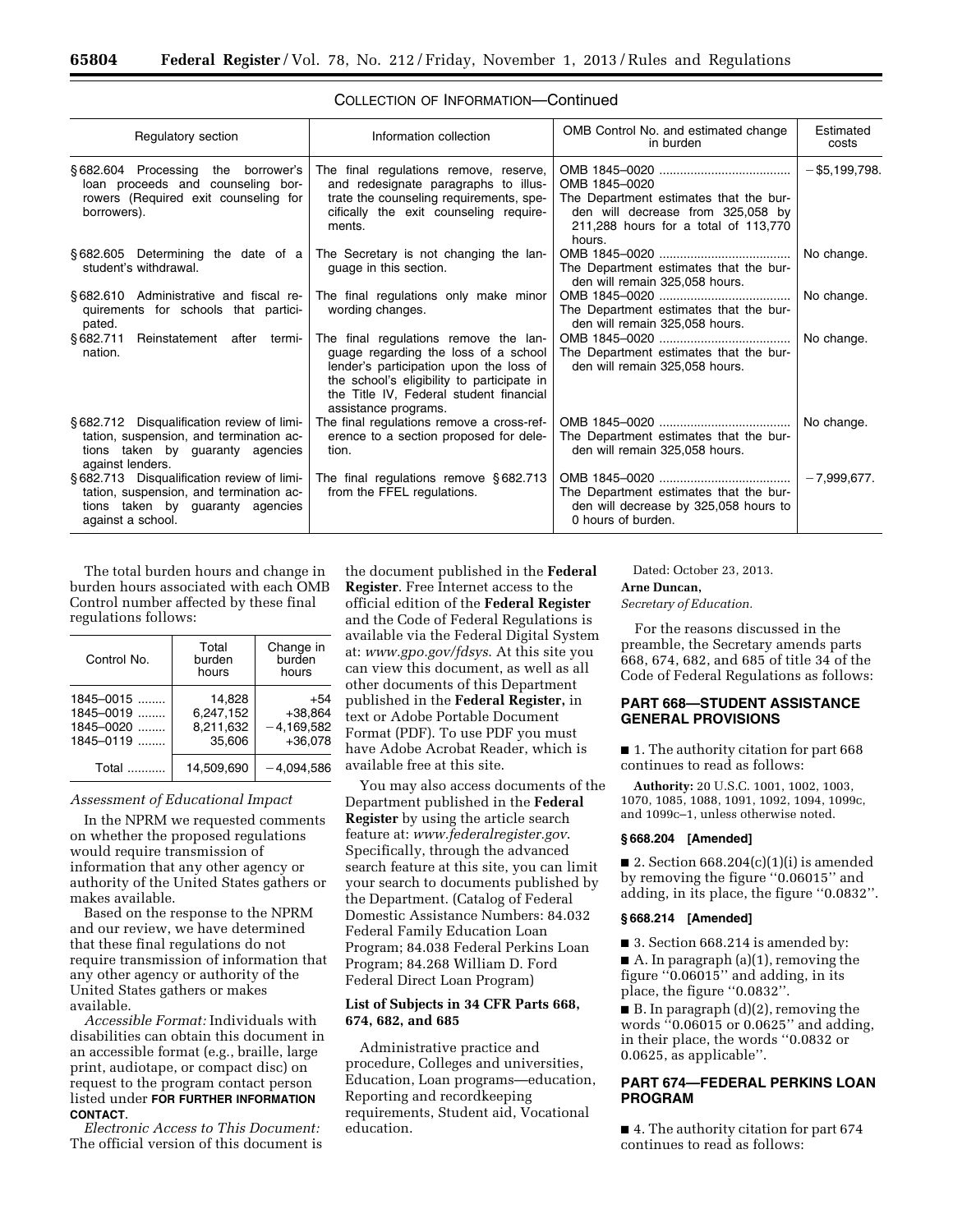**Authority:** 20 U.S.C. 1070g, 1087aa– 1087hh, unless otherwise noted.

■ 5. Section 674.2(b) is amended by revising the definition of ''Satisfactory repayment arrangement'' to read as follows:

#### **§ 674.2 Definitions.**

- \* \* \* \* \*
- (b) \* \* \*

*Satisfactory repayment arrangement:*  (1) For purposes of regaining eligibility for grant, loan, or work assistance under title IV of the HEA, to the extent that the borrower is otherwise eligible, the making of six on-time, consecutive, voluntary, full monthly payments on a defaulted loan. ''On-time'' means a payment made within 20 days of the scheduled due date. A borrower may obtain the benefit of this paragraph with respect to renewed eligibility once.

(2) Voluntary payments are payments made directly by the borrower, and do not include payments obtained by income tax offset, garnishment, or income or asset execution.

(3) A borrower has not used the one opportunity to renew eligibility for title IV assistance if the borrower makes six consecutive, on-time, voluntary, full monthly payments under an agreement to rehabilitate a defaulted loan, but does not receive additional title IV assistance prior to defaulting on that loan again. \* \* \* \* \*

■ 6. Section 674.9 is amended by:

 $\blacksquare$  A. In paragraph (j)(1), removing the word ''those''.

■ B. Redesignating paragraph (k) as paragraph (l).

 $\blacksquare$  C. Adding a new paragraph  $(k)$ . The addition reads as follows:

**§ 674.9 Student eligibility.**  \* \* \* \* \*

(k) In the case of a borrower who is in default on an FFEL Program or a Direct Loan Program loan, makes satisfactory repayment arrangements as defined in 34 CFR 682.200(b) or 685.102(b) on the defaulted loan, as determined by the loan holder; and \* \* \* \* \*

■ 7. Section 674.19 is amended by adding a new paragraph (f) to read as follows:

#### **§ 674.19 Fiscal procedures and records.**

\* \* \* \* \* (f) *Enrollment reporting process.* (1) Upon receipt of an enrollment report from the Secretary, an institution must update all information included in the report and return the report to the Secretary—

(i) In the manner and format prescribed by the Secretary; and

(ii) Within the timeframe specified by the Secretary.

(2) Unless it expects to submit its next updated enrollment report to the Secretary within the next 60 days, an institution must notify the Secretary within 30 days after the date the school discovers that—

(i) A loan under title IV of the HEA was made to a student who was enrolled or accepted for enrollment at the institution, and the student has ceased to be enrolled on at least a half-time basis or failed to enroll on at least a halftime basis for the period for which the loan was intended; or

(ii) A student who is enrolled at the institution and who received a loan under title IV of the HEA has changed his or her permanent address.

\* \* \* \* \*

■ 8. Section 674.33 is amended by:

A. Revising paragraph  $(g)(4)(i)(B)$ .

■ B. In paragraph (g)(8)(i), removing the figure ''90'' and adding, in its place, the figure "120".

The revision reads as follows:

#### **§ 674.33 Repayment.**

\* \* \* \* \*

- (g) \* \* \*
- (4) \* \* \*  $(i)$  \* \* \*

(B) Did not complete the program of study at that school because the school closed while the student was enrolled, or the student withdrew from the school not more than 120 days before the school closed. The Secretary may extend the 120-day period if the Secretary determines that exceptional circumstances related to the school's closing justify an extension. Exceptional circumstances for this purpose may include, but are not limited to: the school's loss of accreditation; The school's discontinuation of the majority of its academic programs; action by the State to revoke the school's license to operate or award academic credentials in the State; or a finding by a State or Federal government agency that the school violated State or Federal law; and

\* \* \* \* \* ■ 9. Section 674.34 is amended by: ■ A. In the introductory text of paragraph (e), removing the reference ''(e)(5)'' and adding, in its place, the reference "(e)(4)", each time it appears. ■ B. Removing paragraph (e)(4).

■ C. Redesignating paragraph (e)(5) as paragraph (e)(4).

■ D. Removing paragraph (e)(6).

■ E. Redesignating paragraphs (e)(7) and  $(e)(8)$  as paragraphs  $(e)(5)$  and  $(e)(6)$ , respectively.

■ F. In newly redesignated paragraph (e)(5), removing the words ''paragraphs  $(e)(3)$  and  $(e)(4)$ " and adding, in their place, the words ''paragraph (e)(3)''. ■ G. Removing paragraph (e)(9). ■ H. Revising paragraph (f) to read as

follows:

### **§ 674.34 Deferment of repayment—Federal Perkins loans, NDSLs and Defense loans.**

\* \* \* \* \* (f)(1) To qualify for a deferment for study as part of a graduate fellowship program pursuant to paragraph (b)(1)(ii) of this section, a borrower must provide the institution with a statement from an authorized official of the borrower's graduate fellowship program certifying—

(i) That the borrower holds at least a baccalaureate degree conferred by an institution of higher education;

(ii) That the borrower has been accepted or recommended by an institution of higher education for acceptance on a full-time basis into an eligible graduate fellowship program; and

(iii) The borrower's anticipated completion date in the program.

(2) For purposes of paragraph (b)(1)(ii) of this section, an eligible graduate fellowship program is a fellowship program that—

(i) Provides sufficient financial support to graduate fellows to allow for full-time study for at least six months;

(ii) Requires a written statement from each applicant explaining the applicant's objectives before the award of that financial support;

(iii) Requires a graduate fellow to submit periodic reports, projects, or evidence of the fellow's progress; and

(iv) In the case of a course of study at a foreign university, accepts the course of study for completion of the fellowship program.

\* \* \* \* \* ■ 10. Section 674.39 is amended by revising paragraph (a)(2) to read as follows:

#### **§ 674.39 Loan rehabilitation.**

 $(a) * * * *$ 

(2) A loan is rehabilitated if the borrower—

(i) Requests rehabilitation; and (ii) Makes a full monthly payment as determined by the institution within 20 days of the due date, each month for 9 consecutive months.

\* \* \* \* \*

### **§ 674.50 [Amended]**

 $\blacksquare$  11. Section 674.50(e)(1) is amended by removing the words ''is submitted for assignment under 674.8(d)(3)'' and adding, in their place, the words ''was made before September 13, 1982''.

■ 12. Section 674.52 is amended by: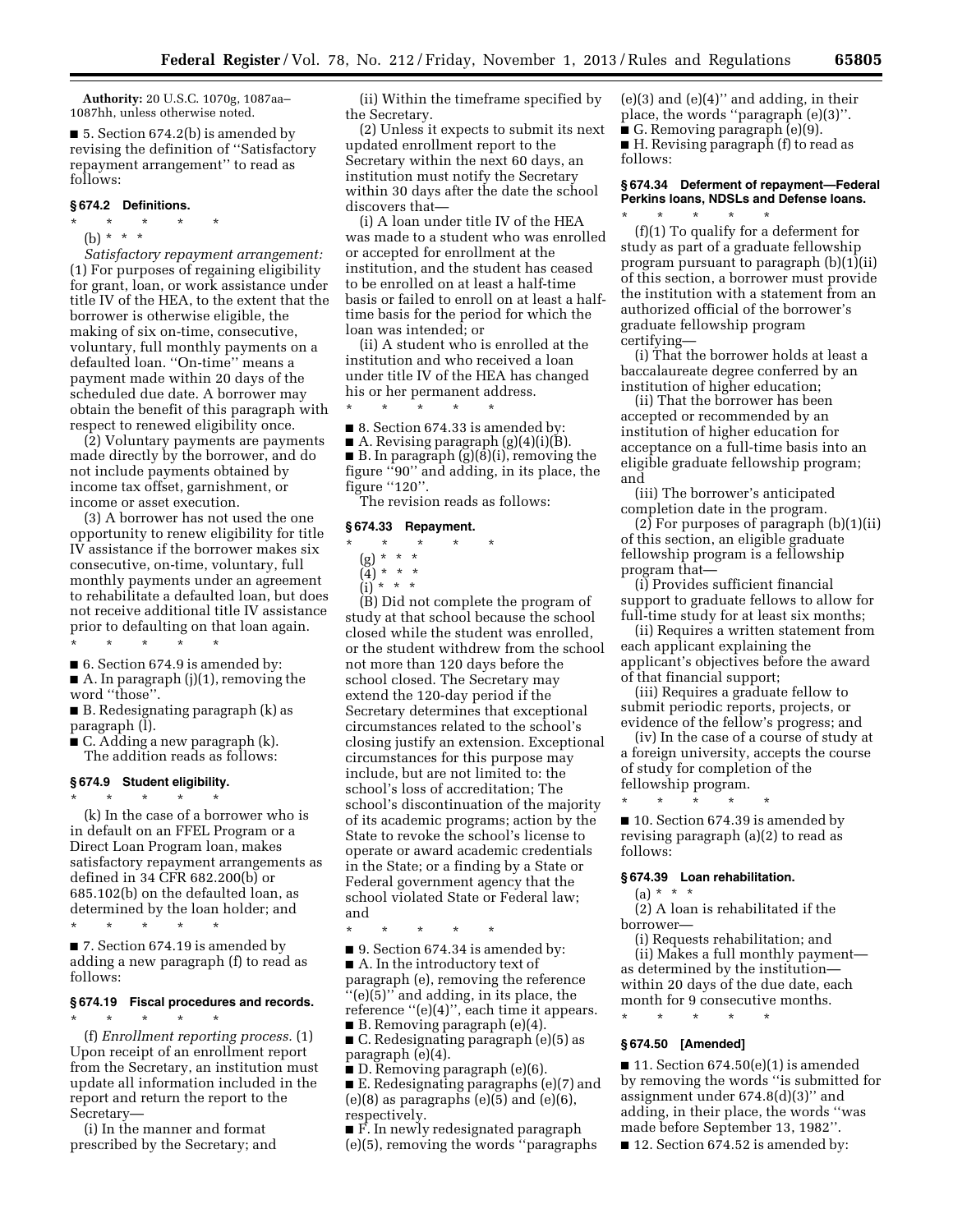A. Removing paragraph  $(b)(2)$ .

■ B. Redesignating paragraph (b)(1)(i) as paragraph (b)(1).

■ C. Redesignating paragraph (b)(1)(ii) as paragraph (b)(2).

■ D. Redesignating paragraphs (c), (d), and (e) as paragraphs (d), (e), and (f), respectively.

■ E. Adding a new paragraph (c).

■ F. Adding a new paragraph (g). The additions read as follows:

### **§ 674.52 Cancellation procedures.**

\* \* \* \* \* (c) *Break in service.* (1) If the borrower is unable to complete an academic year of eligible teaching service due to a condition that is covered under the Family and Medical Leave Act of 1993 (FMLA) (29 U.S.C. 2601, *et seq.*), the borrower still qualifies for the cancellation if—

(i) The borrower completes one half of the academic year; and

(ii) The borrower's employer considers the borrower to have fulfilled his or her contract requirements for the academic year for purposes of salary increases, tenure, and retirement.

(2) If the borrower is unable to complete a year of eligible service under §§ 674.56, 674.57, 674.59, or 674.60 due to a condition that is covered under the FMLA, the borrower still qualifies for the cancellation if the borrower completes at least six consecutive months of eligible service.

\* \* \* \* \*

(g) *Switching cancellation categories.*  A borrower who qualifies for a cancellation under one of the cancellation categories in §§ 674.53, 674.56, 674.57, or 674.59 receives cancellation of 15 percent of the original principal for the first and second years of qualifying service, 20 percent of the original principal for the third and fourth years of qualifying service, and 30 percent of the original principal for the fifth year of qualifying service. If, after the first, second, third, or fourth complete year of qualifying service—

(1) The borrower switches to a position that qualifies the borrower for cancellation under a different cancellation category under §§ 674.53, 674.56, 674.57, or 674.59, the borrower's cancellation rate progression continues from the last year the borrower received a cancellation under the former cancellation category; or

(2) The borrower switches to a position that qualifies the borrower for cancellation under a different cancellation category under §§ 674.58 or 674.60, the borrower's cancellation rate progression under the new cancellation category begins at the year one

cancellation rates specified in §§ 674.58(b) or 674.60(b), respectively. \* \* \* \* \*

### **PART 682—FEDERAL FAMILY EDUCATION LOAN (FFEL) PROGRAM**

■ 13. The authority citation for part 682 continues to read as follows:

**Authority:** 20 U.S.C. 1071 to 1087–2, unless otherwise noted.

■ 14. Section 682.100 is amended by: ■ A. Revising the introductory text of paragraph (a).

■ B. In paragraph (a)(1), removing the word ''encourages'' and adding, in its place, the word ''encouraged''. ■ C. In the first sentence of paragraph (a)(3), removing the word ''encourages''

and adding, in its place, the word ''encouraged''.

■ D. Revising the last sentence of paragraph (a)(3).

■ E. In paragraph (a)(4), removing the word ''encourages'' and adding, in its place, the word "encouraged" ■ F. In paragraph (a)(4), adding the words ''and prior to July 1, 2010'' in the last sentence between the date ''November 13, 1997'' and the punctuation ".".

■ G. Revising paragraph (b)(2)(iii). The revisions read as follows:

### **§ 682.100 The Federal Family Education Loan programs.**

(a) This part governs the following four programs collectively referred to in these regulations as ''the Federal Family Education Loan (FFEL) programs,'' in which lenders used their own funds prior to July 1, 2010, to make loans to enable a student or his or her parents to pay the costs of the student's attendance at postsecondary schools.

\* \* \* \* \* (3) \* \* \* The PLUS Program also provided for making loans to graduate and professional students on or after July 1, 2006 and prior to July 1, 2010.

- \* \* \* \* \*
	- (b) \* \* \*  $\left(\frac{2}{2}\right) * * *$

(iii) The Federal GSL programs were authorized to operate in States not served by a guaranty agency program. In addition, the FISL and Federal SLS (as in effect for periods of enrollment that began prior to July 1, 1994) programs were authorized, under limited circumstances, to operate in States in which a guaranty agency program did not serve all eligible students.

\* \* \* \* \* ■ 15. Section 682.101 is amended by: ■ A. Adding introductory text to this section.

■ B. In paragraph (a), removing the words ''may make loans.'' and adding, in their place, the words ''made loans prior to July 1, 2010.''

■ C. In paragraph (b), removing the words ''may participate'' and adding, in their place, the word ''participated''.

■ D. Revising paragraph (c).

The addition and revision read as follows:

#### **§ 682.101 Participation in the FFEL programs.**

The following entities and persons participate in the FFEL programs: \* \* \* \* \*

(c) Students who met certain requirements, including enrollment at a participating school, borrowed under the Stafford Loan Program prior to July 1, 2010 and, for periods of enrollment that began prior to July 1, 1994, the SLS program. Parents of eligible dependent undergraduate students borrowed under the PLUS Program prior to July 1, 2010. Borrowers with outstanding Stafford, SLS, FISL, Perkins, HPSL, HEAL, ALAS, PLUS, or Nursing Student Loan Program loans borrowed under the Consolidation Loan Program prior to July 1, 2010. The PLUS Program also provided for making loans to graduate and professional students on or after July 1, 2006 and prior to July 1, 2010.

\* \* \* \* \*

■ 16. Section 682.102 is amended by:

- A. Revising the section heading.
- B. Removing paragraphs (a), (c), and (d).

■ C. In the introductory text of paragraph (e), removing the paragraph heading.

■ D. Redesignating paragraphs (e)(1) through (e)(7) as paragraphs (a) through (g), respectively.

■ E. In newly redesignated paragraph (a), revising the last sentence.

■ F. In newly redesignated paragraph

(b), removing the words ''on a Stafford Loan''.

The revisions read as follows:

### **§ 682.102 Repaying a loan.**

(a) \* \* \* The obligation to repay all or a portion of a loan may be forgiven for Stafford Loan borrowers who enter certain areas of the teaching profession. \* \* \* \* \*

### **§ 682.103 [Amended]**

 $\blacksquare$  17. Section 682.103(c) is amended by removing the letter and the punctuation  $"E,"$ .

■ 18. Section 682.200 is amended by:

■ A. In paragraph (a)(1) introductory

text, removing the words ''subpart A of''.

■ B. In paragraph (a)(1), removing from the list, the terms *Academic Competitiveness Grant (ACG) Program,*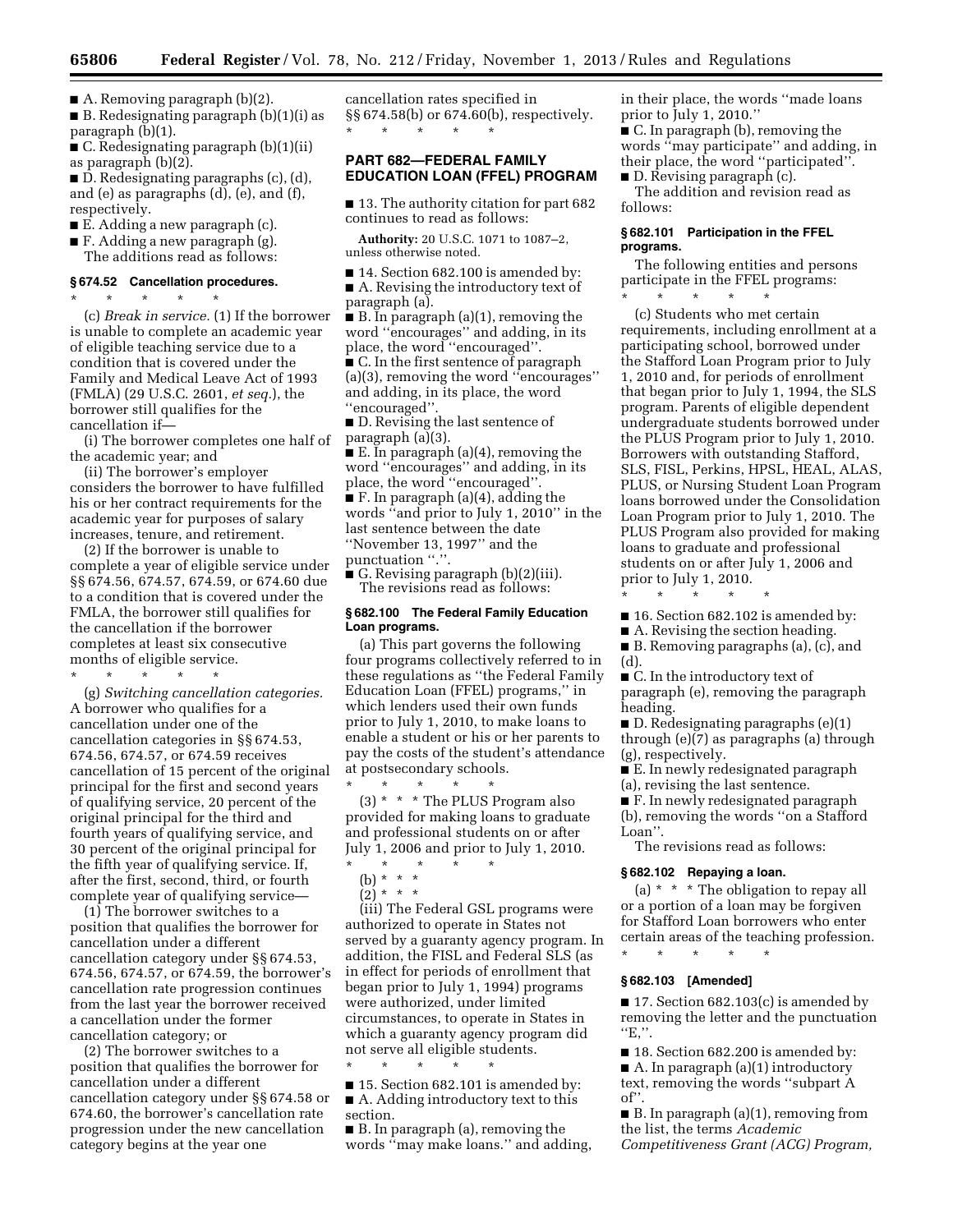*Graduate and professional student, Leveraging Educational Assistance Partnership (LEAP) Program, National Science and Mathematics Access to Retain Talent Grant (National SMART Grant) Program, Supplemental Educational Opportunity Grant (SEOG) Program,* and *Supplemental Loans for Students (SLS) Program.* 

■ C. In paragraph (a)(1), adding to the list, in alphabetical order, the terms *Federal Supplemental Educational Opportunity Grant (SEOG) Program, Federal Supplemental Loans for Students (SLS) Program,* and *Graduate or professional student.* 

■ D. In paragraph (b), in the definition of *Authority,* removing the words ''making or purchasing'' and adding, in their place, the word ''purchase''. ■ E. In paragraph (b), in the definition of *Borrower,* removing the word ''is'' and adding, in its place, the word ''was''.

■ F. In paragraph (b), in the definition of *Estimated financial assistance,* in paragraph (1)(vi), removing the words ''Academic Competitiveness Grant, National SMART Grant,''.

■ G. In paragraph (b), in the definition of *Lender,* revising paragraph (5)(i)(A)(*10*).

■ H. In paragraph (b), in the definition of *Lender,* revising paragraph (8). ■ I. In paragraph (b), revising the definition of *Nationwide consumer* 

*reporting agency.*  ■ J. In paragraph (b), revising the

definition of *Satisfactory repayment arrangement.* 

The revisions read as follows:

### **§ 682.200 Definitions.**

 $\star$   $\star$ (b) \* \* \* *Lender*  \* \* \* \* \*  $(5) * * * *$  $(i) * * * *$  $(A) * * * *$ 

(*10*) Performance of, or payment to another third party to perform, any school function required under title IV, except that the lender may perform entrance counseling and, as provided in § 682.604(a), exit counseling, and may provide services to participating foreign schools at the direction of the Secretary, as a third-party servicer; and

\* \* \* \* \*

(8) As of January 1, 2007, and for loans first disbursed on or after that date under a trustee arrangement, an eligible lender operating as a trustee under a contract entered into on or before September 30, 2006, and which continues in effect with a school or a school-affiliated organization(i) Must not—

(A) Make a loan to any undergraduate student;

(B) Make a loan other than a Federal Stafford loan to a graduate or professional student; or

(C) Make a loan to a borrower who is not enrolled at that school;

(ii) Must offer loans that carry an origination fee or an interest rate, or both, that are less than the fee or rate authorized under the provisions of the Act; and

(iii) Must, for any fiscal year beginning on or after July 1, 2006 in which the school engages in activities as an eligible lender, submit an annual compliance audit that satisfies the following requirements:

(A) With regard to a school that is a governmental entity or a nonprofit organization, the audit must be conducted in accordance with § 682.305(c)(2)(v) and chapter 75 of title 31, United States Code, and in addition, during years when the student financial aid cluster (as defined in Office of Management and Budget Circular A– 133, Appendix B, Compliance Supplement) is not audited as a ''major program'' (as defined under 31 U.S.C. 7501) must, without regard to the amount of loans made, include in such audit the school's lending activities as a major program.

(B) With regard to a school that is not a governmental entity or a nonprofit organization, the audit must be conducted annually in accordance with § 682.305(c)(2)(i) through (iii).

(C) With regard to any school, the audit must include a determination that—

(*1*) The school used all payments and proceeds (i.e., special allowance and interest payments from borrowers, interest subsidy payments, proceeds from the sale or other disposition of loans) from the loans for need-based grant programs;

(*2*) Those need-based grants supplemented, rather than supplanted, the institution's use of non-Federal funds for such grants; and

(*3*) The school used no more than a reasonable portion of payments and proceeds from the loans for direct administrative expenses.

\* \* \* \* \* *Nationwide consumer reporting agency.* A consumer reporting agency that compiles and maintains files on consumers on a nationwide basis and as defined in 15 U.S.C. 1681a(p).

\* \* \* \* \* *Satisfactory repayment arrangement.*  (1) For purposes of regaining eligibility under the title IV student financial

assistance programs, the making of six consecutive, on-time, voluntary full monthly payments on a defaulted loan. A borrower may only obtain the benefit of this paragraph with respect to renewed eligibility once.

(2) The required full monthly payment amount may not be more than is reasonable and affordable based on the borrower's total financial circumstances. Voluntary payments are payments made directly by the borrower, and do not include payments obtained by income tax off-set, garnishment, or income or asset execution. ''On-time'' means a payment received by the Secretary or a guaranty agency or its agent within 20 days of the scheduled due date.

(3) A borrower has not used the one opportunity to renew eligibility for title IV assistance if the borrower makes six consecutive, on-time, voluntary, full monthly payments under an agreement to rehabilitate a defaulted loan but does not receive additional title IV assistance prior to defaulting on that loan again.

\* \* \* \* \*

### **§ 682.201 [Amended]**

■ 19. Section 682.201 is amended by: ■ A. In paragraph (a) introductory text, removing the words ''made under § 682.209(e) or (f)''.

■ B. In paragraph (a)(4)(ii) introductory text, adding the words ''paragraph (a)(4) of'' between the words ''of'' and ''this''.

■ C. In paragraph (a)(6) introductory text, removing the word ''student'' and adding, in its place, the word ''borrower''.

 $\blacksquare$  D. In paragraph  $(c)(2)(i)$ , removing the words ''credit bureau'' and adding, in their place, the words ''consumer reporting agency''.

■ 20. Section 682.202 is amended by: ■ A. Revising paragraphs (a)(1)(i),  $(a)(1)(ii)$  introductory text,  $(a)(1)(iii)$ ,  $(a)(1)(iv)$ ,  $(a)(1)(v)$ , and  $(a)(1)(vi)$ introductory text.

■ B. In paragraph (a)(1)(vii) introductory text, removing the first occurrence of the word ''is'' and adding, in its place, the word ''was''.

■ C. In paragraph (a)(1)(viii) introductory text, removing the first occurrence of the word ''is'' and adding, in its place, the word ''was''.

■ D. In paragraph (a)(1)(ix), removing the first occurrence of the word ''is'' and adding, in its place, the word ''was''.

 $\blacksquare$  E. In paragraph (a)(1)(x) introductory text, removing the word ''is'' and adding, in its place, the word ''was''.

 $\blacksquare$  F. Removing paragraphs (a)(1)(x)(D) and  $(a)(1)(x)(E)$ .

■ G. In paragraph (a)(2)(ii) introductory text, removing the words ''loan made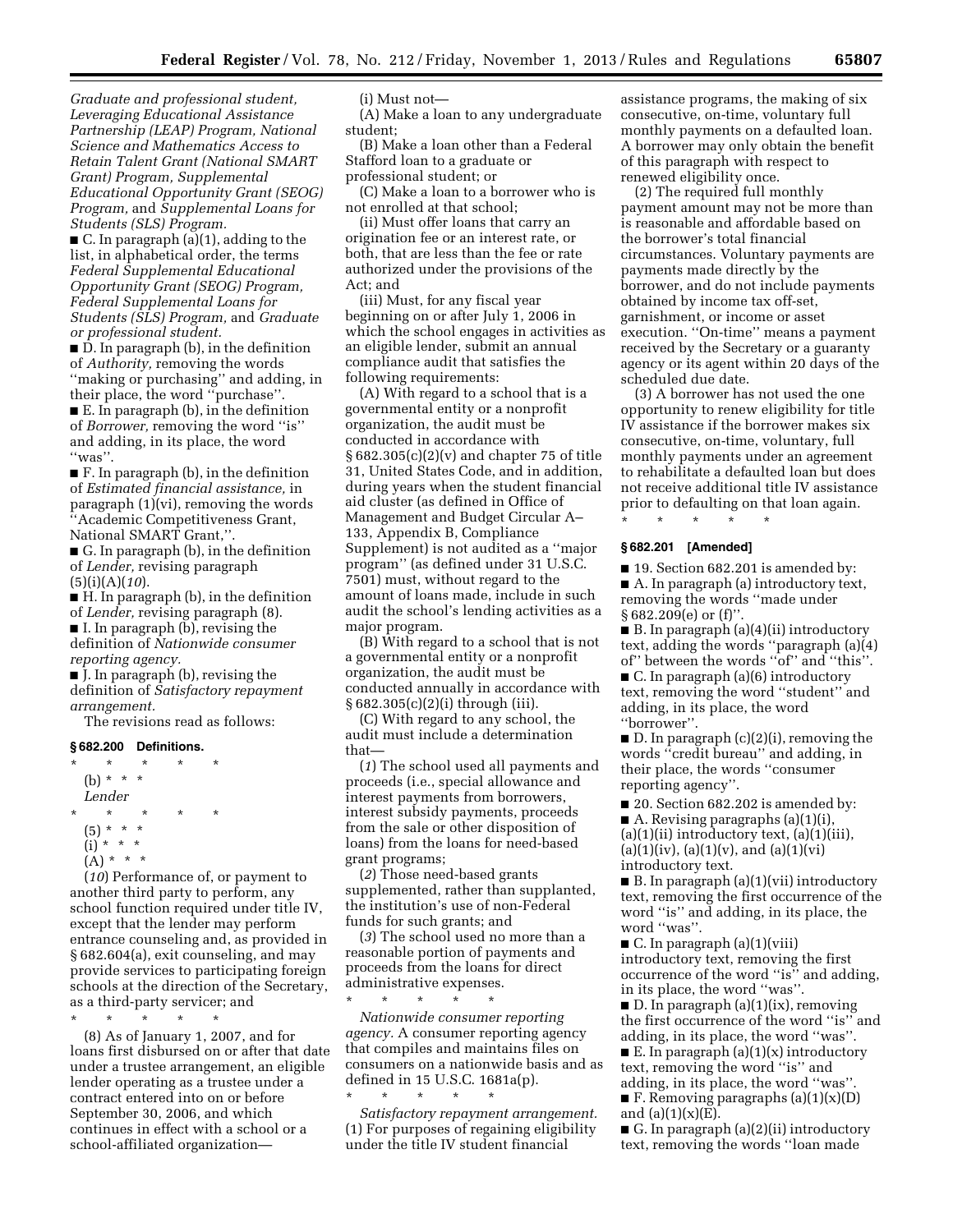under  $\S 682.209(e)$  or (f)" and adding, in their place, the words ''refinanced PLUS loan''.

■ H. In paragraph (a)(2)(iv) introductory text, removing the first occurrence of the word ''is'' and adding, in its place, the word ''was''.

■ I. In paragraph  $(a)(2)(v)$  introductory text, removing the first occurrence of the word ''is'' and adding, in its place, the word ''was''.

■ J. In paragraph (a)(3)(ii) introductory text, removing the words ''loan made under  $§ 682.209(e)$  or (f)" and adding, in their place, the words ''refinanced SLS loan''.

■ K. In paragraph (a)(4)(iv) introductory text, adding the words ''and prior to July 1, 2010'' after the date ''1998'' and before the punctuation ","

 $\blacksquare$  L. In paragraph (a)(4)(v), adding the words ''and prior to July 1, 2010'' after the date ''1997'' and before the punctuation ",".

 $\blacksquare$  M. In paragraph (a)(7)(iii)(A), removing the citation "(a)(6)(ii)" and adding, in its place, the citation  $''(a)(7)(i)$ ".

■ N. In paragraph (b)(1), adding the words ''or Federal default fees'' between the words ''premiums'' and ''to''.

 $\blacksquare$  O. Removing paragraph  $(c)(1)(vi)$ . ■ P. Redesignating paragraph (c)(1)(vii) as paragraph (c)(1)(vi).

 $\blacksquare$  Q. In paragraphs (c)(5), (c)(6), and the introductory text of paragraph (c)(7), removing the word "Shall" and adding, in its place, the words ''A lender must''. ■ R. In paragraph (c)(7)(iv), removing the words ''in accordance with § 682.207(b)(1)(ii)(B) and (C)''.

■ S. In paragraph (d)(2), removing the words '', other than an SLS or PLUS loan refinanced under § 682.209(e) or (f)'' and adding, in their place, the words ''and prior to July 1, 2010''. ■ T. Removing paragraph (e).

■ U. Redesignating paragraphs (f) through (h) as paragraphs (e) through (g), respectively.

■ V. In newly redesignated paragraph  $(e)(1)$ , removing the citation " $(f)(2)$ " and adding, in its place, the citation ''(e)(2)''. ■ W. In newly redesignated paragraph (f)(1)(i), removing ''Attorney's'' and adding, in its place, ''Attorney''. ■ X. In newly redesignated paragraph  $(f)(2)$ , removing the citation " $(g)(1)$ " and adding, in its place, the citation  $f(f)(1)$ ". The revisions read as follows:

**§ 682.202 Permissible charges by lenders to borrowers.** 

- \* \* \* \* \*
	- (a) \* \* \*
	- $(1) * * * *$

(i) For loans made prior to July 1, 1994, if the borrower, on the date the promissory note evidencing the loan

was signed, had an outstanding balance of principal or interest on a previous Stafford loan, the interest rate is the applicable interest rate on that previous Stafford loan.

(ii) If the borrower, on the date the promissory note evidencing the loan was signed, had no outstanding balance on any FFEL Program loan, and the first disbursement was made—

\* \* \* \* \* (iii) For a Stafford loan for which the first disbursement was made before October 1, 1992—

(A) If the borrower, on the date the promissory note was signed, had no outstanding balance on a Stafford loan but had an outstanding balance of principal or interest on a PLUS or SLS loan made for a period of enrollment beginning before July 1, 1988, or on a Consolidation loan that repaid a loan made for a period of enrollment beginning before July 1, 1988, the interest rate is 8 percent; or

(B) If the borrower, on the date the promissory note evidencing the loan was signed, had an outstanding balance of principal or interest on a PLUS or SLS loan made for a period of enrollment beginning on or after July 1, 1988, or on a Consolidation loan that repaid a loan made for a period of enrollment beginning on or after July 1, 1988, the interest rate is 8 percent until 48 months elapse after the repayment period begins, and 10 percent thereafter.

(iv) For a Stafford loan for which the first disbursement was made on or after October 1, 1992, but before December 20, 1993, if the borrower, on the date the promissory note evidencing the loan was signed, had no outstanding balance on a Stafford loan but had an outstanding balance of principal or interest on a PLUS, SLS, or Consolidation loan, the interest rate is 8 percent.

(v) For a Stafford loan for which the first disbursement was made on or after December 20, 1993 and prior to July 1, 1994, if the borrower, on the date the promissory note was signed, had no outstanding balance on a Stafford loan but had an outstanding balance of principal or interest on a PLUS, SLS, or Consolidation loan, the interest rate is the rate provided in paragraph  $(a)(1)(ii)(B)$  of this section.

(vi) For a Stafford loan for which the first disbursement was made on or after July 1, 1994 and prior to July 1, 1995, for a period of enrollment that included or began on or after July 1, 1994, the interest rate is a variable rate, applicable to each July 1–June 30 period, that equals the lesser of—

\* \* \* \* \*

■ 21. Section 682.204 is amended by: ■ A. In paragraph (a) introductory text, removing the words ''Federal Direct Stafford/Ford'' and adding, in their place, the words ''Direct Subsidized''.

 $\blacksquare$  B. In paragraphs (a)(1)(i) and (a)(1)(ii), removing the words ''\$2,625, or, for a loan disbursed on or after July 1, 2007, \$3,500,'' and adding, in their place, the figure ''\$3,500''.

■ C. Revising paragraph (a)(1)(iii). ■ D. In paragraph (a)(2) introductory text, removing the words ''Federal Direct Stafford/Ford'' and adding, in their place, the words ''Direct Subsidized''.

 $\blacksquare$  E. In paragraphs (a)(2)(i) and (a)(2)(ii), removing the words ''\$3,500, or, for a loan disbursed on or after July 1, 2007, \$4,500,'' and adding, in their place, the figure ''\$4,500''.

■ F. In paragraph (a)(3) introductory text, removing the words ''Federal Direct Stafford/Ford'' and adding, in their place, the words ''Direct Subsidized''.

■ G. Revising paragraph (a)(5). ■ H. In paragraph (a)(6) introductory text and paragraph (a)(7), removing the words ''Federal Direct Stafford/Ford'' and adding, in their place, the words ''Direct Subsidized''.

■ I. In paragraph (b) introductory text, removing the words ''Federal Direct Stafford/Ford'', and adding, in their place, the words ''Direct Subsidized''.

 $\blacksquare$  J. Revising paragraph  $(c)(1)$ .

■ K. Revising paragraph (c)(2).

■ L. In paragraph (d) introductory text, removing the word ''additional'' that appears after the word ''borrow''.

■ M. In paragraph (d) introductory text, removing the words ''Federal Direct Unsubsidized Stafford/Ford'' and adding, in their place, the words ''Direct Unsubsidized''.

 $\blacksquare$  N. In paragraphs (d)(1)(i), (d)(1)(ii),  $(d)(2)(i)$ , and  $(d)(2)(ii)$ , removing the words ''\$4,000, or, for a loan first disbursed on or after July 1, 2008, \$6,000,'' and adding, in their place, the figure ''\$6,000''.

■ O. Revising paragraph (d)(1)(iii).  $\blacksquare$  P. In paragraphs (d)(3)(i) and (d)(3)(ii), removing the words ''\$5,000, or, for a loan first disbursed on or after July 1, 2008, \$7,000,'' and adding, in their place, the figure ''\$7,000''.

■ Q. In paragraph (d)(5), removing the words ''\$10,000, or, for a loan disbursed on or after July 1, 2007,''.

■ R. In paragraph (d)(6)(i), removing the words ''\$4,000, or, for a loan first disbursed on or after July 1, 2008, \$6,000,'' and adding, in their place, the figure ''\$6,000''.

■ S. In paragraph (d)(6)(ii), removing the words ''\$5,000, or, for a loan disbursed on or after July 1, 2007, \$7,000,'' and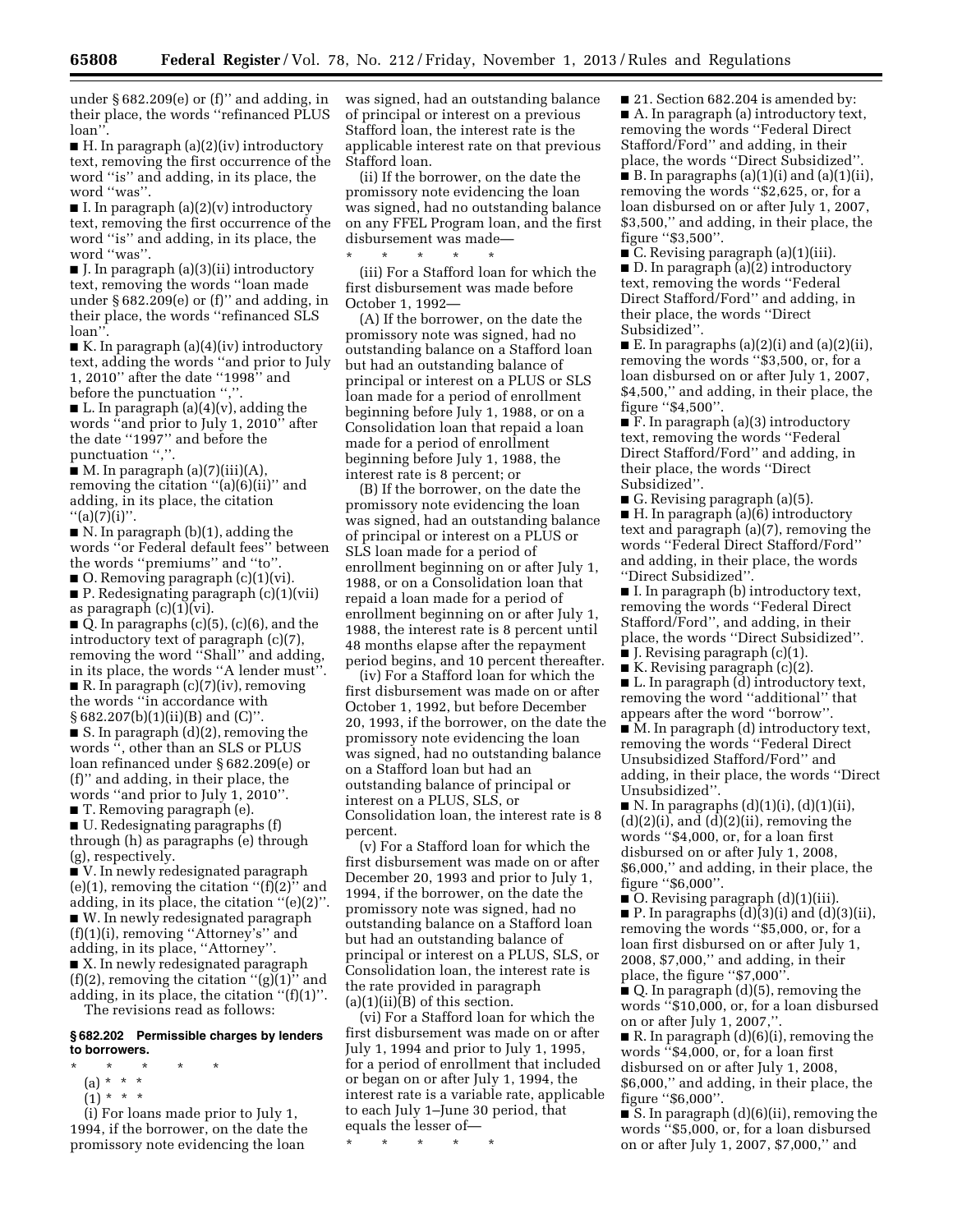| adding, in their place, the figure<br>$``\$7,000".$<br>$\blacksquare$ T. In paragraph (d)(6)(iii), removing<br>the words ''\$5,000, or, for a loan<br>disbursed on or after July 1, 2007,".<br>$\blacksquare$ U. Revising paragraph (e).<br>$\blacksquare$ V. Removing paragraph (f). | $\blacksquare$ W. Redesignating paragraphs (g)<br>through (m) as paragraphs (f) through<br>(l), respectively.<br>$\blacksquare$ X. In newly redesignated paragraph<br>$(l)$ , removing the citation " $(d)$ , $(e)$ , and<br>(f)" and adding, in its place, the citation<br>" $(d)$ , and $(e)$ ".<br>The revisions read as follows: | §682.204 Maximum Ioan amounts.<br>$(a) * * * *$<br>$(1) * * * *$<br>(iii) For a program of study that is less<br>than a full academic year in length, the<br>amount that is the same ratio to \$3,500<br>as the lesser of the— |
|---------------------------------------------------------------------------------------------------------------------------------------------------------------------------------------------------------------------------------------------------------------------------------------|--------------------------------------------------------------------------------------------------------------------------------------------------------------------------------------------------------------------------------------------------------------------------------------------------------------------------------------|--------------------------------------------------------------------------------------------------------------------------------------------------------------------------------------------------------------------------------|
|---------------------------------------------------------------------------------------------------------------------------------------------------------------------------------------------------------------------------------------------------------------------------------------|--------------------------------------------------------------------------------------------------------------------------------------------------------------------------------------------------------------------------------------------------------------------------------------------------------------------------------------|--------------------------------------------------------------------------------------------------------------------------------------------------------------------------------------------------------------------------------|

Number of semester, trimester, quarter, or clock hours

### enrolled

Number of semester, trimester, quarter, or clock hours in

academic year

or

Number of weeks enrolled

Number of weeks in academic year

\* \* \* \* \* (5) In the case of a graduate or professional student, the total amount the student may borrow for loans made prior to July 1, 2010 for any academic year of study under the Stafford Loan Program, in combination with any amount borrowed under the Direct Subsidized Loan Program, may not exceed \$8,500.

\* \* \* \* \* (c) \* \* \*

(1) Except for a dependent undergraduate student who qualifies for additional Unsubsidized Stafford Loan funds because the student's parents are unable to borrow under the PLUS Loan Program, as described in paragraph (d) of this section, the total amount the dependent undergraduate student may borrow for any academic year under the Unsubsidized Stafford Loan Program in combination with the Direct Unsubsidized Loan Program is the same

amount determined under paragraph (a) of this section, less any amount received under the Stafford Loan Program or the Direct Subsidized Loan program, plus—

(i) \$2,000, for a program of study of at least a full academic year in length.

(ii) For a program of study that is at least one academic year or more in length with less than a full academic year remaining, the amount that is the same ratio to \$2,000 as the—

Number of semester, trimester, quarter, or clock hours

### enrolled

Number of semester, trimester, quarter, or clock hours in

## academic year

(iii) For a program of study that is less than a full academic year in length, the

amount that is the same ratio to \$2,000 as the lesser of the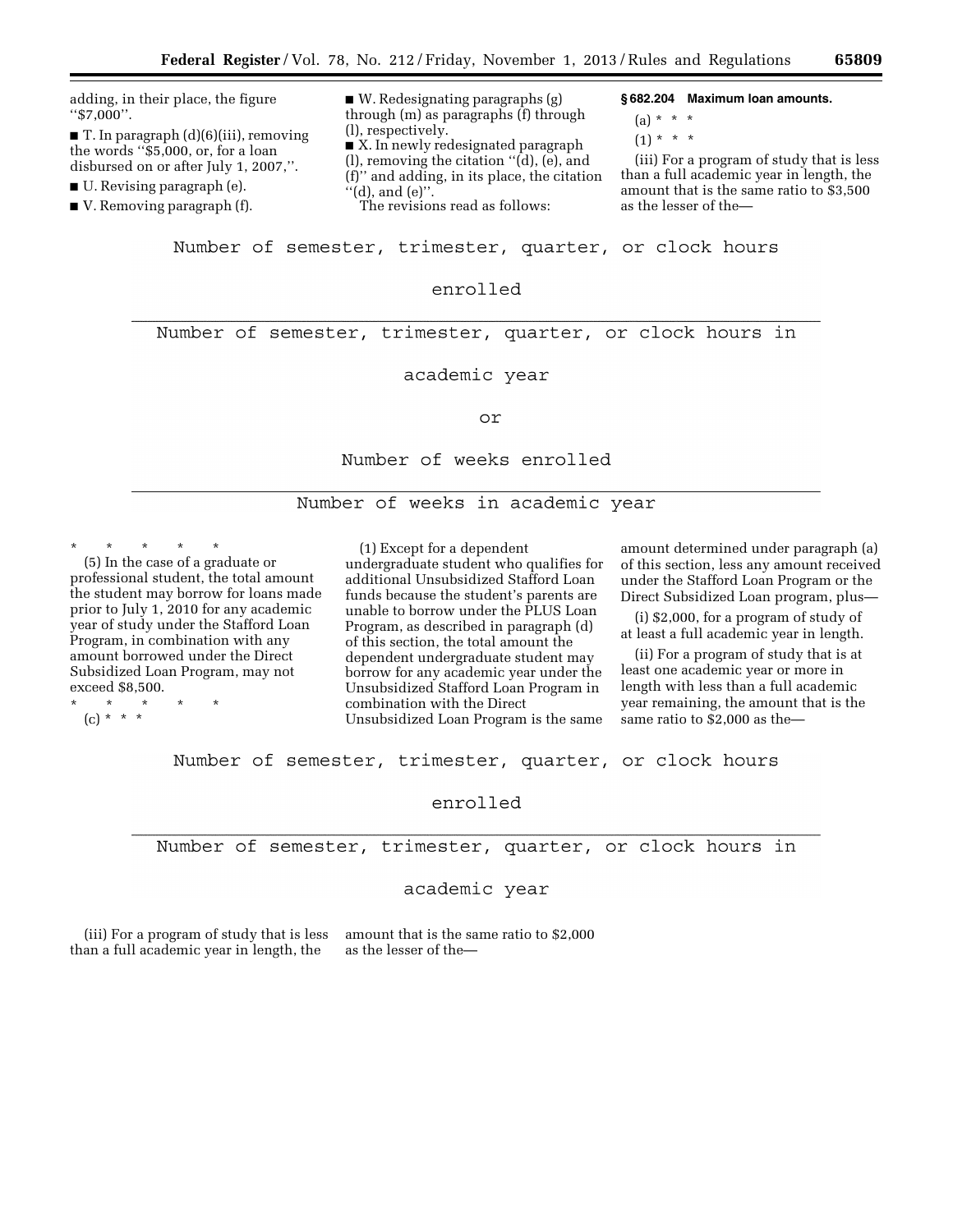Number of semester, trimester, quarter, or clock hours

enrolled

Number of semester, trimester, quarter, or clock hours in

academic year

or

Number of weeks enrolled

Number of weeks in academic year

(2) In the case of an independent undergraduate student, a graduate or professional student, or certain dependent undergraduate students under the conditions specified in § 682.201(a)(3), the total amount the student may borrow for any period of enrollment under the Unsubsidized

Stafford Loan and Direct Unsubsidized Loan programs may not exceed the amounts determined under paragraph (a) of this section less any amount received under the Federal Stafford Loan Program or the Direct Subsidized Loan Program, in combination with the amounts determined under paragraph (d) of this section.

 $(d) * * * *$ 

 $(1) * * * *$ 

(iii) For a program of study that is less than a full academic year in length, an amount that is the same ratio to \$6,000 as the lesser of—

Number of semester, trimester, quarter, or clock hours

enrolled

Number of semester, trimester, quarter, or clock hours in

academic year

### Ωr

Number of weeks enrolled

Number of weeks in academic year

\* \* \* \* \*

(e) *Combined Federal Stafford, SLS and Federal Unsubsidized Stafford Loan Program aggregate limits.* The aggregate unpaid principal amount of Stafford Loans, Direct Subsidized Loans, Unsubsidized Stafford Loans, Direct Unsubsidized Loans and SLS Loans, but excluding the amount of capitalized interest, may not exceed the following:

(1) \$31,000 for a dependent undergraduate student.

(2) \$57,500 for an independent undergraduate student or a dependent undergraduate student under the conditions specified in § 682.201(a)(3).

(3) \$138,500 for a graduate or professional student.

\* \* \* \* \*

■ 22. Section 682.205 is amended by: ■ A. Removing paragraphs (a), (b), (g), and (i).

■ B. Redesignating paragraphs (c), (d), (e), (f), (h), and (j) as paragraphs (a), (b),  $(c)$ ,  $(d)$ ,  $(e)$ , and  $(f)$ , respectively.

■ C. In newly redesignated paragraph (a)(1), removing the citation " $(c)(2)$ " and adding, in its place, the citation ''(a)(2)''.

■ D. In newly redesignated paragraph (a)(3) introductory text, removing the citation  $C(1)$ " and adding, in its place, the citation  $"$ (a)(1)".

■ E. Revising newly redesignated paragraph (a)(4).

■ F. In newly redesignated paragraph (a)(5)(ii), adding the word ''business'' after the word ''five''.

■ G. In newly redesignated paragraph (b), removing the citation  $\sqrt{\frac{c}{c}}$ ( $\sqrt{2}$ )(viii)'' and adding, in its place, the citation  $"$ (a)(2)(viii)"

■ H. In newly redesignated paragraph  $(e)(2)$ , removing the citation " $(h)(1)$ " and adding, in its place, the citation ''(e)(1)''. The revision reads as follows:

### **§ 682.205 Disclosure requirements for lenders.**

(a) \* \* \*

(4) *Required disclosures for borrowers having difficulty making payments.* (i) Except as provided in paragraph (a)(4)(ii) of this section, the lender must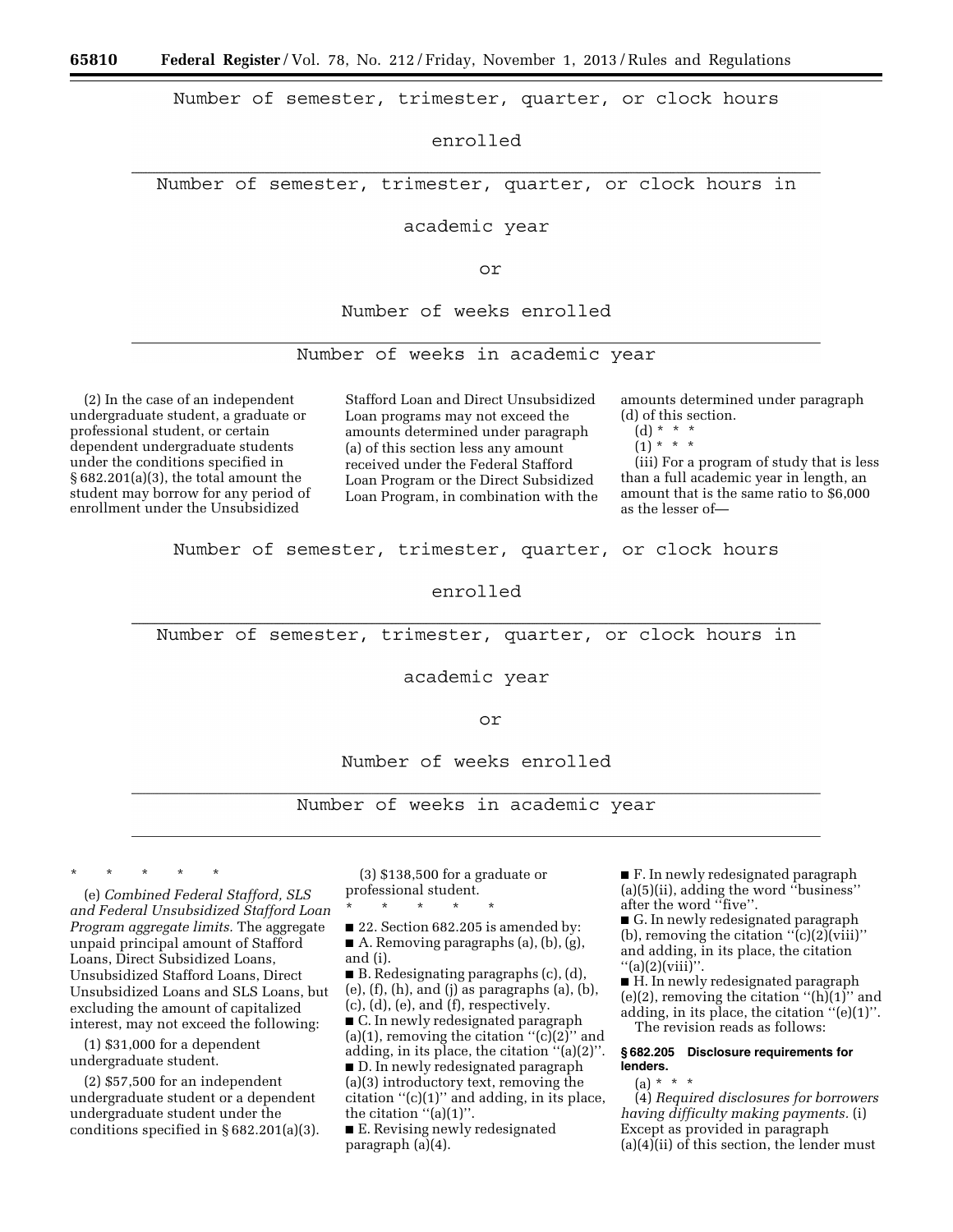provide a borrower who has notified the lender that he or she is having difficulty making payments with—

(A) A description of the repayment plans available to the borrower, and how the borrower may request a change in repayment plan;

(B) A description of the requirements for obtaining forbearance on the loan and any costs associated with forbearance; and

(C) A description of the options available to the borrower to avoid default and any fees or costs associated with those options.

(ii) A disclosure under paragraph (a)(4)(i) of this section is not required if the borrower's difficulty has been resolved through contact with the borrower resulting from an earlier disclosure or other communication between the lender and the borrower.

\* \* \* \* \*

## **§ 682.206 [Removed and Reserved]**

■ 23. Section 682.206 is removed and reserved.

#### **§ 682.207 [Removed and Reserved]**

■ 24. Section 682.207 is removed and reserved.

#### **§ 682.208 [Amended]**

■ 25. Section 682.208 is amended by: ■ A. In paragraph (a), removing the words ''national credit bureaus'' and adding, in their place, the words ''nationwide consumer reporting agencies''.

■ B. In paragraph (b)(1) introductory text, removing the words ''at least one national credit bureau'' and adding, in their place, the words ''each nationwide consumer reporting agency''.

■ C. In paragraph (b)(2), removing the words ''at least one national credit bureau'' and adding, in their place, the words ''each nationwide consumer reporting agency''.

■ D. In paragraph (b)(3) introductory text, removing both occurrences of the words ''credit bureau'' and adding, in their place, the words ''consumer reporting agency''.

 $\blacksquare$  E. In paragraph (b)(3)(i)(A), removing the words ''credit bureau'' and adding, in their place, the words ''consumer reporting agency''.

■ F. In paragraph (e)(3), removing the citation ''§ 682.401(b)(17)(ii)'' and adding, in its place, the citation ''§ 682.401(b)(8)(ii)''.

■ G. In paragraph (g), removing the citation " $\S 682.411(g)$ " and adding, in its place, the citation " $\S 682.411(h)$ ".

■ 26. Section 682.209 is amended by: ■ A. In paragraph (a)(3)(i)(B), removing the word ''and''.

 $\blacksquare$  B. In paragraph (a)(3)(i)(C), removing the punctuation ''.'' and adding, in its place, the punctuation and the word ''; and''.

■ C. Adding a new paragraph  $(a)(3)(i)(D)$ .

■ D. In paragraph (a)(3)(ii)(E), removing the citation ''§ 682.205(c)(1)'' and adding, in its place, the citation ''§ 682.205(a)(1)''.

 $\blacksquare$  E. In paragraph (b)(2)(ii), revising the last sentence.

 $\blacksquare$  F. Removing paragraphs (e), (f), (g), and (j).

■ G. Redesignating paragraphs (h), (i), and (k) as paragraphs (e), (f), and (g), respectively.

■ H. In newly redesignated paragraph (e)(3) introductory text, removing the citation  $\lq(h)(2)$ " and adding, in its place, the citation "(e)(2)".

■ I. In newly redesignated paragraph (e)(4)(ii), removing the word ''Must'' and adding, in its place, the words ''Except in the case of an income-based repayment schedule, must''.

■ J. In newly redesignated paragraph  $(e)(5)$ , removing the citation " $(h)(2)$ " and adding, in its place, the citation ''(e)(2)''.

■ K. In newly redesignated paragraph (f)(2)(i), removing the words ''under § 682.209(f)".

■ L. In newly redesignated paragraph  $(f)(2)(ii)$ , removing the citation " $(i)(2)(i)$ " and adding, in its place, the citation  $"({\rm f})(2)({\rm i})".$ 

The addition and revision read as follows:

#### **§ 682.209 Repayment of a loan.**

- $(a) * * * *$
- (3) \* \* \*
- $(i) * * * *$

(D) For a borrower with a loan for which the applicable interest rate is fixed at 6.0 percent per year, 5.6 percent per year, or 6.8 percent per year, the day after 6 months following the date on which the borrower is no longer enrolled on at least a half-time basis at an institution of higher education. \* \* \* \* \*

- 
- (b) \* \* \*
- $(2) * * * *$

(ii) \* \* \* Information related to next scheduled payment due date need not be provided to borrowers making such prepayments while in an in-school, grace, deferment, or forbearance period when payments are not due.

\* \* \* \* \* ■ 27. Section 682.210 is amended by: ■ A. In paragraph (a)(4), adding the words and punctuation '', or the borrower's representative for purposes of paragraphs (i) and (t) of this section,'' between the words ''borrower'' and ''must''.

■ B. Revising paragraph (b).

 $\blacksquare$  C. In paragraph  $(n)(1)$  introductory text, removing the words and citations ''paragraphs (b)(2)(v) or (b)(5)(iii)'' and adding, in their place, the word and citation ''paragraph (b)(3)(iv)''.

■ D. In paragraph (n)(2), removing the citation  $\lq(b)(2)(v)$ " and adding, in its place, the citation ''(b)(3)(iv)''.

■ E. In paragraph (o)(1) introductory text, removing the citation ''(b)(3)'' and adding, in its place, the citation  $''(b)(3)(i)''$ .

■ F. In paragraph (q)(1) introductory text, removing the citation ''(b)(5)(ii)'' and adding, in its place, the citation ''(b)(3)(iii)''.

■ G. In paragraph (r)(1) introductory text, removing the citation  $"$ (b)(5)(iv)" and adding, in its place, the citation  $''(b)(3)(v)$ ".

 $\blacksquare$  H. In paragraph (s)(2), removing the punctuation and the words '', except that the borrower is not required to obtain a Stafford or SLS loan for the period of enrollment covered by the deferment''.

■ I. In paragraph (s)(6) introductory text, removing both occurrences of the citation  $\mathbf{H}(s)(6)(vi)$ " and adding, in their place, the citation  $\cdot$ '(s)(6)(iv)''.

■ J. In paragraph (u)(5), removing both occurrences of the words ''military active'' and adding, in their place, the words ''post-active''.

The revision reads as follows:

#### **§ 682.210 Deferment.**  \* \* \* \* \*

(b) *Authorized deferments for borrowers prior to July 1, 1993*—(1) *For all borrowers who are not new borrowers on or after July 1, 1993.* Deferment is authorized for a FFEL borrower during any period when the borrower is—

(i) Except as provided in paragraph (b)(4) of this section, engaged in fulltime study at a school in accordance with paragraph (c) of this section;

(ii) Engaged in a course of study under an eligible graduate fellowship program in accordance with paragraph (d) of this section;

(iii) Engaged in a rehabilitation training program for disabled individuals in accordance with paragraph (e) of this section;

(iv) Temporarily totally disabled in accordance with paragraph (f) of this section, or unable to secure employment because the borrower is caring for a spouse or other dependent who is disabled and requires continuous nursing or similar services for up to three years in accordance with paragraph (g) of this section; or

(v) Conscientiously seeking, but unable to find, full-time employment in the United States, for up to two years,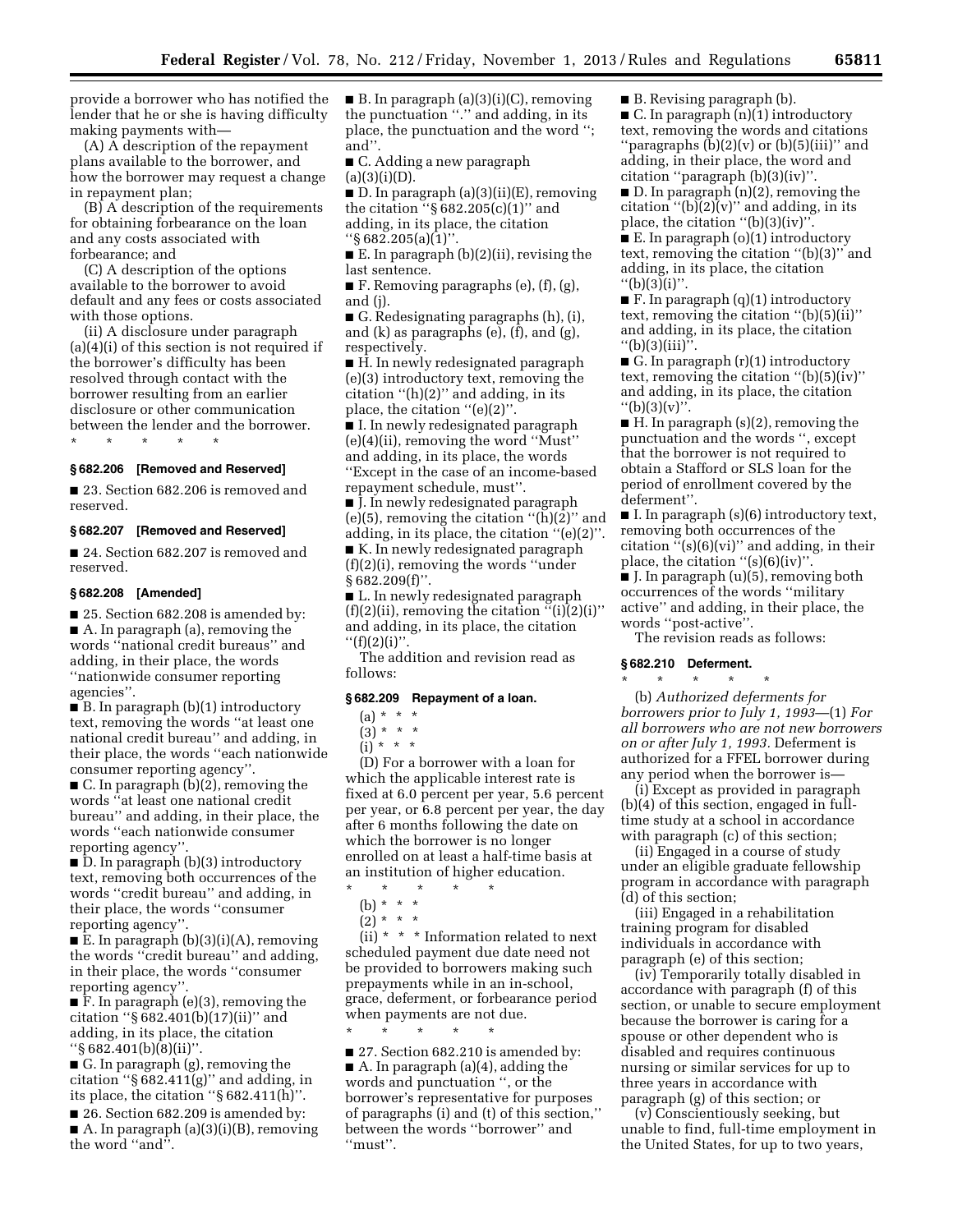in accordance with paragraph (h) of this section.

(2) *For all Stafford and SLS borrowers who are not new borrowers on or after July 1, 1993, and for parent PLUS loans made before August 15, 1983.*  Deferment is authorized during any period when the borrower is—

(i) On active duty status in the United States Armed Forces in accordance with paragraph (i) of this section, or an officer in the Commissioned Corps of the United States Public Health Service in accordance with paragraph (j) of this section, for up to three years (including any period during which the borrower received a deferment authorized under paragraph (b)(3)(ii) of this section);

(ii) A full-time volunteer under the Peace Corps Act, for up to three years, in accordance with paragraph (k) of this section;

(iii) A full-time volunteer under title I of the Domestic Volunteer Service Act of 1973 (ACTION programs), for up to three years, in accordance with paragraph (l) of this section;

(iv) A full-time volunteer for a taxexempt organization, for up to three years, in accordance with paragraph (m) of this section; or

(v) Engaged in an internship or residency program, in accordance with paragraph (n) of this section, for up to two years (including any period during which the borrower received a deferment authorized under paragraph (b)(3)(iv) of this section).

(3) *For new Stafford or SLS borrowers on or after July 1, 1987 but before July 1, 1993.* Deferment is authorized—

(i) In accordance with paragraph (o) of this section, if the borrower has been enrolled on at least a half-time basis at an institution of higher education during the six months preceding the beginning of the deferment, for a period of up to six months during which the borrower is—

(A)(*1*) Pregnant;

(*2*) Caring for his or her newborn child; or

(*3*) Caring for a child immediately following the placement of the child with the borrower before or immediately following adoption; and

(B) Not attending a school or gainfully employed;

(ii) During a period when the borrower is on active duty status in the National Oceanic and Atmospheric Administration Corps, for up to three years, in accordance with paragraph (p) of this section, (including any period during which the borrower received a deferment authorized under paragraph (b)(2)(i) of this section);

(iii) During a period of up to three years when the borrower is serving as a full-time teacher in a public or nonprofit private elementary or secondary school in a teacher shortage area designated by the Secretary under paragraph (q) of this section;

(iv) During a period when the borrower is engaged in an internship or residency program, for up to two years, in accordance with paragraph (n) of this section, (including any period during which the borrower received a deferment authorized under paragraph  $(b)(2)(v)$  of this section); or

(v) When a mother who has preschool-age children (i.e., children who have not enrolled in first grade) and who is earning not more than \$1 per hour above the Federal minimum wage, for up to 12 months of employment, and who began that full-time employment within one year of entering or reentering the work force, in accordance with paragraph (r) of this section. Fulltime employment involves at least 30 hours of work a week and it is expected to last at least 3 months.

(4) *For new Stafford or SLS borrowers on or after July 1, 1987.* Deferment is authorized during periods when the borrower is engaged in at least half-time study at a school in accordance with paragraph (b) of this section.

(5) *For new parent PLUS borrowers on or after July 1, 1987 and before July 1, 1993.* Deferment is authorized during any period when a student on whose behalf the parent borrower received the loan—

(i) Is not independent as defined in section 480(d) of the Act; and

(ii) Meets the conditions and provides the required documentation, for any of the deferments described in paragraphs  $(b)(1)(i)$  through  $(iii)$  and  $(b)(4)$  of this section.

(6) *Definition of a new borrower.* For purposes of paragraphs (b)(3), (b)(4), and (b)(5) of this section, a ''new borrower'' with respect to a loan is a borrower who, on the date he or she signs the promissory note, has no outstanding balance on—

(i) A Stafford, SLS, or PLUS loan made prior to July 1, 1987 for a period of enrollment beginning prior to July 1, 1987; or

(ii) A Consolidation loan that repaid a loan made prior to July 1, 1987 and for a period of enrollment beginning prior to July 1, 1987.

■ 28. Section 682.211 is amended by: ■ A. In paragraph (a)(4), removing the citation " $(f)(10)$ " and adding, in its place, the citation ''(f)(11)''.

\* \* \* \* \*

■ B. Revising paragraphs (c) and (d). ■ C. In paragraph (f)(2), removing the words ''or an administrative forbearance

period as specified under paragraph  $(f)(11)$  or  $(i)(2)$  of this section;" and adding, in their place, the words ''or an authorized period of forbearance;" ■ D. In paragraph (f)(6), removing the words ''credit bureau'' and adding, in their place, the words ''consumer reporting agency''.

■ E. In paragraph (h)(2)(ii)(B), removing the words ''10 U.S.C. 2171; or'' and adding, in their place, the words ''10 U.S.C. 2171, 2173, 2174 or any other student loan repayment programs administered by the Department of Defense; or''.

 $\blacksquare$  F. In paragraph  $(h)(2)(ii)(C)$ , removing the citation ''§ 682.215'' and adding, in its place, the citation ''§ 682.216''.  $\blacksquare$  G. In paragraph (h)(4)(iii)(A), removing the citation ''§ 682.215(c)'' and adding, in its place the citation ''§ 682.216(c)''.

 $\blacksquare$  H. In paragraph  $(h)(4)(iii)(B)$ , removing the citation ''§ 682.215(c)'' and adding, in its place the citation ''§ 682.216(c)''.

The revisions read as follows:

### **§ 682.211 Forbearance.**

\* \* \* \* \* (c) Except as provided in paragraph (d)(2) of this section, a lender may grant forbearance for a period of up to one year at a time if both the borrower or endorser and an authorized official of the lender agree to the terms of the forbearance. If the borrower or endorser requests the forbearance orally and the lender and the borrower or endorser agree to the terms of the forbearance orally, the lender must notify the borrower or endorser of the terms within 30 days of that agreement.

(d)(1) A guaranty agency may authorize a lender to grant forbearance to permit a borrower or endorser to resume honoring the agreement to repay the debt after default but prior to claim payment. The forbearance agreement in this situation must include a new agreement to repay the debt signed by the borrower or endorser or a written or oral affirmation of the borrower's or endorser's obligation to repay the debt.

(2) If the forbearance is based on the borrower's or endorser's oral request and affirmation of the obligation to repay the debt—

(i) The forbearance period is limited to a period of 120 days;

(ii) Such a forbearance cannot be granted consecutively;

(iii) The lender must orally review with the borrower the terms and conditions of the forbearance, including the consequences of interest capitalization, and all other repayment options available to the borrower; and

(iv) The lender must—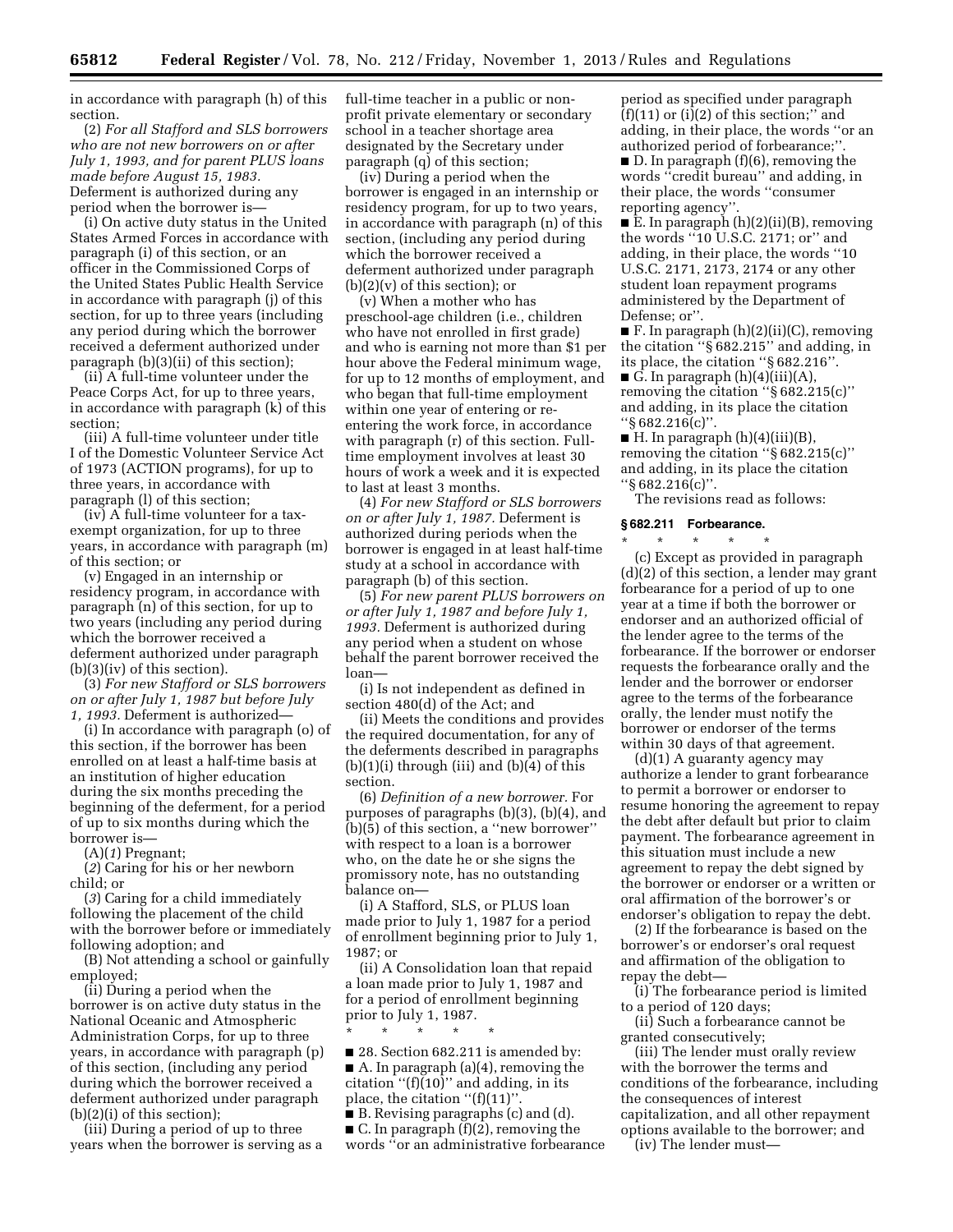(A) Send a notice to the borrower or endorser, as provided in paragraph (c) of this section, that confirms the terms of the forbearance and the borrower's or endorser's affirmation of the obligation to repay the debt, and includes information on all other repayment options available to the borrower, and

(B) Retain a record of the terms of the forbearance and affirmation in the borrower's or endorser's file.

(3) For purposes of this section, an ''affirmation'' means an acknowledgement of the loan by the borrower or endorser in a legally binding manner. The form of the affirmation may include, but is not limited to, the borrower's or endorser's—

(i) New signed repayment agreement or schedule, or another form of signed agreement to repay the debt;

(ii) Oral acknowledgment and agreement to repay the debt documented by the lender in the borrower's or endorser's file and confirmed by the lender in a notice to the borrower; or

(iii) A payment made on the loan by the borrower or endorser.

### **§ 682.214 [Removed and Reserved]**

\* \* \* \* \*

■ 29. Section 682.214 is removed and reserved.

■ 30. Section 682.216 is amended by: ■ A. In paragraph (a)(2)(iii), removing the first occurrence of the word ''at'' and adding, in its place, the word ''for''.

■ B. In paragraph (a)(4)(i), removing the second occurrence of the word ''at'' and adding, in its place, the word ''for''.

■ C. In paragraph (c)(1) introductory text, removing the words ''at an educational'' and adding, in their place, the words ''for an educational''.

■ D. In paragraph (c)(1)(iii), removing the final sentence.

■ E. Redesignating paragraphs (c)(2) through (c)(11) as paragraphs (c)(3) through (c)(12), respectively.

■ F. Adding a new paragraph (c)(2). ■ G. In newly redesignated paragraph (c)(4)(ii)(A), removing the words ''at an eligible educational'' and adding, in their place, the words ''for an eligible educational''.

■ H. In newly redesignated paragraph (c)(4)(ii)(B), adding the words ''for an'' immediately before the words ''educational service agency''.

■ I. In newly redesignated paragraph (c)(4)(iii), removing the first occurrence of the word ''at'' and adding, in its place, the word "for"

■ J. In newly redesignated paragraph (c)(5)(i), adding the words ''for an'' immediately before the words ''educational service''.

■ K. In newly redesignated paragraph  $(c)(5)(ii)(A)$ , removing the words 'students at an eligible" and adding, in their place, the words ''students for an eligible''.

■ L. In newly redesignated paragraph  $(c)(5)(ii)(B)$ , adding the words "for an" immediately before the words ''educational service''.

■ M. In newly redesignated paragraph (c)(5)(iii), removing the first occurrence of the word ''at'' and adding, in its place the word ''for''.

■ N. In newly redesignated paragraph (c)(10), removing the second occurrence of the word ''at'' and adding, in its place, the word ''for''.

 $\blacksquare$  O. In paragraphs (d)(1) and (d)(2), removing the words and citations ''paragraphs (c)(3)(ii) or (c)(4)(ii)'' and adding, in their place, the words and citations ''paragraph (c)(4)(ii) or  $(c)(5)(ii)$ ".

■ P. In the heading of paragraph (e), removing the word ''discharge'' and adding in its place, the word ''forgiveness''.

■ Q. In paragraph (e)(1)(i), removing the citation  $"$ (h)(3)(iii)" and adding, in its place, the citation "(h)(4)(iii)".

■ R. In paragraph (e)(1)(iii), removing the word ''discharge'' and adding, in its place, the word ''forgiveness''.

■ S. Revising paragraphs (f)(2)(i) and  $(f)(2)(ii)$ .

■ T. In paragraph (f)(2)(iii), removing both occurrences of the word ''discharged'' and adding, in their place, the words ''loan forgiveness''.

■ U. In paragraph (f)(3)(ii), removing both occurrences of the word ''discharge'' and adding, in their place,

the words ''loan forgiveness''. ■ V. In paragraph (f)(4), removing both occurrences of the word ''discharge'' and adding, in their place, the words ''loan forgiveness''.

■ W. In paragraph (f)(5), removing the word ''discharge''.

■ X. Revising paragraph (g). The additions and revisions read as follows:

#### **§ 682.216 Teacher loan forgiveness program.**

\* \* \* \* \*

(c) \* \* \*

(2) The Secretary considers all elementary and secondary schools operated by the Bureau of Indian Education (BIE) or operated on Indian reservations by Indian tribal groups under contract with the BIE to qualify as schools serving low-income students.

\* \* \* \* \*

(f) \* \* \*  $(2) * * * *$ 

(i) The holder must file a request for payment with the guaranty agency on a teacher loan forgiveness amount no later than 60 days after the receipt, from the borrower, of a completed teacher loan forgiveness application.

(ii) When filing a request for payment on a teacher loan forgiveness, the holder must provide the guaranty agency with the completed loan forgiveness application submitted by the borrower and any required supporting documentation.

\* \* \* \* \* (g) *Claims for reimbursement from the Secretary on loans held by guaranty agencies.* In the case of a teacher loan forgiveness applied to a defaulted loan held by the guaranty agency, the Secretary pays the guaranty agency a percentage of the amount forgiven that is equal to the complement of the reinsurance percentage paid on the loan. The payment of up to \$5,000, or up to \$17,500, may also include interest that accrues on the forgiveness amount during the period from the date on which the guaranty agency received payment from the Secretary on a default claim to the date on which the guaranty agency determines that the borrower is eligible for the teacher loan forgiveness. \* \* \* \* \*

#### **§ 682.300 [Amended]**

■ 31. Section 682.300 is amended by: ■ A. In paragraph (b)(2)(ii) introductory text, removing the words '', except as provided in paragraph (c)(4) of this section''.

■ B. In paragraph (b)(2)(ii)(B), removing the words ''in accordance with § 682.207(b)(1)(ii)(B) and (C)''.

■ C. In paragraph (c)(1), adding the word "or" after the punctuation ";"

■ D. In paragraph (c)(2), removing the punctuation '';'' and adding, in its place, the punctuation ".".

■ E. Removing paragraphs (c)(3) and  $(c)(4).$ 

#### **§ 682.301 [Amended]**

■ 32. Section 682.301 is amended by removing paragraph (c).

■ 33. Section 682.302 is amended by: ■ A. In paragraph (b)(3) introductory text, adding the words ''and prior to July 1, 2010'' after the date ''1992'' and before the punctuation '',''.

■ B. In paragraph (d)(1)(vi)(B), removing the words ''the loan proceeds disbursed by electronic funds transfer or master check in accordance with

§ 682.207(b)(1)(ii)(B) and (C)'' and adding, in their place, the words ''The loan proceeds disbursed by electronic funds transfer or master check''.

■ C. In paragraph (d)(2) introductory text, adding the words ''and prior to July 1, 2010'' after the date ''1992'' and before the punctuation ",".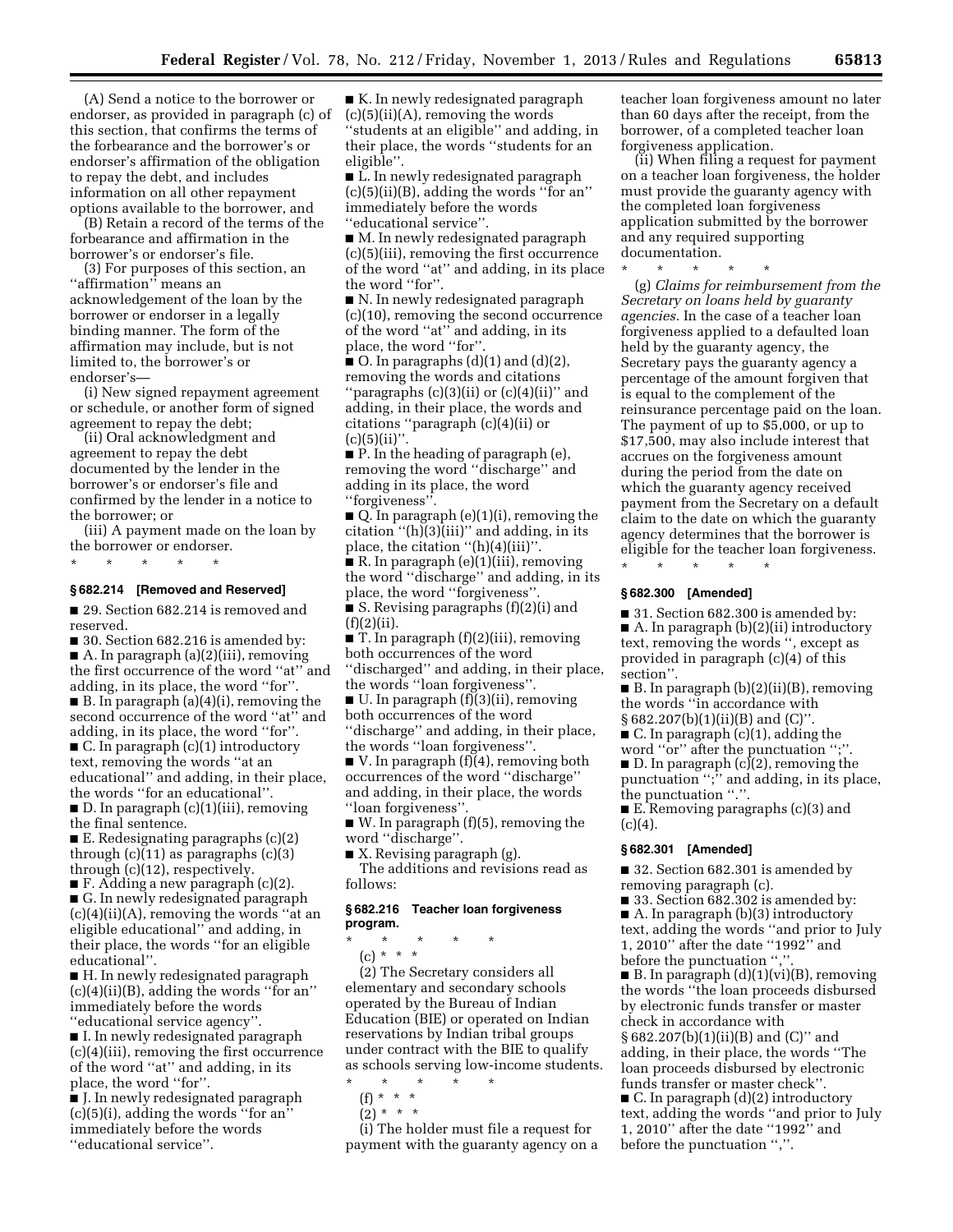■ D. In paragraph (e)(1)(i), removing the citation ''§ 682.800'' and adding, in its place, the words ''section 438(e) of the Act''.

 $\blacksquare$  E. Revising paragraph  $(f)(3)(viii)(B)$ . ■ F. In paragraph (f)(3)(x)(B)(*3*),

removing the citation ''503(c)(3)'' and adding, in its place, the citation  $"501(c)(3)"$ .

The revision reads as follows:

#### **§ 682.302 Payment of special allowance on FFEL loans.**

- \* \* \* \* \*
	- (f) \* \* \*
	- $(3) * * * *$
	- $(viii) * * * *$

(B) Fees are reasonable and customary for purposes of paragraph (f)(3)(viii) of this section, if they do not exceed the amounts received by the trustee for similar services with regard to similar portfolios of loans of that State or nonprofit entity or its related special purpose entity that are not eligible to receive special allowance at the rate established under paragraph (f)(2) of this section, or if they do not exceed an amount as determined by such other method requested by the State or nonprofit entity that the Secretary considers reliable.

\* \* \* \* \*

### **§ 682.305 [Amended]**

■ 34. Section 682.305 is amended by:  $\blacksquare$  A. In paragraph (a)(3)(ii)(B), by adding the words ''and prior to July 1, 2010'' after the date ''2007'' and before the punctuation ","

 $\blacksquare$  B. In paragraph  $(c)(1)(i)$ , removing the words ''originating or''.

■ C. Removing paragraph (c)(1)(ii).

■ D. Redesignating paragraph (c)(1)(iii) as paragraph (c)(1)(ii).

■ E. In paragraph (c)(2)(iv), adding the word ''and'' as the last word in the paragraph, immediately following the punctuation ";".

 $\blacksquare$  F. In paragraph (c)(2)(v), removing the final punctuation '';'' and adding, in its place, the punctuation ".".

■ G. Removing paragraphs (c)(2)(vi) and  $(c)(2)(vii)$ .

■ 35. Section 682.400 is amended by revising paragraph (b)(1)(i) to read as follows:

### **§ 682.400 Agreements between a guaranty agency and the Secretary.**

- \* \* \* \* \*
- (b) \* \* \*

 $(1) * * * *$ 

(i) Borrowers whose Stafford or Consolidation loans are guaranteed by the agency may qualify for interest benefits that are paid to the lender on the borrower's behalf under § 682.301; and

\* \* \* \* \*

■ 36. Section 682.401 is amended by: A. Removing paragraphs  $(b)(1)$ ,  $(b)(2)$ , and (b)(3).

■ B. Redesignating paragraph (b)(4) as paragraph (b)(1).

■ C. In newly redesignated paragraph (b)(1) introductory text, removing the citation ''(b)(4)'' and adding, in its place, the citation ''(b)(1)''.

■ D. Removing paragraphs (b)(5) and (b)(6).

■ E. Redesignating paragraph (b)(7) as paragraph (b)(2).

 $\blacksquare$  F. Removing paragraphs (b)(8) and (b)(9).

■ G. Redesignating paragraphs (b)(10) and (b)(11) as paragraphs (b)(3) and (b)(4), respectively.

■ H. In newly redesignated paragraph (b)(3)(i) introductory text, removing the words ''SLS or PLUS loans refinanced under  $\S 682.209(e)$  or (f)" and adding, in their place, the words ''refinanced SLS or PLUS loans''.

■ I. In newly redesignated paragraph (b)(3)(iv)(C), adding the words ''and prior to July 1, 2010'' between the date ''2006'' and the punctuation ''.''.

■ J. In newly redesignated paragraph (b)(3)(vi)(B)(*4*), removing the words ''in accordance with  $\S 682.207(b)(1)(ii)(B)$ and  $(C)$ ".

■ K. Removing paragraphs (b)(12) and (b)(13).

 $\blacksquare$  L. Redesignating paragraphs (b)(14) through (b)(29) as paragraphs (b)(5) through (b)(20), respectively. ■ M. In newly redesignated paragraph (b)(6), adding the words ''and N'' between the letter ''M'' and the word  $"of'.$ 

■ N. In newly redesignated paragraph (b)(8)(i) introductory text, removing the citation  $(ii)(17)(iii)$  and adding, in its place, the citation ''(b)(8)(iii)''.

■ O. In newly redesignated paragraph (b)(8)(iii), removing the citation  $'(b)(17)(i)''$  and adding, in its place, the citation  $'(b)(8)(i)$ .

■ P. In newly redesignated paragraph  $(b)(10)(i)(B)$ , removing the words ''School and lender'' and adding, in their place, the word ''Lender''.

■ Q. In newly redesignated paragraph  $(b)(10)(i)(C)$ , removing the words ''school and''.

■ R. In newly redesignated paragraph  $(b)(10)(i)(D)$ , removing the words ''school or''.

■ S. In newly redesignated paragraph (b)(11) introductory text, adding the word ''of'' between the words ''days'' and ''any''.

■ T. In newly redesignated paragraph (b)(14)(ii), removing the citation

''(b)(23)(i)'' and adding, in its place, the citation  $"({b})(14)(i)"$ .

■ U. In newly redesignated paragraph (b)(18)(i), removing the word ''Federal'' and adding, in its place, the word ''Direct''.

■ V. Removing newly redesignated paragraph (b)(18)(ii).

■ W. Further redesignating newly redesignated paragraphs (b)(18)(iii) through (v) as paragraphs (b)(18)(ii) through (iv), respectively.

■ X. Revising newly redesignated paragraph (b)(18)(iii).

■ Y. Removing paragraph (c).

■ Z. Redesignating paragraph (d) as paragraph (c).

■ AA. In newly redesignated paragraph  $(c)(2)$ , removing the citation " $(d)(1)$ " and adding, in its place, the citation  $\Gamma$ (c)(1) $\Gamma$ .

■ BB. In newly redesignated paragraph

(c)(3), adding a final sentence to the end of the paragraph.

■ CC. Removing newly redesignated paragraph (c)(4).

■ DD. Further redesignating newly redesignated paragraphs (c)(5) and (c)(6) as paragraphs  $(c)(4)$  and  $(c)(5)$ , respectively.

■ EE. Removing paragraph (e).

■ FF. Redesignating paragraphs (f) and (g) as paragraphs (d) and (e),

respectively.

■ GG. In newly redesignated paragraph (d)(2), removing the word ''HEA'' and adding, in its place, the word ''Act''.

■ HH. In newly redesignated paragraph (e)(1), removing the word ''participate'' and adding, in its place, the word ''participated''.

■ II. In newly redesignated paragraph (e)(2), removing the citation " $(g)(1)$ " and adding, in its place, the citation ''(e)(1)''. ■ JJ. In newly redesignated paragraph

 $(e)(4)$ , removing the citation " $(g)(1)$ " and adding, in its place, the citation ''(e)(1)''.

The revision and addition read as follows:

### **§ 682.401 Basic program agreement.**

\* \* \* \* \*

(b) \* \* \*

 $(18) * * * *$ 

(iii) On or after October 1, 2009, when returning proceeds to the Secretary from the consolidation of a defaulted loan that is paid off with excess consolidation proceeds as defined in paragraph (b)(18)(iv) of this section, a guaranty agency must remit the entire amount of collection costs repaid through the consolidation loan.

\* \* \* \* \*

(c) \* \* \*

(3) \* \* \* Each loan made under an MPN is enforceable in accordance with the terms of the MPN and is eligible for claim payment based on a true and exact copy of such MPN.

\* \* \* \* \* ■ 37. Section 682.402 is amended by: ■ A. In paragraph (a)(5)(ii), removing the words ''credit bureau'' and adding,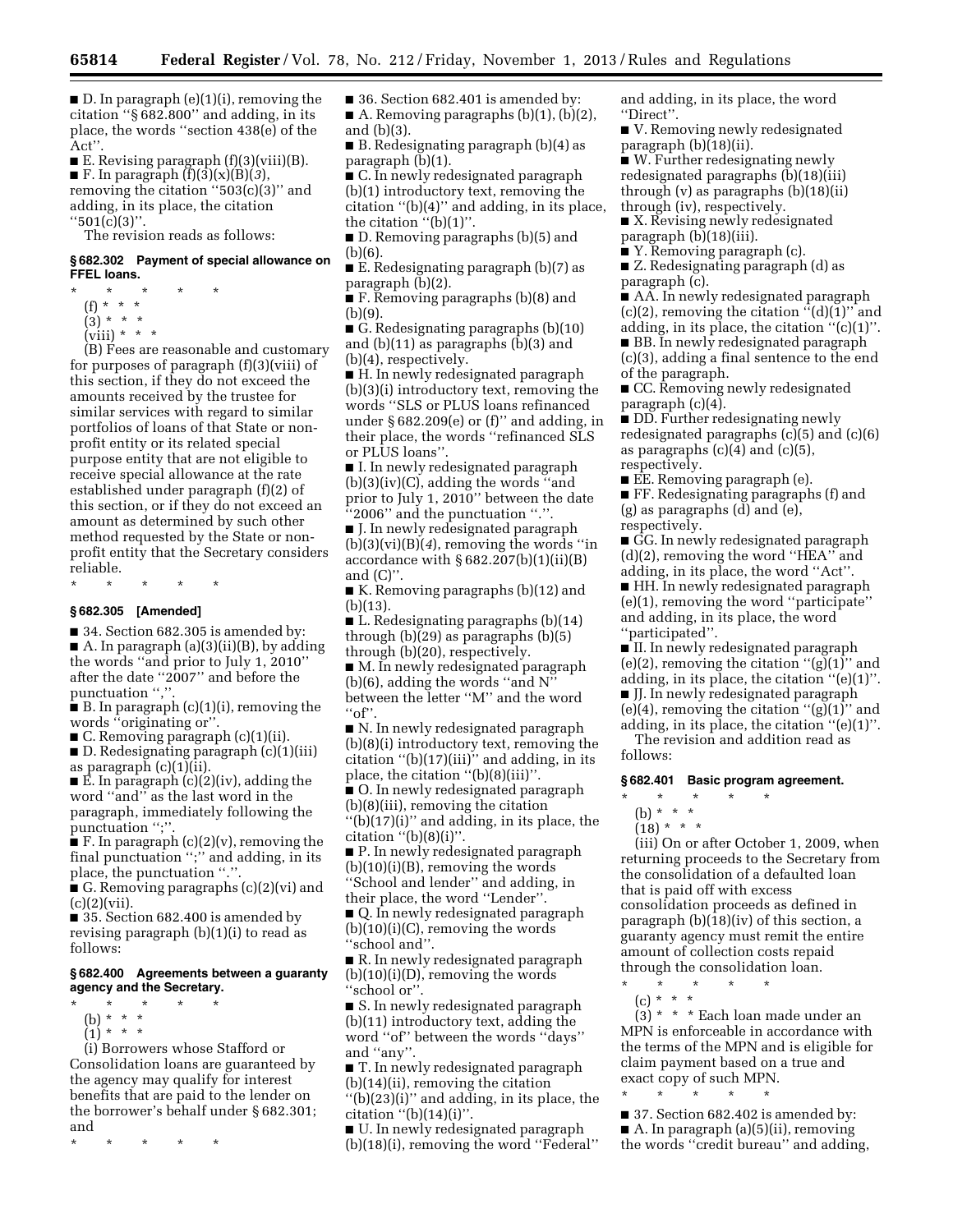in their place, the words ''consumer reporting agency''.

 $\blacksquare$  B. Revising paragraph  $(d)(1)(i)$ . ■ C. In paragraph (d)(3)(ii)(B), by removing the figure ''90'' and adding, in its place, the figure "120".

 $\blacksquare$  D. In paragraphs  $(d)(6)(i)(C)$ ,  $(d)(6)(i)(D)$  introductory text,

(d)(6)(i)(D)(*2*), (d)(6)(i)(H)(*3*), (d)(6)(ii)(B) introductory text, (d)(6)(ii)(B)(*2*), and (d)(6)(ii)(F)(*3*), by removing the figure ''90'' each time it appears and adding, in its place, the figure ''120''.

■ E. In paragraph (d)(7)(iv), removing the words ''credit bureaus'' and adding, in their place, the words ''consumer reporting agencies''.

 $\blacksquare$  F. In paragraph (d)(8)(i), removing the citation ''34 CFR 685.213'' and adding, in its place, the citation ''34 CFR 685.214''.

■ G. In paragraph (e)(3) introductory text, removing the citation ''(e)(14)'' and adding, in its place, the citation  $"({\rm e})(15)"$ .

 $\blacksquare$  H. In paragraph (e)(3)(v)(C), removing the word ''identify'' and adding, in its place, the word ''identity''.

I. In paragraph  $(e)(12)(v)$  introductory text, removing the words ''credit bureaus'' and adding, in their place, the words ''consumer reporting agencies''.  $\blacksquare$  J. In paragraphs (1)(1), (1)(2)(ii), and (l)(3)(i), adding the words ''or Federal default fees'' between the word

''premiums'' and the punctuation '')''.  $\blacksquare$  K. In paragraph  $(n)(2)$ , adding the words ''or Federal default fees'' between the word ''premiums'' and the punctuation ")".

The revision reads as follows:

#### **§ 682.402 Death, disability, closed school, false certification, unpaid refunds, and bankruptcy payments.**

\* \* \* \* \*

(d) \* \* \*

 $(1) * * * *$ 

(i) The Secretary reimburses the holder of a loan received by a borrower on or after January 1, 1986, and discharges the borrower's obligation with respect to the loan in accordance with the provisions of paragraph (d) of this section, if the borrower (or the student for whom a parent received a PLUS loan) could not complete the program of study for which the loan was intended because the school at which the borrower (or student) was enrolled closed, or the borrower (or student) withdrew from the school not more than 120 days prior to the date the school closed. The Secretary may extend the 120-day period if the Secretary determines that exceptional circumstances related to a school's closing justify an extension. Exceptional circumstances for this purpose may

include, but are not limited to: the school's loss of accreditation; the school's discontinuation of the majority of its academic programs; action by the State to revoke the school's license to operate or award academic credentials in the State; or a finding by a State or Federal government agency that the school violated State or Federal law.

\* \* \* \* \* **§ 682.403 [Removed and Reserved]** 

# ■ 38. Section 682.403 is removed and

reserved. ■ 39. Section 682.404 is amended by:

■ A. Revising paragraph (b)(3)(ii).

 $\blacksquare$  B. In paragraph (b)(3)(iii), adding the word "or" after the punctuation ";". ■ C. In paragraph (b)(4)(ii)(G)(*2),*  removing the words ''is consistent with § 682.509(a)(1)'' and adding, in their place, the words ''addresses the

condition identified in paragraph (b)(3)(ii) of this section''. ■ D. In paragraph (d)(1) introductory

text, removing the words ''made under § 682.209(e), (f) and (h),'' and adding, in their place the words ''that were refinanced pursuant to section  $428B(e)(2)$  and  $(3)$  of the Act,"

■ E. Removing paragraph (h).

■ F. Redesignating paragraphs (i) through (l) as paragraphs (h) through (k), respectively.

■ G. In newly redesignated paragraph (j)(3)(i), removing the parenthetical

 $\cdot$ <sup>'</sup>(k)(2)(i)'' and adding, in its place, the parenthetical  $'(\mathfrak{j})(2)(\mathfrak{j})'$ .

■ H. In newly redesignated paragraph

(j)(3)(ii), removing the citation

 $''(k)(2)(ii)''$  and adding, in its place, the citation  $"(j)(2)(ii)$ ".

The revision reads as follows:

### **§ 682.404 Federal reinsurance agreement.**

 $\star$   $\star$   $\star$ 

- (b) \* \* \*
- $(3)^{*}$  \* \*

(ii) Under a policy established by the agency that addresses instances in which, for a non-school originated loan, a lender learns that the school terminated its teaching activities while a student was enrolled during the academic period covered by the loan;

■ 40. Section 682.405 is amended by: ■ A. In the introductory text of paragraph (a)(2)(i), adding the word ''qualifying'' between the words ''ten'' and ''payments''.

\* \* \* \* \*

■ B. Revising the introductory text of paragraph  $(a)(2)(i)(A)$ .

■ C. Redesignating paragraph (a)(3) as paragraph (a)(4).

■ D. Adding a new paragraph (a)(3). ■ E. Revising paragraph (b)(1).

The revisions and addition read as follows:

### **§ 682.405 Loan rehabilitation agreement.**

 $(a) * * * *$ 

 $(2) * * * *$ 

 $(i) * * * *$ 

(A) A qualifying payment is— \* \* \* \* \*

(3)(i) If a borrower's loan is being collected by administrative wage garnishment while the borrower is also making monthly payments on the same loan under a loan rehabilitation agreement, the guaranty agency must continue collecting the loan by administrative wage garnishment until the borrower makes five qualifying monthly payments under the rehabilitation agreement, unless the guaranty agency is otherwise precluded from doing so under § 682.410(b)(9).

(ii) After the borrower makes the fifth qualifying monthly payment, the guaranty agency must, unless otherwise directed by the borrower, suspend the garnishment order issued to the borrower's employer.

(iii) A borrower may only obtain the benefit of a suspension of administrative wage garnishment while also attempting to rehabilitate a defaulted loan once.

\* \* \* \* \*

(b) \* \* \*

(1) A borrower may request rehabilitation of the borrower's defaulted loan held by the guaranty agency. In order to be eligible for rehabilitation of the loan, the borrower must voluntarily make at least 9 of the 10 payments required under a monthly repayment agreement.

(i) Each payment must be—

(A) Made voluntarily;

(B) For the full amount required;

(C) Received within 20 days of the

due date for the payment; and

(D) Reasonable and affordable. (ii) All 9 payments must be received within a 10-month period that begins

with the month in which the first required due date falls and ends with the ninth consecutive calendar month following that month.

(iii) The guaranty agency initially considers the borrower's reasonable and affordable payment amount to be an amount equal to 15 percent of the amount by which the borrower's Adjusted Gross Income (AGI) exceeds 150 percent of the poverty guideline amount applicable to the borrower's family size and State, divided by 12, except that if this amount is less than \$5, the borrower's monthly rehabilitation payment is \$5.

(iv) The guaranty agency or its agents may calculate the payment amount based on information provided orally by the borrower or the borrower's representative and provide the borrower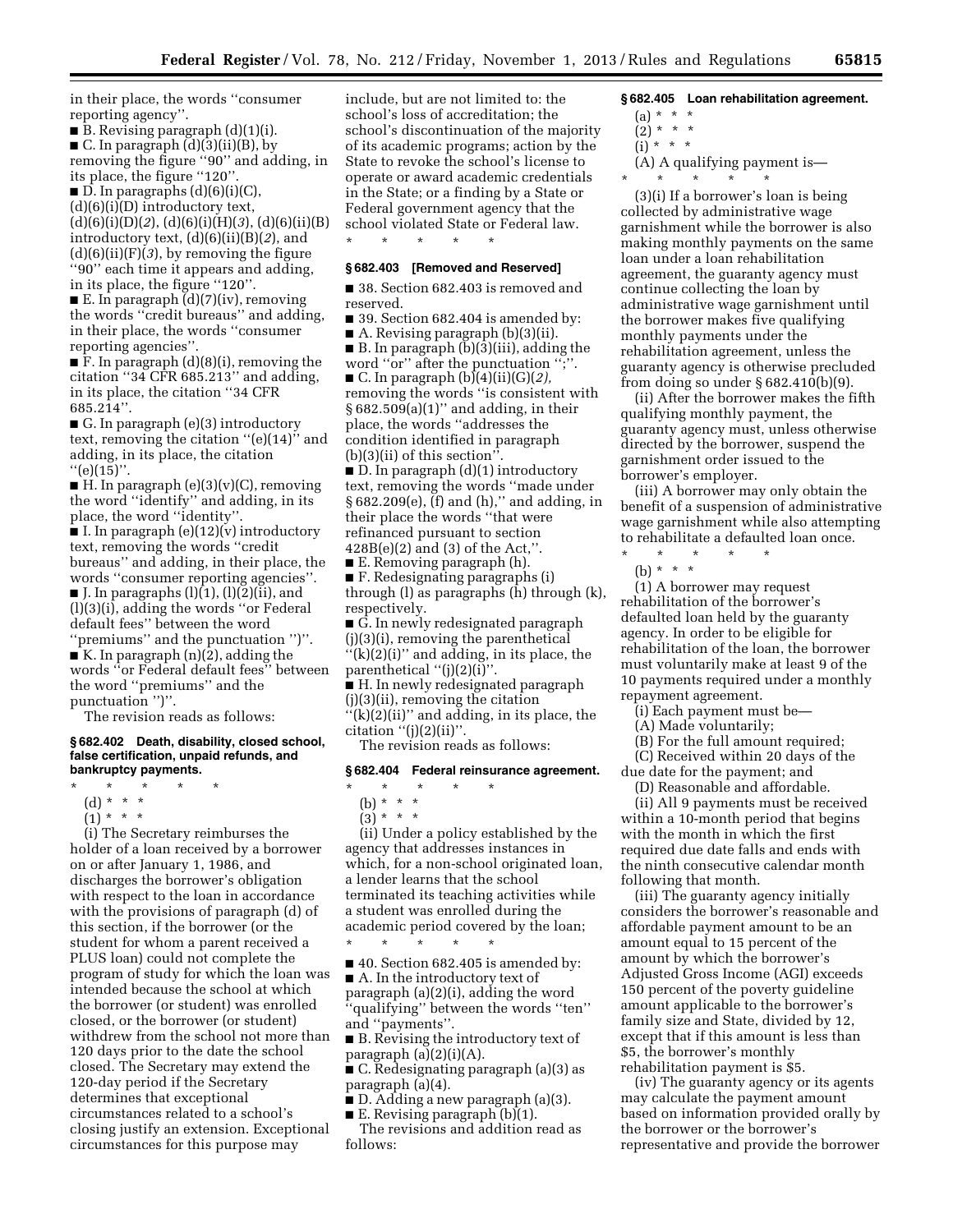with a rehabilitation agreement using that amount. The guaranty agency must request documentation from the borrower to confirm the borrower's AGI and family size. If the borrower does not provide the guaranty agency or its agents with any documentation requested by the guaranty agency to calculate or confirm the reasonable and affordable payment amount, within a reasonable time deadline set by the guaranty agency or its agent, the rehabilitation agreement provided is null and void.

(v) The reasonable and affordable payment amount calculated under this section must not be—

(A) A required minimum loan payment amount (e.g., \$50) if the agency determines that a smaller amount is reasonable and affordable;

(B) A percentage of the borrower's total loan balance; or

(C) Based on other criteria unrelated to the borrower's total financial circumstances.

(vi) Within 15 business days of its determination of the borrower's loan rehabilitation payment amount, the guaranty agency must provide the borrower with a written rehabilitation agreement which includes the borrower's payment amount calculated under paragraph (b)(1)(iii), a prominent statement that the borrower may object orally or in writing to the payment amount, with the method and timeframe for raising such an objection, and an explanation of any other terms and conditions applicable to the required series of payments that must be made before the borrower's account can be considered for repurchase by an eligible lender (i.e., rehabilitated). To accept the agreement, the borrower must sign and return the agreement or accept the agreement electronically under a process provided by the agency. The agency may not impose any other conditions unrelated to the amount or timing of the rehabilitation payments in the rehabilitation agreement. The written rehabilitation agreement must inform the borrower—

(A) Of the effects of having the loans rehabilitated (e.g., removal of the record of default from the borrower's credit history and return to normal repayment);

(B) Of the amount of any collection costs to be added to the unpaid principal of the loan when the loan is sold to an eligible lender, which may not exceed 18.5 percent of the unpaid principal and accrued interest on the loan at the time of the sale; and

(C) That the rehabilitation agreement is null and void if the borrower fails to provide the documentation required to

confirm the monthly payment calculated under paragraph (b)(1)(iii) of this section.

(vii) If the borrower objects to the monthly payment amount determined under paragraph (b)(1)(iii) of this section, the guaranty agency or its agents must recalculate the payment amount based solely on information provided on a form approved by the Secretary and, if requested, supporting documentation from the borrower and other sources, and must consider—

(A) The borrower's, and if applicable, the spouse's current disposable income, including public assistance payments, and other income received by the borrower and the spouse, such as welfare benefits, Social Security benefits, Supplemental Security Income, and workers' compensation. Spousal income is not considered if the spouse does not contribute to the borrower's household income;

(B) Family size as defined in § 682.215(a)(3); and

(C) Reasonable and necessary expenses, which include—

(*1*) Food;

(*2*) Housing;

(*3*) Utilities;

(*4*) Basic communication expenses;

(*5*) Necessary medical and dental

costs;

(*6*) Necessary insurance costs;

(*7*) Transportation costs;

(*8*) Dependent care and other workrelated expenses;

(*9*) Legally required child and spousal support;

(*10*) Other title IV and non-title IV student loan payments; and

(*11*) Other expenses approved by the Secretary.

(viii) The guaranty agency must provide the borrower with a new written rehabilitation agreement confirming the borrower's recalculated reasonable and affordable payment amount within the timeframe specified in paragraph (b)(1)(vii) of this section. To accept the agreement, the borrower must sign and return the agreement or accept the agreement electronically under a process provided by the agency.

(ix) The agency must include any payment made under § 682.401(b)(1) in determining whether the 9 out of 10 payments required under paragraph (b)(1) of this section have been made.

(x) A borrower may request that the monthly payment amount be adjusted due to a change in the borrower's total financial circumstances only upon providing the documentation specified in paragraph (b)(1)(vii) of this section.

(xi) During the rehabilitation period, the guaranty agency must limit contact with the borrower on the loan being

rehabilitated to collection activities that are required by law or regulation and to communications that support the rehabilitation.

\* \* \* \* \*

### **§ 682.406 [Amended]**

■ 41. Section 682.406 is amended by: ■ A. In paragraph (a)(2)(ii), removing the words ''in accordance with § 682.207(b)(1)(ii)(B) and (C)''. ■ B. In paragraph (a)(12)(iv), adding the

words ''and prior to July 1, 2010'' after the date ''1999'' and before the punctuation ",".

### **§ 682.407 [Amended]**

 $\blacksquare$  42. Section 682.407(e)(1)(ii) is amended by removing the figure ''24'' the first time it appears and adding, in its place, the figure ''72''.

#### **§ 682.408 [Removed and Reserved]**

■ 43. Section 682.408 is removed and reserved.

#### **§ 682.409 [Amended]**

■ 44. Section 682.409 is amended by: ■ A. In paragraph (a)(2)(i), removing the citation ''§ 682.401(b)(4)'' and adding, in its place, the citation " $\S 682.401(b)(1)$ ".  $\blacksquare$  B. In paragraph (a)(3)(i)(B), removing the citation ''§ 682.401(b)(4)'' and adding, in its place, the citation ''§ 682.401(b)(1)''.

■ 45. Section 682.410 is amended by:

■ A. Revising the introductory text of paragraph (a)(2).

■ B. In paragraph (a)(2)(ii) introductory text, removing the word ''preclaims'' and adding, in its place, the words ''default aversion''.

■ C. In paragraph (b)(2) introductory text, removing the citation ''§§ 682.401(b)(27) and  $682.405(b)(1)(iv)$ " and adding, in its place, the citation ''§§ 682.401(b)(18)(i)

and  $682.405(b)(1)(iv)(B)$ ". ■ D. In paragraph (b)(5)(i) introductory text, removing the citation " $(b)(6)(v)'$ and adding, in its place, the citation

 $''(b)(6)(ii)''$  $\blacksquare$  E. In paragraph (b)(7)(i), removing the words ''conditions described in § 682.509(a)(1)'' and adding, in their place, the words ''condition described in § 682.404(b)(3)(ii)".

■ F. In paragraph (b)(7)(ii)(A), removing the words ''credit bureau'' and adding, in their place, the words ''consumer reporting agency''.

**G.** Revising paragraph  $(b)(9)$ .

 $\blacksquare$  H. In paragraph (c)(1)(i)(A) introductory text, removing the words ''made or''.

■ I. In paragraph (c)(1)(i)(A)(*1*), removing the words "in that year".

 $\blacksquare$  J. In paragraph (c)(1)(i)(A)(2),

removing the words ''in that year''.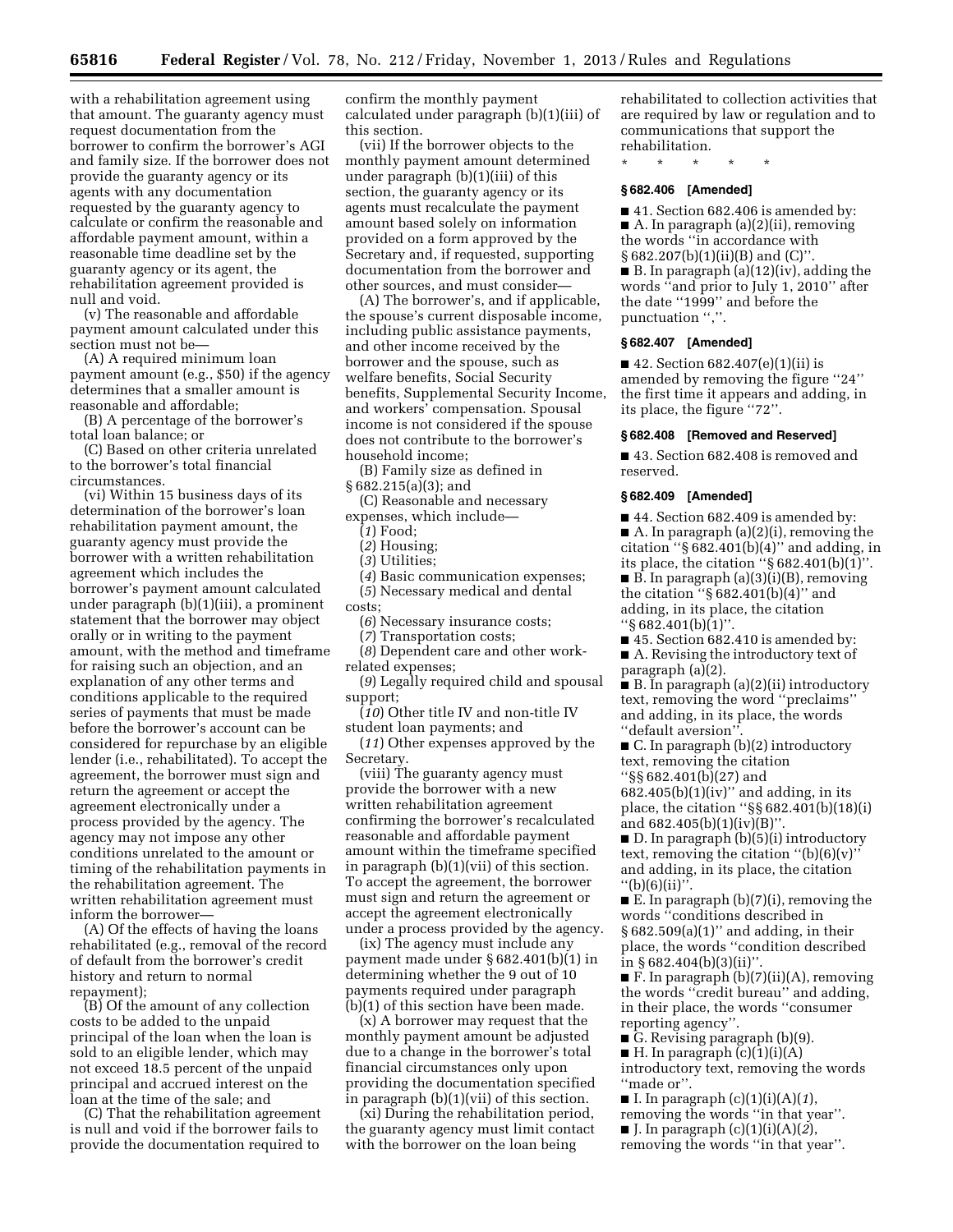$\blacksquare$  K. Revising paragraph  $(c)(1)(i)(C)$ .  $\blacksquare$  L. In paragraph (c)(1)(ii), removing the citation  $\lq (c)(1)(A)$ – $(C)$ " and adding, in its place, the citation  $"({\rm c})(1)(i)(A)$ – $({\rm C})"$ . ■ M. Removing paragraph (c)(4).

■ N. Redesignating paragraphs (c)(5) through (c)(11) as paragraphs (c)(4) through (c)(10), respectively.

■ O. In newly redesignated paragraphs  $(c)(8)(i)$  and  $(c)(8)(ii)$ , adding the words ''title IV eligibility of a'' between the words ''or'' and ''school''.

■ P. Revising newly redesignated paragraph (c)(10) introductory text.

## The revisions read as follows:

### **§ 682.410 Fiscal, administrative, and enforcement requirements.**

 $(a) * * * *$ 

(2) *Uses of reserve fund assets.* A guaranty agency may use the assets of the reserve fund established under paragraph (a)(1) of this section to pay only—

\* \* \* \* \*

(b)  $* * * *$ 

(9) *Administrative garnishment.* (i) If a guaranty agency decides to garnish the disposable pay of a borrower who is not making payments on a loan held by the agency, on which the Secretary has paid a reinsurance claim, it must do so in accordance with the following procedures:

(A) At least 30 days before the initiation of garnishment proceedings, the guaranty agency must mail to the borrower's last known address, a written notice described in paragraph  $(b)(9)(i)(B)$  of this section.

(B) The notice must describe—

(*1*) The nature and amount of the debt;

(*2*) The intention of the agency to collect the debt through deductions from disposable pay;

(*3*) An explanation of the borrower's rights;

(*4*) The deadlines by which a

borrower must exercise those rights; and (*5*) The consequences of failure to

exercise those rights in a timely manner. (C) The guaranty agency must offer

the borrower an opportunity to inspect and copy agency records related to the debt.

(D) The guaranty agency must offer the borrower an opportunity to enter into a written repayment agreement with the agency under terms agreeable to the agency.

(E)(*1*) The guaranty agency must offer the borrower an opportunity for a hearing in accordance with paragraphs (b)(9)(i)(F) through (J) of this section and other guidance provided by the Secretary, for any objection regarding the existence, amount, or enforceability of the debt, and any objection that

withholding from the borrower's disposable pay in the amount or at the rate proposed in the notice would cause financial hardship to the borrower.

(*2*) The borrower must request a hearing in writing. At the borrower's option, the hearing may be oral or written. The time and location of the hearing is established by the guaranty agency. An oral hearing may, at the borrower's option, be conducted either in-person or by telephone conference. The agency notifies the borrower of the process for arranging the time and location of an oral hearing. All telephonic charges are the responsibility of the agency. All travel expenses incurred by the borrower in connection with an in-person oral hearing are the responsibility of the borrower.

(F)(*1*) If the borrower submits a written request for a hearing on the existence, amount, or enforceability of the debt—

(*i*) The guaranty agency must provide evidence of the existence of the debt. If the agency provides evidence of the existence of the debt, the borrower must prove by the preponderance of the evidence that no debt exists, the debt is not enforceable under applicable law, the amount the guaranty agency claims the borrower owes is incorrect, including that any amount of collection costs assessed to the borrower exceeds the limits established under § 682.410(b)(2), or the debt is not delinquent; and

(*ii*) The borrower may raise any of the objections described in paragraph (b)(9)(i)(F)(*1*)(*i*) of this section not raised in the written request, but must do so before a hearing is completed. For purposes of this paragraph, a hearing is completed when the record is closed and the hearing official notifies the parties that no additional evidence or objections will be accepted.

(*2*) If the borrower submits a written request for a hearing on an objection that withholding in the amount or at the rate that the agency proposed in its notice would cause financial hardship to the borrower and the borrower's spouse and dependents—

(*i*) The borrower bears the burden of proving the claim of financial hardship by a preponderance of the credible evidence by providing credible documentation that the amount of wages proposed in the notice would leave the borrower unable to meet basic living expenses of the borrower, the borrower's spouse, and the borrower's dependents. The documentation must show the amount of the costs incurred for basic living expenses and the income available from any source to meet those expenses;

(*ii*) The borrower's claim of financial hardship must be evaluated by comparing the amounts that the borrower proves are being incurred for basic living expenses against the amounts spent for basic living expenses by families of the same size as the borrower's. For the purposes of this section, the standards published by the Internal Revenue Service under 26 U.S.C. 7122(d)(2) (the ''Collection Financial Standards'') establish the average amounts spent for basic living expenses for families of the same size as the borrower's family;

(*iii*) The amount that the borrower proves is incurred for a type of basic living expense is considered to be reasonable to the extent that the amount does not exceed the amount spent for that expense by families of the same size according to the Collection Financial Standards. If the borrower claims an amount for any basic living expense that exceeds the amount in the Collection Financial Standards, the borrower must prove that the amount claimed is reasonable and necessary;

(*iv*) If the borrower's objection to the rate or amount proposed in the notice is upheld in part, the garnishment must be ordered at a lesser rate or amount, that is determined will allow the borrower to meet basic living expenses proven to be reasonable and necessary. If this financial hardship determination is made after a garnishment order is already in effect, the guaranty agency must notify the borrower's employer of any change required by the determination in the amount to be withheld or the rate of withholding under that order; and

(*v*) A determination by a hearing official that financial hardship would result from garnishment is effective for a period not longer than six months after the date of the finding. After this period, the guaranty agency may require the borrower to submit current information regarding the borrower's family income and living expenses. If the borrower fails to submit current information within 30 days of this request, or the guaranty agency concludes from a review of the available evidence that garnishment should now begin or the rate or the amount of an outstanding withholding should be increased, the guaranty agency must notify the borrower and provide the borrower with an opportunity to contest the determination and obtain a hearing on the objection under the procedures in paragraph (b)(9)(i) of this section.

(G) If the borrower's written request for a hearing is received by the guaranty agency on or before the 30th day following the date of the notice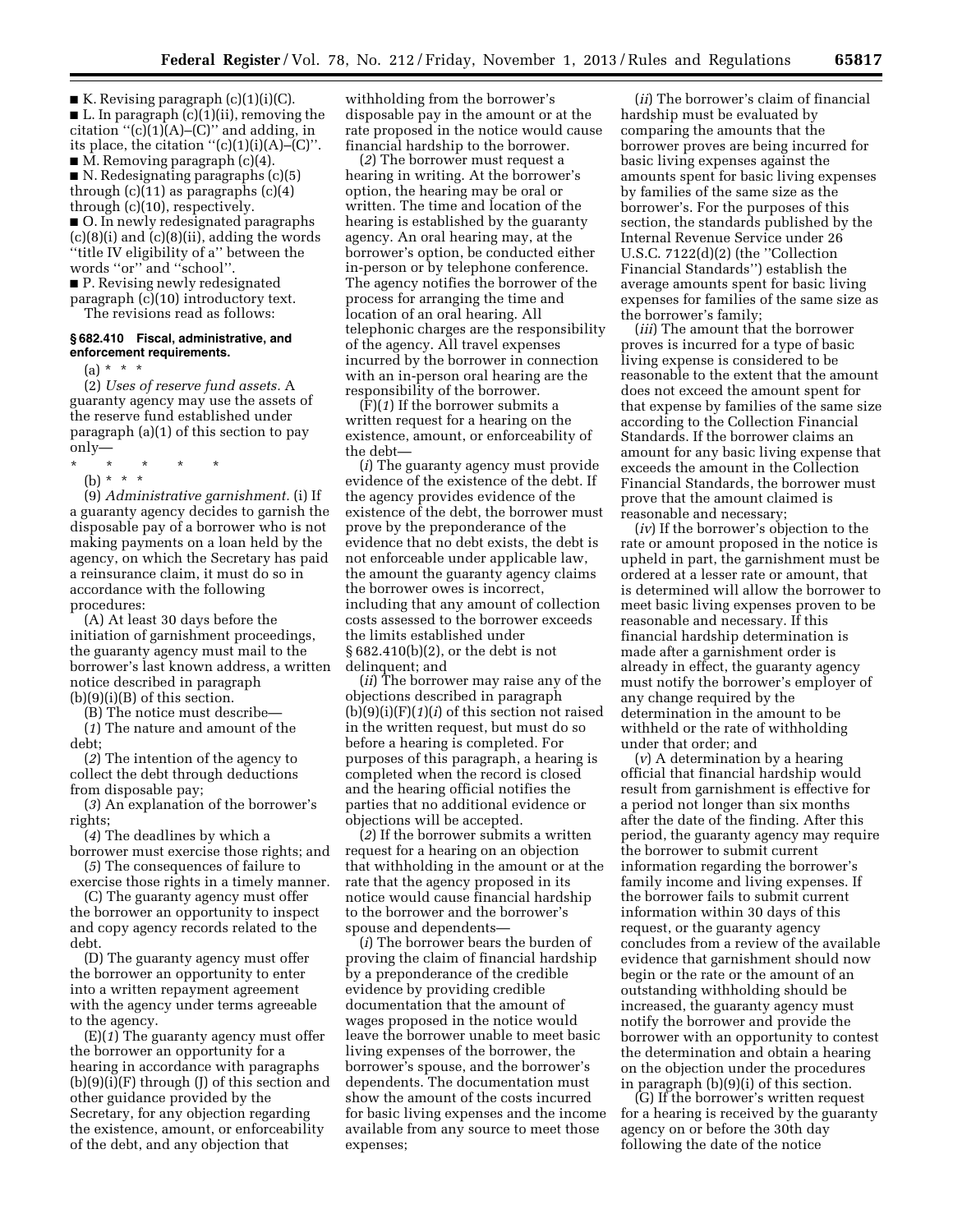described in paragraph (b)(9)(i)(B) of this section, the guaranty agency may not issue a withholding order until the borrower has been provided the requested hearing and a decision has been rendered. The guaranty agency must provide a hearing to the borrower in sufficient time to permit a decision, in accordance with the procedures that the agency may prescribe, to be rendered within 60 days.

(H) If the borrower's written request for a hearing is received by the guaranty agency after the 30th day following the date of the notice described in paragraph (b)(9)(i)(B) of this section, the guaranty agency must provide a hearing to the borrower in sufficient time that a decision, in accordance with the procedures that the agency may prescribe, may be rendered within 60 days, but may not delay issuance of a withholding order unless the agency determines that the delay in filing the request was caused by factors over which the borrower had no control, or the agency receives information that the agency believes justifies a delay or cancellation of the withholding order. If a decision is not rendered within 60 days following receipt of a borrower's written request for a hearing, the guaranty agency must suspend the order beginning on the 61st day after the hearing request was received until a hearing is provided and a decision is rendered.

(I) The hearing official appointed by the agency to conduct the hearing may be any qualified individual, including an administrative law judge. Under no circumstance may the hearing official be under the supervision or control of the head of the guaranty agency or of a third-party servicer or collection contractor employed by the agency. Payment of compensation by the guaranty agency, third-party servicer, or collection contractor employed by the agency to the hearing official for service as a hearing official does not constitute impermissible supervision or control under this paragraph. The guaranty agency must ensure that, except as needed to arrange for administrative matters pertaining to the hearing, including the type of hearing requested by the borrower, the time, place, and manner of conducting an oral hearing, and post-hearing matters such as issuance of a hearing decision, all oral communications between the hearing official and any representative of the guaranty agency or with the borrower are made within the hearing of the other party, and that copies of any written communication with either party are promptly provided to the other party. This paragraph does not preclude a

hearing in the absence of one of the parties if the borrower is given proper notice of the hearing, both parties have agreed on the time, place, and manner of the hearing, and one of the parties fails to attend.

(J) The hearing official must conduct any hearing as an informal proceeding, require witnesses in an oral hearing to testify under oath or affirmation, and maintain a summary record of any hearing. The hearing official must issue a final written decision at the earliest practicable date, but not later than 60 days after the guaranty agency's receipt of the borrower's hearing request. However—

(*1*) The borrower may request an extension of that deadline for a reasonable period, as determined by the hearing official, for the purpose of submitting additional evidence or raising a new objection described in paragraph (b)(9)(i)(F)(*1*)(*ii*) of this section; and

(*2*) The agency may request, and the hearing official must grant, a reasonable extension of time sufficient to enable the guaranty agency to evaluate and respond to any such additional evidence or any objections raised pursuant to paragraph (b)(9)(i)(F)(*1*)(*ii*) of this section.

(K) An employer served with a garnishment order from the guaranty agency with respect to a borrower whose wages are not then subject to a withholding order of any kind must deduct and pay to the agency from a borrower's disposable pay an amount that does not exceed the smallest of—

(*1*) The amount specified in the guaranty agency order;

(*2*) The amount permitted by section  $488A(a)(1)$  of the Act, which is 15 percent of the borrower's disposable pay; or

(*3*) The amount permitted by 15 U.S.C. 1673(a)(2), which is the amount by which the borrower's disposable pay exceeds 30 times the minimum wage.

(L) If a borrower's pay is subject to more than one garnishment order—

(*1*) Unless other Federal law requires a different priority, the employer must pay the agency the amount calculated under paragraph (b)(9)(i)(K) of this section before the employer complies with any later garnishment orders, except a family support withholding order;

(*2*) If an employer is withholding from a borrower's pay based on a garnishment order served on the employer before the guaranty agency's order, or if a withholding order for family support is served on an employer at any time, the employer must comply with the agency's garnishment order by

withholding an amount that is the lesser of—

(*i*) The amount specified in the guaranty agency order; or

(*ii*) The amount calculated under paragraph (b)(9)(i)(L)(*3*) of this section less the amount or amounts withheld under the garnishment order or orders that have priority over the agency's order; and

(*3*) The cumulative withholding for all garnishment orders issued by guaranty agencies may not exceed, for an individual borrower, the amount permitted by 15 U.S.C. 1673, which is the lesser of 25 percent of the borrower's disposable pay or the amount by which the borrower's disposable pay exceeds 30 times the minimum wage. If a borrower owes debts to one or more guaranty agencies, each agency may issue a garnishment order to enforce each of those debts, but no single agency may order a total amount exceeding 15 percent of the disposable pay of a borrower to be withheld. The employer must honor these orders as provided in paragraphs (b)(9)(i)(L)(*1*) and (*2*) of this section.

(M) Notwithstanding paragraphs  $(b)(9)(i)(K)$  and  $(L)$  of this section, an employer may withhold and pay a greater amount than required under the order if the borrower gives the employer written consent.

(N) A borrower may, at any time, raise an objection to the amount or the rate of withholding specified in the guaranty agency's order to the borrower's employer on the ground of financial hardship. However, the guaranty agency is not required to consider such an objection and provide the borrower with a hearing until at least six months after the agency issued the most recent garnishment order, either one for which the borrower did not request a hearing or one that was issued after a hardshiprelated hearing determination. The agency may provide a hearing in extraordinary circumstances earlier than six months if the borrower's request for review shows that the borrower's financial circumstances have substantially changed after the garnishment notice because of an event such as injury, divorce, or catastrophic illness.

(O) A garnishment order is effective until the guaranty agency rescinds the order or the agency has fully recovered the amounts owed by the borrower, including interest, late fees, and collections costs. If an employer is unable to honor a garnishment order because the amount available for garnishment is insufficient to pay any portion of the amount stated in the order, the employer must notify the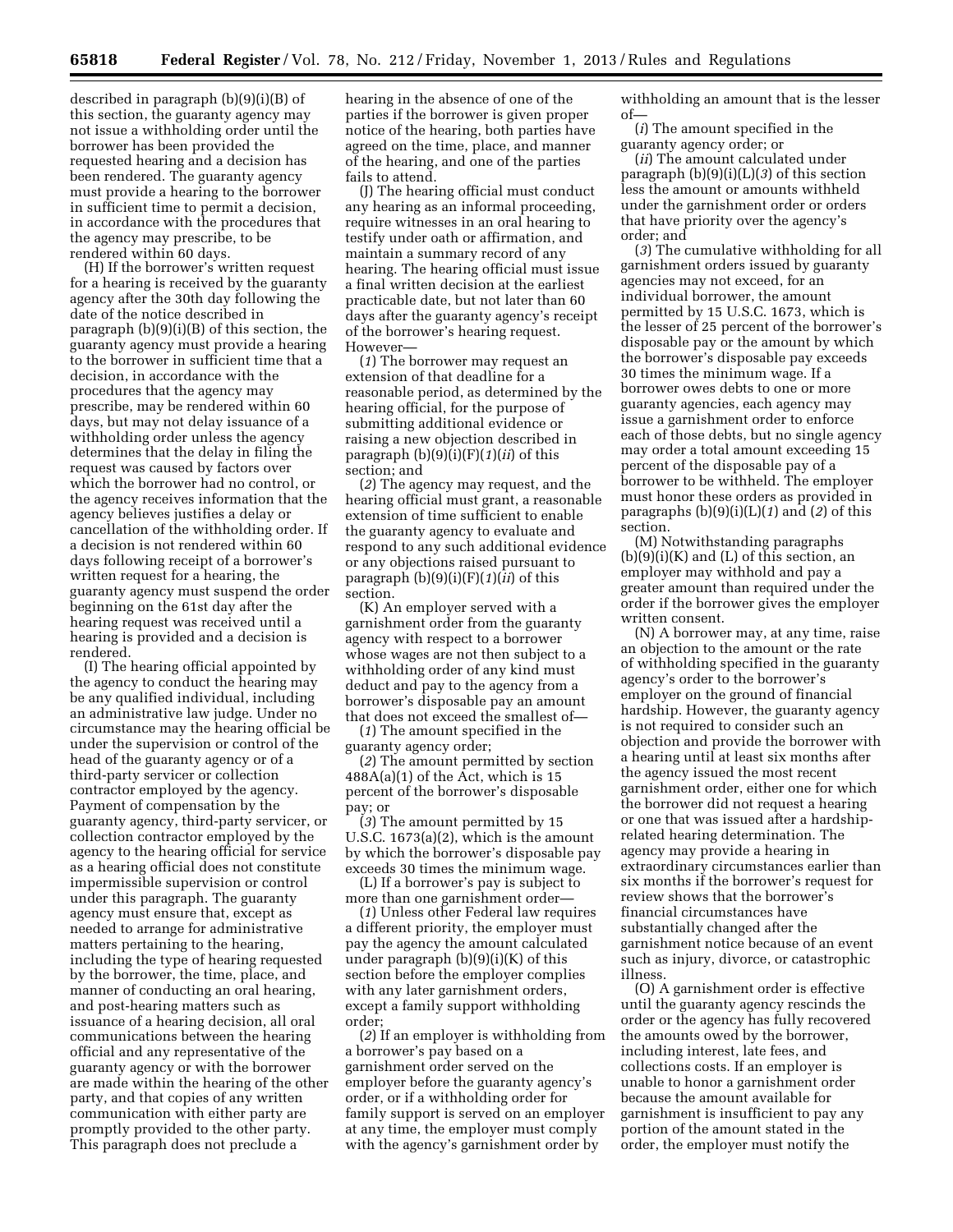agency and comply with the order when sufficient disposable pay is available. Upon full recovery of the debt, the agency must send the borrower's employer notification to stop wage withholding.

(P) The guaranty agency must sue any employer for any amount that the employer, after receipt of the withholding order provided by the agency under paragraph (b)(9)(i)(R) of this section, fails to withhold from wages owed and payable to an employee under the employer's normal pay and disbursement cycle.

(Q) The guaranty agency may not garnish the wages of a borrower whom it knows has been involuntarily separated from employment until the borrower has been reemployed continuously for at least 12 months. The borrower has the burden of informing the guaranty agency of the circumstances surrounding the borrower's involuntary separation from employment.

(R) Unless the guaranty agency receives information that the agency believes justifies a delay or cancellation of the withholding order, it must send a withholding order to the employer within 20 days after the borrower fails to make a timely request for a hearing, or, if a timely request for a hearing is made by the borrower, within 20 days after a final decision is made by the agency to proceed with garnishment.

(S) The notice given to the employer under paragraph (b)(9)(i)(R) of this section must contain only the information as may be necessary for the employer to comply with the withholding order and to ensure proper credit for payments received. At a minimum, the notice given to the employer includes the borrower's name, address, and Social Security Number, as well as instructions for withholding and information as to where the employer must send payments.

(T)(*1*) A guaranty agency may use a third-party servicer or collection contractor to perform administrative activities associated with administrative wage garnishment, but may not allow such a party to conduct required hearings or to determine that a withholding order is to be issued. Subject to the limitations of paragraphs (b)(9)(i)(T)(*2*) and (*3*) of this section, administrative activities associated with administrative wage garnishment may include but are not limited to—

(*i*) Identifying to the agency suitable candidates for wage garnishment pursuant to agency standards;

(*ii*) Obtaining employment information for the purposes of garnishment;

(*iii*) Sending candidates selected for garnishment by the agency notices prescribed by the agency;

(*iv*) Negotiating alternative repayment arrangements with borrowers;

(*v*) Responding to inquiries from notified borrowers;

(*vi*) Receiving garnishment payments on behalf of the agency;

(*vii*) Arranging for the retention of hearing officials and for the conduct of hearings on behalf of the agency;

(*viii*) Providing information to borrowers or hearing officials on the process or conduct of hearings; and

(*ix*) Sending garnishment orders and other communications to employers on behalf of the agency.

(*2*) Only an authorized official of the agency may determine that an individual withholding order is to be issued. The guarantor must record the official's determination for each order it issues, including any order which it causes to be prepared or mailed by a third-party servicer or collection contractor. The guarantor must evidence the official's approval, either by including the official's signature on the order or, if the agency uses a form of withholding order that does not provide for execution by signature, by retaining in the agency's records the identity of the approving official, the date of the approval, the amount or rate of the order, the name and address of the employer to whom the order was issued, and the debt for which the order was issued.

(*3*) The withholding order must identify the guaranty agency as the holder of the debt, as the issuer of the order, and as the sole party legally authorized to issue the withholding order. If a guaranty agency uses a thirdparty servicer or collection contractor to prepare and mail a withholding order that includes the name of the servicer or contractor that prepared or mailed the order, the guaranty agency must also ensure that the order contains no captions or representations that the servicer or contractor is the party that issued, or was empowered by Federal law or by the agency to issue, the withholding order.

(U) As specified in section 488A(a)(8) of the Act, the borrower may seek judicial relief, including punitive damages, if the employer discharges, refuses to employ, or takes disciplinary action against the borrower due to the issuance of a withholding order.

(V) A guaranty agency is required to suspend a garnishment order when the agency receives a borrower's fifth qualifying payment under a loan rehabilitation agreement with the agency, unless otherwise directed by the borrower, in accordance with § 682.405(a)(3).

(ii) For purposes of paragraph (b)(9) of this section—

(A) ''Borrower'' includes all endorsers on a loan;

(B) ''Day'' means calendar day;

(C) ''Disposable pay'' means that part of a borrower's compensation for personal services, whether or not denominated as wages from an employer, that remains after the deduction of health insurance premiums and any amounts required by law to be withheld, and includes, but is not limited to, salary, bonuses, commissions, or vacation pay. ''Amounts required by law to be withheld'' include amounts for deductions such as Social Security taxes and withholding taxes, but do not include any amount withheld under a court order or other withholding order. All references to an amount of disposable pay refer to disposable pay calculated for a single week;

(D) ''Employer'' means a person or entity that employs the services of another and that pays the latter's wages or salary and includes, but is not limited to, State and local governments, but does not include an agency of the Federal Government;

(E) ''Financial hardship'' means an inability to meet basic living expenses for goods and services necessary for the survival of the borrower and the borrower's spouse and dependents;

(F) ''Garnishment'' means the process of withholding amounts from an employee's disposable pay and paying those amounts to a creditor in satisfaction of a withholding order; and

(G) ''Withholding order'' means any order for withholding or garnishment of pay issued by the guaranty agency and may also be referred to as ''wage garnishment order'' or ''garnishment order.''

- \* \* \* \* \*
	- (c) \* \* \*
	- $(1) * * * *$
	- $(i) * * * *$

(C) Each school that participated in the guaranty agency's program, located in a State for which the guaranty agency is the principal guaranty agency, that has a cohort default rate, as described in subpart M of 34 CFR part 668, that includes FFEL Program loans, for either of the 2 immediately preceding fiscal years, as defined in 34 CFR 668.182, that exceeds 20 percent, unless the school is under a mandate from the Secretary under subpart M of 34 CFR part 668 to take specific default reduction measures or if the total dollar amount of loans entering repayment in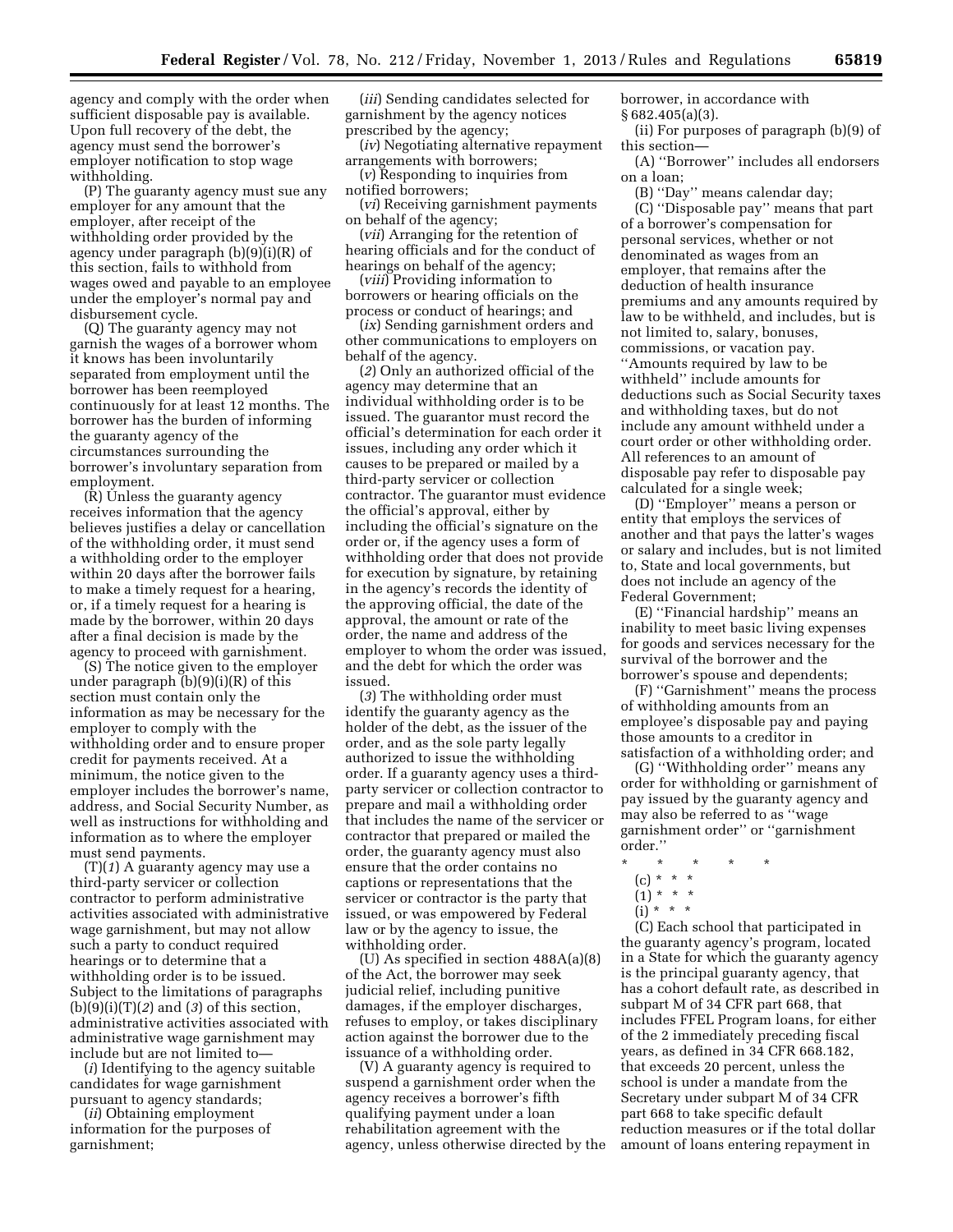each fiscal year on which the cohort default rate of over 20 percent is based does not exceed \$100,000; or

\* \* \* \* \*

(10) Taking prompt action to protect the rights of borrowers and the Federal fiscal interest respecting loans that the agency has guaranteed when the agency learns that a school that participated in the FFEL Program or a holder of loans participating in the program is experiencing problems that threaten the solvency of the school or holder, including—

\* \* \* \* \*

### **§ 682.411 [Amended]**

■ 46. Section 682.411 is amended by: ■ A. In paragraph (d)(2), removing the words ''all national credit bureaus'' and adding, in their place, the words ''each nationwide consumer reporting agency''.

■ B. In paragraph (f), removing the words ''a national credit bureau'' and adding, in their place, the words ''each nationwide consumer reporting agency''.

 $\blacksquare$  C. In paragraph  $(n)(2)$ , removing the words ''a national credit bureau'' and adding, in their place, the words ''each nationwide consumer reporting agency''.

■ D. In paragraph (o)(2), removing the words ''credit bureau'' and adding, in their place, the words ''consumer reporting agency''.

#### **§ 682.412 [Amended]**

 $\blacksquare$  47. Section 682.412(a)(2) is amended by removing the words ''as provided under § 682.301''.

■ 48. Section 682.413 is amended by: ■ A. In paragraph (c)(1)(vi), removing the words ''certification required under  $§ 682.206(f)(1)'$  and adding, in their place the words ''required lender verification certification''. ■ B. Revising the first sentence of

paragraph (h).

The revision reads as follows:

### **§ 682.413 Remedial actions.**

\* \* \* \* \*

(h) In any action to require repayment of funds or to withhold funds from a guaranty agency, or to limit, suspend, or terminate a guaranty agency based on a violation of section 428(b)(3) of the Act, if the Secretary finds that the guaranty agency provided or offered the prohibited payments or activities, the Secretary applies a rebuttable presumption that the payments or activities were offered or provided to secure applications for FFEL loans or to secure FFEL loan volume. \* \* \*

\* \* \* \* \*

### **§ 682.414 [Amended]**

■ 49. Section 682.414 is amended by: ■ A. In paragraph (a)(1)(ii)(D), removing the words ''credit bureau'' and adding, in their place, the words ''consumer reporting agency''.

 $\blacksquare$  B. In paragraph (a)(4)(ii)(J), removing the words ''credit bureau'' and adding, in their place, the words ''consumer reporting agency''.

■ C. In paragraph (a)(6)(ii)(D), removing the word ''is'' and adding, in its place, the word "it".

■ D. Removing paragraph (b)(2)(i).

■ E. Redesignating paragraphs (b)(2)(ii) through  $(b)(2)(iv)$ , as  $(b)(2)(i)$  through (b)(2)(iii), respectively.

■ F. In paragraph (b)(3)(i), removing the words ''schools and''.

■ G. In paragraph (b)(3)(ii), removing the words ''schools and''.

■ H. In paragraph (b)(3)(iii), removing the words ''school or''.

 $\blacksquare$  I. In paragraph (c)(2), removing the citation ''§ 682.401(b)(21) and (22)'' and adding, in its place, the citation ''§ 682.401(b)(12) and (13)''.

### **§ 682.416 [Amended]**

 $\blacksquare$  50. Section 682.416(d)(2) is amended by removing the word ''Title'' and adding, in its place, the word ''title''.

#### **§ 682.418 [Removed and Reserved]**

■ 51. Section 682.418 is removed and reserved.

#### **§ 682.419 [Amended]**

■ 52. Section 682.419 is amended by: ■ A. In paragraph (b)(8), removing the words '', in accordance with § 682.420''. ■ B. In paragraph (c)(6), removing the citation ''§ 682.421'' and adding, in its place, the citation ''section 422A(f) of the Act''.

#### **§ 682.420 [Removed and Reserved]**

■ 53. Section 682.420 is removed and reserved.

### **§ 682.421 [Removed and Reserved]**

■ 54. Section 682.421 is removed and reserved.

### **§ 682.422 [Removed and Reserved]**

■ 55. Section 682.422 is removed and reserved.

### **§ 682.423 [Amended]**

■ 56. Section 682.423 is amended by: ■ A. In the second sentence of paragraph (a), adding the word ''may'' between the words ''that'' and ''have''. ■ B. In paragraph (a), removing the last sentence.

### **Subpart E—[Removed and Reserved]**

■ 57. Remove and reserve subpart E of part 682.

#### **Subpart F—Requirements, Standards, and Payments for Schools That Participated in the FFEL Program**

■ 58. Revise the heading to subpart F of part 682 to read as set forth above.

#### **§ 682.601 [Removed and Reserved]**

■ 59. Section 682.601 is removed and reserved.

#### **§ 682.602 [Removed and Reserved]**

■ 60. Section 682.602 is removed and reserved.

■ 61. Section 682.603 is amended by:

■ A. Revising the section heading.

■ B. In paragraph (b)(3), removing the citation " $\S 682.604(c)$ " and adding, in its place, the citation ''section 428G of the Act''.

■ C. Revising paragraphs (g), (h), and (i).

■ D. Revising the first of the two paragraphs that are both designated as paragraph (j).

■ E. Removing the second of the two paragraphs that are both designated as paragraph (j).

■ F. Adding paragraphs (k) and (l).

The revisions and additions read as follows:

#### **§ 682.603 Certification by a school that participated in the FFEL Program in connection with a loan application.**

\* \* \* \* \*

(g) The maximum period for which a school may certify a loan application is—

(1) Generally an academic year, as defined by 34 CFR 668.3, except that a guaranty agency may allow a school to use a longer period of time, corresponding to the period to which the agency applies the annual loan limits; or

(2) For a defaulted borrower who has regained eligibility under

§ 682.401(b)(1), the academic year in which the borrower regained eligibility.

(h) In certifying a Stafford or Unsubsidized Stafford loan amount in accordance with § 682.204—

(1) A program of study must be considered at least one full academic year if—

(i) The number of weeks of instructional time is at least 30 weeks; and

(ii) The number of clock hours is a least 900, the number of semester or trimester hours is at least 24, or the number of quarter hours is at least 36;

(2) A program of study must be considered two-thirds (2/3) of an academic year if—

(i) The number of weeks of instructional time is at least 20 weeks; and

(ii) The number of clock hours is at least 600, the number of semester or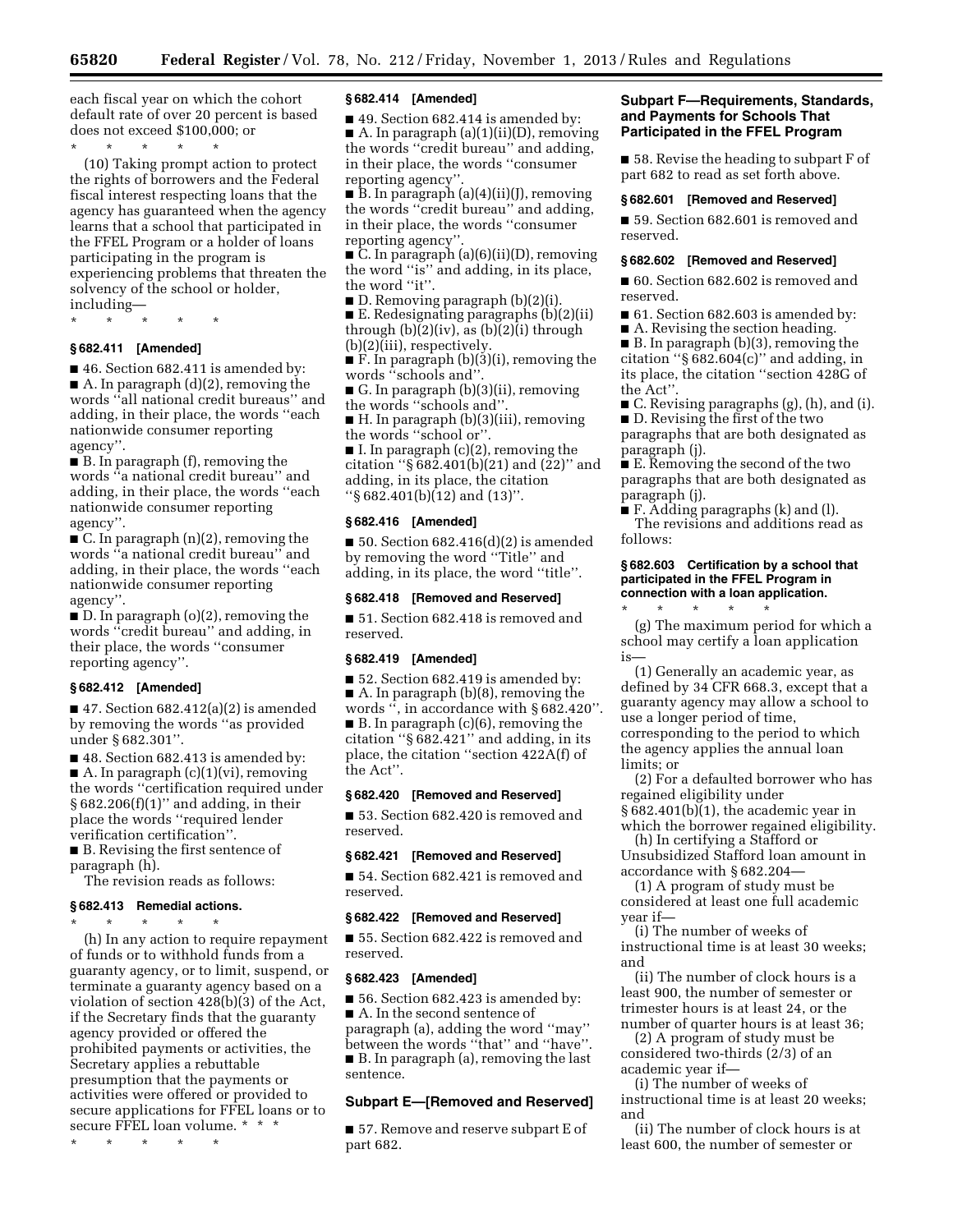trimester hours is at least 16, or the number of quarter hours is at least 24;

(3) A program of study must be considered one-third (1⁄3) of an academic year if—

(i) The number of weeks of instructional time is at least 10 weeks; and

(ii) The number of clock hours is at least 300, the number of semester or trimester hours is at least 8, or the number of quarter hours is at least 12; and

(4) In prorating a loan amount for a student enrolled in a program of study with less than a full academic year remaining, the school need not recalculate the amount of the loan if the number of hours for which an eligible student is enrolled changes after the school certifies the loan.

(i)(1) If a school measures academic progress in an educational program in credit hours and uses either standard terms (semesters, trimesters, or quarters) or nonstandard terms that are substantially equal in length, and each term is at least nine weeks of instructional time in length, a student is considered to have completed an academic year and progresses to the next annual loan limit when the academic year calendar period has elapsed.

(2) If a school measures academic progress in an educational program in credit hours and uses nonstandard terms that are not substantially equal in length or each term is not at least nine weeks of instructional time in length, or measures academic progress in credit hours and does not have academic terms, a student is considered to have completed an academic year and progresses to the next annual loan limit at the later of—

(i) The student's completion of the weeks of instructional time in the student's academic year; or

(ii) The date, as determined by the school, that the student has successfully completed the academic coursework in the student's academic year.

(3) If a school measures academic progress in an educational program in clock hours, a student is considered to have completed an academic year and progresses to the next annual loan limit at the later of—

(i) The student's completion of the weeks of instructional time in the student's academic year; or

(ii) The date, as determined by the school, that the student has successfully completed the clock hours in the student's academic year.

(4) For purposes of this section, terms in a loan period are substantially equal in length if no term in the loan period

is more than two weeks of instructional time longer than any other term in that loan period.

(j)(1) A school must cease certifying loans based on the exceptions in section 428G(a)(3) of the Act no later than—

(i) 30 days after the date the school receives notification from the Secretary of an FFEL cohort default rate, calculated under subpart M of 34 CFR part 668, that causes the school to no longer meet the qualifications outlined in those paragraphs; or

(ii) October 1, 2002.

(2) A school must cease certifying loans based on the exceptions in section 428G(a)(3) of the Act no later than 30 days after the date the school receives notification from the Secretary of an FFEL cohort default rate, calculated under subpart M of 34 CFR part 668, that causes the school to no longer meet the qualifications outlined in those paragraphs.

(k) A school may not assess the borrower, or the student in the case of a parent PLUS loan, a fee for the completion or certification of any FFEL Program form or information or for providing any information necessary for a student or parent to receive a loan under part B of the Act or any benefits associated with such a loan.

(l) Pursuant to paragraph (b)(3) of this section, a school may not request the disbursement by the lender for loan proceeds earlier than the period specified in 34 CFR 668.167.

\* \* \* \* \*

■ 62. Section 682.604 is amended by:

■ A. Revising the section heading.

■ B. Removing paragraphs (a), (c), (d), (e), (f), (h), and (i).

■ C. Redesignating paragraph (g) as paragraph (a).

■ D. Removing and reserving paragraph (b).

■ E. Revising newly redesignated paragraph (a)(1).

■ F. Removing newly redesignated paragraph (a)(2)(vi).

■ G. Further redesignating newly redesignated paragraphs (a)(2)(vii) through (a)(2)(xii) as paragraphs  $(a)(2)(ix)$  through  $(a)(2)(xiv)$ , respectively.

■ H. Adding new paragraphs (a)(2)(vi) through  $(a)(2)(viii)$ .

■ I. Adding new paragraph (a)(5). The revisions and additions read as follows:

### **§ 682.604 Required exit counseling for borrowers.**

(a) \* \* \*

(1) A school must ensure that exit counseling is conducted with each Stafford Loan borrower and graduate or professional student PLUS Loan

borrower either in person, by audiovisual presentation, or by interactive electronic means. In each case, the school must ensure that this counseling is conducted shortly before the student borrower ceases at least halftime study at the school, and that an individual with expertise in the title IV programs is reasonably available shortly after the counseling to answer the student borrower's questions. As an alternative, in the case of a student borrower enrolled in a correspondence program or a study-abroad program that the home institution approves for credit, written counseling materials may be provided by mail within 30 days after the student borrower completes the program. If a student borrower withdraws from school without the school's prior knowledge or fails to complete an exit counseling session as required, the school must, within 30 days after learning that the student borrower has withdrawn from school or failed to complete the exit counseling as required, ensure that exit counseling is provided through interactive electronic means, by mailing written counseling materials to the student borrower at the student borrower's last known address, or by sending written counseling materials to an email address provided by the student borrower that is not an email address associated with the school sending the counseling materials.

 $(2) * * * *$ (vi) Explain to the borrower the use of

a Master Promissory Note; (vii) Emphasize to the student borrower the seriousness and importance of the repayment obligation the borrower has assumed;

(viii) Emphasize to the student borrower that the full amount of the loan (other than a loan made or originated by the school) must be repaid in full even if the student borrower does not complete the program, does not complete the program within the regular time for program completion, is unable to obtain employment upon completion, or is otherwise dissatisfied with or does not receive the educational or other services that the student borrower purchased from the school;

\* \* \* \* \*

(5)(i) For students who have received both FFEL Program and Direct Loan Program loans for attendance at a school, the school's compliance with the exit counseling requirements in 34 CFR 685.304(b) satisfies the requirements of this section if the school ensures that the exit counseling also provides the borrower with the information described in paragraphs  $(a)(2)(i)$  and  $(a)(2)(ii)$  of this section.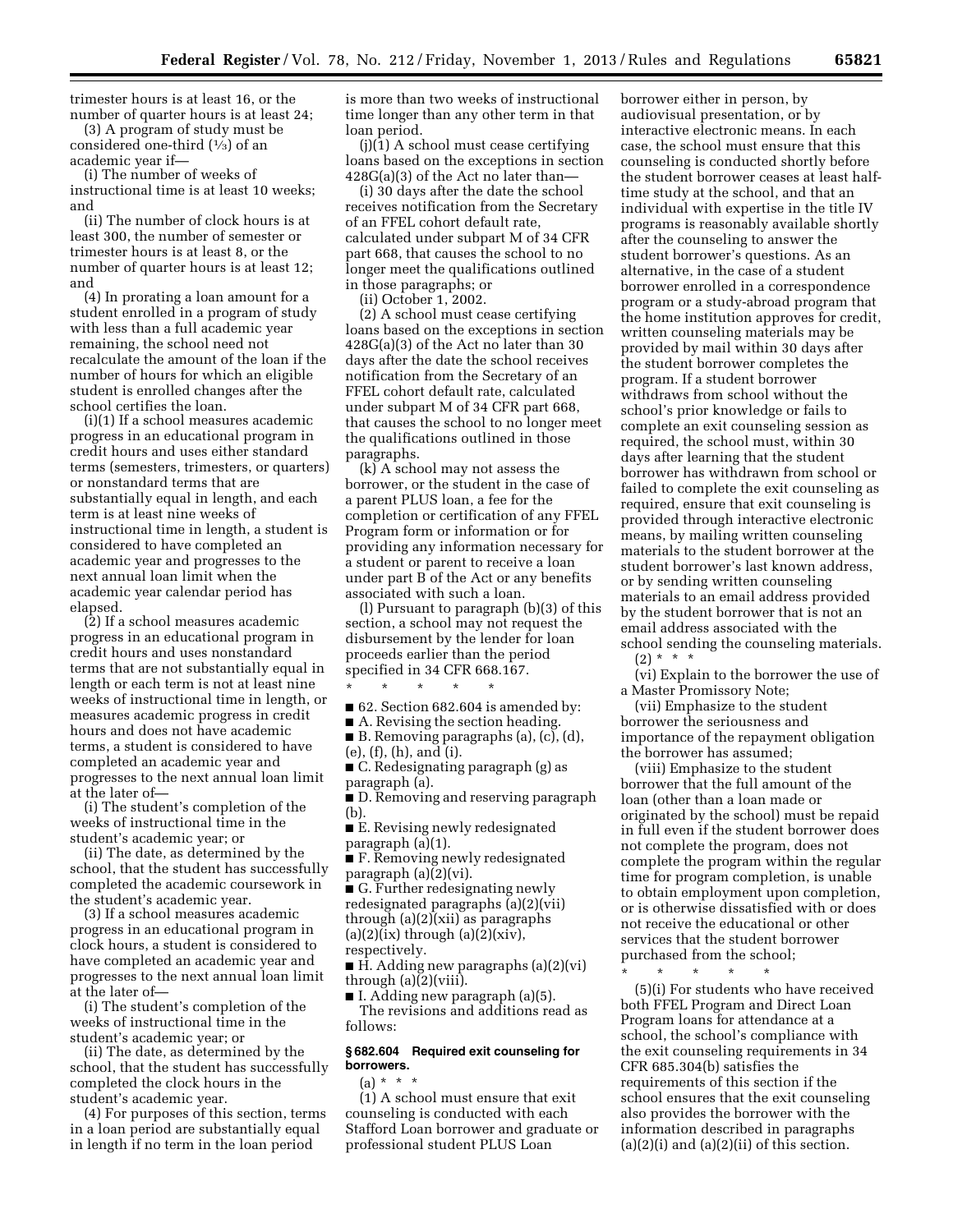(ii) A student's completion of electronic interactive exit counseling offered by the Secretary satisfies the requirements of this section, and for students who have also received Direct Loan Program loans for attendance at the school, the requirements of 34 CFR 685.304(b).

#### \* \* \* \* \*

## **§ 682.605 [Amended]**

■ 63. Section 682.605 is amended by: ■ A. In paragraph (b), adding the words ''and the Secretary'' between the words ''lender'' and ''the date''.

■ B. In paragraph (c), adding the words ''and the Secretary'' between the word ''lender'' and the punctuation '',''.

#### **§ 682.608 [Removed and Reserved]**

■ 64. Section 682.608 is removed and reserved.

■ 65. Section 682.610 is amended by:

- A. Revising the section heading.
- B. Revising paragraph (b)(5).
- C. Revising paragraph (c).
- The revisions read as follows:

#### **§ 682.610 Administrative and fiscal requirements for schools that participated in the FFEL Program.**

\* \* \* \* \*

(b) \* \* \*

(5) For loans delivered by electronic funds transfer or master check, a copy of the borrower's required written authorization, if it was not provided in the loan application or MPN, to deliver the initial and subsequent disbursements of each FFEL Program loan; and

\* \* \* \* \* (c) *Enrollment reporting process.* (1) Upon receipt of an enrollment report from the Secretary, a school must update all information included in the report and return the report to the Secretary—

(i) In the manner and format prescribed by the Secretary; and

(ii) Within the timeframe specified by the Secretary.

(2) Unless it expects to submit its next updated enrollment report to the Secretary within the next 60 days, a school must notify the Secretary within 30 days after the date that the school discovers that—

(i) A loan under title IV of the Act was made to or on behalf of a student who was enrolled or accepted for enrollment at the school, and the student has ceased to be enrolled on at least a halftime basis or failed to enroll on at least a half-time basis for the period for which the loan was intended; or

(ii) A student who is enrolled at the school and who received a loan under title IV of the Act has changed his or her permanent address. \* \* \* \* \*

**Subpart G—Limitation, Suspension, or Termination of Lender or Third-Party Servicer Eligibility and Disqualification of Lenders** 

■ 66. The heading of subpart G of part 682 is revised to read as set forth above.

#### **§ 682.700 [Amended]**

■ 67. Section 682.700 is amended by:

■ A. In paragraph (a), removing the words ''or school'' and the word and citation ''and (h)(3)'' in the final sentence.

■ B. In paragraph (b)(1)(ii), adding the word "or" after the punctuation ";".

■ C. Removing paragraph (b)(2).

■ D. Redesignating paragraph (b)(3) as paragraph (b)(2).

■ E. In paragraph (c), removing the words ''or schools''.

■ 68. Section 682.701 is amended by revising the definition of ''*Disqualification''* to read as follows:

#### **§ 682.701 Definitions of terms used in this subpart.**

\* \* \* \* \* *Disqualification.* The removal of a lender's eligibility for an indefinite period of time by the Secretary on review of limitation, suspension, or termination action taken against the lender by a guaranty agency. \* \* \* \* \*

■ 69. Section 682.702 is amended by:

■ A. In paragraph (a), removing the words ''in paragraph (d) of this section and''.

 $\blacksquare$  B. Revising paragraph (b)(1).

■ C. Removing paragraph (b)(2).

■ D. Redesignating paragraph (b)(3) as paragraph (b)(2).

■ E. Removing paragraph (d). The revision reads as follows:

#### **§ 682.702 Effect on participation.**

\* \* \* \* \* (b) \* \* \*

(1) A limit on the number or total amount of loans that a lender may purchase or hold under the FFEL Program; or

\* \* \* \* \*

### **§ 682.704 [Amended]**

■ 70. Section 682.704(a) introductory text is amended, by removing the words ''stop the issuance of guarantee commitments by the Secretary and guarantee agencies and to''.

#### **§ 682.705 [Amended]**

■ 71. Section 682.705 is amended by:

■ A. In paragraph (a)(1) introductory text, removing the words ''new loan made by the lender or''.

 $\blacksquare$  B. In paragraph (b)(2)(v), removing the words '', except as provided in paragraph (c)(9) of this section,''. ■ C. Removing paragraph (c).

#### **§ 682.706 [Amended]**

■ 72. Section 682.706 is amended by removing paragraph (d).

■ 73. Section 682.709 is amended by adding paragraph (d) to read as follows:

#### **§ 682.709 Reimbursements, refunds, and offsets.**

\* \* \* \* \* (d) In any action under this part based on a violation of the prohibitions in section 435(d)(5) of the Act, if the Secretary, the designated Department official, or the hearing official finds that the lender provided or offered the payments or activities described in paragraph (5)(i) of the definition of ''lender'' in § 682.200(b), the Secretary or the official applies a rebuttable presumption that the payments or activities were offered or provided to secure applications for FFEL loans. To reverse the presumption, the lender must present evidence that the activities or payments were provided for a reason unrelated to securing applications for FFEL loans or securing FFEL loan volume.

\* \* \* \* \*

#### **§ 682.711 [Amended]**

■ 74. Section 682.711 is amended by:

■ A. Removing paragraph (c).

■ B. Redesignating paragraphs (d) and (e) as paragraphs (c) and (d), respectively.

■ C. In newly redesignated paragraph  $(d)(2)$ , removing the citation " $(d)(3)$ " and adding, in its place, the citation  $''(c)(3)''$ .

■ D. In newly redesignated paragraph  $(d)(2)$ , removing the citation " $(e)(1)$ " and adding, in its place, the citation  $"({\rm d})(1)"$ .

#### **§ 682.712 [Amended]**

■ 75. Section 682.712 is amended by: ■ A. In paragraph (g)(2), removing the parenthetical "(j)" and adding, in its place, the parenthetical "(i)". ■ B. In paragraph (h)(2) and in paragraph (h)(3) introductory text, removing the parenthetical "(j)" and adding, in its place, the parenthetical  $"$ (i)".

■ C. Removing paragraph (i).

■ D. Redesignating paragraph (j) as paragraph (i).

### **§ 682.713 [Removed and Reserved]**

■ 76. Section 682.713 is removed and reserved.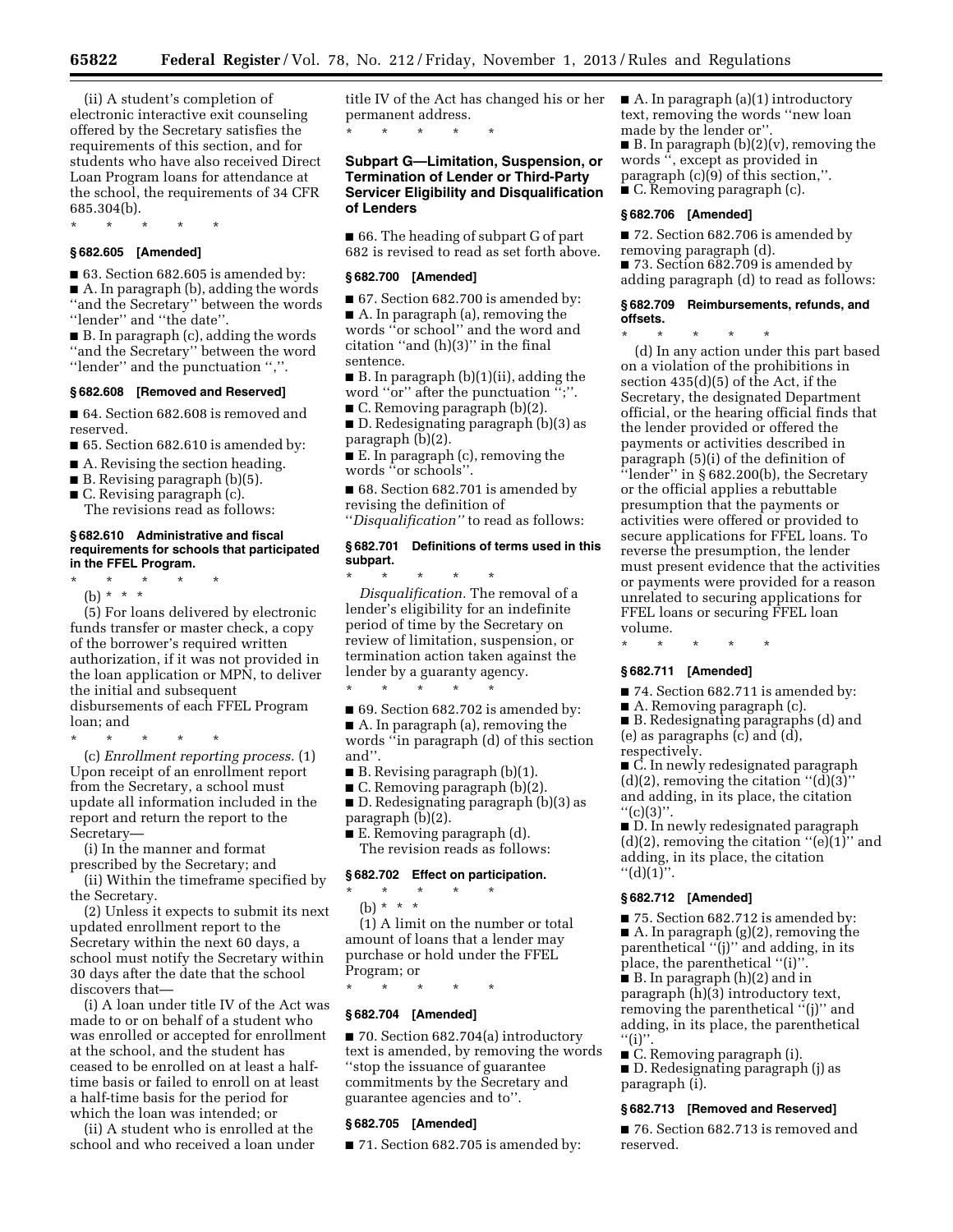### **Subpart H of Part 682 [Removed and Reserved]**

■ 77. Remove and reserve subpart H of part 682.

### **Appendix C to Part 682 [Removed and Reserved]**

■ 78. Appendix C to part 682 is removed and reserved.

#### **Appendix D to Part 682 [Amended]**

■ 79. In appendix D to part 682, paragraph (3) of the introduction is amended by removing the final citation ''34 CFR 682.401(d)'' and adding, in its place, the citation ''34 CFR 682.401(c)''.

### **PART 685—WILLIAM D. FORD FEDERAL DIRECT LOAN PROGRAM**

■ 80. The authority citation for part 685 continues to read as follows:

**Authority:** 20 U.S.C. 1070g, 1087a, *et seq.,*  unless otherwise noted.

■ 81. Section 685.100 is amended by:

■ A. Revising paragraph (a).

■ B. In paragraph (b), removing the words ''has been selected by the Secretary to participate'' and adding, in their place, the word ''participates''. ■ C. Revising paragraph (c).

The revisions read as follows:

### **§ 685.100 The William D. Ford Federal Direct Loan Program.**

(a) Under the William D. Ford Federal Direct Loan (Direct Loan) Program (formerly known as the Federal Direct Student Loan Program), the Secretary makes loans to enable a student or parent to pay the costs of the student's attendance at a postsecondary school. This part governs the Federal Direct Stafford/Ford Loan Program, the Federal Direct Unsubsidized Stafford/Ford Loan Program, the Federal Direct PLUS Program, and the Federal Direct Consolidation Loan Program. The Secretary makes loans under the following program components:

(1)(i) Federal Direct Stafford/Ford Loan Program (Direct Subsidized Loan Program), which provides loans to undergraduate, graduate, and professional students. Loans made under this program are referred to as Direct Subsidized Loans. Except as provided in paragraph (a)(1)(ii) of this section, the Secretary subsidizes the interest while the borrower is in an inschool, grace, or deferment period. Graduate and professional students are not eligible to receive Direct Subsidized Loans for any period of enrollment beginning on or after July 1, 2012.

(ii) The Secretary does not subsidize the interest that accrues during the grace period on any Direct Subsidized Loan

for which the first disbursement is made on or after July 1, 2012 and before July 1, 2014.

(2) Federal Direct Unsubsidized Stafford/Ford Loan Program (Direct Unsubsidized Loan Program), which provides loans to undergraduate, graduate and professional students. Loans made under this program are referred to as Direct Unsubsidized Loans. The borrower is responsible for the interest that accrues during any period.

(3) Federal Direct PLUS Program (Direct PLUS Loan Program), which provides loans to parents of dependent students and to graduate or professional students. Loans made under this program are referred to as Direct PLUS Loans. The borrower is responsible for the interest that accrues during any period.

(4) Federal Direct Consolidation Loan Program (Direct Consolidation Loan Program), which provides loans to borrowers to consolidate certain Federal educational loans. Loans made under this program are referred to as Direct Consolidation Loans.

\* \* \* \* \* (c) The Secretary makes a Direct Consolidation Loan only to a borrower who is consolidating at least one loan made under the Direct Loan Program or the Federal Family Education Loan (FFEL) Program.

\* \* \* \* \* ■ 82. Section 685.101 is revised to read as follows:

#### **§ 685.101 Participation in the Direct Loan Program.**

(a) Colleges, universities, graduate and professional schools, vocational schools, and proprietary schools may participate in the Direct Loan Program. Participation in the Direct Loan Program enables an eligible student or parent to obtain a loan to pay for the student's cost of attendance at the school.

(b)(1) An eligible undergraduate student who is enrolled at a school participating in the Direct Loan Program may borrow under the Direct Subsidized Loan and Direct Unsubsidized Loan programs.

(2) An eligible graduate or professional student enrolled at a school participating in the Direct Loan Program may borrow under the Direct Subsidized Loan, Direct Unsubsidized Loan, and Direct PLUS Loan programs, except that a graduate or professional student may not borrow under the Direct Subsidized Loan Program for any period of enrollment beginning on or after July 1, 2012.

(3) An eligible parent of an eligible dependent student enrolled at a school participating in the Direct Loan Program may borrow under the Direct PLUS Loan Program.

(Authority: 20 U.S.C. 1087a *et seq.*)

■ 83. Section 685.102 is amended by: ■ A. In paragraph (a)(1) introductory text, removing the words ''subpart A of''.

■ B. In paragraph (a)(1), removing the terms ''Academic Competitiveness Grant (ACG) Program'', ''Disburse'', ''Federal Direct Student Loan Program (Direct Loan Program)'', ''Leveraging Educational Assistance Partnership Program'', ''National Science and Mathematics Access to Retain Talent Grant (National SMART Grant) Program", and "State"

■ C. In paragraph (a)(1), adding the terms ''Disbursement'' and ''William D. Ford Federal Direct Loan (Direct Loan) Program'' in alphabetical order.

■ D. In paragraph (a)(2), adding the terms ''Correspondence course'' and ''State'' in alphabetical order.

■ E. In paragraph (a)(2), removing the term ''Program of study by correspondence''.

 $\blacksquare$  F. Removing paragraph (a)(3). ■ G. In paragraph (b), adding the definitions of ''Act'', ''Endorser'', ''Federal Insured Student Loan Program'', ''Federal Stafford Loan Program'', ''Guaranty agency'',

''Holder'', ''Lender'', ''Nationwide consumer reporting agency'', ''Substantial gainful activity'', and

''Totally and permanently disabled'', in alphabetical order.

■ H. In paragraph (b), removing the definitions of ''Alternative originator'', ''Consortium'', ''School origination option 1'', ''School origination option 2'', ''Servicer'', and ''Standard origination''.

■ I. In paragraph (b), in the definition of ''Estimated financial assistance'',

revising paragraphs (1)(vi) and (2)(i). ■ J. In paragraph (b), in the heading of the definition of ''Federal Direct Consolidation Loan Program:'', adding the words ''(Direct Consolidation Loan Program)'' immediately before the punctuation ":".

■ K. In paragraph (b), in paragraph (4) of the definition of ''Federal Direct Consolidation Loan Program'', removing the words ''The term'' in the first sentence and adding, in their place, the words ''In the case of a Direct Consolidation Loan that entered repayment prior to July 1, 2006, the term''.

■ L. In paragraph (b), in the heading of the definition of ''Federal Direct PLUS Program:'', adding the words ''(Direct PLUS Loan Program)'' immediately before the punctuation ":".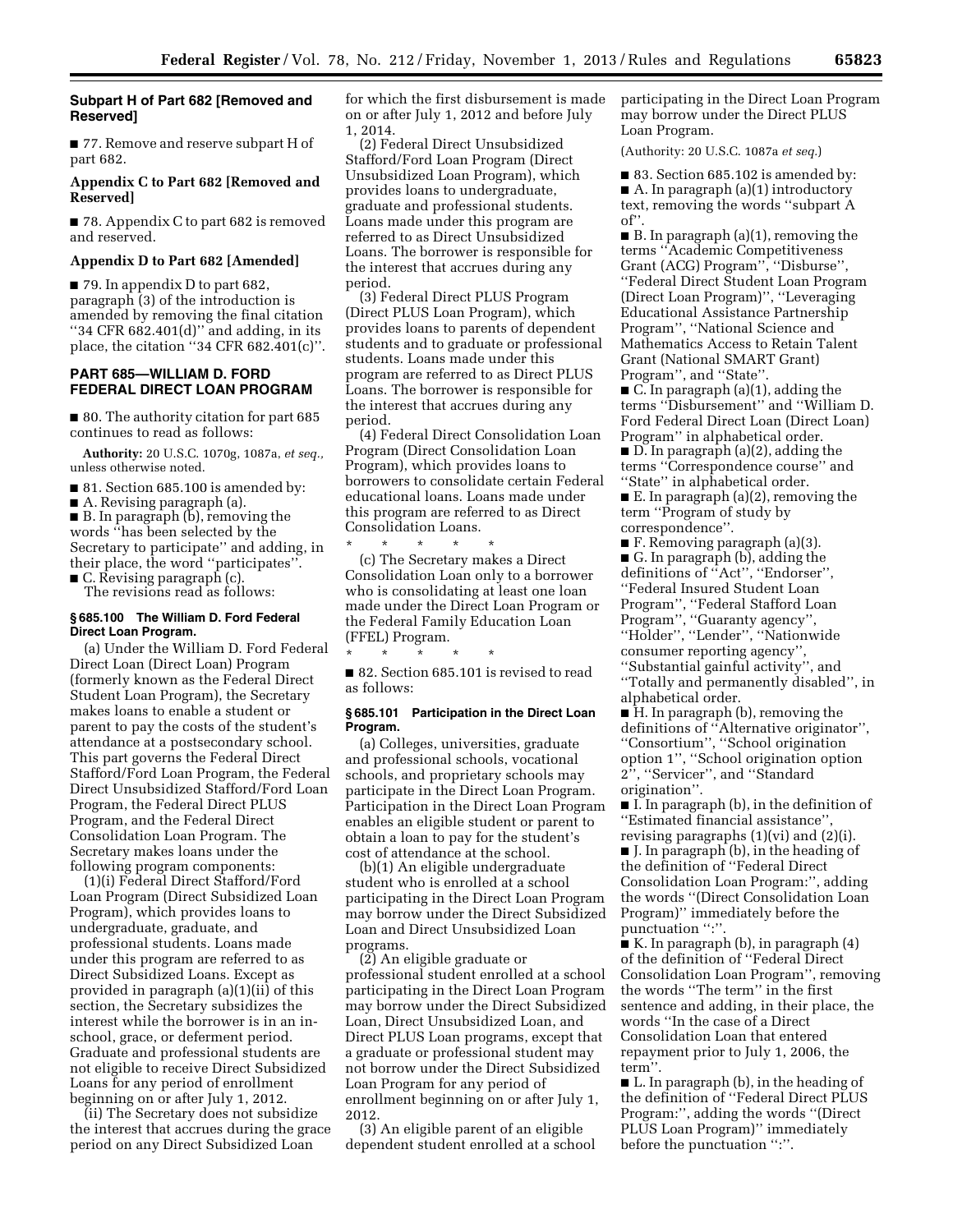■ M. In paragraph (b), revising the definition of ''Federal Direct Stafford/ Ford Loan Program''.

■ N. In paragraph (b), in the heading of the definition of ''Federal Direct Unsubsidized Stafford/Ford Loan Program:'', adding the words ''(Direct Unsubsidized Loan Program)'' immediately before the punctuation ":". ■ O. In paragraph (b), revising the definition of ''Grace period''.

■ P. In paragraph (b), in the definition of ''Master Promissory Note (MPN)'', adding a new paragraph (4).

■ Q. In paragraph (b), revising the definition of ''Satisfactory repayment arrangement''.

The revisions and additions read as follows:

#### **§ 685.102 Definitions.**

\* \* \* \* \*

(b) \* \* \* *Act:* The Higher Education Act of 1965, as amended, 20 U.S.C. 1071 *et seq.* 

\* \* \* \* \* *Endorser:* An individual who signs a promissory note and agrees to repay the loan in the event that the borrower does not.

*Estimated financial assistance:*   $(1) * * * *$ 

(vi) The estimated amount of other Federal student financial aid, including but not limited to a Federal Pell Grant, campus-based aid, and the gross amount (including fees) of subsidized and unsubsidized Federal Stafford Loans, Direct Subsidized and Unsubsidized Loans, and Federal PLUS or Direct PLUS Loans.

 $(2) * * * *$ 

(i) Those amounts used to replace the expected family contribution (EFC), including the amounts of any TEACH Grants, unsubsidized Federal Stafford Loans or Direct Unsubsidized Loans, Federal PLUS or Direct PLUS Loans, and non-federal nonneed-based loans, including private, statesponsored, and institutional loans. However, if the sum of the amounts received that are being used to replace the student's EFC exceed the EFC, the excess amount must be treated as estimated financial assistance;

\* \* \* \* \*

*Federal Direct Stafford/Ford Loan Program (Direct Subsidized Loan Program):* A loan program authorized by title IV, part D of the Act that provides loans to undergraduate, graduate, and professional students attending Direct Loan Program schools, and one of the components of the Direct Loan Program. The Secretary subsidizes the interest while the borrower is in an in-school, grace, or deferment period, except that the Secretary does not subsidize the interest that accrues during the grace period on a loan for which the first disbursement is made on or after July 1, 2012 and before July 1, 2014. Loans made under this program are referred to as Direct Subsidized Loans. Graduate and professional students are not eligible to receive Direct Subsidized Loans for any period of enrollment beginning on or after July 1, 2012.

\* \* \* \* \*

*Federal Insured Student Loan Program:*  The loan program authorized by title IV, part B of the Act under which the Secretary directly insures lenders against losses.

*Federal Stafford Loan Program:* The loan program authorized by title IV, part B of the Act which encouraged the making of subsidized and unsubsidized loans to undergraduate, graduate, and professional students and is one of the Federal Family Education Loan programs.

*Grace period:* A six-month period that begins on the day after a Direct Subsidized Loan borrower, a Direct Unsubsidized Loan borrower, or, in some cases, a Direct Consolidation Loan borrower whose consolidation application was received before July 1, 2006, ceases to be enrolled as at least a half-time student at an eligible institution and ends on the day before the repayment period begins.

*Guaranty agency:* A State or private nonprofit organization that has an agreement with the Secretary under which it will administer a loan guarantee program under the Act.

*Holder:* The entity that owns a loan. For a FFEL Program loan, the term ''holder'' refers to an eligible lender owning a FFEL Program loan, including a Federal or State agency or an organization or corporation acting on behalf of such an agency and acting as a conservator, liquidator, or receiver of an eligible lender.

\* \* \* \* \* *Lender:* As used in this part, the term "lender" has the meaning specified in section 435(d) of the Act for purposes of the FFEL Program.

\* \* \* \* \* *Master Promissory Note (MPN):* 

\* \* \* \* \*

(4) Unless the Secretary determines otherwise, a school may use a single MPN as the basis for all loans borrowed by a student or parent borrower for attendance at that school. If a school is not authorized by the Secretary for multi-year use of the MPN, a student or parent borrower must sign a new MPN for each academic year.

*Nationwide consumer reporting agency:* A consumer reporting agency as defined in 15 U.S.C. 1681a(p).

\* \* \* \* \* *Satisfactory repayment arrangement:* (1) For the purpose of regaining eligibility under section 428F(b) of the HEA, the making of six consecutive, voluntary, on-time, full monthly payments on a defaulted loan. A borrower may only obtain the benefit of this paragraph with respect to renewed eligibility once.

(2) For the purpose of consolidating a defaulted loan under § 685.220(d)(1)(ii)(A)(*3*)—

(i) The making of three consecutive, voluntary, on-time, full monthly payments on a defaulted loan prior to consolidation; or

(ii) Agreeing to repay the Direct Consolidation Loan under one of the incomecontingent repayment plans described in § 685.209 or the income-based repayment plan described in § 685.221.

(3) For the purpose of paragraph (2)(i) of this definition, the required monthly payment amount may not be more than is

reasonable and affordable based on the borrower's total financial circumstances. ''On-time'' means a payment made within 20 days of the scheduled due date, and voluntary payments are payments made directly by the borrower and do not include payments obtained by Federal offset, garnishment, or income or asset execution.

(4) A borrower has not used the one opportunity to renew eligibility for title IV assistance if the borrower makes six consecutive, on-time, voluntary, full monthly payments under an agreement to rehabilitate a defaulted loan, but does not receive additional title IV assistance prior to defaulting on that loan again.

*Substantial gainful activity:* A level of work performed for pay or profit that involves doing significant physical or mental activities, or a combination of both.

*Totally and permanently disabled:* The condition of an individual who—

(1) Is unable to engage in any substantial gainful activity by reason of any medically determinable physical or mental impairment that—

(i) Can be expected to result in death; (ii) Has lasted for a continuous period of not less than 60 months; or

(iii) Can be expected to last for a continuous period of not less than 60 months; or

(2) Has been determined by the Secretary of Veterans Affairs to be unemployable due to a service-connected disability.

■ 84. Section 685.200 is amended by:

A. Revising paragraph  $(a)(1)(iv)$ .

 $\blacksquare$  B. Revising paragraph (a)(1)(v).

■ C. Revising paragraph (b)(4).

\* \* \* \* \*

■ D. In paragraph (c)(1)(vii)(C), adding

the word ''paragraph'' immediately before the citation  $"({\rm c})(1)$ (vii)(A)".

■ E. Adding a new paragraph

- $(c)(1)(vii)(D)$ .
- 

 $\blacksquare$  F. Revising paragraph (d). The revisions and addition read as follows:

#### **§ 685.200 Borrower eligibility.**

 $(a) * * * *$ 

 $(1) * * * *$ 

(iv) In the case of a borrower whose previous loan or TEACH Grant service obligation was discharged due to total and permanent disability, the student—

(A) In the case of a borrower whose prior loan under title IV of the Act or TEACH Grant service obligation was discharged after a final determination of total and permanent disability, the borrower—

(*1*) Obtains a certification from a physician that the borrower is able to engage in substantial gainful activity; and

(*2*) Signs a statement acknowledging that neither the new Direct Loan the borrower receives nor any previously discharged loan on which the borrower is required to resume payment in accordance with paragraph  $(a)(1)(iv)(B)$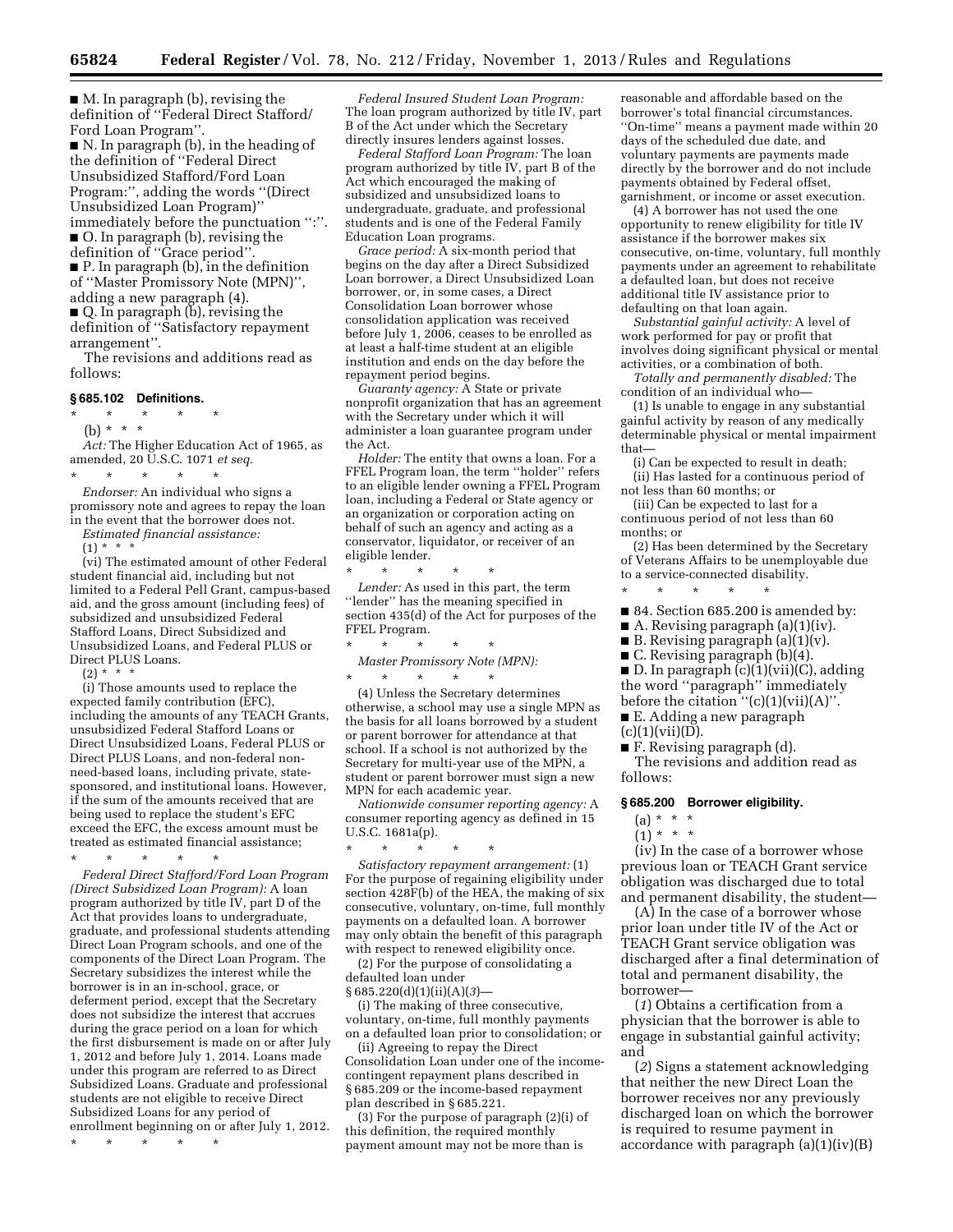of this section can be discharged in the future on the basis of any impairment present when the new loan is made, unless that impairment substantially deteriorates;

(B) In the case of a borrower who receives a new Direct Loan, other than a Direct Consolidation Loan, within three years of the date that any previous title IV loan or TEACH Grant service obligation was discharged due to a total and permanent disability in accordance with § 685.213(b)(4)(iii), 34 CFR 674.61(b)(3)(v), 34 CFR 682.402(c)(3)(iv), or 34 CFR 686.42(b) based on a discharge request received on or after July 1, 2010, the borrower resumes repayment on the previously discharged loan in accordance with § 685.213(b)(7), 34 CFR 674.61(b)(6), or 34 CFR 682.402(c)(6), or acknowledges that he or she is once again subject to the terms of the TEACH Grant

agreement to serve before receiving the new loan; and

(C) In the case of a borrower whose prior loan under title IV of the Act was conditionally discharged after an initial determination that the borrower was totally and permanently disabled based on a discharge request received prior to July 1, 2010—

(*1*) The suspension of collection activity on the prior loan has been lifted;

(*2*) The borrower complies with the requirement in paragraph (a)(1)(iv)(A)(*1*) of this section;

(*3*) The borrower signs a statement acknowledging that neither the new Direct Loan the borrower receives nor the loan that has been conditionally discharged prior to a final determination of total and permanent disability can be discharged in the future on the basis of any impairment present when the borrower applied for a total and permanent disability discharge or when the new loan is made, unless that impairment substantially deteriorates; and

(*4*) The borrower signs a statement acknowledging that the suspension of collection activity on the prior loan will be lifted.

(v) In the case of a student who was enrolled in a program of study prior to July 1, 2012 and who seeks a loan but does not have a certificate of graduation from a school providing secondary education or the recognized equivalent of such a certificate, the student meets the requirements under 34 CFR 668.32(e)(2), (3), (4), or (5).

- \* \* \* \* \*
	- (b) \* \* \* \*

(4) The student has received a determination of his or her annual loan maximum eligibility under the Direct Unsubsidized Loan Program and, for periods of enrollment beginning before July 1, 2012, the Direct Subsidized Loan Program; and

- \* \* \* \* \*
	- (c) \* \* \*  $\binom{1}{1}$  \* \* \*
	- $(vii) * * * *$

(D) For the purposes of paragraph (c)(1)(vii)(A)(*3*) of this section, the Secretary may determine that extenuating circumstances exist based on documentation that includes, but is not limited to, an updated credit report, a statement from the creditor that the borrower has made satisfactory arrangements to repay the debt, or a satisfactory statement from the borrower explaining any delinquencies with outstanding balances of less than \$500.

\* \* \* \* \* (d) *Defaulted Perkins, FFEL, and Direct Loan program borrowers.* Except as noted in § 685.220(d)(1)(ii)(A)(*3*), in the case of a student or parent borrower who is currently in default on a Perkins, FFEL, or Direct Loan program loan, the borrower must make satisfactory repayment arrangements, as described in paragraph (1) of the definition of that term under § 685.102(b), on the defaulted loan.

- \* \* \* \* \*
- 85. Section 685.201 is amended by:
- A. Revising paragraph (a)(2).
- B. Revising paragraph (b).
- C. Revising paragraph (c)(1).

■ D. In paragraph (c)(2), removing the word ''Servicer'' and adding, in its place, the word ''Secretary''.

The revisions read as follows:

### **§ 685.201 Obtaining a loan.**

 $(a) * * * *$ 

(2) If the student is eligible for a Direct Subsidized Loan or a Direct Unsubsidized Loan, the school in which the student is enrolled must perform the following functions:

(i) Create a loan origination record and transmit the record to the Secretary.

(ii) Ensure that the loan is supported by a completed Master Promissory Note (MPN) and, if applicable, transmit the MPN to the Secretary.

(iii) In accordance with 34 CFR 668.162, draw down funds or receive funds from the Secretary, and disburse the funds to the student.

(b) *Application for a Direct PLUS Loan.* (1) For a parent to obtain a Direct PLUS Loan, the parent must complete the Direct PLUS Loan MPN and the dependent student on whose behalf the parent is borrowing must complete a Free Application for Federal Student Aid and submit it in accordance with instructions in the application.

(2) For a graduate or professional student to apply for a Direct PLUS Loan, the student must complete a Free Application for Federal Student Aid and submit it in accordance with instructions in the application. The graduate or professional student must also complete the Direct PLUS Loan MPN.

(3) For either a parent or student PLUS borrower, as applicable, the school must complete its portion of the Direct PLUS Loan MPN and, if applicable, submit it to the Secretary. The Secretary makes a determination as to whether the parent or graduate or professional student has an adverse credit history. The school performs the functions described in paragraph (a)(2) of this section.

(c) \* \* \*

(1) To obtain a Direct Consolidation Loan, the applicant must complete the application and promissory note and submit it to the Secretary. The application and promissory note sets forth the terms and conditions of the Direct Consolidation Loan and informs the applicant how to contact the Secretary. The Secretary answers questions regarding the process of applying for a Direct Consolidation Loan and provides information about the terms and conditions of both Direct Consolidation Loans and the types of loans that may be consolidated.

- 86. Section 685.202 is amended by:
- A. Revising paragraph (a).

\* \* \* \* \*

- B. Revising paragraph (b)(2).
- The revisions read as follows:

#### **§ 685.202 Charges for which Direct Loan Program borrowers are responsible.**

(a) *Interest*—(1) *Interest rate for Direct Subsidized Loans and Direct Unsubsidized Loans first disbursed before July 1, 1995.* During all periods, the interest rate during any twelvemonth period beginning on July 1 and ending on June 30 is determined on the June 1 immediately preceding that period. The interest rate is equal to the bond equivalent rate of 91-day Treasury bills auctioned at the final auction held prior to that June 1 plus 3.1 percentage points, but does not exceed 8.25 percent.

(2) *Interest rate for Direct Subsidized Loans and Direct Unsubsidized Loans first disbursed on or after July 1, 1995, and before July 1, 1998.* (i) *During the in-school, grace, and deferment periods.*  The interest rate during any twelvemonth period beginning on July 1 and ending on June 30 is determined on the June 1 immediately preceding that period. The interest rate is equal to the bond equivalent rate of 91-day Treasury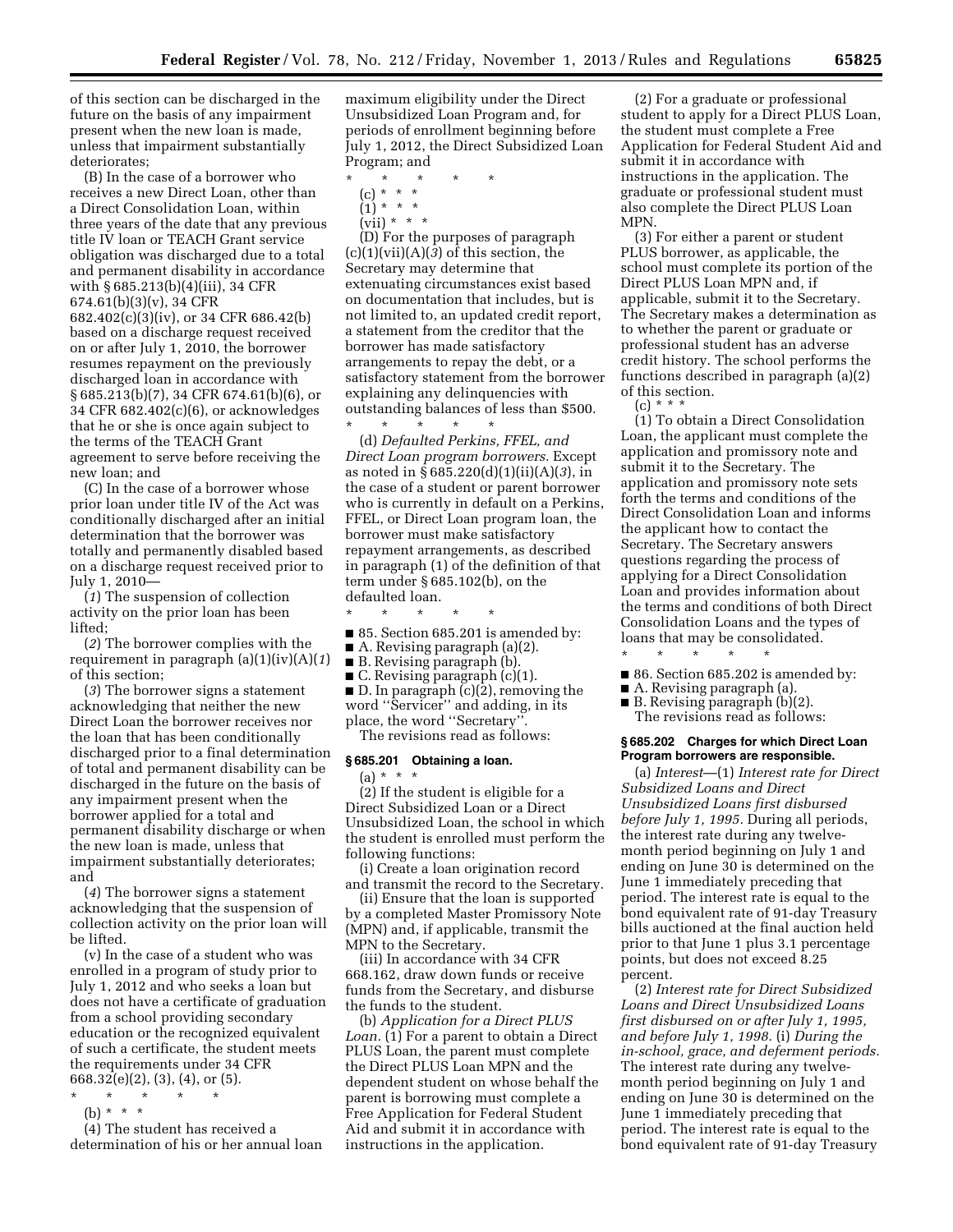bills auctioned at the final auction held prior to that June 1 plus 2.5 percentage points, but does not exceed 8.25 percent.

(ii) *During all other periods.* The interest rate during any twelve-month period beginning on July 1 and ending on June 30 is determined on the June 1 immediately preceding that period. The interest rate is equal to the bond equivalent rate of 91-day Treasury bills auctioned at the final auction held prior to that June 1 plus 3.1 percentage points, but does not exceed 8.25 percent.

(3) *Interest Rate for Direct Subsidized Loans and Direct Subsidized Loans first disbursed on or after July 1, 1998, and before July 1, 2006.* (i) *During the inschool, grace, and deferment periods.*  The interest rate during any twelvemonth period beginning on July 1 and ending on June 30 is determined on the June 1 immediately preceding that period. The interest rate is equal to the bond equivalent rate of 91-day Treasury bills auctioned at the final auction held prior to that June 1 plus 1.7 percentage points, but does not exceed 8.25 percent.

(ii) *During all other periods.* The interest rate during any twelve-month period beginning on July 1 and ending on June 30 is determined on the June 1 immediately preceding that period. The interest rate is equal to the bond equivalent rate of 91-day Treasury bills auctioned at the final auction held prior to that June 1 plus 2.3 percentage points, but does not exceed 8.25 percent.

(4) *Interest rate for Direct Subsidized Loans made to undergraduate students for which the first disbursement is made on or after July 1, 2006, and before July 1, 2013.* For a loan for which the first disbursement is made:

(i) On or after July 1, 2006, and before July 1, 2008, the interest rate is 6.8 percent on the unpaid principal balance of the loan.

(ii) On or after July 1, 2008, and before July 1, 2009, the interest rate is 6 percent on the unpaid principal balance of the loan.

(iii) On or after July 1, 2009, and before July 1, 2010, the interest rate is 5.6 percent on the unpaid principal balance of the loan.

(iv) On or after July 1, 2010, and before July 1, 2011, the interest rate is 4.5 percent on the unpaid principal balance of the loan.

(v) On or after July 1, 2011, and before July 1, 2013, the interest rate is 3.4 percent on the unpaid balance of the loan.

(5) *Interest rate for Direct Subsidized Loans made to graduate or professional*  *students for which the first disbursement is made on or after July 1, 2006, and before July 1, 2012.* The interest rate is 6.8 percent.

(6) *Interest rate for Direct Unsubsidized Loans first disbursed on or after July 1, 2006, and before July 1, 2013.* The interest rate is 6.8 percent.

(7) *Interest rate for Direct Subsidized Loans and Direct Unsubsidized Loans made to undergraduate students for which the first disbursement is made on or after July 1, 2013.* The interest rate for loans first disbursed during any 12 month period beginning on July 1 and ending on June 30 is determined on the June 1 preceding that period and is a fixed rate for the life of the loan. The interest rate is the lesser of—

(i) A rate equal to the high yield of the 10-year Treasury note auctioned at the final auction held prior to the June 1 preceding the 12-month period, plus 2.05 percentage points, or

(ii) 8.25 percent.

(8) *Interest rate for Direct Unsubsidized Loans made to graduate or professional students for which the first disbursement is made on or after July 1, 2013.* The interest rate for loans first disbursed during any 12-month period beginning on July 1 and ending on June 30 is determined on the June 1 preceding that period and is a fixed rate for the life of the loan. The interest rate is the lesser of—

(i) A rate equal to the high yield of the 10-year Treasury note auctioned at the final auction held prior to the June 1 preceding the 12-month period, plus 3.6 percentage points, or

(ii) 9.5 percent.

(9) *Interest rate for Direct PLUS Loans. (i) Direct PLUS Loans first disbursed before July 1, 1998.* (A) *Interest rates for periods ending before July 1, 2001.* During all periods, the interest rate during any twelve-month period beginning on July 1 and ending on June 30 is determined on the June 1 preceding that period. The interest rate is equal to the bond equivalent rate of 52-week Treasury bills auctioned at the final auction held prior to that June 1 plus 3.1 percentage points, but does not exceed 9 percent.

(B) *Interest rates for periods beginning on or after July 1, 2001.* During all periods, the interest rate during any twelve-month period beginning on July 1 and ending on June 30 is determined on the June 26 preceding that period. The interest rate is equal to the weekly average 1-year constant maturity Treasury yield, as published by the Board of Governors of the Federal Reserve System, for the last calendar week ending on or before that June 26

plus 3.1 percentage points, but does not exceed 9 percent.

(ii) *Direct PLUS Loans first disbursed on or after July 1, 1998, and before July 1, 2006.* During all periods, the interest rate during any twelve-month period beginning on July 1 and ending on June 30 is determined on the June 1 preceding that period. The interest rate is equal to the bond equivalent rate of 91-day Treasury bills auctioned at the final auction held prior to that June 1 plus 3.1 percentage points, but does not exceed 9 percent.

(iii) *Direct PLUS Loans first disbursed on or after July 1, 2006, and before July 1, 2013.* The interest rate is 7.9 percent.

(iv) *Direct PLUS Loans first disbursed on or after July 1, 2013.* The interest rate for loans first disbursed during any 12 month period beginning on July 1 and ending on June 30 is determined on the June 1 preceding that period and is a fixed rate for the life of the loan. The interest rate is the lesser of—

(A) A rate equal to the high yield of the 10-year Treasury note auctioned at the final auction held prior to the June 1 preceding the 12-month period, plus 4.6 percentage points, or

(B) 10.5 percent.

(10) *Interest rate for Direct Consolidation Loans*—(i) *Interest rate for Direct Subsidized Consolidation Loans and Direct Unsubsidized Consolidation Loans.* (A) *Loans first disbursed before July 1, 1995.* The interest rate is the rate established for Direct Subsidized Loans and Direct Unsubsidized Loans in paragraph (a)(1) of this section.

(B) *Loans first disbursed on or after July 1, 1995, and before July 1, 1998.*  The interest rate is the rate established for Direct Subsidized Loans and Direct Unsubsidized Loans in paragraph (a)(2) of this section.

(C) *Loans for which the first disbursement is made on or after July 1, 1998, and prior to October 1, 1998, and loans for which the disbursement is made on or after October 1, 1998, for which the consolidation application was received by the Secretary before October 1, 1998.* The interest rate is the rate established for Direct Subsidized Loans and Direct Unsubsidized Loans in paragraph (a)(3) of this section.

(D) *Loans for which the consolidation application is received by the Secretary on or after October 1, 1998, and before February 1, 1999.* During all periods, the interest rate during any twelve-month period beginning on July 1 and ending on June 30 is determined on the June 1 immediately preceding that period. The interest rate is equal to the bond equivalent rate of 91-day Treasury bills auctioned at the final auction held prior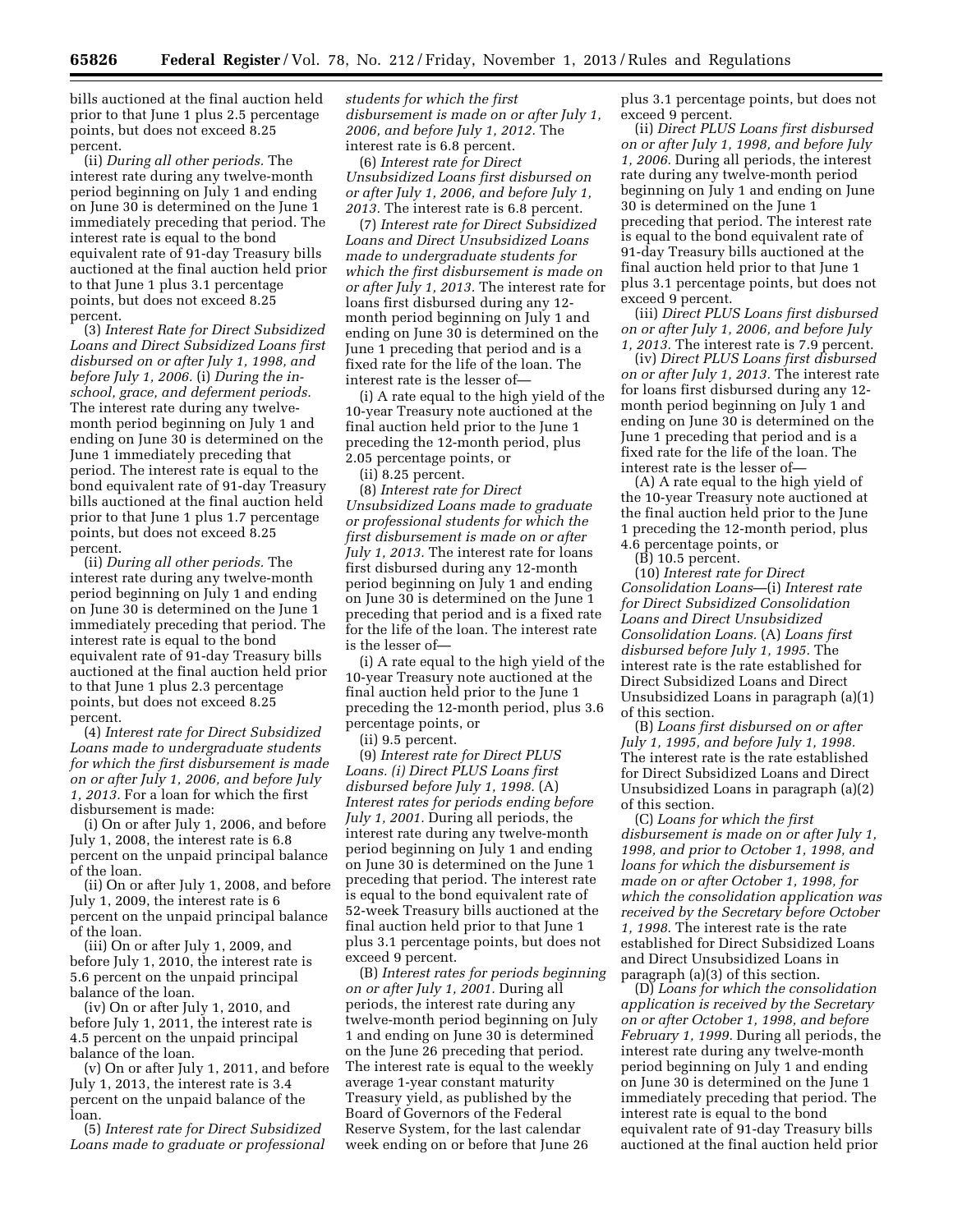to that June 1 plus 2.3 percentage points, but does not exceed 8.25 percent.

(E) *Loans for which the consolidation application is received by the Secretary on or after February 1, 1999, and before July 1, 2013.* During all periods, the interest rate is based on the weighted average of the interest rates on the loans being consolidated, rounded to the nearest higher one-eighth of one percent, but does not exceed 8.25 percent.

(F) *Loans for which the consolidation application is received by the Secretary on or after July 1, 2013.* During all periods, the interest rate is based on the weighted average of the interest rates on the loans being consolidated, rounded to the nearest higher one-eighth of one percent.

(ii) *Interest rate for Direct PLUS Consolidation Loans.* (A) *Loans first disbursed before July 1, 1998.* The interest rate is the rate established for Direct PLUS Loans in paragraph (a)(9)(i) of this section.

(B) *Loans for which the first disbursement is made on or after July 1, 1998, and prior to October 1, 1998, and loans for which the disbursement is made on or after October 1, 1998, for which the consolidation application was received by the Secretary before October 1, 1998.* The interest rate is the rate established for Direct PLUS Loans in paragraph (a)(9)(ii) of this section.

(C) *Loans for which the consolidation application is received by the Secretary on or after October 1, 1998, and before February 1, 1999.* During all periods, the interest rate during any twelve-month period beginning on July 1 and ending on June 30 is determined on the June 1 immediately preceding that period. The interest rate is equal to the bond equivalent rate of 91-day Treasury bills auctioned at the final auction held prior to that June 1 plus 2.3 percentage points, but does not exceed 8.25 percent.

(D) *Loans for which the consolidation application is received by the Secretary on or after February 1, 1999, and before July 1, 2006.* During all periods, the interest rate is based on the weighted average of the interest rates on the loans being consolidated, rounded to the nearest higher one-eighth of one percent, but does not exceed 8.25 percent.

(11) *Applicability of the Servicemembers Civil Relief Act (50 U.S.C. 527, App. sec. 207).* 

Notwithstanding paragraphs (a)(1) through (10) of this section, effective August 14, 2008, upon the Secretary's receipt of a borrower's written request and a copy of the borrower's military

orders, the maximum interest rate, as defined in 50 U.S.C. 527, App. section 207(d), on Direct Loan Program loans made prior to the borrower entering active duty status is 6 percent while the borrower is on active duty military service.

(b)  $* * * *$ 

(2) For a Direct Unsubsidized Loan, a Direct Unsubsidized Consolidation Loan that qualifies for a grace period under the regulations that were in effect for consolidation applications received before July 1, 2006, a Direct PLUS Loan, or for a Direct Subsidized Loan for which the first disbursement is made on or after July 1, 2012, and before July 1, 2014, the Secretary may capitalize the unpaid interest that accrues on the loan when the borrower enters repayment.

■ 87. Section 685.203 is amended by: ■ A. Revising the introductory text of paragraph (a)(1).

\* \* \* \* \*

 $\blacksquare$  B. In paragraphs (a)(1)(i), (a)(1)(ii), and (a)(1)(iii), removing the words ''\$2,625, or, for a loan disbursed on or after July 1, 2007, \$3,500,'' and adding, in their place, the figure ''\$3,500''.

■ C. Revising the introductory text of paragraph (a)(2).

■ D. In paragraphs  $(a)(2)(i)$  and  $(a)(2)(ii)$ , removing the words ''\$3,500, or, for a loan disbursed on or after July 1, 2007, \$4,500,'' and adding, in their place, the figure ''\$4,500''.

■ E. Revising the introductory text of paragraph (a)(3).

■ F. Revising paragraph (a)(5).

■ G. Revising the introductory text of paragraph (a)(6).

■ H. Revising paragraph (a)(7).

■ I. Revising paragraph (b).

 $\blacksquare$  J. In paragraph  $(c)(1)(i)$ , removing the words ''Federal Direct Unsubsidized Loan Program'' and adding, in their place, the words ''Direct Unsubsidized Loan Program''.

 $\blacksquare$  K. Revising paragraph  $(c)(1)(ii)$ .

 $\blacksquare$  L. In paragraph (c)(1)(iii), in the last sentence, removing the words ''Federal PLUS Loan or''.

■ M. Revising the introductory text of paragraph (c)(2).

■ N. In paragraphs (c)(2)(i)(A),  $(c)(2)(i)(B), (c)(2)(i)(C), (c)(2)(ii)(A), and$  $(c)(2)(ii)(B)$ , removing the words ''\$4,000, or, for a loan first disbursed on or after July 1, 2008, \$6,000,'' and adding, in their place, the figure ''\$6,000''.

■ O. In paragraphs (c)(2)(iii)(A) and (c)(2)(iii)(B), removing the words ''\$5,000, or, for a loan first disbursed on or after July 1, 2008, \$7,000,'' and adding, in their place, the figure ''\$7,000''.

 $\blacksquare$  P. In paragraph (c)(2)(v), removing the words ''\$10,000, or, for a loan disbursed on or after July 1, 2007,'

■ Q. In paragraph (c)(2)(vi)(A), removing the words ''\$4,000, or, for a loan first disbursed on or after July 1, 2008, \$6,000,'' and adding, in their place, the figure ''\$6,000''.

 $\blacksquare$  R. In paragraph  $(c)(2)(vi)(B)$ , removing the words ''\$5,000, or, for a loan disbursed on or after July 1, 2007, \$7,000,'' and adding, in their place, the figure ''\$7,000''.

■ S. In paragraph (c)(2)(vii), removing the words ''\$5,000, or, for a loan disbursed on or after July 1, 2007,"

■ T. Revising the introductory text of paragraph (d).

■ U. Revising paragraph (e).

■ V. In paragraph (ĭ)(1), adding the word ''Subsidized'' immediately before the words ''Federal Stafford Loans''.

■ W. In paragraph (i)(2), removing the words ''Federal Unsubsidized Stafford Loans'' and adding, in their place, the words ''Unsubsidized Federal Stafford Loans''.

The revisions read as follows:

#### **§ 685.203 Loan limits.**

 $(a) * * * *$ 

(1) In the case of an undergraduate student who has not successfully completed the first year of a program of undergraduate education, the total amount the student may borrow for any academic year of study under the Direct Subsidized Loan Program may not exceed the following:

\* \* \* \* \* (2) In the case of an undergraduate student who has successfully completed the first year of an undergraduate program but has not successfully completed the second year of an undergraduate program, the total amount the student may borrow for any academic year of study under the Direct Subsidized Loan Program may not exceed the following:

\* \* \* \* \* (3) In the case of an undergraduate student who has successfully completed the first and second years of a program of study of undergraduate education but has not successfully completed the remainder of the program, the total amount the student may borrow for any academic year of study under the Direct Subsidized Loan Program may not exceed the following:

\* \* \* \* \* (5) In the case of a graduate or professional student for periods of enrollment beginning before July 1, 2012, the total amount the student may borrow for any academic year of study under the Direct Subsidized Loan Program may not exceed \$8,500.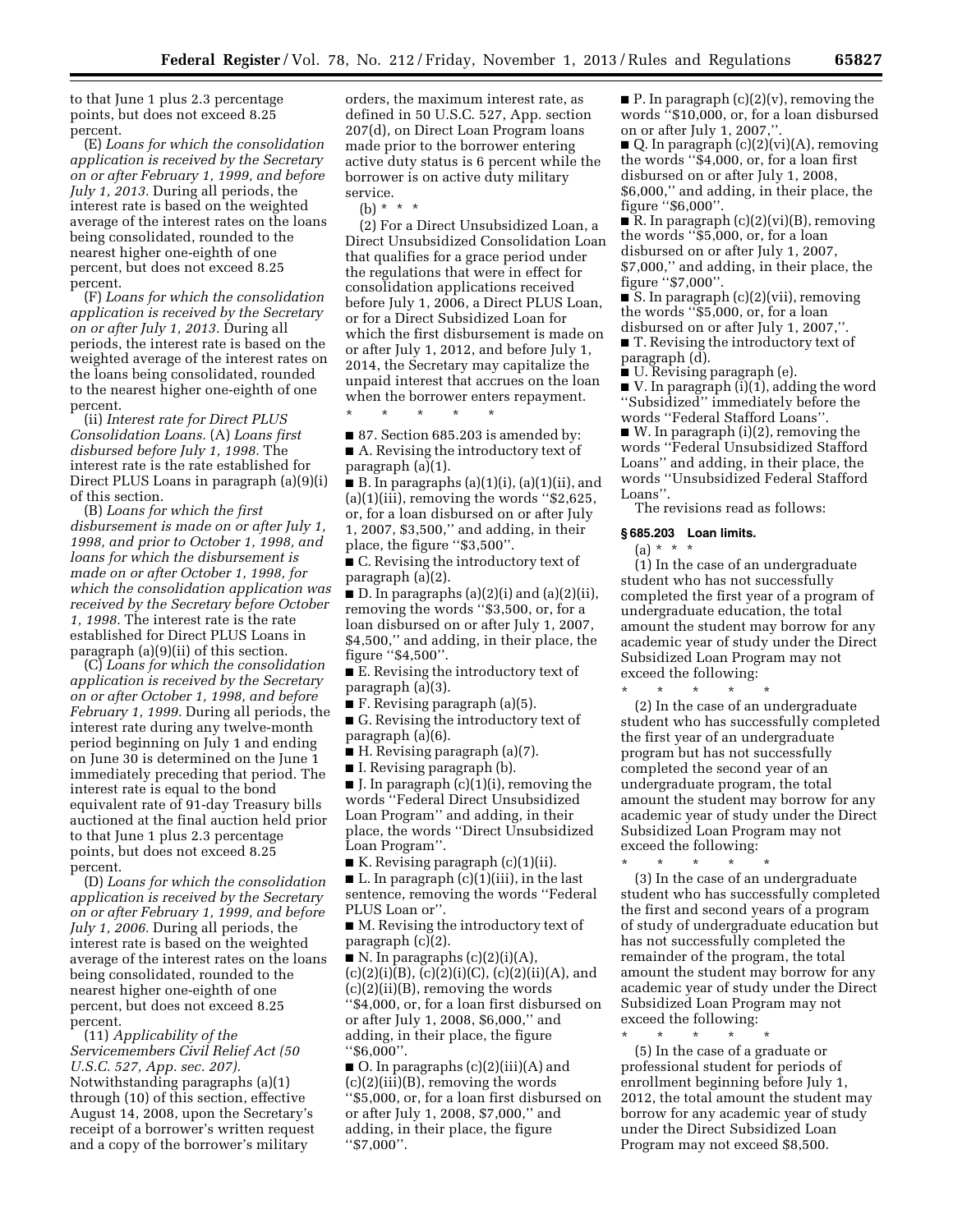(6) In the case of a student enrolled for no longer than one consecutive 12 month period in a course of study necessary for enrollment in a program leading to a degree or a certificate, the total amount the student may borrow for any academic year of study under the Direct Subsidized Loan Program may not exceed the following:<br>  $\begin{array}{ccc} * & * & * & * \end{array}$ 

\* \* \* \* \* (7) In the case of a student who has obtained a baccalaureate degree and is enrolled or accepted for enrollment in coursework necessary for a professional

credential or certification from a State that is required for employment as a teacher in an elementary or secondary school in that State, the total amount the student may borrow for any academic year of study under the Direct Subsidized Loan Program may not exceed \$5,500.

\* \* \* \* \* (b) *Direct Unsubsidized Loans.* (1) In the case of a dependent undergraduate student, except as provided in paragraph (c)(3) of this section, the total amount a student may borrow for any

academic year of study under the Direct Unsubsidized Loan Program is the same as the amount determined under paragraph (a) of this section, less any amount received under the Direct Subsidized Loan Program, plus—

(i) \$2,000 for a program of study of at least a full academic year in length.

(ii) For a program of study that is one academic year or more in length with less than a full academic year remaining, the amount that is the same ratio to \$2,000 as the—

Number of semester, trimester, quarter, or clock hours enrolled

Number of semester, trimester, quarter or

clock hours in academic year

(iii) For a program of study that is less amount that is the same ratio to \$2,000 than a full academic year in length, the

as the lesser of the—

Number of semester, trimester, quarter, or

clock hours enrolled

Number of semester, trimester, quarter or

clock hours in academic year

or

Number of weeks enrolled

Number of weeks in academic year

(2)(i) In the case of an independent undergraduate student or certain dependent undergraduate students under the conditions specified in paragraph (c)(1)(ii) of this section, except as provided in paragraph (c)(3) of this section, the total amount the student may borrow for any period of enrollment under the Direct Unsubsidized Loan Program may not exceed the amounts determined under paragraph (a) of this section less any amount received under the Direct Subsidized Loan Program in combination with the amounts determined under paragraph (c) of this section.

(ii) In the case of a graduate or professional student for a period of enrollment beginning before July 1, 2012, the total amount the student may borrow for any academic year of study under the Direct Unsubsidized Loan Program may not exceed the amount determined under paragraph (a)(5) of this section, less any amount received under the Direct Subsidized Loan Program.

(iii) In the case of a graduate or professional student for a period of enrollment beginning on or after July 1, 2012, the total amount the student may borrow for any academic year of study under the Direct Unsubsidized Loan Program may not exceed \$8,500.

- $(c) * * * *$
- $(1) * * * *$

(ii) In order for a dependent undergraduate student to receive this additional loan amount, the financial aid administrator must determine that the student's parent likely will be precluded by exceptional circumstances from borrowing under the Direct PLUS Loan Program and the student's family is otherwise unable to provide the student's expected family contribution. The financial aid administrator must base the determination on a review of the family financial information provided by the student and consideration of the student's debt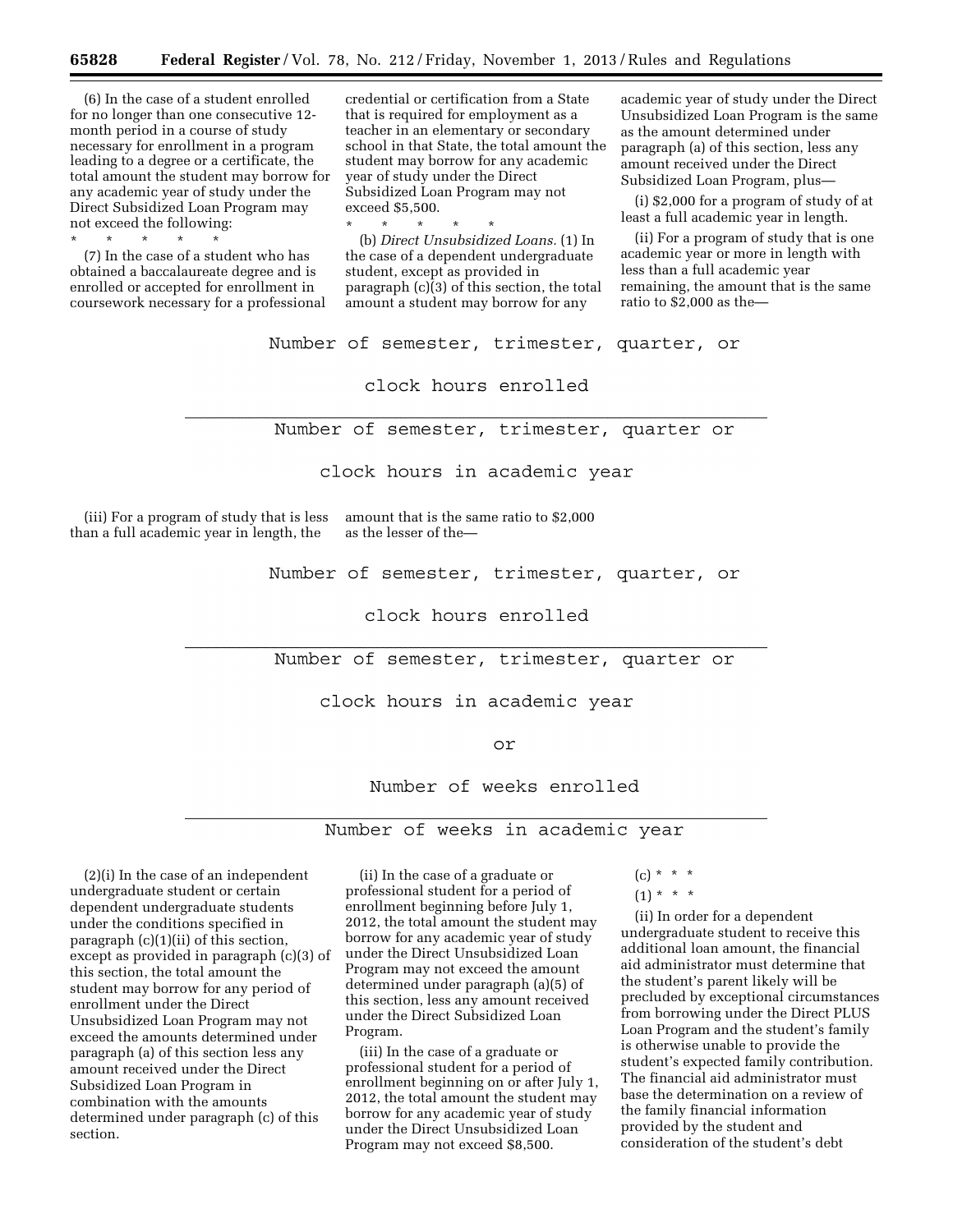burden and must document the determination in the school's file.

\* \* \* \* \* (2) The additional amount that a student described in paragraph (c)(1)(i) of this section may borrow under the Direct Unsubsidized Loan Program for any academic year of study may not exceed the following:

(d) *Aggregate limits for subsidized loans.* The aggregate unpaid principal amount of all Direct Subsidized Loans and Subsidized Federal Stafford Loans made to a student but excluding the amount of capitalized interest may not exceed the following:

 $\star$   $\star$   $\star$ 

\* \* \* \* \*

(e) *Aggregate limits for unsubsidized loans.* The total amount of Direct Unsubsidized Loans, Unsubsidized Federal Stafford Loans, and Federal SLS Loans, excluding the amount of capitalized interest, may not exceed the following:

(1) For a dependent undergraduate student, \$31,000 minus any Direct Subsidized Loan and Subsidized Federal Stafford Loan amounts, unless the student qualifies under paragraph (c) of this section for additional eligibility or qualified for that additional eligibility under the Federal SLS Program.

(2) For an independent undergraduate or a dependent undergraduate who qualifies for additional eligibility under paragraph (c) of this section or qualified for this additional eligibility under the Federal SLS Program, \$57,500 minus any Direct Subsidized Loan and Subsidized Federal Stafford Loan amounts.

(3) For a graduate or professional student, \$138,500, including any loans for undergraduate study, minus any Direct Subsidized Loan, Subsidized Federal Stafford Loan, and Federal SLS Program loan amounts.

\* \* \* \* \*

■ 88. Section 685.204 is revised to read as follows:

#### **§ 685.204 Deferment.**

(a) *General.* (1) A Direct Subsidized Loan or Direct Subsidized Consolidation Loan borrower who meets the requirements described in paragraphs (b), (d), (e), (f), (g), (h), (i), or (j) of this section is eligible for a deferment during which periodic installments of principal and interest need not be paid.

(2) A Direct Unsubsidized Loan, Direct Unsubsidized Consolidation Loan, Direct PLUS Loan, or Direct PLUS Consolidation Loan borrower who meets the requirements described in paragraphs (b) through (j) of this section

is eligible for a deferment during which periodic installments of principal need not be paid but interest does accrue and is capitalized or paid by the borrower. At or before the time a deferment is granted, the Secretary provides information, including an example, to assist the borrower in understanding the impact of capitalization of accrued, unpaid interest on the borrower's loan principal and on the total amount of interest to be paid over the life of the loan.

(3) A borrower whose loan is in default is not eligible for a deferment, unless the borrower has made payment arrangements satisfactory to the Secretary.

 $(4)(i)$  To receive a deferment, except as provided for in-school deferments under paragraphs (b)(2)(ii) through (iv) of this section, the borrower must request the deferment and, except as provided in paragraph (a)(5)(i) of this section, provide the Secretary with all information and documents required to establish eligibility for the deferment.

(ii) In the case of a military service deferment under paragraph (h) of this section, a borrower's representative may request the deferment and provide the required information and documents on behalf of the borrower. If the Secretary grants a military service deferment based on a request from a borrower's representative, the Secretary notifies the borrower that the deferment has been granted and that the borrower has the option to cancel the deferment and continue to make payments on the loan. The Secretary may also notify the borrower's representative of the outcome of the deferment request.

(5)(i) After receiving a borrower's written or verbal request for a deferment, the Secretary may grant a graduate fellowship deferment under paragraph (d), a rehabilitation training deferment under paragraph (e), an unemployment deferment under paragraph (f), an economic hardship deferment under paragraph (g), a military service deferment under paragraph (h), or a post-active duty student deferment under paragraph (i) of this section if the Secretary confirms that the borrower has received a deferment on a FFEL Program loan for the same reason and during the same time period.

(ii) The Secretary will grant a deferment based on the information obtained under paragraph (a)(5)(i) of this section when determining a borrower's eligibility for a deferment, unless the Secretary, as of the date of the determination, has information indicating that the borrower does not qualify for the deferment. The Secretary will resolve any discrepant information before granting a deferment under paragraph (a)(5)(i) of this section.

(iii) If the Secretary grants a deferment under paragraph  $(a)(5)(i)$  of this section, the Secretary notifies the borrower that the deferment has been granted and that the borrower has the option to cancel the deferment and continue to make payments on the loan.

(b) *In-school deferment.* (1) A Direct Loan borrower is eligible for a deferment during any period during which—

(i) The borrower is carrying at least one-half the normal full-time work load for the course of study that the borrower is pursuing, as determined by the eligible school the borrower is attending; and

(ii) The borrower is not serving in a medical internship or residency program, except for a residency program in dentistry.

(2) For the purpose of paragraph (b)(1) of this section, the Secretary processes a deferment when—

(i) The borrower submits a request to the Secretary along with documentation verifying the borrower's eligibility;

(ii) The Secretary receives information from the borrower's school indicating that the borrower is eligible to receive a new loan;

(iii) The Secretary receives student status information from the borrower's school, either directly or indirectly, indicating that the borrower is enrolled on at least a half-time basis; or

(iv) The Secretary confirms a borrower's half-time enrollment status through the use of the National Student Loan Data System if requested to do so by the school the borrower is attending.

(3)(i) Upon notification by the Secretary that a deferment has been granted based on paragraph (b)(2)(ii), (iii), or (iv) of this section, the borrower has the option to cancel the deferment and continue to make payments on the loan.

(ii) If the borrower elects to cancel the deferment and continue to make payments on the loan, the borrower has the option to make the principal and interest payments that were deferred. If the borrower does not make the payments, the Secretary applies a deferment for the period in which payments were not made and capitalizes the interest.

(c) *In-school deferments for Direct PLUS Loan borrowers with loans first disbursed on or after July 1, 2008.* (1)(i) A student Direct PLUS Loan borrower is eligible for a deferment on a Direct PLUS Loan first disbursed on or after July 1, 2008 during the six-month period that begins on the day after the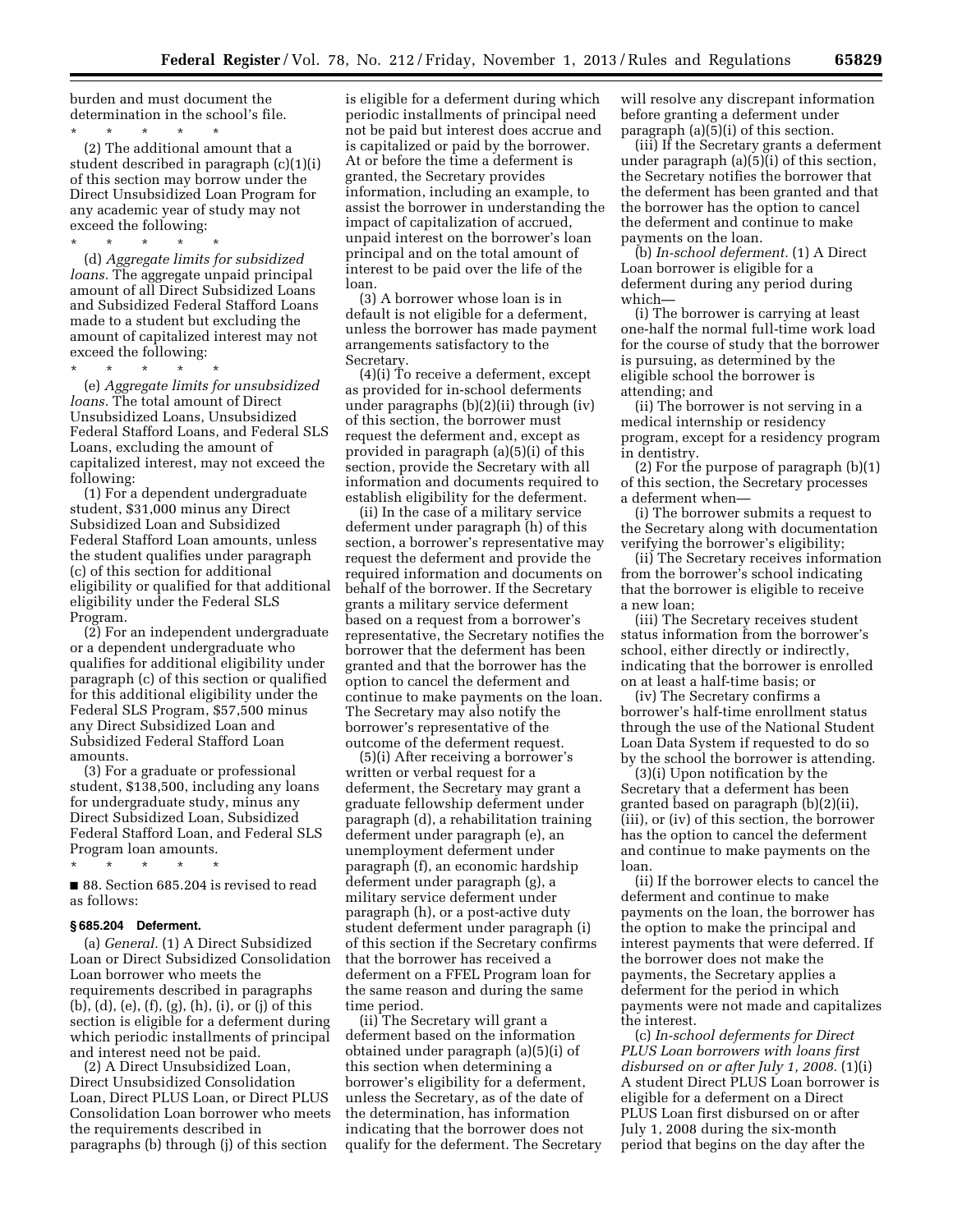student ceases to be enrolled on at least a half-time basis at an eligible institution.

(ii) If the Secretary grants an in-school deferment to a student Direct PLUS Loan borrower in accordance with § 685.204(b)(2)(ii), (iii), or (iv), the deferment period for a Direct PLUS Loan first disbursed on or after July 1, 2008 includes the six-month postenrollment period described in paragraph (c)(1)(i) of this section.

(2) A parent Direct PLUS Loan borrower is eligible for a deferment on a Direct PLUS Loan first disbursed on or after July 1, 2008—

(i) Upon the request of the borrower, during the period when the student on whose behalf the loan was obtained is enrolled at an eligible institution on at least a half-time basis; and

(ii) Upon the request of the borrower, during the six-month period that begins on the later of the day after the student on whose behalf the loan was obtained ceases to be enrolled on at least a halftime basis or, if the parent borrower is also a student, the day after the parent borrower ceases to be enrolled on at least a half-time basis.

(d) *Graduate fellowship deferment.* (1) A Direct Loan borrower is eligible for a deferment during any period in which an authorized official of the borrower's graduate fellowship program certifies that the borrower is pursuing a course of study pursuant to an eligible graduate fellowship program in accordance with paragraph (d)(2) of this section.

(2)(i) To qualify for a deferment under paragraph (d)(1) of this section, a borrower must—

(A) Hold at least a baccalaureate degree conferred by an institution of higher education;

(B) Have been accepted or recommended by an institution of higher education for acceptance on a full-time basis into an eligible graduate fellowship program, as defined in paragraph  $\left(\frac{d}{2}\right)$ (ii) of this section; and

(C) Not be serving in a medical internship or residency program, except for a residency program in dentistry.

(ii) An eligible graduate fellowship program is a fellowship program that—

(A) Provides sufficient financial support to graduate fellows to allow for full-time study for at least six months;

(B) Requires a written statement from each applicant explaining the applicant's objectives before the award of that financial support;

(C) Requires a graduate fellow to submit periodic reports, projects, or evidence of the fellow's progress; and

(D) In the case of a course of study at a foreign university, accepts the course of study for completion of the fellowship program.

(e) *Rehabilitation training program deferment.* (1) A Direct Loan borrower is eligible for a deferment during any period in which an authorized official of the borrower's rehabilitation training program certifies that the borrower is pursuing an eligible rehabilitation training program for individuals with disabilities in accordance with paragraph (e)(2) of this section.

(2) For purposes of paragraph (e)(1) of this section, an eligible rehabilitation training program for disabled individuals is a program that—

(i) Is licensed, approved, certified, or otherwise recognized as providing rehabilitation training to disabled individuals by—

(A) A State agency with responsibility for vocational rehabilitation programs;

(B) A State agency with responsibility for drug abuse treatment programs;

(C) A State agency with responsibility for mental health services programs;

(D) A State agency with responsibility for alcohol abuse treatment programs; or

(E) The Department of Veterans Affairs; and

(ii) Provides or will provide the borrower with rehabilitation services under a written plan that—

(A) Is individualized to meet the borrower's needs;

(B) Specifies the date on which the services to the borrower are expected to end; and

(C) Is structured in a way that requires a substantial commitment by the borrower to his or her rehabilitation. The Secretary considers a substantial commitment by the borrower to be a commitment of time and effort that normally would prevent an individual from engaging in full-time employment, either because of the number of hours that must be devoted to rehabilitation or because of the nature of the rehabilitation. For the purpose of this paragraph, full-time employment involves at least 30 hours of work per week and is expected to last at least three months.

(f) *Unemployment deferment.* (1) A Direct Loan borrower is eligible for a deferment during periods that, collectively, do not exceed three years in which the borrower is seeking and unable to find full-time employment.

(2) A borrower qualifies for an unemployment deferment by—

(i) Providing evidence of eligibility for unemployment benefits to the Secretary; or

(ii) Providing to the Secretary a written certification, or an equivalent as approved by the Secretary, that—

(A) The borrower has registered with a public or private employment agency, if one is available to the borrower within a 50-mile radius of the borrower's current address; and

(B) For all requests beyond the initial request, the borrower has made at least six diligent attempts during the preceding six-month period to secure full-time employment.

(3) For purposes of obtaining an unemployment deferment under paragraph (f)(2)(ii) of this section, the following rules apply:

(i) A borrower may qualify for an unemployment deferment whether or not the borrower has been previously employed.

(ii) An unemployment deferment is not justified if the borrower refuses to seek or accept employment in kinds of positions or at salary and responsibility levels for which the borrower feels overqualified by virtue of education or previous experience.

(iii) Full-time employment involves at least 30 hours of work a week and is expected to last at least three months.

(iv) The initial period of unemployment deferment may be granted for a period of unemployment beginning up to six months before the date the Secretary receives the borrower's request, and may be granted for up to six months after that date.

(4) The Secretary does not grant an unemployment deferment beyond the date that is six months after the date the borrower provides evidence of the borrower's eligibility for unemployment insurance benefits under paragraph (f)(2)(i) of this section or the date the borrower provides the written certification, or an approved equivalent, under paragraph (f)(2)(ii) of this section.

(g) *Economic hardship deferment.*  (1)(i) A Direct Loan borrower is eligible for a deferment during periods that, collectively, do not exceed three years in which the borrower has experienced or will experience an economic hardship in accordance with paragraph (g)(2) of this section.

(ii) An economic hardship deferment is granted for periods of up to one year at a time, except that a borrower who receives a deferment under paragraph  $(g)(2)(iv)$  of this section may receive an economic hardship deferment for the lesser of the borrower's full term of service in the Peace Corps or the borrower's remaining period of economic hardship deferment eligibility under the 3-year maximum.

(2) A borrower qualifies for an economic hardship deferment if the borrower—

(i) Has been granted an economic hardship deferment under either the FFEL or the Federal Perkins Loan programs for the period of time for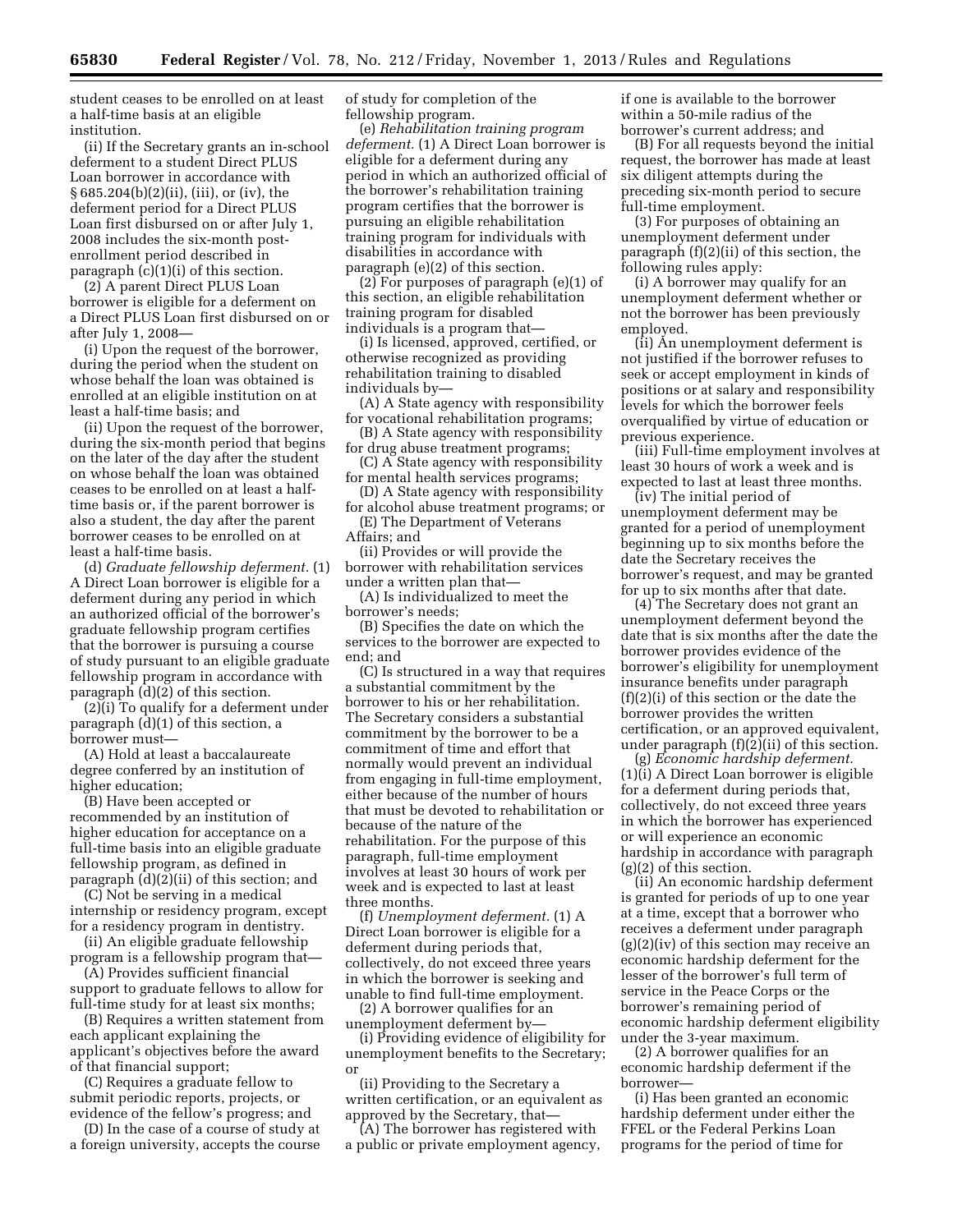which the borrower has requested an economic hardship deferment for his or her Direct Loan;

(ii) Is receiving payment under a Federal or State public assistance program, such as Aid to Families with Dependent Children, Supplemental Security Income, Food Stamps, or State general public assistance;

(iii) Is working full-time (as defined in paragraph (g)(3)(iii) of this section) and has a monthly income (as defined in paragraph (g)(3)(iv) of this section) that does not exceed the greater of (as calculated on a monthly basis)—

(A) The minimum wage rate described in section 6 of the Fair Labor Standards Act of 1938; or

(B) An amount equal to 150 percent of the poverty guideline applicable to the borrower's family size (as defined in paragraph  $(g)(3)(v)$  of this section) as published annually by the Department of Health and Human Services pursuant to 42 U.S.C. 9902(2). If a borrower is not a resident of a State identified in the poverty guidelines, the poverty guideline to be used for the borrower is the poverty guideline (for the relevant family size) used for the 48 contiguous States; or

(iv) Is serving as a volunteer in the Peace Corps.

(3) The following rules apply to a deferment granted under paragraph  $(g)(2)(iii)$  of this section:

(i) For an initial period of deferment, the Secretary requires the borrower to submit evidence showing the amount of the borrower's monthly income.

(ii) To qualify for a subsequent period of deferment that begins less than one year after the end of a period of deferment under paragraph (g)(2)(iii) of this section, the Secretary requires the borrower to submit evidence showing the amount of the borrower's monthly income or a copy of the borrower's most recently filed Federal income tax return.

(iii) A borrower is considered to be working full-time if the borrower is expected to be employed for at least three consecutive months at 30 hours per week.

(iv) A borrower's monthly income is the gross amount of income received by the borrower from employment and from other sources, or one-twelfth of the borrower's adjusted gross income, as recorded on the borrower's most recently filed Federal income tax return.

(v) Family size means the number that is determined by counting the borrower, the borrower's spouse, and the borrower's children, including unborn children who will be born during the period covered by the deferment, if the children receive more than half their support from the borrower. A borrower's

family size includes other individuals if, at the time the borrower requests the economic hardship deferment, the other individuals—

(A) Live with the borrower; and (B) Receive more than half their support from the borrower and will continue to receive this support from the borrower for the year the borrower certifies family size. Support includes money, gifts, loans, housing, food, clothes, car, medical and dental care, and payment of college costs.

(h) *Military service deferment.* (1) A Direct Loan borrower is eligible for a deferment during any period in which the borrower is—

(i) Serving on active duty during a war or other military operation or national emergency, as defined in paragraph (h)(5) of this section; or

(ii) Performing qualifying National Guard duty during a war or other military operation or national emergency, as defined in paragraph (h)(5) of this section.

(2) For a borrower whose active duty service includes October 1, 2007, or begins on or after that date, the deferment period ends 180 days after the demobilization date for each period of the service described in paragraphs  $(h)(1)(i)$  and  $(h)(1)(ii)$  of this section.

(3) Without supporting documentation, the military service deferment will be granted to an otherwise eligible borrower for a period not to exceed the initial 12 months from the date the qualifying eligible service began based on a request from the borrower or the borrower's representative.

(4) The provisions of paragraph (h) of this section do not authorize the refunding of any payments made by or on behalf of a borrower during a period for which the borrower qualified for a military service deferment.

(5) As used in paragraph (h) of this section—

(i) *Serving on active duty during a war or other military operation or national emergency* means service by an individual who is—

(A) A Reserve of an Armed Force ordered to active duty under 10 U.S.C. 12301(a), 12301(g), 12302, 12304, or 12306;

(B) A retired member of an Armed Force ordered to active duty under 10 U.S.C. 688 for service in connection with a war or other military operation or national emergency, regardless of the location at which such active duty service is performed; or

(C) Any other member of an Armed Force on active duty in connection with such emergency or subsequent actions or conditions who has been assigned to

a duty station at a location other than the location at which the member is normally assigned;

(ii) *Qualifying National Guard duty during a war or other operation or national emergency* means service as a member of the National Guard on fulltime National Guard duty, as defined in 10 U.S.C. 101(d)(5) under a call to active service authorized by the President or the Secretary of Defense for a period of more than 30 consecutive days under 32 U.S.C. 502(f) in connection with a war, other military operation, or national emergency declared by the President and supported by Federal funds;

(iii) *Active duty* means active duty as defined in 10 U.S.C. 101(d)(1) except that it does not include active duty for training or attendance at a service school;

(iv) *Military operation* means a contingency operation as defined in 10 U.S.C. 101(a)(13); and

(v) *National emergency* means the national emergency by reason of certain terrorist attacks declared by the President on September 14, 2001, or subsequent national emergencies declared by the President by reason of terrorist attacks.

(i) *Post-active duty student deferment.*  (1) A Direct Loan borrower is eligible for a deferment for 13 months following the conclusion of the borrower's active duty military service and any applicable grace period if—

(i) The borrower is a member of the National Guard or other reserve component of the Armed Forces of the United States or a member of such forces in retired status; and

(ii) The borrower was enrolled on at least a half-time basis in a program of instruction at an eligible institution at the time, or within six months prior to the time, the borrower was called to active duty.

(2) As used in paragraph (i)(1) of this section, "active duty" means active duty as defined in 10 U.S.C.  $101(d)(1)$  for at least a 30-day period, except that—

(i) Active duty includes active State duty for members of the National Guard under which a Governor activates National Guard personnel based on State statute or policy and the activities of the National Guard are paid for with State funds;

(ii) Active duty includes full-time National Guard duty under which a Governor is authorized, with the approval of the President or the U.S. Secretary of Defense, to order a member to State active duty and the activities of the National Guard are paid for with Federal funds;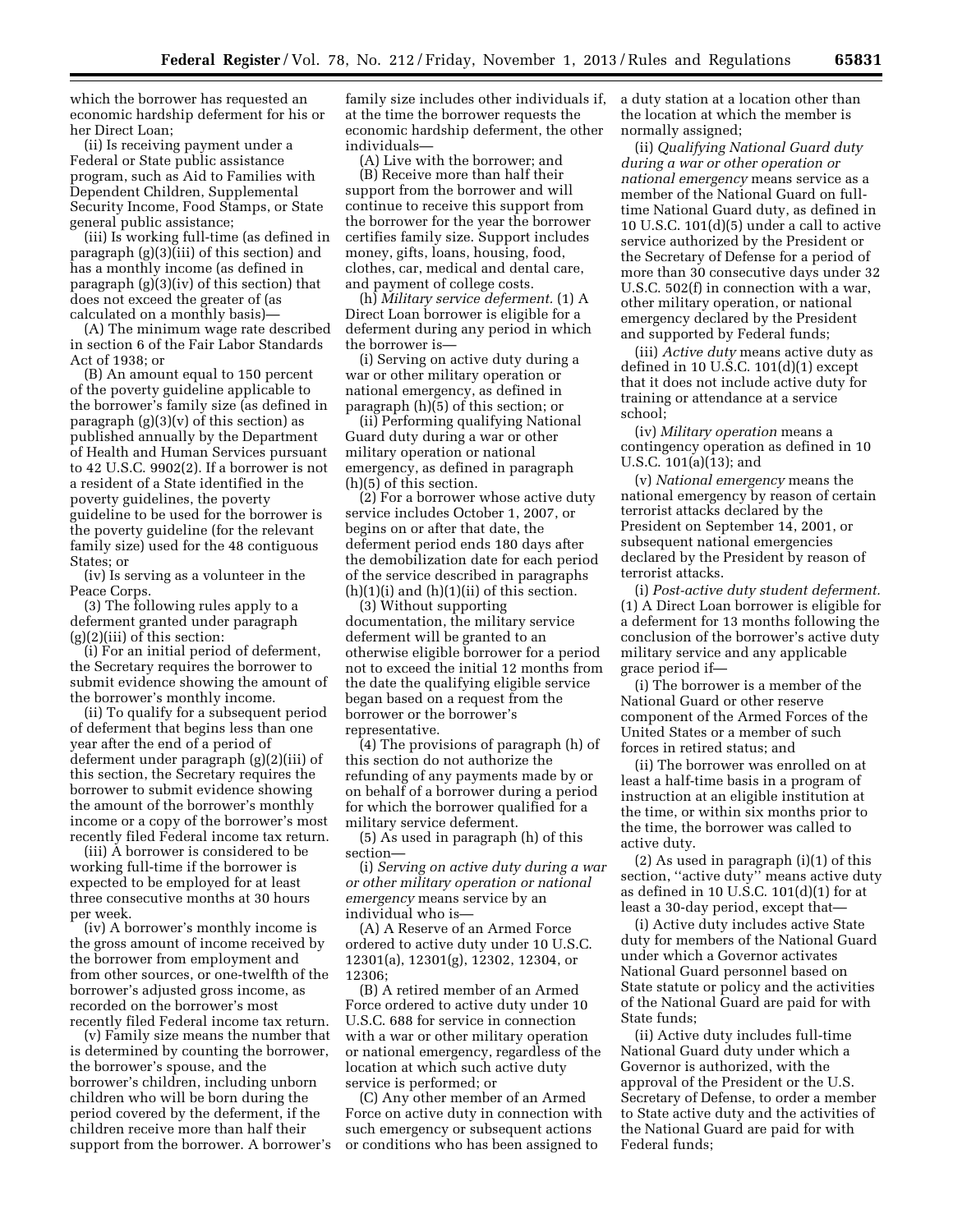(iii) Active duty does not include active duty for training or attendance at a service school; and

(iv) Active duty does not include employment in a full-time, permanent position in the National Guard unless the borrower employed in such a position is reassigned to active duty under paragraph (i)(2)(i) of this section or full-time National Guard duty under paragraph (i)(2)(ii) of this section.

(3) If the borrower returns to enrolled student status on at least a half-time basis during the grace period or the 13 month deferment period, the deferment expires at the time the borrower returns to enrolled student status on at least a half-time basis.

(4) If a borrower qualifies for both a military service deferment and a postactive duty student deferment, the 180 day post-demobilization military service deferment period and the 13-month post-active duty student deferment period apply concurrently.

(j) *Additional deferments for Direct Loan borrowers with FFEL Program loans made before July 1, 1993.* If, at the time of application for a borrower's first Direct Loan, a borrower has an outstanding balance of principal or interest owing on any FFEL Program loan that was made, insured, or guaranteed prior to July 1, 1993, the borrower is eligible for a deferment during—

(1) The periods described in paragraphs (b) through (i) of this section; and

(2) The periods described in 34 CFR 682.210(b), including those periods that apply to a ''new borrower'' as that term is defined in 34 CFR 682.210(b)(7).

(Approved by the Office of Management and Budget under control

number 1845–0021)

(Authority: 20 U.S.C. 1087a *et seq.*) ■ 89. Section 685.205 is amended by: ■ A. In paragraph (a)(4), removing the word ''or'' that appears after the

punctuation ";".

■ B. Revising paragraph (a)(5).

■ C. Adding new paragraphs (a)(8) and (a)(9).

■ D. In paragraph (b)(2), removing the words ''authorized deferment period'' and adding, in their place, the words ''authorized deferment or forbearance period''.

The additions read as follows:

#### **§ 685.205 Forbearance.**

 $(a) * * * *$ 

(5)(i) The borrower is performing the type of service that would qualify the borrower for loan forgiveness under the requirements of the teacher loan forgiveness program in § 685.217.

(ii) Before a forbearance is granted under § 685.205(a)(5)(i), the borrower must—

(A) Submit documentation for the period of the annual forbearance request showing the beginning and ending dates that the borrower is expected to perform, for that year, the type of service described in § 685.217(c); and

(B) Certify the borrower's intent to satisfy the requirements of § 685.217(c).

(iii) The Secretary grants forbearance under paragraph (a)(5) of this section only if the Secretary believes, at the time of the borrower's annual request, that the expected forgiveness amount under § 685.217(d) will satisfy the anticipated remaining outstanding balance on the borrower's loan at the time of the expected forgiveness;

\* \* \* \* \* (8)(i) The Secretary may grant a forbearance to permit a borrower or endorser to resume honoring the agreement to repay the debt after default. The terms of the forbearance agreement in this situation must include a new agreement to repay the debt signed by the borrower or endorser or a written or oral affirmation of the borrower's or endorser's obligation to repay the debt.

(ii) If the forbearance is based on the borrower's or endorser's oral affirmation of the obligation to repay the debt, the forbearance period is limited to 120 days, such a forbearance is not granted consecutively, and the Secretary will—

(A) Orally review with the borrower the terms and conditions of the forbearance, including the consequences of interest capitalization, and all other repayment options available to the borrower;

(B) Send a notice to the borrower or endorser that confirms the terms of the forbearance and the borrower's or endorser's affirmation of the obligation to repay the debt and that includes information on all other repayment options available to the borrower; and

(C) Retain a record of the terms of the forbearance and affirmation in the borrower's or endorser's file.

(iii) For purposes of this section, an ''affirmation'' means an acknowledgement of the loan by the borrower or endorser in a legally binding manner. The form of the affirmation may include, but is not limited to, the borrower's or endorser's—

(A) New signed repayment agreement or schedule, or another form of signed agreement to repay the debt;

(B) Oral acknowledgement and agreement to repay the debt documented by the Secretary in the borrower's or endorser's file and confirmed by the Secretary in a notice to the borrower; or

(C) A payment made on the loan by the borrower or endorser.

(9)(i) The borrower is performing the type of service that would qualify the borrower for a partial repayment of his or her loan under the Student Loan Repayment Programs administered by the Department of Defense under 10 U.S.C. 2171, 2173, 2174, or any other student loan repayment programs administered by the Department of Defense.

(ii) To receive a forbearance under this paragraph, the borrower must submit documentation showing the time period during which the Department of Defense considers the borrower to be eligible for a partial repayment of his or her loan under a student loan repayment program.

\* \* \* \* \*

## **§ 685.206 [Amended]**

■ 90. Section 685.206 is amended by: ■ A. In the introductory text of paragraph (a), removing the word ''shall'' and adding, in its place, the word "must".

■ B. In paragraph (b)(1), removing the word ''shall'' and adding, in its place, the word ''must''.

■ C. In paragraph (b)(2), removing the word ''shall'' and adding, in its place, the word ''must''.

 $\blacksquare$  D. In paragraph  $(c)(1)(iv)$ , removing the words ''Credit bureau'' and adding, in their place, the words ''Consumer reporting agency''.

■ E. In paragraph (c)(2)(iii), removing the words ''credit bureaus'' and adding, in their place, the words ''consumer reporting agencies''.

■ 91. Section 685.207 is amended by:

■ A. Revising paragraph (a)(2).

■ B. Adding a new paragraph (a)(3).

■ C. In paragraph (b)(1)(ii), removing the citation ''§ 685.204'' and adding, in its place, the citation ''§ 685.204(b)''.

■ D. Revising paragraph (b)(3).

The revisions and addition read as follows:

#### **§ 685.207 Obligation to repay.**

 $(a) * * * *$ 

(2) The borrower's repayment of a Direct Loan may also be subject to the deferment provisions in § 685.204, the forbearance provisions in § 685.205, the discharge provisions in § 685.212, and the loan forgiveness provisions in §§ 685.217 and 685.219.

(3) A borrower's first payment on a Direct Loan is due within 60 days of the beginning date of the repayment period as determined in accordance with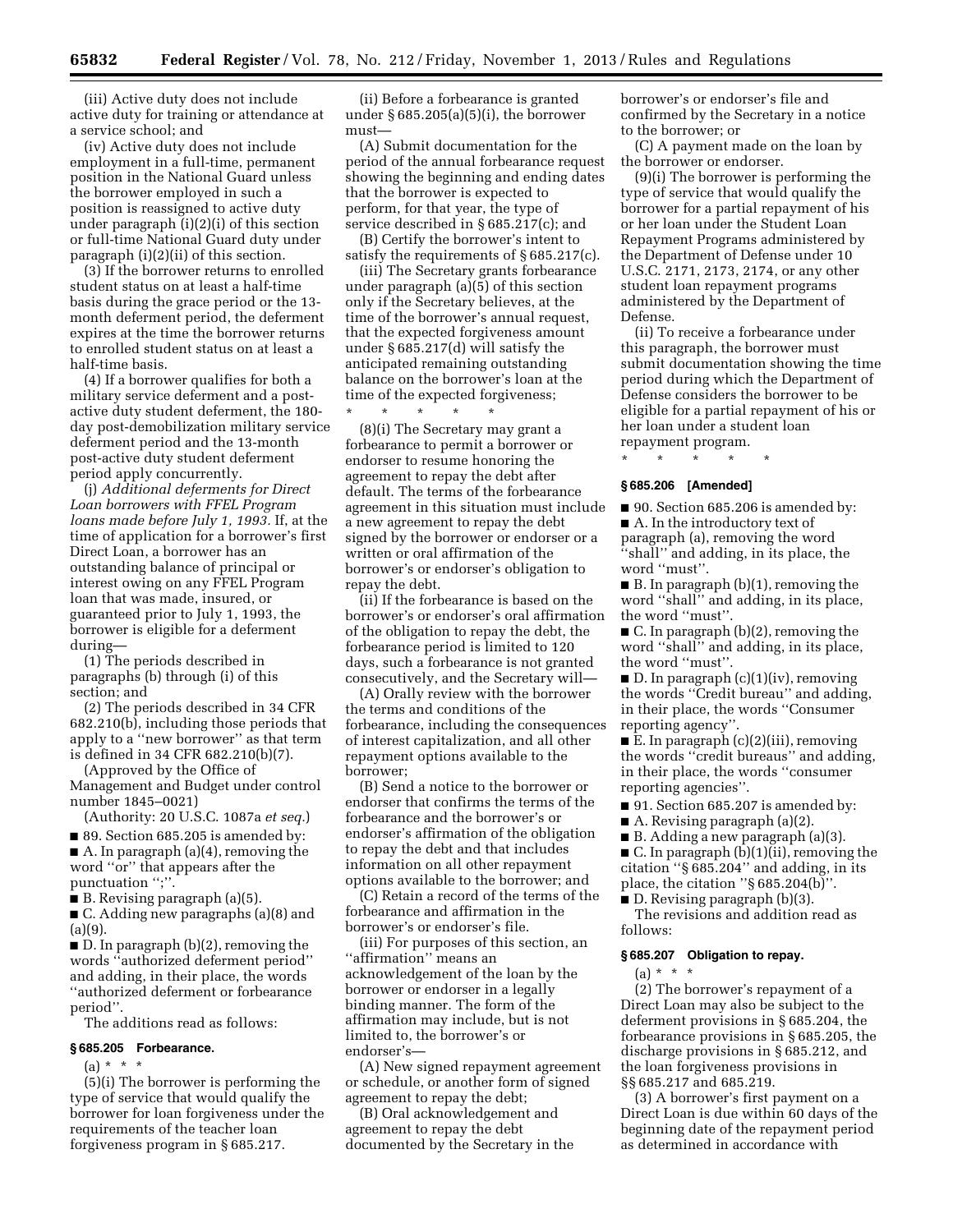paragraph (b), (c), (d), or (e) of this section.

(b) \* \* \*

(3)(i) A borrower is not obligated to pay interest on a Direct Subsidized Loan during periods when the borrower is enrolled at an eligible school on at least a half-time basis unless the borrower is required to make payments on the loan during those periods under paragraph (b)(1) of this section.

(ii) Except as provided in paragraph (b)(3)(iii) of this section, a borrower is not obligated to pay interest on a Direct Subsidized Loan during grace periods.

(iii) In the case of a Direct Subsidized Loan for which the first disbursement is made on or after July 1, 2012 and before July 1, 2014, a borrower is responsible for the interest that accrues during the grace period.

### **§ 685.208 [Amended]**

\* \* \* \* \*

■ 92. Section 685.208 is amended by: ■ A. In paragraph (a)(5), removing the words ''income contingent'' and adding, in their place, the words ''incomecontingent''.

■ B. In paragraph (j)(1), removing the word ''then'' and adding, in its place, the word ''than''.

■ C. In paragraph (m)(1), adding the words ''or, for a new borrower as of July 1, 2014, as defined in § 685.221(a)(4), 10 percent'' immediately after the words ''15 percent''.

■ 93. Section 685.210 is amended by:

■ A. Revising paragraph (a)(2).

■ B. Revising the introductory text of paragraph (b)(1).

 $\blacksquare$  C. Revising paragraph (b)(1)(i).

 $\blacksquare$  D. In paragraph  $(b)(2)(i)$ , removing the words ''income contingent'' and adding, in their place, the words ''incomecontingent''.

The revisions read as follows:

## **§ 685.210 Choice of repayment plan.**

 $(a) * * * *$ 

(2) If a borrower does not select a repayment plan, the Secretary designates the standard repayment plan described in § 685.208(b) or (c) for the borrower, as applicable.

(b)  $* * * *$ 

(1) A borrower may change repayment plans at any time after the loan has entered repayment by notifying the Secretary. However, a borrower who is repaying a defaulted loan under an income-contingent repayment plan or the income-based repayment plan in accordance with § 685.211(d)(3)(ii), or who is repaying a Direct Consolidation Loan under the income-contingent repayment plan or the income-based repayment plan in accordance with

§ 685.220(d)(1)(ii)(A)(*3*) may not change to another repayment plan unless—

(i) The borrower was required to and did make a payment under the incomecontingent repayment plan or incomebased repayment plan in each of the prior three months; or

\* \* \* \* \*

■ 94. Section 685.211 is amended by: ■ A. In paragraph (d)(3)(i), removing the words ''national credit bureaus'' and adding, in their place, the words ''nationwide consumer reporting agencies''.

■ B. In paragraph (d)(3)(ii), removing the words ''income contingent'' and adding, in their place, the words ''income-contingent''.

■ C. Revising paragraph (f). The revision reads as follows:

#### **§ 685.211 Miscellaneous repayment provisions.**

\* \* \* \* \* (f) *Rehabilitation of defaulted loans.*  (1) A defaulted Direct Loan, except for a loan on which a judgment has been obtained, is rehabilitated if the borrower makes 9 voluntary, reasonable and affordable monthly payments within 20 days of the due date during 10 consecutive months. The Secretary determines the amount of a borrower's reasonable and affordable payment on the basis of a borrower's total financial circumstances.

(i) The Secretary initially considers the borrower's reasonable and affordable payment amount to be an amount equal to 15 percent of the amount by which the borrower's AGI exceeds 150 percent of the poverty guideline amount applicable to the borrower's family size and State, divided by 12, except that if this amount is less than \$5, the borrower's monthly rehabilitation payment is \$5.

(ii) The Secretary may calculate the payment amount based on information provided orally by the borrower or the borrower's representative and provide the borrower with a rehabilitation agreement using that amount. The Secretary requires the borrower to provide documentation to confirm the borrower's AGI and family size. If the borrower does not provide the Secretary with any documentation requested by the Secretary to calculate or confirm the reasonable and affordable payment amount within a reasonable time deadline set by the Secretary, the rehabilitation agreement provided is null and void.

(iii) A reasonable and affordable payment amount is not—

(A) A required minimum loan payment amount (*e.g.,* \$50) if the Secretary determines that a smaller amount is reasonable and affordable; (B) A percentage of the borrower's

total loan balance; or

(C) Based on other criteria unrelated to the borrower's total financial circumstances.

(iv) Within 15 business days of the Secretary's determination of the borrower's loan rehabilitation payment amount, the Secretary provides the borrower with a written rehabilitation agreement which includes the borrower's reasonable and affordable payment amount, a prominent statement that the borrower may object orally or in writing to the reasonable and affordable payment amount with the method and timeframe for raising such an objection, a statement that the rehabilitation is null and void if the borrower does not provide the documentation required to calculate the reasonable and affordable payment amount, and an explanation of any other terms and conditions applicable to the required series of payments that must be made. To accept the agreement, the borrower must sign and return the agreement or accept the agreement electronically under a process provided by the Secretary. The Secretary does not impose any other conditions unrelated to the amount or timing of the rehabilitation payments in the rehabilitation agreement. The written rehabilitation agreement informs the borrower of the effects of having the loans rehabilitated (*e.g.,* removal of the record of default from the borrower's credit history and return to normal repayment).

(2) The Secretary provides the borrower with a written statement confirming the borrower's reasonable and affordable payment amount, as determined by the Secretary, and explaining any other terms and conditions applicable to the required series of payments that must be made before the borrower's account can be rehabilitated. The statement informs the borrower that the borrower may object to the terms and conditions of the rehabilitation agreement, and explains the method and timeframe for objecting to the terms and conditions of the rehabilitation agreement.

(3) If the borrower objects to the monthly payment amount determined under paragraph (f)(1) of this section, the Secretary recalculates the payment based solely on information provided on a form approved by the Secretary and, if requested, supporting documentation from the borrower and other sources, and considers—

(i) The borrower's, and if applicable, the spouse's current disposable income, including public assistance payments,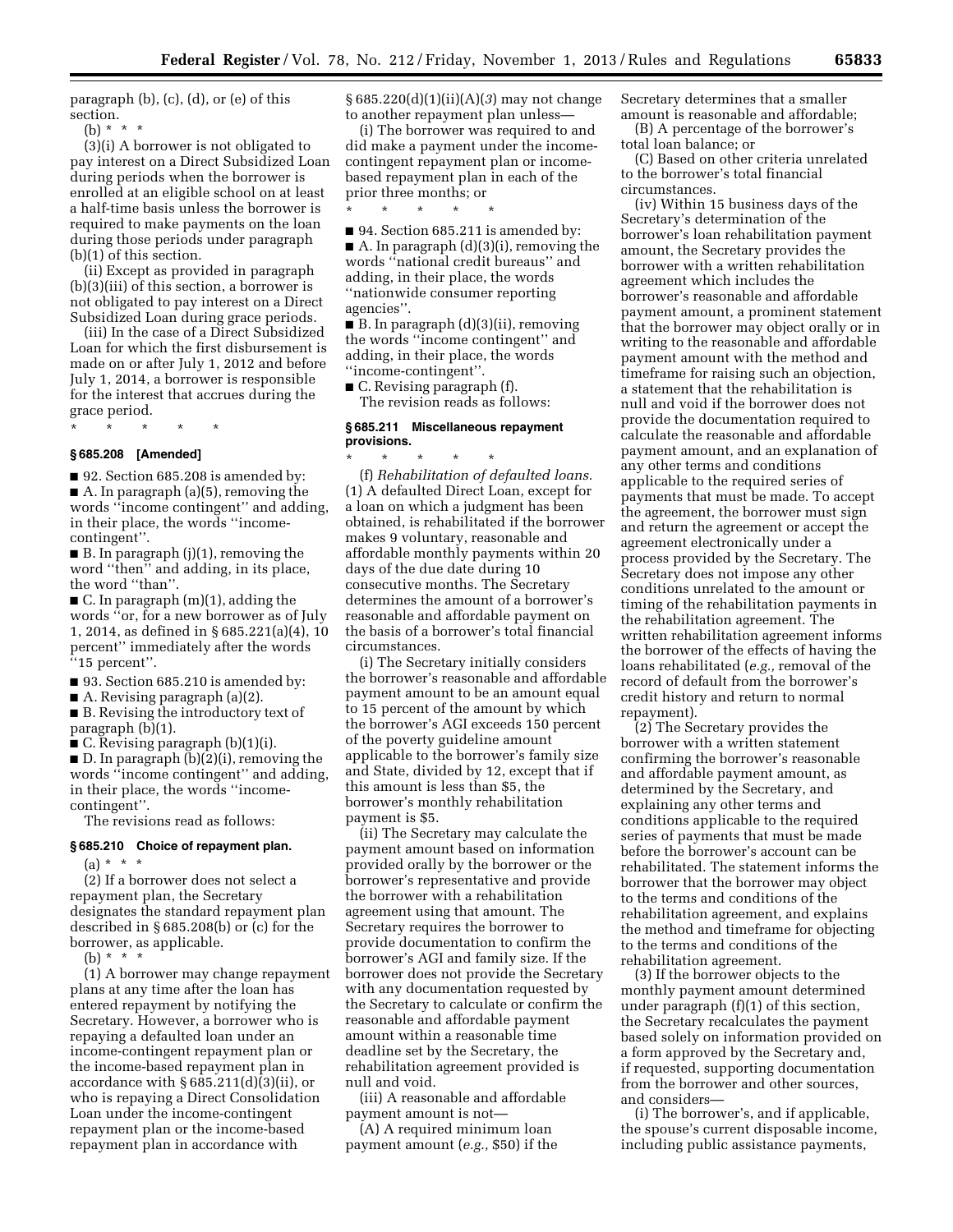and other income received by the borrower and the spouse, such as welfare benefits, Social Security benefits, Supplemental Security Income, and workers' compensation. Spousal income is not considered if the spouse does not contribute to the borrower's household income;

(ii) Family size as defined in

§ 685.221(a)(3); and

(iii) Reasonable and necessary expenses, which include—

(A) Food;

- (B) Housing;
- (C) Utilities;

(D) Basic communication expenses;

(E) Necessary medical and dental costs;

(F) Necessary insurance costs;

(G) Transportation costs;

(H) Dependent care and other workrelated expenses;

(I) Legally required child and spousal support;

(J) Other title IV and non-title IV student loan payments; and

(K) Other expenses approved by the Secretary.

(4) The Secretary provides the borrower with a new written rehabilitation agreement confirming the borrower's recalculated reasonable and affordable payment amount. To accept the agreement, the borrower must sign and return the agreement or accept the agreement electronically under a process provided by the Secretary.

(5) The Secretary includes any payment made under paragraph (1) of the definition of ''satisfactory repayment arrangement'' in § 685.102(b) in determining whether the 9 out of 10 payments required under paragraph (f)(1) of this section have been made.

(6) A borrower may request that the monthly payment amount be adjusted due to a change in the borrower's total financial circumstances only upon providing the documentation specified in paragraph (f)(3) of this section.

(7) During the rehabilitation period, the Secretary limits contact with the borrower on the loan being rehabilitated to collection activities that are required by law or regulation and to communications that support the rehabilitation.

(8) If a defaulted loan is rehabilitated, the Secretary instructs any consumer reporting agency to which the default was reported to remove the default from the borrower's credit history.

(9) A defaulted Direct Loan on which a judgment has been obtained may not be rehabilitated.

(10) A Direct Loan obtained by fraud for which the borrower has been convicted of, or has pled nolo contendere or guilty to, a crime

involving fraud in obtaining title IV, HEA program assistance may not be rehabilitated.

(11)(i) If a borrower's loan is being collected by administrative wage garnishment while the borrower is also making monthly payments on the same loan under a loan rehabilitation agreement, the Secretary continues collecting the loan by administrative wage garnishment until the borrower makes five qualifying monthly payments under the rehabilitation agreement, unless the Secretary is otherwise precluded from doing so.

(ii) After the borrower makes the fifth qualifying monthly payment, the Secretary, unless otherwise directed by the borrower, suspends the garnishment order issued to the borrower's employer.

(iii) A borrower may only obtain the benefit of a suspension of administrative wage garnishment while also attempting to rehabilitate a defaulted loan once.

(12) Effective for any defaulted Direct Loan that is rehabilitated on or after August 14, 2008, the borrower cannot rehabilitate the loan again if the loan returns to default status following the rehabilitation.

\* \* \* \* \*

#### **§ 685.212 [Amended]**

■ 95. Section 685.212 is amended by: ■ A. In paragraph (a)(3), removing the words ''Direct PLUS Consolidation Loan'' and adding, in their place, the words ''Direct Consolidation Loan''. ■ B. In paragraph (b), removing the citation " $\S 685.213(c)$ " and adding, in its place, the citation ''§ 685.213''.

■ 96. Section 685.214 is amended by:

■ A. Revising paragraph (a)(2)(ii).

■ B. Revising paragraph (b)(4).

■ C. Revising paragraph (c).

■ D. In paragraph (d)(1), removing the word ''shall'' each time it appears and adding, in its place, the word ''must''. ■ E. In paragraph (f)(1), removing the number and words ''90 days'' and adding, in their place, the number and words ''120 days''.

The revisions read as follows:

### **§ 685.214 Closed school discharge.**

 $(a) * * * *$ 

 $(2) * * * *$ 

(ii) ''School'' means a school's main campus or any location or branch of the main campus, regardless of whether the school or its location or branch is considered eligible.

(b) \* \* \*

(4) The Secretary reports the discharge of a loan under this section to all consumer reporting agencies to which the Secretary previously reported the status of the loan, so as to delete all

adverse credit history assigned to the loan.

(c) *Borrower qualification for discharge.* (1) In order to qualify for discharge of a loan under this section, a borrower must submit to the Secretary a written request and sworn statement, and the factual assertions in the statement must be true. The statement need not be notarized but must be made by the borrower under penalty of perjury. In the statement, the borrower must—

(i) State that the borrower (or the student on whose behalf a parent borrowed)—

(A) Received the proceeds of a loan, in whole or in part, on or after January 1, 1986 to attend a school;

(B) Did not complete the program of study at that school because the school closed while the student was enrolled, or the student withdrew from the school not more than 120 days before the school closed. The Secretary may extend the 120-day period if the Secretary determines that exceptional circumstances related to a school's closing justify an extension. Exceptional circumstances for this purpose may include, but are not limited to: the school's loss of accreditation; the school's discontinuation of the majority of its academic programs; action by the State to revoke the school's license to operate or award academic credentials in the State; or a finding by a State or Federal government agency that the school violated State or Federal law; and

(C) Did not complete the program of study through a teach-out at another school or by transferring academic credits or hours earned at the closed school to another school;

(ii) State whether the borrower (or student) has made a claim with respect to the school's closing with any third party, such as the holder of a performance bond or a tuition recovery program, and, if so, the amount of any payment received by the borrower (or student) or credited to the borrower's loan obligation; and

(iii) State that the borrower (or student)—

(A) Agrees to provide to the Secretary upon request other documentation reasonably available to the borrower that demonstrates that the borrower meets the qualifications for discharge under this section; and

(B) Agrees to cooperate with the Secretary in enforcement actions in accordance with paragraph (d) of this section and to transfer any right to recovery against a third party to the Secretary in accordance with paragraph (e) of this section.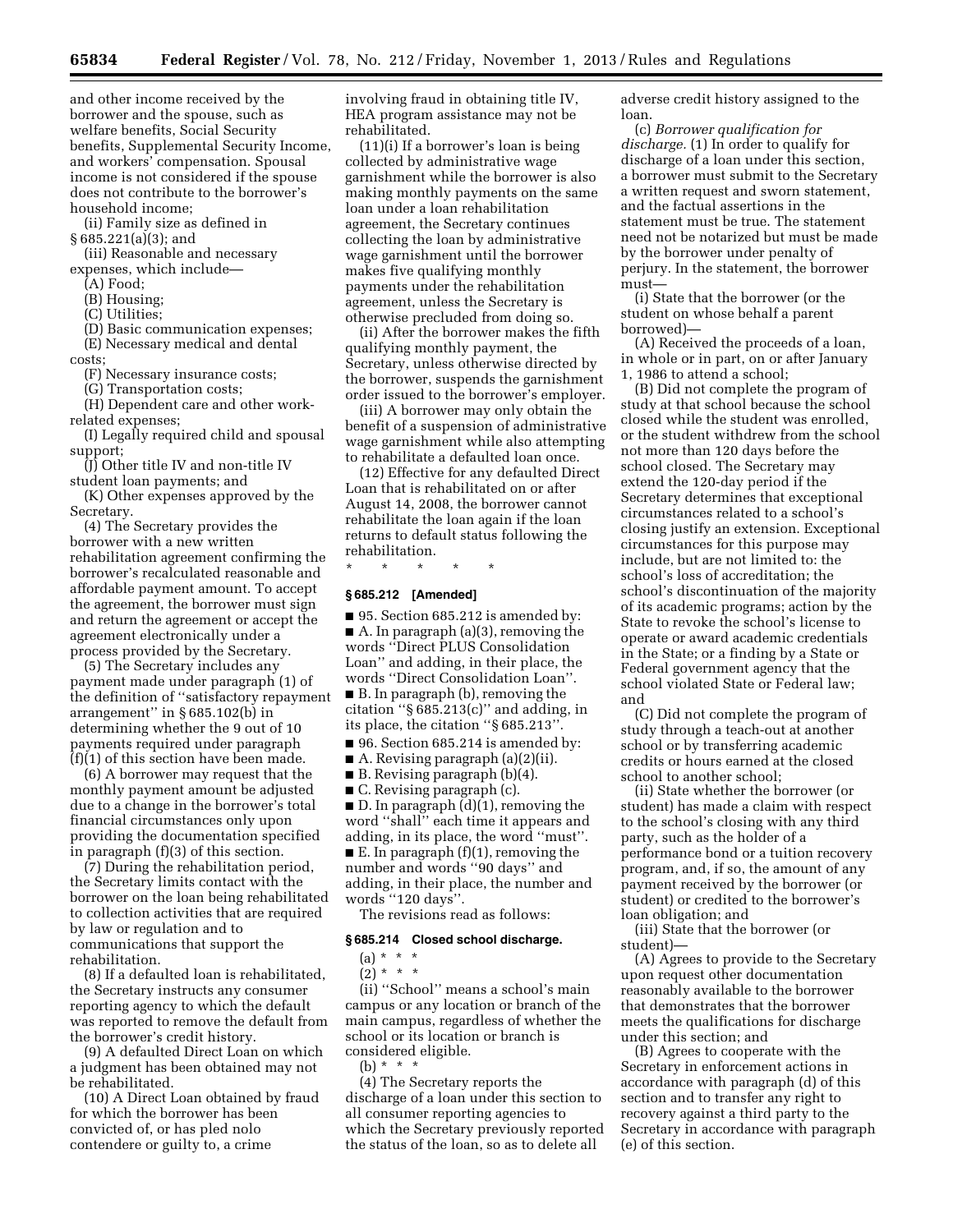(2) The Secretary may discharge a loan under this section without an application from the borrower if the Secretary determines, based on information in the Secretary's possession, that the borrower qualifies for the discharge.

\* \* \* \* \*

■ 97. Section 685.215 is amended by: ■ A. In paragraph (a)(1)(iv), removing the citation ''§ 682.402(e)(14)'' and adding, in its place, the words ''paragraph (c)(4)(ii) of this section''.

■ B. Revising paragraph (b)(5).

■ C. In the introductory text of paragraph (c), removing the word ''shall'' each time it appears and adding, in its place, the word ''must''.

■ D. In the introductory text of paragraph (c)(1), removing the word ''shall'' and adding, in its place, the word ''must''.

■ E. In the introductory text of paragraph (c)(2), removing the word ''shall'' and adding, in its place, the word ''must''.

■ F. In the introductory text of paragraph (c)(3), removing the word ''shall'' and adding, in its place, the word ''must''.

G. Revising paragraph  $(c)(4)$ .

 $\blacksquare$  H. In paragraph (c)(5), removing the word ''shall'' and adding, it its place, the word ''must''.

■ I. In the introductory text of paragraph (c)(6), removing the word ''shall'' and adding, in its place, the word ''must''. The revisions read as follows:

**§ 685.215 Discharge for false certification** 

## **of student eligibility or unauthorized payment.**

- \* \* \* \* \*
	- (b) \* \* \*

(5) The Secretary reports the discharge under this section to all consumer reporting agencies to which the Secretary previously reported the status of the loan, so as to delete all adverse credit history assigned to the loan.

 $(c) * * * *$ 

(4) *Identity theft.* (i) In the case of an individual whose eligibility to borrow was falsely certified because he or she was a victim of the crime of identity theft and is requesting a discharge, the individual must—

(A) Certify that the individual did not sign the promissory note, or that any other means of identification used to obtain the loan was used without the authorization of the individual claiming relief;

(B) Certify that the individual did not receive or benefit from the proceeds of the loan with knowledge that the loan had been made without the authorization of the individual;

(C) Provide a copy of a local, State, or Federal court verdict or judgment that conclusively determines that the individual who is named as the borrower of the loan was the victim of a crime of identity theft; and

(D) If the judicial determination of the crime does not expressly state that the loan was obtained as a result of the crime of identity theft, provide—

(*1*) Authentic specimens of the signature of the individual, as provided in paragraph (c)(2)(ii) of this section, or of other means of identification of the individual, as applicable, corresponding to the means of identification falsely used to obtain the loan; and

(*2*) A statement of facts that demonstrate, to the satisfaction of the Secretary, that eligibility for the loan in question was falsely certified as a result of the crime of identity theft committed against that individual.

(ii)(A) For purposes of this section, identity theft is defined as the unauthorized use of the identifying information of another individual that is punishable under 18 U.S.C. 1028, 1028A, 1029, or 1030, or substantially comparable State or local law.

(B) Identifying information includes, but is not limited to—

(*1*) Name, Social Security number, date of birth, official State or government issued driver's license or identification number, alien registration number, government passport number, and employer or taxpayer identification number;

(*2*) Unique biometric data, such as fingerprints, voiceprint, retina or iris image, or unique physical representation;

(*3*) Unique electronic identification number, address, or routing code; or

(*4*) Telecommunication identifying information or access device (as defined

in 18 U.S.C. 1029(e)). \* \* \* \* \*

### **§ 685.216 [Amended]**

■ 98. Section 685.216(b)(2) is amended by removing the word ''credit'' and adding, in its place, the word ''consumer''.

■ 99. Section 685.217 is amended by:

■ A. Revising paragraph (a)(1). ■ B. In the last sentence of paragraph  $(a)(2)(i)$ , adding the word "for" immediately before the words ''an eligible educational service agency''. ■ C. In paragraph (a)(2)(iii), removing the word ''at'' each time it appears and adding, in its place, the word ''for''. ■ D. In paragraph (a)(3), removing the words ''FFEL and Direct Loan'' and adding, in their place, the words ''Direct Loan and FFEL''.

■ E. In the introductory text of paragraph (a)(4), removing the words ''FFEL and Direct Loan'' and adding, in their place, the words ''Direct Loan and FFEL<sup>7</sup>.

■ F. In paragraph (a)(4)(i), removing the word ''at'' the second time it appears and adding, in its place, the word ''by''. ■ G. In paragraph (a)(4)(ii), adding the words ''by an eligible'' immediately before the words ''educational service agency''.

■ H. In the introductory text of paragraph (c)(1), adding the word ''by'' immediately before the words ''an educational service agency''.

■ I. In paragraph (c)(1)(iii), removing the last sentence.

■ J. Redesignating paragraphs (c)(2) through (c)(11) as paragraphs (c)(3) through (c)(12), respectively.

■ K. Adding a new paragraph (c)(2). ■ L. In redesignated paragraph (c)(4)(ii)(A), removing the word ''at'' the second time it appears and adding, in its

place, the word ''for''. ■ M. In redesignated paragraph (c)(4)(ii)(B), adding the words ''for an eligible'' immediately before the words ''educational service agency''.

■ N. In redesignated paragraph (c)(4)(iii), removing the word ''at'' each time it appears and adding, in its place, the word ''for''.

■ O. In redesignated paragraph (c)(5)(i), adding the words ''for an eligible'' immediately before the words ''educational service agency''.

■ P. In redesignated paragraph (c)(5)(ii)(A), removing the word ''at'' the second time it appears and adding, in its place, the word ''for''.

■ Q. In redesignated paragraph  $(c)(5)(ii)(B)$ , adding the words "for an eligible'' immediately before the words ''educational service agency''.

■ R. In redesignated paragraph (c)(5)(iii), removing the word ''at'' each time it appears and adding, in its place, the word ''for''.

■ S. Revising the introductory text of redesignated paragraph (c)(7).

■ T. Revising redesignated paragraph  $(c)(9)$ .

■ U. Revising redesignated paragraph  $(c)(10)$ .

■ V. Adding a new paragraph (c)(13).

■ W. Revising paragraph (d)(1).

 $\blacksquare$  X. In paragraph  $\ddot{\text{(d)}}(2)$ , removing the words ''paragraphs (c)(3)(ii) or (c)(4)(ii)'' and adding, in their place, the words 'paragraph  $(c)(4)(ii)$  or  $(c)(5)(ii)'$ .

The revisions and addition read as follows:

### **§ 685.217 Teacher loan forgiveness program.**

(a) \* \* \*

(1) The teacher loan forgiveness program is intended to encourage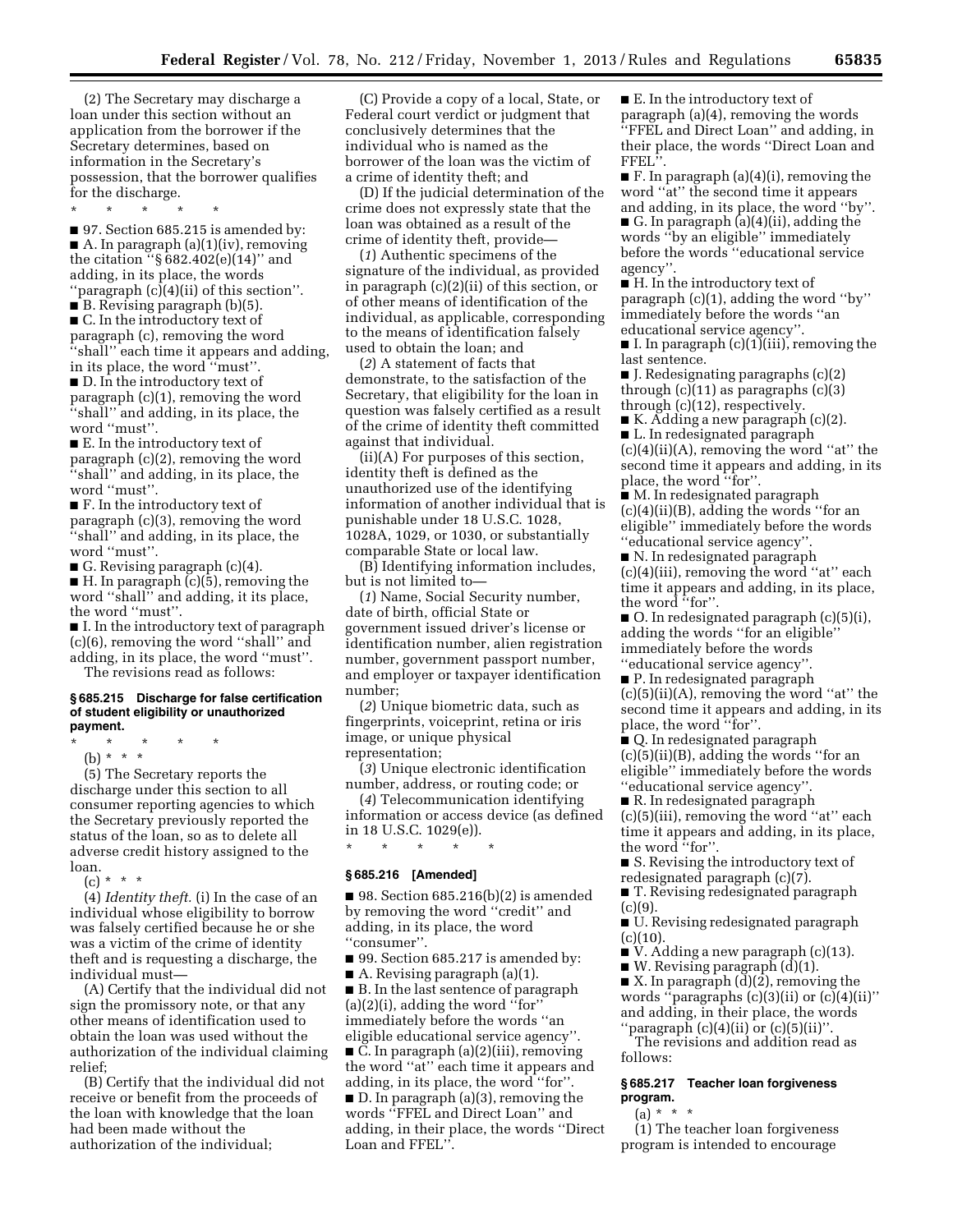individuals to enter and continue in the teaching profession. For new borrowers, the Secretary repays the amount specified in this paragraph (a) on the borrower's Direct Subsidized Loans, Direct Unsubsidized Loans, Subsidized and Unsubsidized Federal Stafford Loans, and in certain cases, Direct Consolidation Loans or Federal Consolidation Loans. The forgiveness program is only available to a borrower who has no outstanding loan balance under the Direct Loan Program or the FFEL Program on October 1, 1998, or who has no outstanding loan balance on the date he or she obtains a loan after October 1, 1998.

\* \* \* \* \*

(c) \* \* \*

(2) The Secretary considers all elementary and secondary schools operated by the Bureau of Indian Education (BIE) or operated on Indian reservations by Indian tribal groups under contract with the BIE to qualify as schools serving low-income students.

\* \* \* \* \* (7) For teacher loan forgiveness applications received by the Secretary on or after July 1, 2006, a teacher in a private, non-profit elementary or secondary school who is exempt from State certification requirements (unless otherwise applicable under State law) may qualify for loan forgiveness under paragraphs  $(c)(4)(ii)$  or  $(c)(5)$  of this section if—

\* \* \* \* \*

(9) A borrower's period of postsecondary education, qualifying FMLA condition, or military active duty as described in paragraph (c)(8) of this section, including the time necessary for the borrower to resume qualifying teaching no later than the beginning of the next regularly scheduled academic year, does not constitute a break in the required five consecutive years of qualifying teaching service.

(10) A borrower who was employed as a teacher at more than one qualifying school, for more than one qualifying educational service agency, or a combination of both during an academic year and demonstrates that the combined teaching was the equivalent of full-time, as supported by the certification of one or more of the chief administrative officers of the schools or educational service agencies involved, is considered to have completed one academic year of qualifying teaching.

\* \* \* \* \* (13) A borrower may request forbearance during each of the five years of qualifying teaching service in accordance with § 685.205(a)(5).

 $(d) * * * *$ 

(1) A qualified borrower is eligible for forgiveness of up to \$5,000, or up to \$17,500 if the borrower meets the requirements of paragraph (c)(4)(ii) or (c)(5)(ii) of this section. The forgiveness amount is deducted from the aggregate amount of the borrower's Direct Subsidized Loan or Direct Unsubsidized Loan or Direct Consolidation Loan obligation that is outstanding after the borrower completes his or her fifth consecutive complete academic year of teaching as described in paragraph (c) of this section. Only the outstanding portion of the Direct Consolidation Loan that was used to repay an eligible Direct Subsidized Loan, an eligible Direct Unsubsidized Loan, or an eligible Subsidized or Unsubsidized Federal Stafford Loan qualifies for loan forgiveness under this section.

■ 100. Section 685.218 is amended by:

\* \* \* \* \*

■ A. In paragraph (b)(4), removing the words ''FFEL or Direct'' and adding, in their place, the words ''Direct or FFEL''.  $\blacksquare$  B. Revising paragraph  $(d)(3)$ .

■ C. In paragraph (d)(6), removing the words ''a Perkins Loan, a FFEL Program loan, or another Direct Loan'' and adding, in their place, the words ''another Direct Loan, a FFEL Program Loan, or a Perkins Loan''.

■ D. In paragraph (d)(7), removing the words ''a FFEL Program Loan or another Direct Loan'' and adding, in their place, ''another Direct Loan or a FFEL Program Loan''.

■ E. In paragraph (e)(1)(ii), removing the number and word ''24 hours'' each time they appear and adding, in their place, the number and word  $^{7}$ 72 hours".

 $\blacksquare$  F. Revising paragraph  $(f)(4)(iii)$ . G. In paragraph  $(g)(2)(i)$ , removing the words ''Direct Loans'' and adding, in their place, the words ''Direct Loan''.

The revisions read as follows:

### **§ 685.218 Discharge of student loan indebtedness for survivors of victims of the September 11, 2001, attacks.**

- \* \* \* \* \*
- (d) \* \* \*

(3) If the individual owed a Direct Loan, a FFEL Program Loan, or a Perkins Loan at the time of the terrorist attacks on September 11, 2001, documentation that the individual's loans were discharged by the Secretary, the lender, or the institution due to death may be substituted for the original or certified copy of a death certificate.

- \* \* \* \* \*
	- (f) \* \* \*
	- $(4) * * * *$

(iii) Copies of approved joint Direct Loan or FFEL Consolidation Loan

applications or an approved Direct or FFEL PLUS Loan application. \* \* \* \* \*

■ 101. Section 685.220 is revised to read as follows:

#### **§ 685.220 Consolidation.**

(a) *Direct Consolidation Loans.* A borrower may consolidate education loans made under certain Federal programs into a Direct Consolidation Loan. Loans consolidated into a Direct Consolidation Loan are discharged when the Direct Consolidation Loan is originated.

(b) *Loans eligible for consolidation.*  The following loans may be consolidated into a Direct Consolidation Loan:

(1) Subsidized Federal Stafford Loans.

- (2) Guaranteed Student Loans.
- (3) Federal Insured Student Loans (FISL).
	- (4) Direct Subsidized Loans.
- (5) Direct Subsidized Consolidation Loans.
- (6) Federal Perkins Loans.
- (7) National Direct Student Loans (NDSL).
- (8) National Defense Student Loans (NDSL).
	- (9) Federal PLUS Loans.
- (10) Parent Loans for Undergraduate Students (PLUS).
	- (11) Direct PLUS Loans.
- (12) Direct PLUS Consolidation Loans.
	- (13) Federal Consolidation Loans.
- (14) Unsubsidized Federal Stafford Loans.
- (15) Federal Supplemental Loans for Students (SLS).
	- (16) Direct Unsubsidized Loans. (17) Direct Unsubsidized
- Consolidation Loans.
- (18) Auxiliary Loans to Assist Students (ALAS).

(19) Health Professions Student Loans (HPSL) and Loans for Disadvantaged Students (LDS) made under subpart II of part A of title VII of the Public Health Service Act.

(20) Health Education Assistance Loans (HEAL).

(21) Nursing loans made under subpart II of part B of title VIII of the Public Health Service Act.

(c) *Components of Direct Consolidation Loans.* (1) *Subsidized component of Direct Consolidation Loans.* The term ''Direct Subsidized Consolidation Loan'' refers to the portion of a Direct Consolidation Loan attributable to—

(i) The loans identified in paragraphs (b)(1) through (b)(5) of this section; and

(ii) The portion of a Federal Consolidation Loan under paragraph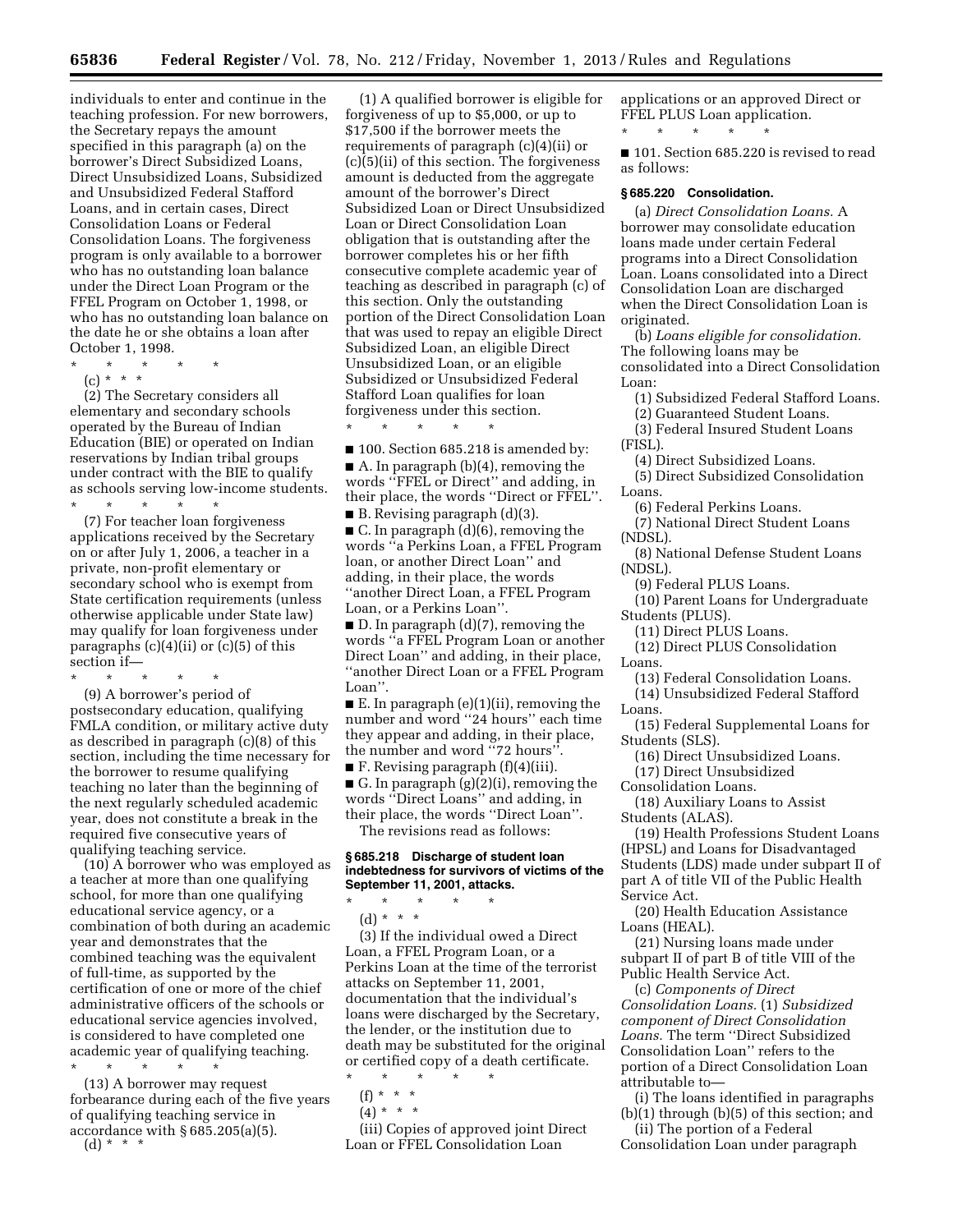(b)(13) of this section that is eligible for interest benefits during a deferment period under section 428C(b)(4)(C) of the Act.

(2) *Unsubsidized component of Direct Consolidation Loans.* Except as provided in paragraph (c)(3) of this section, the term ''Direct Unsubsidized Consolidation Loan'' refers to the portion of a Direct Consolidation Loan attributable to—

(i) The loans identified in paragraphs (b)(6) through (b)(12) of this section;

(ii) The portion of a Federal Consolidation Loan under paragraph (b)(13) of this section that is not eligible for interest benefits during a deferment period under section 428C(b)(4)(C) of the Act; and

(iii) The loans identified in paragraphs (b)(14) through (b)(21) of this section.

(3) *PLUS component of Direct Consolidation Loans.* In the case of a Direct Consolidation Loan made before July 1, 2006, the term ''Direct PLUS Consolidation Loan'' refers to the portion of a Direct Consolidation Loan attributable to the loans identified in paragraphs (b)(9) through (b)(12) of this section.

(d) *Eligibility for a Direct Consolidation Loan.* (1) A borrower may obtain a Direct Consolidation Loan if the borrower meets the following requirements:

(i) The borrower consolidates at least one Direct Loan Program or FFEL Program loan.

(ii) On the loans being consolidated, the borrower is—

(A) At the time the borrower applies for the Direct Consolidation Loan—

(*1*) In the grace period;

(*2*) In a repayment period but not in default; or

(*3*) In default but has made satisfactory repayment arrangements in accordance with paragraph (2) of the definition of that term in § 685.102(b);

(B) Not subject to a judgment secured through litigation, unless the judgment has been vacated; or

(C) Not subject to an order for wage garnishment under section 488A of the Act, unless the order has been lifted.

(iii) The borrower agrees to notify the Secretary of any change in address.

(2) A borrower may not consolidate a Direct Consolidation Loan or a Federal Consolidation Loan into a new consolidation loan under this section unless at least one additional eligible loan is included in the consolidation, except that a borrower may consolidate a Federal Consolidation Loan into a new consolidation loan under this section without including any additional loans if—

(i) The borrower has a Federal Consolidation Loan that is in default or has been submitted to the guaranty agency by the lender for default aversion, and the borrower wants to consolidate the Federal Consolidation Loan into the Direct Loan Program for the purpose of obtaining an incomecontingent repayment plan or an income-based repayment plan; or

(ii) The borrower has a Federal Consolidation Loan and the borrower wants to consolidate that loan into the Direct Loan Program for the purpose of using the Public Service Loan Forgiveness Program or the no accrual of interest benefit for active duty service.

(3) Eligible loans received before or after the date a Direct Consolidation Loan is made may be added to a subsequent Direct Consolidation Loan.

(e) *Application for a Direct Consolidation Loan.* To obtain a Direct Consolidation Loan, a borrower must submit a completed application to the Secretary. A borrower may add eligible loans to a Direct Consolidation Loan by submitting a request to the Secretary within 180 days after the date on which the Direct Consolidation Loan is originated.

(f) *Origination of a consolidation loan.* (1)(i) The holder of a loan that a borrower wishes to consolidate into a Direct Loan must complete and return the Secretary's request for certification of the amount owed within 10 business days of receipt or, if it is unable to provide the certification, provide to the Secretary a written explanation of the reasons for its inability to provide the certification.

(ii) If the Secretary approves an application for a consolidation loan, the Secretary pays to each holder of a loan selected for consolidation the amount necessary to discharge the loan.

(iii) For a Direct Loan Program or FFEL Program loan that is in default, the Secretary limits collection costs that may be charged to the borrower to a maximum of 18.5 percent of the outstanding principal and interest amount of the defaulted loan. For any other defaulted Federal education loan, all collection costs that are owed may be charged to the borrower.

(2) Upon receipt of the proceeds of a Direct Consolidation Loan, the holder of a consolidated loan must promptly apply the proceeds to fully discharge the borrower's obligation on the consolidated loan. The holder of a consolidated loan must notify the borrower that the loan has been paid in full.

(3) The principal balance of a Direct Consolidation Loan is equal to the sum of the amounts paid to the holders of the consolidated loans.

(4) If the amount paid by the Secretary to the holder of a consolidated loan exceeds the amount needed to discharge that loan, the holder of the consolidated loan must promptly refund the excess amount to the Secretary to be credited against the outstanding balance of the Direct Consolidation Loan.

(5) If the amount paid by the Secretary to the holder of the consolidated loan is insufficient to discharge that loan, the holder must notify the Secretary in writing of the remaining amount due on the loan. The Secretary promptly pays the remaining amount due.

(g) *Interest rate.* The interest rate on a Direct Subsidized Consolidation Loan or a Direct Unsubsidized Consolidation Loan is the rate established in § 685.202(a)(10)(i). The interest rate on a Direct PLUS Consolidation Loan is the rate established in § 685.202(a)(10)(ii).

(h) *Repayment plans.* A borrower may choose a repayment plan for a Direct Consolidation Loan in accordance with § 685.208, and may change repayment plans in accordance with § 685.210(b).

(i) *Repayment period.* (1) Except as noted in paragraph (i)(4) of this section, the repayment period for a Direct Consolidation Loan begins on the day the loan is disbursed.

(2)(i) *Borrowers who entered repayment before July 1, 2006.* The Secretary determines the repayment period under § 685.208(i) on the basis of the outstanding balances on all of the borrower's loans that are eligible for consolidation and the balances on other education loans except as provided in paragraphs (i)(3)(i), (ii), and (iii) of this section.

(ii) Borrowers entering repayment on or after July 1, 2006. The Secretary determines the repayment period under § 685.208(j) on the basis of the outstanding balances on all of the borrower's loans that are eligible for consolidation and the balances on other education loans except as provided in paragraphs (i)(3)(i) through (iii) of this section.

(3)(i) The total amount of outstanding balances on the other education loans used to determine the repayment period under §§ 685.208(i) and (j) may not exceed the amount of the Direct Consolidation Loan.

(ii) The borrower may not be in default on the other education loan unless the borrower has made satisfactory repayment arrangements with the holder of the loan.

(iii) The lender of the other educational loan may not be an individual.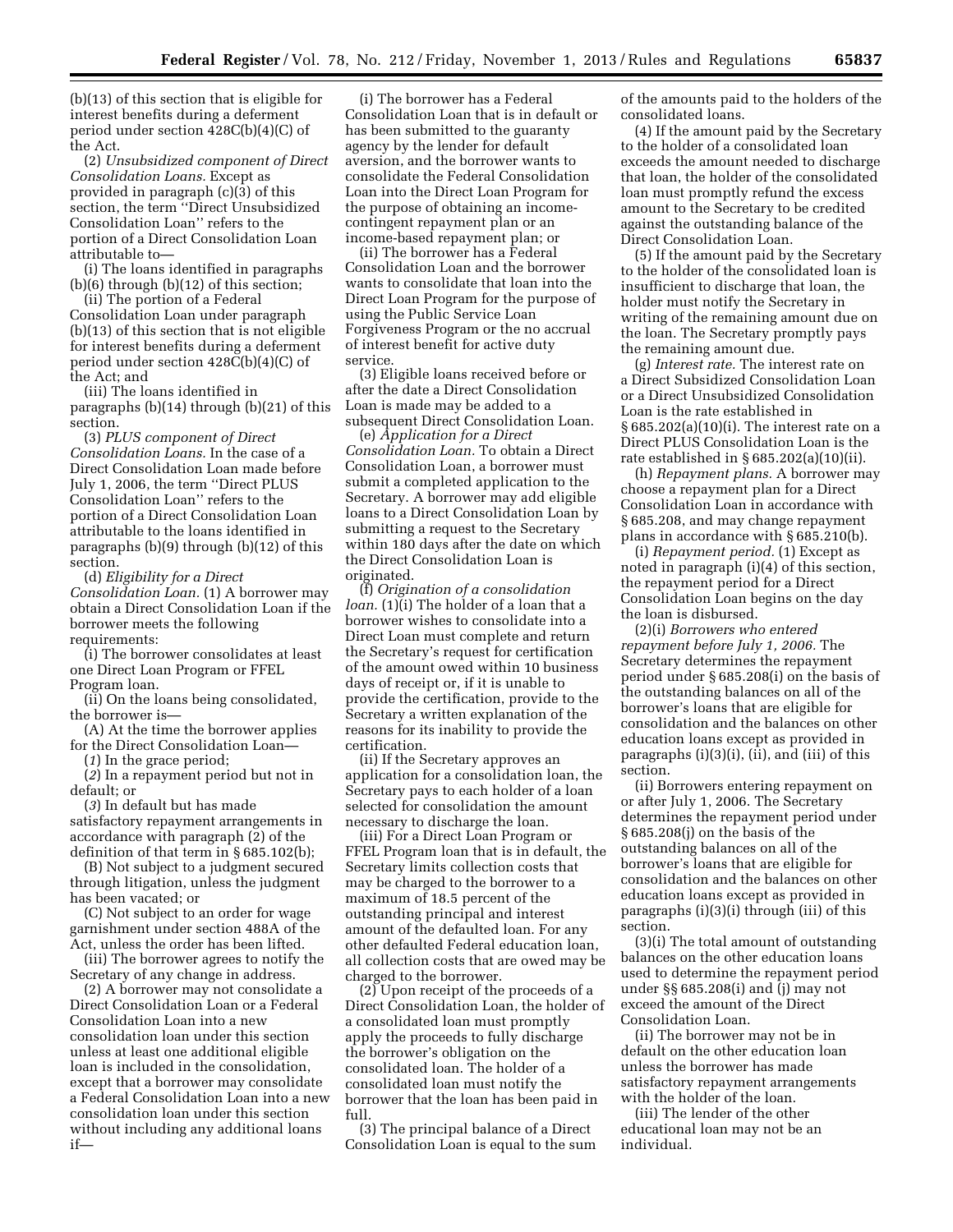(4) A Direct Consolidation Loan that was made based on an application received before July 1, 2006 receives a grace period if it includes a Direct Loan Program or FFEL Program loan for which the borrower was in an in-school period at the time of consolidation. The repayment period begins the day after the grace period ends.

(j) *Repayment schedule.* (1) The Secretary provides a borrower of a Direct Consolidation Loan a repayment schedule before the borrower's first payment is due. The repayment schedule identifies the borrower's monthly repayment amount under the repayment plan selected.

(2) If a borrower adds an eligible loan to the consolidation loan under paragraph (e) of this section, the Secretary makes appropriate adjustments to the borrower's monthly repayment amount and repayment period.

(k) *Refunds and returns of title IV, HEA program funds received from schools.* If a lender receives a refund or return of title IV, HEA program funds from a school on a loan that has been consolidated into a Direct Consolidation Loan, the lender must transmit the refund or return and an explanation of the source of the refund or return to the Secretary within 30 days of receipt.

(l) *Special provisions for joint consolidation loans.* The provisions of paragraphs  $(l)(1)$  through  $(3)$  of this section apply to a Direct Consolidation Loan obtained by two married borrowers in accordance with the regulations that were in effect for consolidation applications received prior to July 1, 2006.

(1) *Deferment.* To obtain a deferment on a joint Direct Consolidation Loan under § 685.204, both borrowers must meet the requirements of that section.

(2) *Forbearance.* To obtain forbearance on a joint Direct Consolidation Loan under § 685.205, both borrowers must meet the requirements of that section.

(3) *Discharge.* (i) If a borrower dies and the Secretary receives the documentation described in § 685.212(a), the Secretary discharges an amount equal to the portion of the outstanding balance of the consolidation loan, as of the date of the borrower's death, attributable to any of that borrower's loans that were repaid by the consolidation loan.

(ii) If a borrower meets the requirements for total and permanent disability discharge under § 685.212(b), the Secretary discharges an amount equal to the portion of the outstanding balance of the consolidation loan, as of the date the borrower became totally

and permanently disabled, attributable to any of that borrower's loans that were repaid by the consolidation loan.

(iii) If a borrower meets the requirements for discharge under § 685.212(d), (e), or (f) on a loan that was consolidated into a joint Direct Consolidation Loan, the Secretary discharges the portion of the consolidation loan equal to the amount of the loan that would be eligible for discharge under the provisions of  $§ 685.212(d)$ , (e), or (f) as applicable, and that was repaid by the consolidation loan.

(iv) If a borrower meets the requirements for loan forgiveness under § 685.212(h) on a loan that was consolidated into a joint Direct Consolidation Loan, the Secretary repays the portion of the outstanding balance of the consolidation loan attributable to the loan that would be eligible for forgiveness under the provisions of § 685.212(h), and that was repaid by the consolidation loan.

(Approved by the Office of Management and Budget under control number 1845–0021)

(Authority: 20 U.S.C. 1078–8, 1087a *et seq.*)

■ 102. Section 685.300 is amended by:

■ A. Revising paragraph (a). ■ B. In the introductory text of paragraph (b), removing the word ''shall'' each time it appears and adding, in its place, the word ''must''.

■ C. Removing paragraph (b)(8).

■ D. Redesignating paragraphs (b)(5), (6), and (7) as paragraphs (b)(6), (7), and (8), respectively.

■ E. Adding a new paragraph (b)(5).

■ F. Revising paragraph (c).

The revisions and addition read as follows:

#### **§ 685.300 Agreements between an eligible school and the Secretary for participation in the Direct Loan Program**

(a) *General.* Participation of a school in the Direct Loan Program means that eligible students at the school may receive Direct Loans. To participate in the Direct Loan Program, a school must—

(1) Demonstrate to the satisfaction of the Secretary that the school meets the requirements for eligibility under the Act and applicable regulations; and

(2) Enter into a written program participation agreement with the Secretary.

(b)  $*$   $*$   $*$ 

(5) On a monthly basis, reconcile institutional records with Direct Loan funds received from the Secretary and Direct Loan disbursement records submitted to and accepted by the Secretary;

\* \* \* \* \*

(c) *Origination.* A school that originates loans in the Direct Loan Program must originate loans to eligible students and parents in accordance with part D of the Act. The note or evidence of the borrower's obligation on the loan originated by the school is the property of the Secretary.

\* \* \* \* \*

■ 103. Section 685.301 is revised to read as follows:

#### **§ 685.301 Origination of a loan by a Direct Loan Program school.**

(a) *Determining eligibility and loan amount.* (1) A school participating in the Direct Loan Program must ensure that any information it provides to the Secretary in connection with loan origination is complete and accurate. A school must originate a Direct Loan while the student meets the borrower eligibility requirements of § 685.200. Except as provided in 34 CFR part 668, subpart E, a school may rely in good faith upon statements made by the borrower and, in the case of a parent Direct PLUS Loan borrower, the student and the parent borrower.

(2) A school must provide to the Secretary borrower information that includes but is not limited to—

(i) The borrower's eligibility for a loan, as determined in accordance with § 685.200 and § 685.203;

(ii) The student's loan amount; and (iii) The anticipated and actual disbursement date or dates and disbursement amounts of the loan proceeds, as determined in accordance with § 685.303(d).

(3) Before originating a Direct PLUS Loan for a graduate or professional student borrower, the school must determine the borrower's eligibility for a Direct Subsidized and a Direct Unsubsidized Loan. If the borrower is eligible for a Direct Subsidized or Direct Unsubsidized Loan, but has not requested the maximum Direct Subsidized or Direct Unsubsidized Loan amount for which the borrower is eligible, the school must—

(i) Notify the graduate or professional student borrower of the maximum Direct Subsidized or Direct Unsubsidized Loan amount that he or she is eligible to receive and provide the borrower with a comparison of—

(A) The maximum interest rate for a Direct Subsidized Loan and a Direct Unsubsidized Loan and the maximum interest rate for a Direct PLUS Loan;

(B) Periods when interest accrues on a Direct Subsidized Loan and a Direct Unsubsidized Loan, and periods when interest accrues on a Direct PLUS Loan; and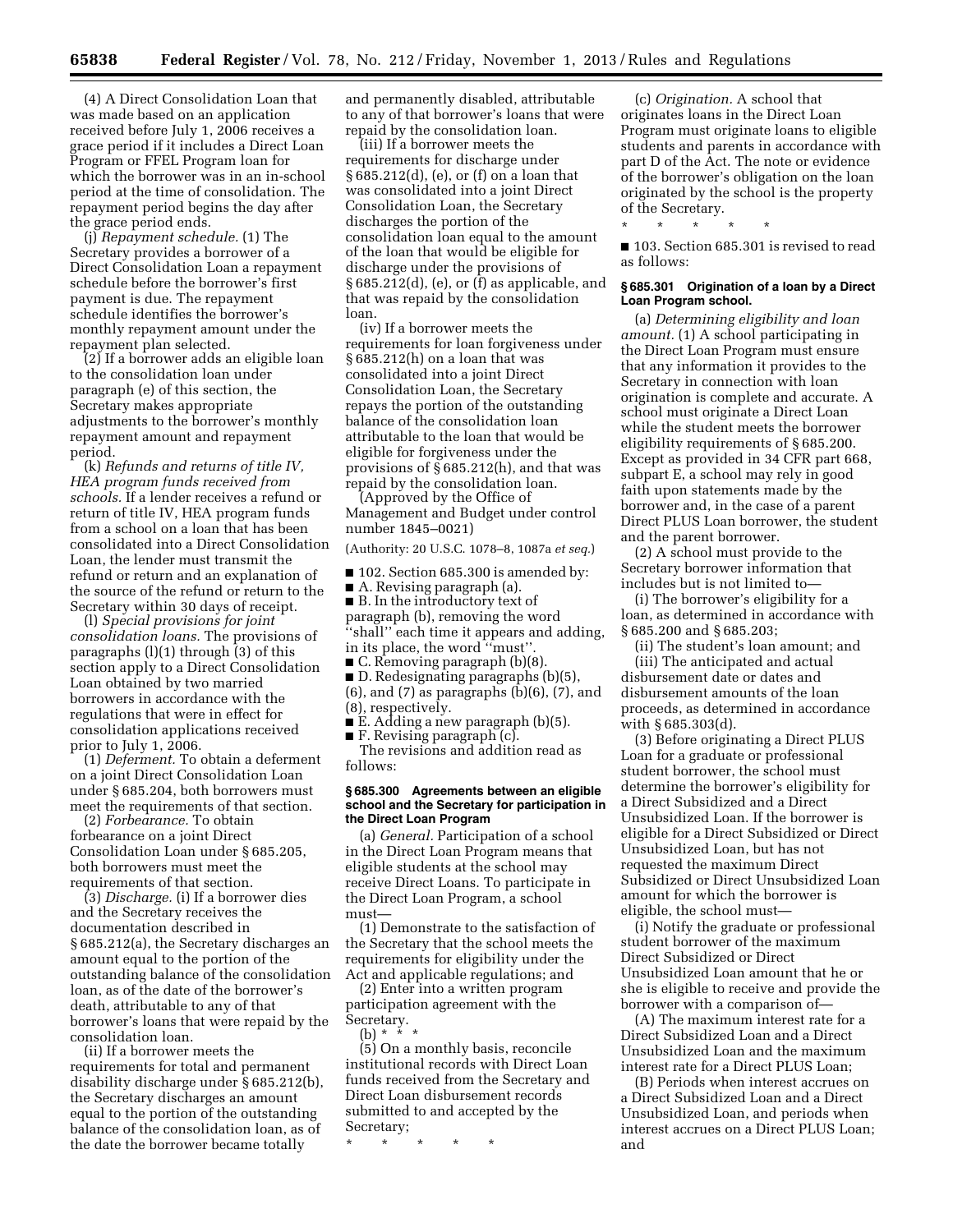(C) The point at which a Direct Subsidized Loan and a Direct Unsubsidized Loan enters repayment, and the point at which a Direct PLUS Loan enters repayment; and

(ii) Give the graduate or professional student borrower the opportunity to request the maximum Direct Subsidized or Direct Unsubsidized Loan amount for which the borrower is eligible.

(4) A school may not originate a Direct Subsidized, Direct Unsubsidized, or Direct PLUS Loan, or a combination of loans, for an amount that—

(i) The school has reason to know would result in the borrower exceeding the annual or maximum loan amounts in § 685.203; or

(ii) Exceeds the student's estimated cost of attendance less—

(A) The student's estimated financial assistance for that period; and

(B) In the case of a Direct Subsidized Loan, the borrower's expected family contribution for that period.

(5)(i) A school determines a Direct Subsidized or Direct Unsubsidized Loan amount in accordance with § 685.203.

(ii) When prorating a loan amount for a student enrolled in a program of study with less than a full academic year remaining, the school need not recalculate the amount of the loan if the number of hours for which an eligible student is enrolled changes after the school originates the loan.

(6) The date of loan origination is the date a school creates the electronic loan origination record.

(7) If a student has received a determination of need for a Direct Subsidized Loan that is \$200 or less, a school may choose not to originate a Direct Subsidized Loan for that student and to include the amount as part of a Direct Unsubsidized Loan.

(8) A school may refuse to originate a Direct Subsidized, Direct Unsubsidized, or Direct PLUS Loan or may reduce the borrower's determination of need for the loan if the reason for that action is documented and provided to the borrower in writing, and if—

(i) The determination is made on a case-by-case basis;

(ii) The documentation supporting the determination is retained in the student's file; and

(iii) The school does not engage in any pattern or practice that results in a denial of a borrower's access to Direct Loans because of the borrower's race, gender, color, religion, national origin, age, disability status, or income.

(9) A school may not assess a fee for the completion or certification of any Direct Loan Program forms or information or for the origination of a Direct Loan.

(10)(i) The minimum period of enrollment for which a school may originate a Direct Loan is—

(A) At a school that measures academic progress in credit hours and uses a semester, trimester, or quarter system, or that has terms that are substantially equal in length with no term less than nine weeks in length, a single academic term (e.g., a semester or quarter); or

(B) Except as provided in paragraph  $(a)(10)(ii)$  or  $(iii)$  of this section, at a school that measures academic progress in clock hours, or measures academic progress in credit hours but does not use a semester, trimester, or quarter system and does not have terms that are substantially equal in length with no term less than nine weeks in length, the lesser of—

(*1*) The length of the student's program (or the remaining portion of that program if the student has less than the full program remaining) at the school; or

(*2*) The academic year as defined by the school in accordance with 34 CFR 668.3.

(ii) For a student who transfers into a school from another school and the prior school originated a loan for a period of enrollment that overlaps the period of enrollment at the new school, the new school may originate a loan for the remaining portion of the program or academic year. In this case the school may originate a loan for an amount that does not exceed the remaining balance of the student's annual loan limit.

(iii) For a student who completes a program at a school, where the student's last loan to complete that program had been for less than an academic year, and the student then begins a new program at the same school, the school may originate a loan for the remainder of the academic year. In this case the school may originate a loan for an amount that does not exceed the remaining balance of the student's annual loan limit at the loan level associated with the new program.

(iv) The maximum period for which a school may originate a Direct Loan is—

(A) Generally an academic year, as defined by the school in accordance with 34 CFR 668.3, except that the school may use a longer period of time corresponding to the period to which the school applies the annual loan limits under § 685.203; or

(B) For a defaulted borrower who has regained eligibility, the academic year in which the borrower regained eligibility.

(b) *Promissory note handling.* (1) The Secretary provides promissory notes for use in the Direct Loan Program. A

school may not modify, or make any additions to, the promissory note without the Secretary's prior written approval.

(2) A school that originates a loan must ensure that the loan is supported by a completed promissory note as proof of the borrower's indebtedness.

(c) *Reporting to the Secretary.* The Secretary accepts a student's Payment Data that is submitted in accordance with procedures established through publication in the **Federal Register,** and that contains information the Secretary considers to be accurate in light of other available information including that previously provided by the student and the institution. (Approved by the Office of Management and Budget under control number 1845–0021)

(Authority: 20 U.S.C. 1087a *et seq.*)

- 104. Section 685.303 is amended by: ■ A. In paragraph (a), removing the word ''shall'' and adding, in its place, the word ''must''.
- B. Revising paragraph (b)(1).
- C. Redesignating paragraphs (b)(2) through (b)(4) as paragraphs (b)(3)
- through (b)(5), respectively.
- D. Adding a new paragraph (b)(2). ■ E. Revising redesignated paragraph (b)(3)(i).
- F. Revising redesignated paragraph (b)(3)(ii).
- G. Revising redesignated paragraph (b)(5)(i) introductory text.
- H. In redesignated paragraph
- (b)(5)(i)(A)(*1*), removing the citation ''(b)(4)(i)(A)(*2*)'' and adding, in its place,
- the citation ''(b)(5)(i)(A)(*2*)''.
- I. Revising redesignated paragraph (b)(5)(ii).

■ J. In redesignated paragraph (b)(5)(iii), removing the citation  $\lq(b)(4)(i)(B)$ " and adding, in its place, the citation  $''(b)(5)(i)(B)''$ .

- K. In paragraph (c), removing the word ''shall'' and adding, in its place, the word ''must''.
- L. Redesignating paragraphs (d) and (e) as paragraphs (f) and (g), respectively.
- M. Adding a new paragraph (d).
- N. Adding a new paragraph (e).

■ O. Revising redesignated paragraph (g).

■ P. Adding an authority citation after the OMB control number parenthetical at the end of the section.

The revisions and additions read as follows:

### **§ 685.303 Processing loan proceeds.**

\* \* \* \* \* (b) \* \* \*

(1) A school may not disburse loan proceeds to a borrower unless the borrower has executed a legally enforceable promissory note.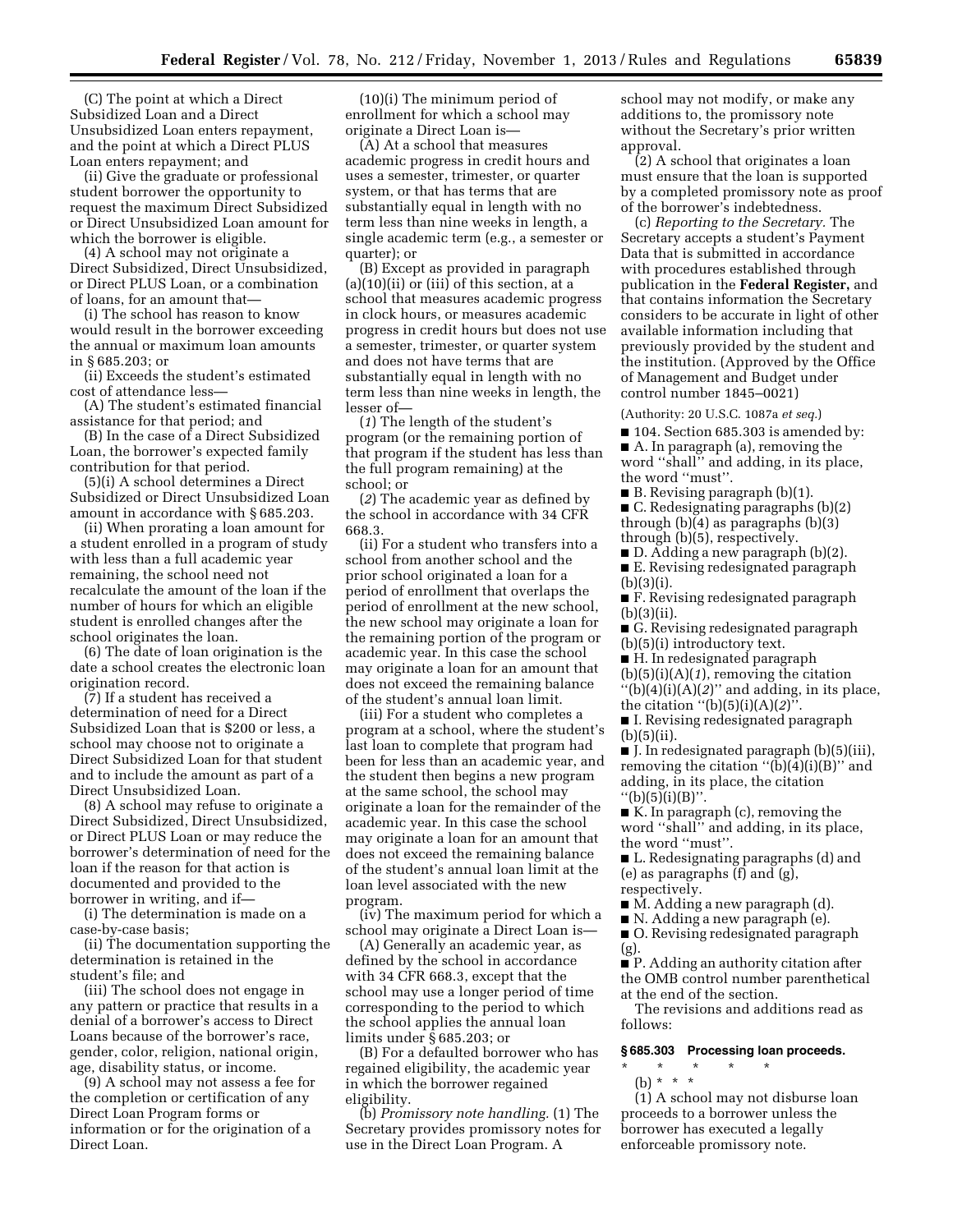(2) The Secretary provides Direct Loan funds to a school in accordance with 34 CFR 668.162.

(3)(i) Except in the case of a late disbursement under paragraph (f) of this section, or as provided in paragraph (b)(3)(iii) of this section, a school may disburse loan proceeds only to a student, or a parent in the case of a Direct PLUS Loan obtained by a parent borrower, if the school determines the student has continuously maintained eligibility in accordance with the provisions of § 685.200 from the beginning of the loan period for which the loan was intended.

(ii) If a student delays attending school for a period of time, the school may consider that student to have maintained eligibility for the loan from the first day of the period of enrollment. However, the school must comply with the requirements under paragraph (b)(4) of this section.

\* \* \* \* \*

(5)(i) If a student is enrolled in the first year of an undergraduate program of study and has not previously received a Direct Subsidized Loan, a Direct Unsubsidized Loan, a Subsidized or Unsubsidized Federal Stafford Loan, or a Federal Supplemental Loan for Students, a school may not disburse the proceeds of a Direct Subsidized or Direct Unsubsidized Loan until 30 days after the first day of the student's program of study unless—

\* \* \* \* \*

(ii) Paragraphs  $(b)(5)(i)(A)$  and  $(B)$  of this section do not apply to any loans originated by the school beginning 30 days after the date the school receives notification from the Secretary of a cohort default rate, calculated under subpart M or subpart N of 34 CFR part 668, that causes the school to no longer meet the qualifications outlined in paragraph  $(b)(5)(i)(A)$  or  $(B)$  of this section, as applicable.

\* \* \* \* \*

(d) *Determining disbursement dates and amounts.* (1) Before disbursing a loan, a school must determine that all information required by the promissory note has been provided by the borrower and, if applicable, the student.

(2) An institution must disburse the loan proceeds on a payment period basis in accordance with 34 CFR 668.164(b).

 $(3)$  Unless paragraph  $(d)(4)$  or  $(d)(6)$  of this section applies—

(i) If a loan period is more than one payment period, the school must disburse loan proceeds at least once in each payment period; and

(ii) If a loan period is one payment period, the school must make at least two disbursements during that payment period.

(A) For a loan originated under § 685.301(a)(10)(i)(A), the school may not make the second disbursement until the calendar midpoint between the first and last scheduled days of class of the loan period.

(B) For a loan originated under § 685.301(a)(10)(i)(B), the school may not make the second disbursement until the student successfully completes half of the number of credit hours or clock hours and half of the number of weeks of instructional time in the payment period.

(4)(i) If one or more payment periods have elapsed before a school makes a disbursement, the school may include in the disbursement loan proceeds for completed payment periods.

(ii) If the loan period is equal to one payment period and more than one-half of it has elapsed, the school may include in the disbursement loan proceeds for the entire payment period.

(5) The school must disburse loan proceeds in substantially equal installments, and no installment may exceed one-half of the loan.

(6)(i) A school is not required to make more than one disbursement if—

(A)(*1*) The loan period is not more than one semester, one trimester, one quarter, or, for non term-based schools or schools with non-standard terms, 4 months; and

(*2*)(*i*) Except as provided in paragraph  $(d)(6)(i)(A)(2)(ii)$  of this section, the school has a cohort default rate, calculated under subpart M of 34 CFR part 668 of less than 10 percent for each of the three most recent fiscal years for which data are available; or

(*ii*) For loan disbursements made on or after October 1, 2011, the school in which the student is enrolled has a cohort default rate, calculated under either subpart M or subpart N of 34 CFR part 668, of less than 15 percent for each of the three most recent fiscal years for which data are available; or

(B) The school is an eligible home institution originating a loan to cover the cost of attendance in a study abroad program and has a cohort default rate, calculated under subpart M or subpart N of 34 CFR part 668, of less than five percent for the single most recent fiscal year for which data are available.

(ii) Paragraphs  $(d)(6)(i)(A)$  and  $(B)$  of this section do not apply to any loans originated by the school beginning 30 days after the date the school receives notification from the Secretary of a cohort default rate, calculated under subpart M or subpart N of 34 CFR part 668, that causes the school to no longer meet the qualifications outlined in

paragraph  $(d)(6)(i)(A)$  or  $(B)$  of this section, as applicable.

(iii) Paragraph  $(d)(6)(i)(B)$  of this section does not apply to any loans originated by the school beginning 30 days after the date the school receives notification from the Secretary of a cohort default rate, calculated under subpart M or subpart N of 34 CFR part 668, that causes the school to no longer meet the qualifications outlined in that paragraph.

(e) *Annual loan limit progression based on completion of an academic year.* (1) If a school measures academic progress in an educational program in credit hours and uses either standard terms (semesters, trimesters, or quarters) or nonstandard terms that are substantially equal in length, and each term is at least nine weeks of instructional time in length, a student is considered to have completed an academic year and progresses to the next annual loan limit when the academic year calendar period has elapsed.

(2) If a school measures academic progress in an educational program in credit hours and uses nonstandard terms that are not substantially equal in length or each term is not at least nine weeks of instructional time in length, or measures academic progress in credit hours and does not have academic terms, a student is considered to have completed an academic year and progresses to the next annual loan limit at the later of—

(i) The student's completion of the weeks of instructional time in the student's academic year; or

(ii) The date, as determined by the school, that the student has successfully completed the academic coursework in the student's academic year.

(3) If a school measures academic progress in an educational program in clock hours, a student is considered to have completed an academic year and progresses to the next annual loan limit at the later of—

(i) The student's completion of the weeks of instructional time in the student's academic year; or

(ii) The date, as determined by the school, that the student has successfully completed the clock hours in the student's academic year.

(4) For purposes of this section, terms in a loan period are substantially equal in length if no term in the loan period is more than two weeks of instructional time longer than any other term in that loan period.

\* \* \* \* \*

(g) *Treatment of excess loan proceeds.*  Before the disbursement of any Direct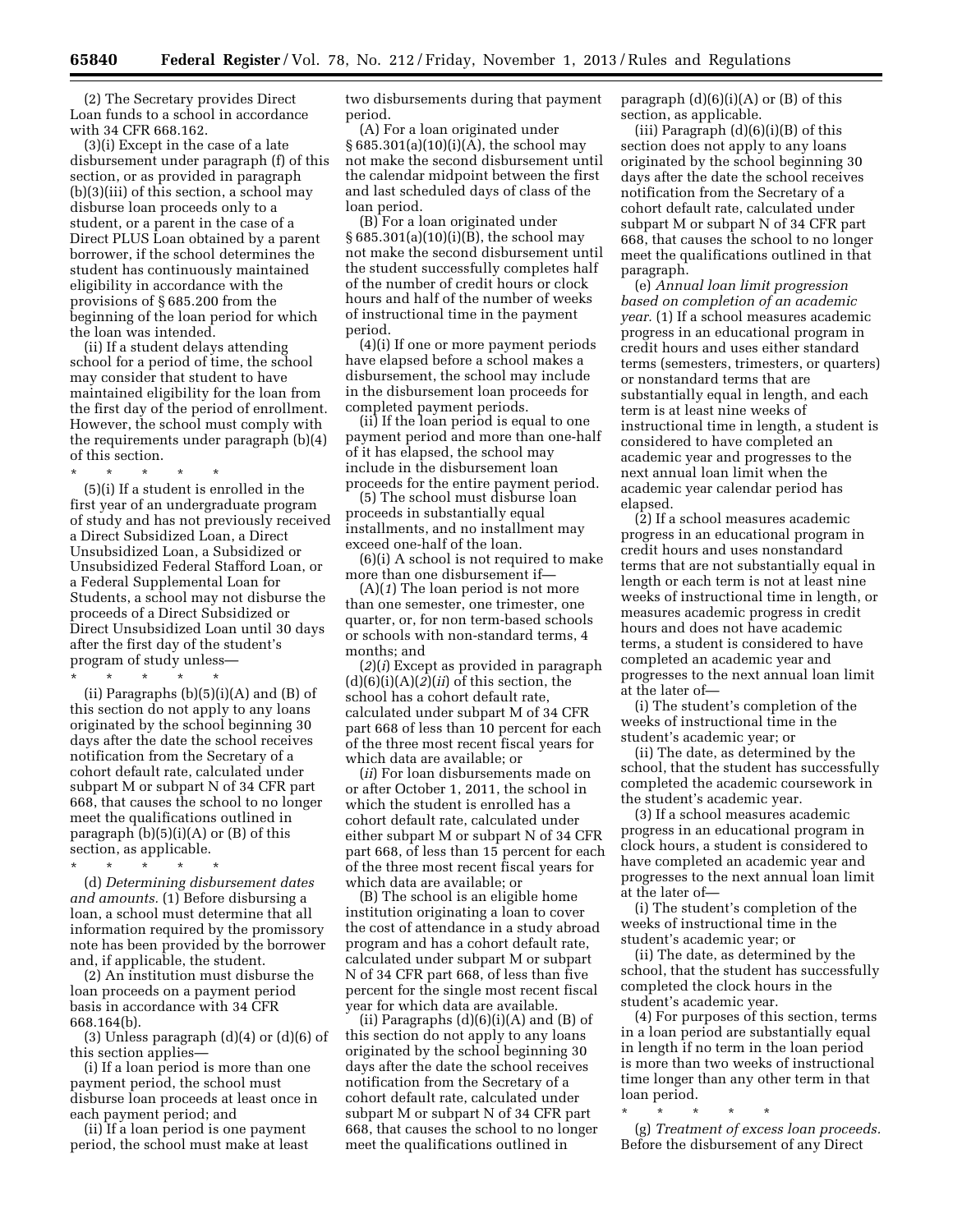Subsidized Loan, Direct Unsubsidized Loan, or Direct PLUS Loan proceeds, if a school learns that the borrower will receive or has received financial aid for the period of enrollment for which the loan was intended that exceeds the amount of assistance for which the student is eligible (except for Federal Work-Study Program funds up to \$300), the school must reduce or eliminate the overaward by either—

(1) Using the student's Direct Unsubsidized Loan, Direct PLUS Loan, or State-sponsored or another non-Federal loan to cover the expected family contribution, if not already done; or

(2) Reducing one or more subsequent disbursements to eliminate the overaward.

# \* \* \* \* \*

(Authority: 20 U.S.C. 1087a *et seq.*)

■ 105. Section 685.304 is amended by:

A. Revising paragraph  $(a)(1)$ . ■ B. In paragraph (a)(2), removing the words ''prior Direct PLUS Loan or Federal PLUS Loan'' and adding, in their place, the words ''prior student Direct PLUS Loan or student Federal PLUS Loan''.

■ C. In paragraph (a)(7)(i)(A), removing the word ''or'' the first time it appears and adding, in its place, the word ''of''. ■ D. Revising paragraph (a)(7)(iii).

 $\blacksquare$  E. Revising paragraph (a)(7)(iv).

■ F. Revising paragraph (b)(3).

■ G. In paragraph (b)(4)(ii), removing

the words ''income contingent repayment plans'' and adding, in their place, the words ''income-contingent repayment''.

■ H. Adding a new paragraph (b)(8).

The revisions and addition read as follows:

# **§ 685.304 Counseling borrowers.**

 $(a) * * * *$ 

(1) Except as provided in paragraph (a)(8) of this section, a school must ensure that entrance counseling is conducted with each Direct Subsidized Loan or Direct Unsubsidized Loan student borrower prior to making the first disbursement of the proceeds of a loan to a student borrower unless the student borrower has received a prior Direct Subsidized Loan, Direct Unsubsidized Loan, Subsidized or Unsubsidized Federal Stafford Loan, or Federal SLS Loan.

- \* \* \* \* \*
- $(7) * * * *$

(iii) For a graduate or professional student Direct PLUS Loan borrower who has received a prior Direct Subsidized Loan, Direct Unsubsidized Loan, Subsidized Federal Stafford Loan, or Unsubsidized Federal Stafford Loan, provide the information specified in § 685.301(a)(3)(i)(A) through (a)(3)(i)(C); and

(iv) For a graduate or professional student Direct PLUS Loan borrower who has not received a prior Direct Subsidized Loan, Direct Unsubsidized Loan, Subsidized Federal Stafford Loan, or Unsubsidized Federal Stafford Loan, provide the information specified in paragraph (a)(6)(i) through paragraph  $(a)(6)(xii)$  of this section.

\* \* \* \* \*

(b) \* \* \*

(3) If a student borrower withdraws from school without the school's prior knowledge or fails to complete the exit counseling as required, exit counseling must, within 30 days after the school learns that the student borrower has withdrawn from school or failed to complete the exit counseling as required, be provided either through interactive electronic means, by mailing written counseling materials to the student borrower at the student borrower's last known address, or by sending written counseling materials to an email address provided by the student borrower that is not an email address associated with the school sending the counseling materials.

\* \* \* \* \* (8)(i) For students who have received loans under both the FFEL Program and the Direct Loan Program for attendance at a school, the school's compliance with the exit counseling requirements in paragraph (b) of this section satisfies the exit counseling requirements in 34 CFR 682.604(a) if the school ensures that the exit counseling also provides the borrower with the information described in 34 CFR 682.604(a)(2)(i) and  $(iii)$ 

(ii) A student's completion of electronic interactive exit counseling offered by the Secretary satisfies the requirements of paragraph (b) of this section and, for students who have also received FFEL Program loans for attendance at the school, 34 CFR 682.604(a).

\* \* \* \* \*

#### **§ 685.305 [Amended]**

■ 106. Section 685.305 is amended by:

■ A. In paragraph (a), removing the word ''shall'' and adding, in its place, the word ''must''.

■ B. In paragraph (b), removing the word ''shall'' and adding, in its place, the word ''must''.

■ C. In paragraph (c), removing the word "shall" and adding, it its place, the word "must".

# **§ 685.306 [Amended]**

■ 107. Section 685.306 is amended by: ■ A. In paragraph (a)(1), removing the word ''Shall'' and adding, in its place, the word ''Must''.

■ B. In paragraph (a)(2), removing the word ''Shall'' and adding, in its place, the word ''Must''.

■ C. In paragraph (b), removing the word ''shall'' and adding, in its place, the word ''must''.

# **§ 685.307 [Amended]**

■ 108. Section 685.307(b) is amended by removing the word ''shall'' and adding, in its place, the word ''must''.

■ 109. Section 685.309 is amended by:

■ A. In the introductory text of paragraph (a), removing the word ''shall'' and adding, in its place, the word ''must''.

■ B. Revising paragraph (b).

■ C. In paragraph (c), removing the word "shall" and adding, in its place, the word ''must''.

■ D. In paragraph (d), removing the word ''shall'' and adding, in its place, the word ''must''.

■ E. In paragraph (e), removing the word ''shall'' and adding, in its place, the word ''must''.

■ F. In paragraph (f), removing the word ''shall'' and adding, in its place, the word "must".

■ G. In paragraph (g), removing the words ''Except for funds paid to a school under section 452(b)(1) of the Act, funds'' and adding, in their place, the word ''Funds''.

The revision reads as follows:

# **§ 685.309 Administrative and fiscal control and fund accounting requirements for schools participating in the Direct Loan Program.**

\* \* \* \* \*

(b) *Enrollment reporting process.* (1) Upon receipt of an enrollment report from the Secretary, a school must update all information included in the report and return the report to the Secretary—